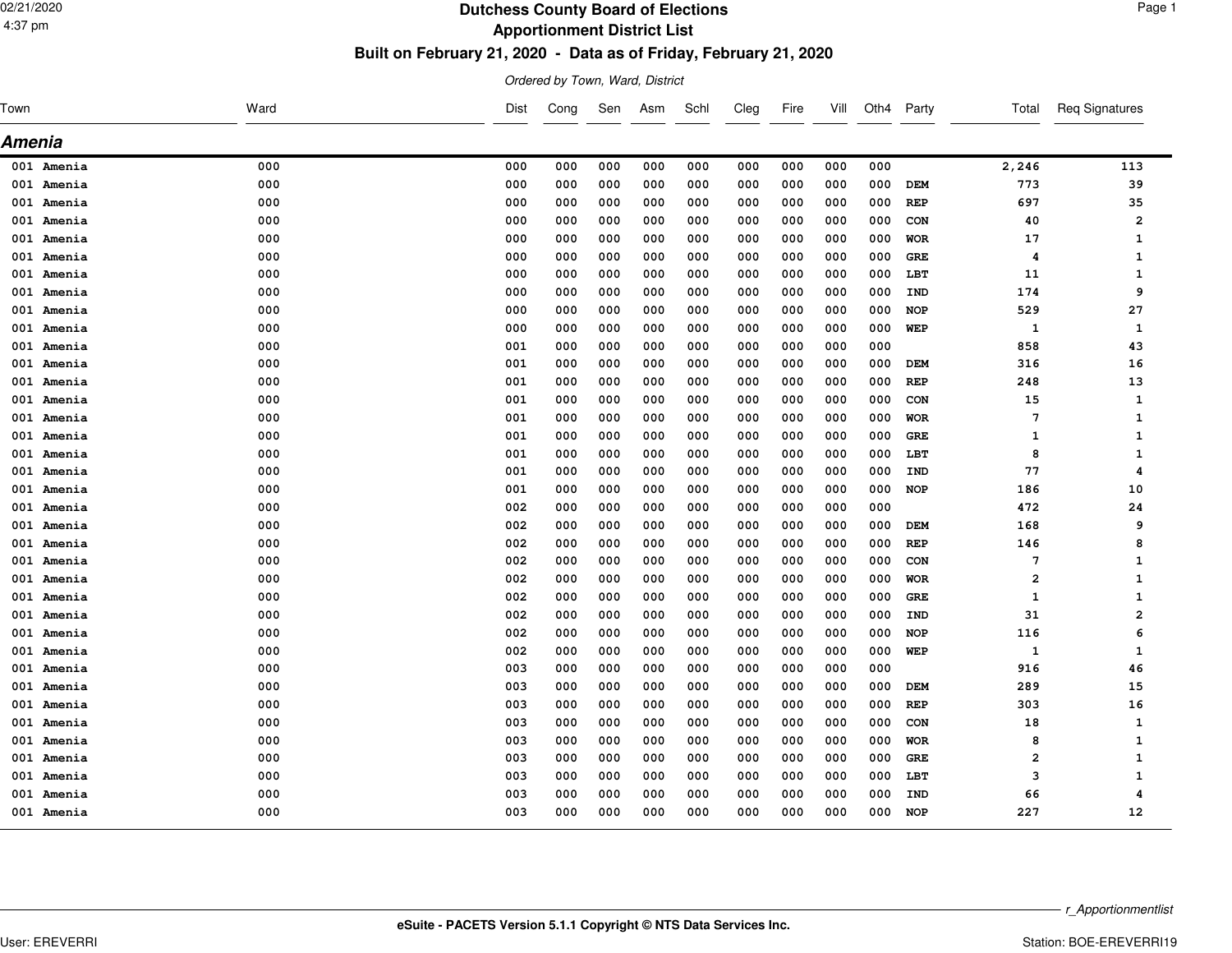#### **Dutchess County Board of Elections**S Page 2 **Apportionment District List**

### **Built on February 21, 2020 - Data as of Friday, February 21, 2020**

Ordered by Town, Ward, District

| -own |             | Ward | Dist | Cong | Sen | Asm | Schl | Cleg | Fire | Vill | Oth4 | Party      | Total                   | <b>Req Signatures</b>   |
|------|-------------|------|------|------|-----|-----|------|------|------|------|------|------------|-------------------------|-------------------------|
|      | Beekman     |      |      |      |     |     |      |      |      |      |      |            |                         |                         |
|      | 002 Beekman | 000  | 000  | 000  | 000 | 000 | 000  | 000  | 000  | 000  | 000  |            | 8,458                   | 423                     |
|      | 002 Beekman | 000  | 000  | 000  | 000 | 000 | 000  | 000  | 000  | 000  | 000  | <b>DEM</b> | 2,233                   | 112                     |
| 002  | Beekman     | 000  | 000  | 000  | 000 | 000 | 000  | 000  | 000  | 000  | 000  | <b>REP</b> | 3,060                   | 153                     |
| 002  | Beekman     | 000  | 000  | 000  | 000 | 000 | 000  | 000  | 000  | 000  | 000  | CON        | 218                     | 11                      |
| 002  | Beekman     | 000  | 000  | 000  | 000 | 000 | 000  | 000  | 000  | 000  | 000  | <b>WOR</b> | 26                      | $\overline{\mathbf{2}}$ |
| 002  | Beekman     | 000  | 000  | 000  | 000 | 000 | 000  | 000  | 000  | 000  | 000  | GRE        | 19                      | 1                       |
| 002  | Beekman     | 000  | 000  | 000  | 000 | 000 | 000  | 000  | 000  | 000  | 000  | LBT        | 11                      | 1                       |
| 002  | Beekman     | 000  | 000  | 000  | 000 | 000 | 000  | 000  | 000  | 000  | 000  | <b>IND</b> | 577                     | 29                      |
| 002  | Beekman     | 000  | 000  | 000  | 000 | 000 | 000  | 000  | 000  | 000  | 000  | LIB        | $\mathbf{1}$            | $\mathbf{1}$            |
| 002  | Beekman     | 000  | 000  | 000  | 000 | 000 | 000  | 000  | 000  | 000  | 000  | <b>NOP</b> | 2,309                   | 116                     |
| 002  | Beekman     | 000  | 000  | 000  | 000 | 000 | 000  | 000  | 000  | 000  | 000  | <b>WEP</b> | 3                       | 1                       |
| 002  | Beekman     | 000  | 000  | 000  | 000 | 000 | 000  | 000  | 000  | 000  | 000  | <b>REF</b> | 1                       | 1                       |
| 002  | Beekman     | 000  | 001  | 000  | 000 | 000 | 000  | 000  | 000  | 000  | 000  |            | 811                     | 41                      |
| 002  | Beekman     | 000  | 001  | 000  | 000 | 000 | 000  | 000  | 000  | 000  | 000  | <b>DEM</b> | 221                     | 12                      |
| 002  | Beekman     | 000  | 001  | 000  | 000 | 000 | 000  | 000  | 000  | 000  | 000  | <b>REP</b> | 303                     | 16                      |
| 002  | Beekman     | 000  | 001  | 000  | 000 | 000 | 000  | 000  | 000  | 000  | 000  | CON        | 26                      | $\overline{\mathbf{2}}$ |
| 002  | Beekman     | 000  | 001  | 000  | 000 | 000 | 000  | 000  | 000  | 000  | 000  | <b>WOR</b> | 1                       | 1                       |
| 002  | Beekman     | 000  | 001  | 000  | 000 | 000 | 000  | 000  | 000  | 000  | 000  | GRE        | $\overline{\mathbf{c}}$ | 1                       |
| 002  | Beekman     | 000  | 001  | 000  | 000 | 000 | 000  | 000  | 000  | 000  | 000  | LBT        | 1                       | 1                       |
| 002  | Beekman     | 000  | 001  | 000  | 000 | 000 | 000  | 000  | 000  | 000  | 000  | <b>IND</b> | 44                      | 3                       |
| 002  | Beekman     | 000  | 001  | 000  | 000 | 000 | 000  | 000  | 000  | 000  | 000  | <b>NOP</b> | 213                     | 11                      |
| 002  | Beekman     | 000  | 002  | 000  | 000 | 000 | 000  | 000  | 000  | 000  | 000  |            | 924                     | 47                      |
|      | 002 Beekman | 000  | 002  | 000  | 000 | 000 | 000  | 000  | 000  | 000  | 000  | <b>DEM</b> | 239                     | 12                      |
| 002  | Beekman     | 000  | 002  | 000  | 000 | 000 | 000  | 000  | 000  | 000  | 000  | <b>REP</b> | 362                     | 19                      |
| 002  | Beekman     | 000  | 002  | 000  | 000 | 000 | 000  | 000  | 000  | 000  | 000  | <b>CON</b> | 24                      | $\mathbf 2$             |
| 002  | Beekman     | 000  | 002  | 000  | 000 | 000 | 000  | 000  | 000  | 000  | 000  | <b>WOR</b> | $\mathbf{1}$            | 1                       |
| 002  | Beekman     | 000  | 002  | 000  | 000 | 000 | 000  | 000  | 000  | 000  | 000  | <b>GRE</b> | 3                       | 1                       |
| 002  | Beekman     | 000  | 002  | 000  | 000 | 000 | 000  | 000  | 000  | 000  | 000  | LBT        | 1                       | 1                       |
| 002  | Beekman     | 000  | 002  | 000  | 000 | 000 | 000  | 000  | 000  | 000  | 000  | <b>IND</b> | 72                      | 4                       |
|      | 002 Beekman | 000  | 002  | 000  | 000 | 000 | 000  | 000  | 000  | 000  | 000  | <b>NOP</b> | 222                     | 12                      |
| 002  | Beekman     | 000  | 003  | 000  | 000 | 000 | 000  | 000  | 000  | 000  | 000  |            | 1,235                   | 62                      |
| 002  | Beekman     | 000  | 003  | 000  | 000 | 000 | 000  | 000  | 000  | 000  | 000  | <b>DEM</b> | 319                     | 16                      |
| 002  | Beekman     | 000  | 003  | 000  | 000 | 000 | 000  | 000  | 000  | 000  | 000  | <b>REP</b> | 461                     | 24                      |
| 002  | Beekman     | 000  | 003  | 000  | 000 | 000 | 000  | 000  | 000  | 000  | 000  | CON        | 37                      | $\overline{\mathbf{2}}$ |
| 002  | Beekman     | 000  | 003  | 000  | 000 | 000 | 000  | 000  | 000  | 000  | 000  | <b>WOR</b> | 7                       | 1                       |
| 002  | Beekman     | 000  | 003  | 000  | 000 | 000 | 000  | 000  | 000  | 000  | 000  | GRE        | $\overline{a}$          | $\mathbf{1}$            |
| 002  | Beekman     | 000  | 003  | 000  | 000 | 000 | 000  | 000  | 000  | 000  | 000  | LBT        | $\mathbf 1$             | 1                       |
| 002  | Beekman     | 000  | 003  | 000  | 000 | 000 | 000  | 000  | 000  | 000  | 000  | <b>IND</b> | 67                      | 4                       |
| 002  | Beekman     | 000  | 003  | 000  | 000 | 000 | 000  | 000  | 000  | 000  | 000  | LIB        | $\mathbf{1}$            | 1                       |
| 002  | Beekman     | 000  | 003  | 000  | 000 | 000 | 000  | 000  | 000  | 000  | 000  | <b>NOP</b> | 339                     | 17                      |
|      | 002 Beekman | 000  | 003  | 000  | 000 | 000 | 000  | 000  | 000  | 000  | 000  | <b>WEP</b> | 1                       | 1                       |

**eSuite - PACETS Version 5.1.1 Copyright © NTS Data Services Inc.**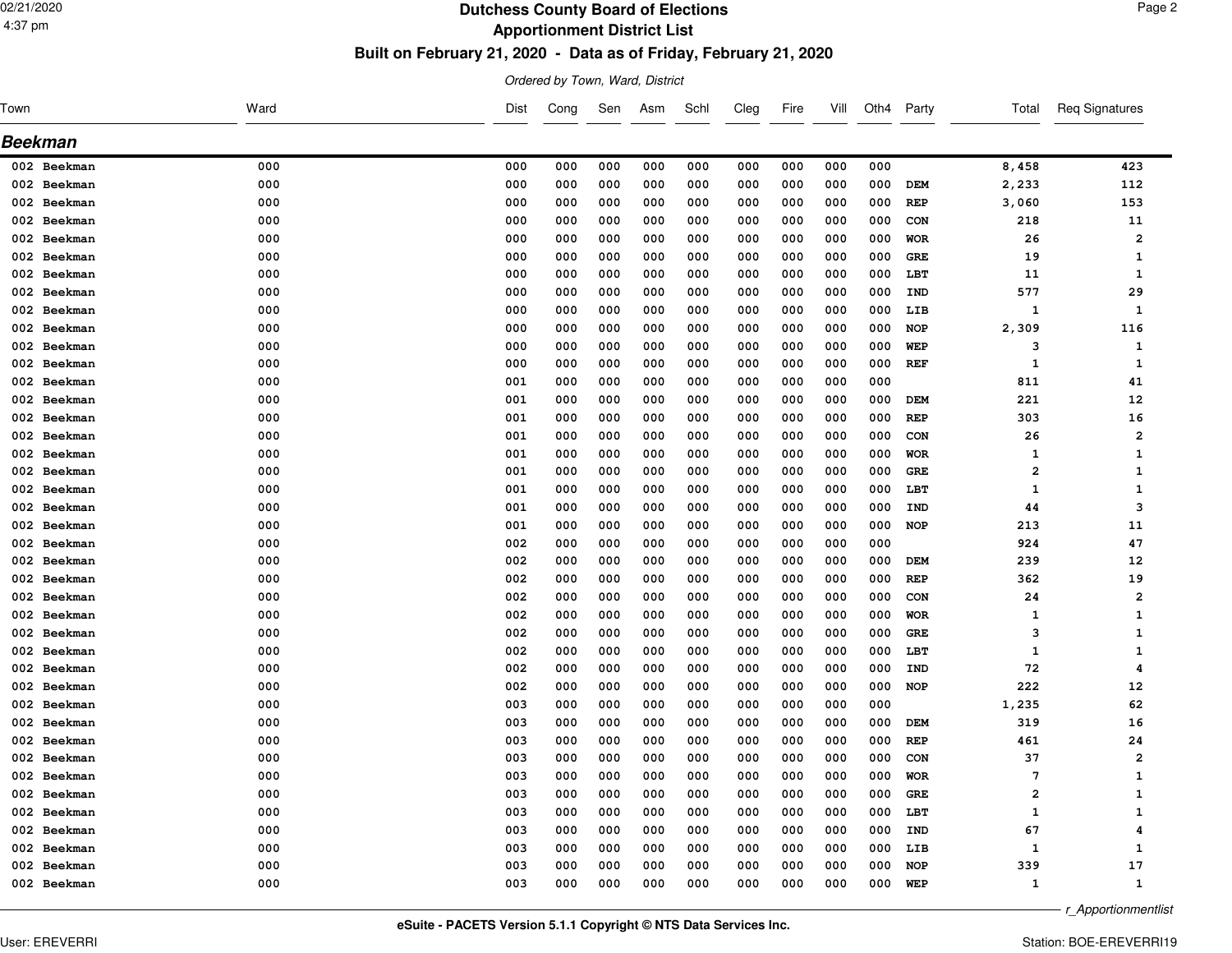#### **Dutchess County Board of Elections** $\mathbf S$  Page 3 **Apportionment District List**

### **Built on February 21, 2020 - Data as of Friday, February 21, 2020**

Ordered by Town, Ward, District

| -<br>own       |             | Ward | Dist | Cong | Sen | Asm | Schl | Cleg | Fire | Vill | Oth4 | Party      | Total        | Req Signatures |
|----------------|-------------|------|------|------|-----|-----|------|------|------|------|------|------------|--------------|----------------|
| <b>Beekman</b> |             |      |      |      |     |     |      |      |      |      |      |            |              |                |
|                | 002 Beekman | 000  | 004  | 000  | 000 | 000 | 000  | 000  | 000  | 000  | 000  |            | 1,113        | 56             |
|                | 002 Beekman | 000  | 004  | 000  | 000 | 000 | 000  | 000  | 000  | 000  | 000  | <b>DEM</b> | 375          | 19             |
| 002            | Beekman     | 000  | 004  | 000  | 000 | 000 | 000  | 000  | 000  | 000  | 000  | <b>REP</b> | 323          | 17             |
|                | 002 Beekman | 000  | 004  | 000  | 000 | 000 | 000  | 000  | 000  | 000  | 000  | CON        | 24           | $\mathbf{2}$   |
| 002            | Beekman     | 000  | 004  | 000  | 000 | 000 | 000  | 000  | 000  | 000  | 000  | <b>WOR</b> | 5            | 1              |
| 002            | Beekman     | 000  | 004  | 000  | 000 | 000 | 000  | 000  | 000  | 000  | 000  | GRE        | 4            | 1              |
| 002            | Beekman     | 000  | 004  | 000  | 000 | 000 | 000  | 000  | 000  | 000  | 000  | LBT        | $\mathbf{2}$ | $\mathbf{1}$   |
|                | 002 Beekman | 000  | 004  | 000  | 000 | 000 | 000  | 000  | 000  | 000  | 000  | IND        | 74           | 4              |
| 002            | Beekman     | 000  | 004  | 000  | 000 | 000 | 000  | 000  | 000  | 000  | 000  | <b>NOP</b> | 305          | 16             |
| 002            | Beekman     | 000  | 004  | 000  | 000 | 000 | 000  | 000  | 000  | 000  | 000  | WEP        | 1            | 1              |
| 002            | Beekman     | 000  | 005  | 000  | 000 | 000 | 000  | 000  | 000  | 000  | 000  |            | 923          | 47             |
| 002            | Beekman     | 000  | 005  | 000  | 000 | 000 | 000  | 000  | 000  | 000  | 000  | <b>DEM</b> | 270          | 14             |
| 002            | Beekman     | 000  | 005  | 000  | 000 | 000 | 000  | 000  | 000  | 000  | 000  | <b>REP</b> | 334          | 17             |
| 002            | Beekman     | 000  | 005  | 000  | 000 | 000 | 000  | 000  | 000  | 000  | 000  | CON        | 21           | $\mathbf{2}$   |
| 002            | Beekman     | 000  | 005  | 000  | 000 | 000 | 000  | 000  | 000  | 000  | 000  | <b>GRE</b> | $\mathbf{2}$ | 1              |
| 002            | Beekman     | 000  | 005  | 000  | 000 | 000 | 000  | 000  | 000  | 000  | 000  | <b>IND</b> | 60           | з              |
| 002            | Beekman     | 000  | 005  | 000  | 000 | 000 | 000  | 000  | 000  | 000  | 000  | <b>NOP</b> | 235          | 12             |
| 002            | Beekman     | 000  | 005  | 000  | 000 | 000 | 000  | 000  | 000  | 000  | 000  | <b>WEP</b> | $\mathbf{1}$ | $\mathbf{1}$   |
| 002            | Beekman     | 000  | 006  | 000  | 000 | 000 | 000  | 000  | 000  | 000  | 000  |            | 1,020        | 51             |
|                | 002 Beekman | 000  | 006  | 000  | 000 | 000 | 000  | 000  | 000  | 000  | 000  | DEM        | 245          | 13             |
| 002            | Beekman     | 000  | 006  | 000  | 000 | 000 | 000  | 000  | 000  | 000  | 000  | <b>REP</b> | 383          | 20             |
| 002            | Beekman     | 000  | 006  | 000  | 000 | 000 | 000  | 000  | 000  | 000  | 000  | CON        | 22           | $\mathbf{2}$   |
| 002            | Beekman     | 000  | 006  | 000  | 000 | 000 | 000  | 000  | 000  | 000  | 000  | <b>WOR</b> | $\mathbf{1}$ | 1              |
| 002            | Beekman     | 000  | 006  | 000  | 000 | 000 | 000  | 000  | 000  | 000  | 000  | <b>GRE</b> | $\mathbf{2}$ | 1              |
| 002            | Beekman     | 000  | 006  | 000  | 000 | 000 | 000  | 000  | 000  | 000  | 000  | IND        | 73           | 4              |
| 002            | Beekman     | 000  | 006  | 000  | 000 | 000 | 000  | 000  | 000  | 000  | 000  | <b>NOP</b> | 293          | 15             |
| 002            | Beekman     | 000  | 006  | 000  | 000 | 000 | 000  | 000  | 000  | 000  | 000  | <b>REF</b> | $\mathbf{1}$ | $\mathbf{1}$   |
| 002            | Beekman     | 000  | 007  | 000  | 000 | 000 | 000  | 000  | 000  | 000  | 000  |            | 795          | 40             |
| 002            | Beekman     | 000  | 007  | 000  | 000 | 000 | 000  | 000  | 000  | 000  | 000  | <b>DEM</b> | 188          | 10             |
| 002            | Beekman     | 000  | 007  | 000  | 000 | 000 | 000  | 000  | 000  | 000  | 000  | <b>REP</b> | 282          | 15             |
| 002            | Beekman     | 000  | 007  | 000  | 000 | 000 | 000  | 000  | 000  | 000  | 000  | CON        | 23           | $\mathbf 2$    |
| 002            | Beekman     | 000  | 007  | 000  | 000 | 000 | 000  | 000  | 000  | 000  | 000  | <b>WOR</b> | 3            | 1              |
| 002            | Beekman     | 000  | 007  | 000  | 000 | 000 | 000  | 000  | 000  | 000  | 000  | <b>GRE</b> | 3            | $\mathbf{1}$   |
| 002            | Beekman     | 000  | 007  | 000  | 000 | 000 | 000  | 000  | 000  | 000  | 000  | LBT        | 4            | 1              |
| 002            | Beekman     | 000  | 007  | 000  | 000 | 000 | 000  | 000  | 000  | 000  | 000  | <b>IND</b> | 72           | 4              |
| 002            | Beekman     | 000  | 007  | 000  | 000 | 000 | 000  | 000  | 000  | 000  | 000  | <b>NOP</b> | 220          | 11             |
| 002            | Beekman     | 000  | 008  | 000  | 000 | 000 | 000  | 000  | 000  | 000  | 000  |            | 526          | 27             |
| 002            | Beekman     | 000  | 008  | 000  | 000 | 000 | 000  | 000  | 000  | 000  | 000  | <b>DEM</b> | 120          | 6              |
|                | 002 Beekman | 000  | 008  | 000  | 000 | 000 | 000  | 000  | 000  | 000  | 000  | <b>REP</b> | 196          | 10             |
| 002            | Beekman     | 000  | 008  | 000  | 000 | 000 | 000  | 000  | 000  | 000  | 000  | CON        | 14           | 1              |
|                | 002 Beekman | 000  | 008  | 000  | 000 | 000 | 000  | 000  | 000  | 000  | 000  | <b>WOR</b> | 5            | 1              |

**eSuite - PACETS Version 5.1.1 Copyright © NTS Data Services Inc.**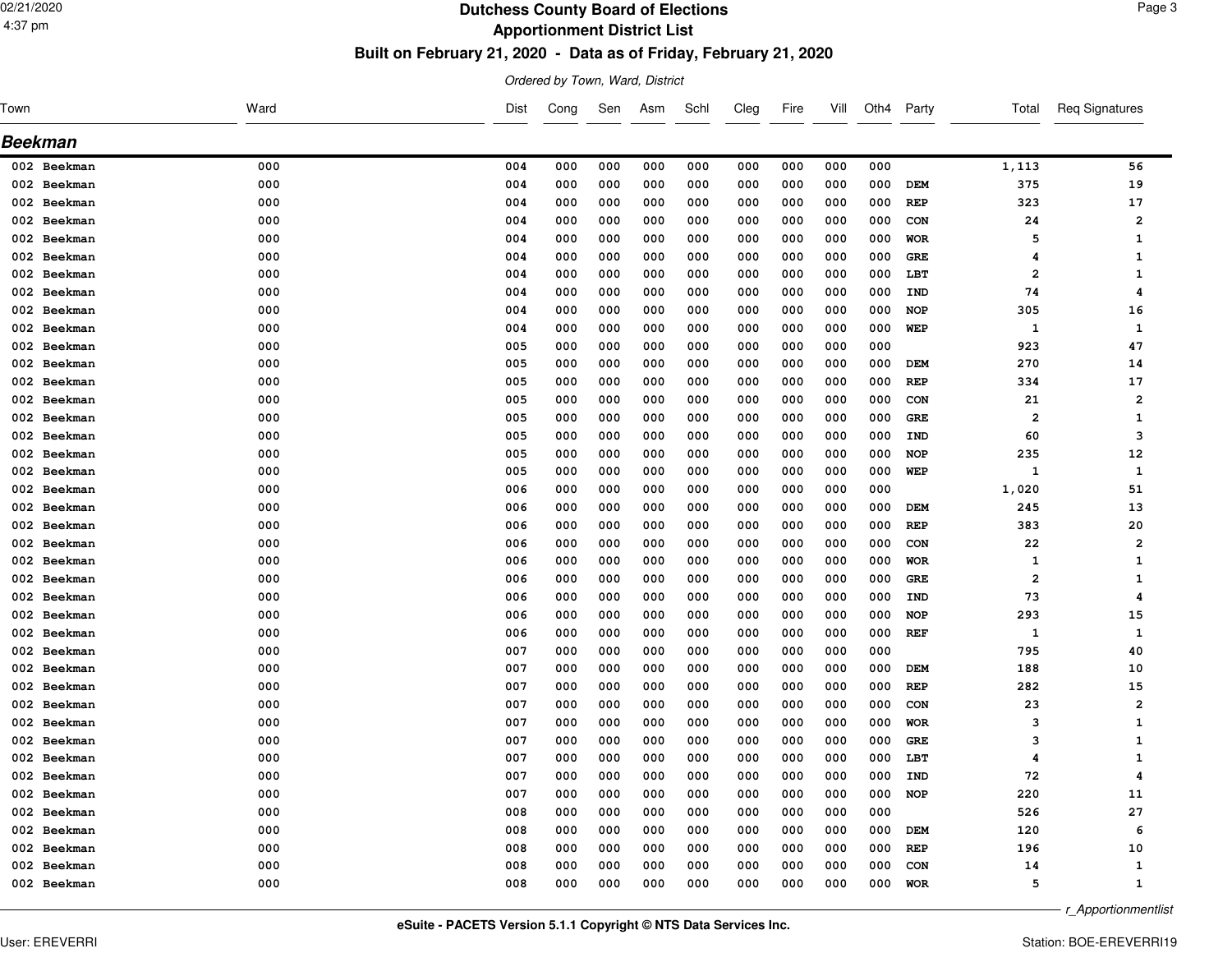#### **Dutchess County Board of Elections** $\bullet$  Page 4 **Apportionment District List**

## **Built on February 21, 2020 - Data as of Friday, February 21, 2020**

Ordered by Town, Ward, District

| Town |                | Ward | Dist | Cong | Sen | Asm | Schl | Cleg | Fire | Vill | Oth4 | Party      | Total | Reg Signatures |
|------|----------------|------|------|------|-----|-----|------|------|------|------|------|------------|-------|----------------|
|      | <b>Beekman</b> |      |      |      |     |     |      |      |      |      |      |            |       |                |
|      | 002 Beekman    | 000  | 008  | 000  | 000 | 000 | 000  | 000  | 000  | 000  | 000  | LBT        |       |                |
|      | 002 Beekman    | 000  | 008  | 000  | 000 | 000 | 000  | 000  | 000  | 000  | 000  | <b>IND</b> | 34    |                |
|      | 002 Beekman    | 000  | 008  | 000  | 000 | 000 | 000  | 000  | 000  | 000  | 000  | <b>NOP</b> | 156   | 8              |
|      | 002 Beekman    | 000  | 009  | 000  | 000 | 000 | 000  | 000  | 000  | 000  | 000  |            | 1,111 | 56             |
|      | 002 Beekman    | 000  | 009  | 000  | 000 | 000 | 000  | 000  | 000  | 000  | 000  | <b>DEM</b> | 256   | 13             |
|      | 002 Beekman    | 000  | 009  | 000  | 000 | 000 | 000  | 000  | 000  | 000  | 000  | <b>REP</b> | 416   | 21             |
|      | 002 Beekman    | 000  | 009  | 000  | 000 | 000 | 000  | 000  | 000  | 000  | 000  | CON        | 27    |                |
|      | 002 Beekman    | 000  | 009  | 000  | 000 | 000 | 000  | 000  | 000  | 000  | 000  | <b>WOR</b> | 3     |                |
|      | 002 Beekman    | 000  | 009  | 000  | 000 | 000 | 000  | 000  | 000  | 000  | 000  | <b>GRE</b> |       |                |
|      | 002 Beekman    | 000  | 009  | 000  | 000 | 000 | 000  | 000  | 000  | 000  | 000  | LBT        |       |                |
|      | 002 Beekman    | 000  | 009  | 000  | 000 | 000 | 000  | 000  | 000  | 000  | 000  | <b>IND</b> | 81    |                |
|      | 002 Beekman    | 000  | 009  | 000  | 000 | 000 | 000  | 000  | 000  | 000  | 000  | <b>NOP</b> | 326   | 17             |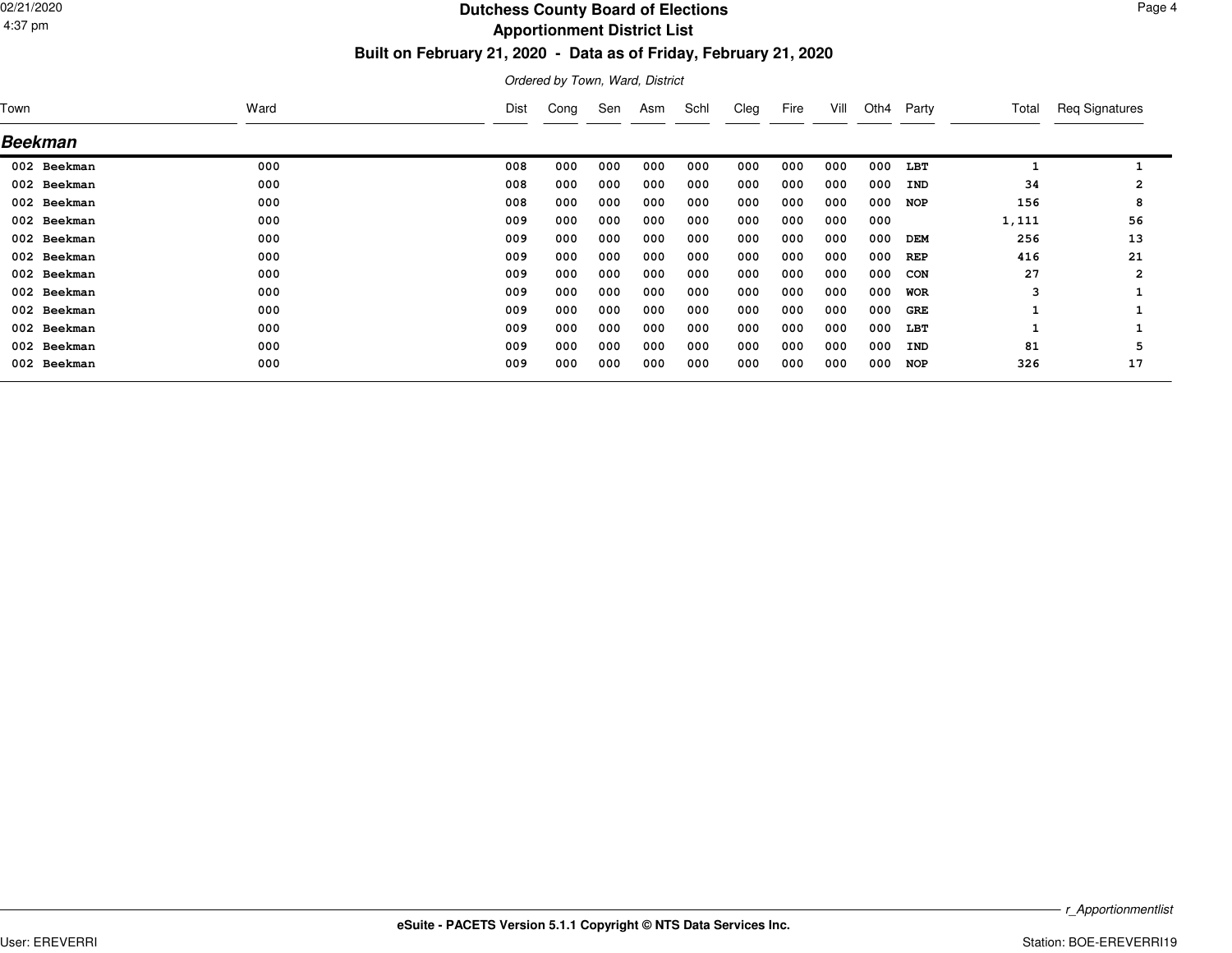#### **Dutchess County Board of Elections** $\mathbf S$  Page 5 **Apportionment District List**

### **Built on February 21, 2020 - Data as of Friday, February 21, 2020**

Ordered by Town, Ward, District

| Town           |             | Ward | Dist | Cong | Sen | Asm | Schl | Cleg | Fire | Vill | Oth4 | Party      | Total          | <b>Req Signatures</b> |
|----------------|-------------|------|------|------|-----|-----|------|------|------|------|------|------------|----------------|-----------------------|
| <b>Clinton</b> |             |      |      |      |     |     |      |      |      |      |      |            |                |                       |
|                | 003 Clinton | 000  | 000  | 000  | 000 | 000 | 000  | 000  | 000  | 000  | 000  |            | 2,936          | 147                   |
|                | 003 Clinton | 000  | 000  | 000  | 000 | 000 | 000  | 000  | 000  | 000  | 000  | <b>DEM</b> | 992            | 50                    |
|                | 003 Clinton | 000  | 000  | 000  | 000 | 000 | 000  | 000  | 000  | 000  | 000  | <b>REP</b> | 905            | 46                    |
|                | 003 Clinton | 000  | 000  | 000  | 000 | 000 | 000  | 000  | 000  | 000  | 000  | CON        | 48             | 3                     |
| 003            | Clinton     | 000  | 000  | 000  | 000 | 000 | 000  | 000  | 000  | 000  | 000  | <b>WOR</b> | 10             | 1                     |
| 003            | Clinton     | 000  | 000  | 000  | 000 | 000 | 000  | 000  | 000  | 000  | 000  | <b>GRE</b> | 10             | 1                     |
|                | 003 Clinton | 000  | 000  | 000  | 000 | 000 | 000  | 000  | 000  | 000  | 000  | LBT        | 6              | 1                     |
|                | 003 Clinton | 000  | 000  | 000  | 000 | 000 | 000  | 000  | 000  | 000  | 000  | <b>IND</b> | 154            | 8                     |
| 003            | Clinton     | 000  | 000  | 000  | 000 | 000 | 000  | 000  | 000  | 000  | 000  | <b>NOP</b> | 810            | 41                    |
|                | 003 Clinton | 000  | 000  | 000  | 000 | 000 | 000  | 000  | 000  | 000  | 000  | WEP        | 1              | 1                     |
|                | 003 Clinton | 000  | 001  | 000  | 000 | 000 | 000  | 000  | 000  | 000  | 000  |            | 1,051          | 53                    |
| 003            | Clinton     | 000  | 001  | 000  | 000 | 000 | 000  | 000  | 000  | 000  | 000  | <b>DEM</b> | 389            | 20                    |
| 003            | Clinton     | 000  | 001  | 000  | 000 | 000 | 000  | 000  | 000  | 000  | 000  | <b>REP</b> | 292            | 15                    |
| 003            | Clinton     | 000  | 001  | 000  | 000 | 000 | 000  | 000  | 000  | 000  | 000  | CON        | 16             | 1                     |
|                | 003 Clinton | 000  | 001  | 000  | 000 | 000 | 000  | 000  | 000  | 000  | 000  | GRE        | 1              | 1                     |
|                | 003 Clinton | 000  | 001  | 000  | 000 | 000 | 000  | 000  | 000  | 000  | 000  | LBT        | 3              | 1                     |
|                | 003 Clinton | 000  | 001  | 000  | 000 | 000 | 000  | 000  | 000  | 000  | 000  | <b>IND</b> | 58             | 3                     |
|                | 003 Clinton | 000  | 001  | 000  | 000 | 000 | 000  | 000  | 000  | 000  | 000  | <b>NOP</b> | 292            | 15                    |
|                | 003 Clinton | 000  | 002  | 000  | 000 | 000 | 000  | 000  | 000  | 000  | 000  |            | 913            | 46                    |
|                | 003 Clinton | 000  | 002  | 000  | 000 | 000 | 000  | 000  | 000  | 000  | 000  | <b>DEM</b> | 284            | 15                    |
| 003            | Clinton     | 000  | 002  | 000  | 000 | 000 | 000  | 000  | 000  | 000  | 000  | <b>REP</b> | 288            | 15                    |
| 003            | Clinton     | 000  | 002  | 000  | 000 | 000 | 000  | 000  | 000  | 000  | 000  | CON        | 17             | 1                     |
| 003            | Clinton     | 000  | 002  | 000  | 000 | 000 | 000  | 000  | 000  | 000  | 000  | <b>WOR</b> | 6              | 1                     |
|                | 003 Clinton | 000  | 002  | 000  | 000 | 000 | 000  | 000  | 000  | 000  | 000  | <b>GRE</b> | $\overline{2}$ | 1                     |
|                | 003 Clinton | 000  | 002  | 000  | 000 | 000 | 000  | 000  | 000  | 000  | 000  | LBT        | 3              | 1                     |
|                | 003 Clinton | 000  | 002  | 000  | 000 | 000 | 000  | 000  | 000  | 000  | 000  | <b>IND</b> | 49             | 3                     |
| 003            | Clinton     | 000  | 002  | 000  | 000 | 000 | 000  | 000  | 000  | 000  | 000  | <b>NOP</b> | 263            | 14                    |
|                | 003 Clinton | 000  | 002  | 000  | 000 | 000 | 000  | 000  | 000  | 000  | 000  | <b>WEP</b> | $\mathbf{1}$   | 1                     |
| 003            | Clinton     | 000  | 003  | 000  | 000 | 000 | 000  | 000  | 000  | 000  | 000  |            | 972            | 49                    |
| 003            | Clinton     | 000  | 003  | 000  | 000 | 000 | 000  | 000  | 000  | 000  | 000  | <b>DEM</b> | 319            | 16                    |
| 003            | Clinton     | 000  | 003  | 000  | 000 | 000 | 000  | 000  | 000  | 000  | 000  | <b>REP</b> | 325            | 17                    |
|                | 003 Clinton | 000  | 003  | 000  | 000 | 000 | 000  | 000  | 000  | 000  | 000  | CON        | 15             | 1                     |
|                | 003 Clinton | 000  | 003  | 000  | 000 | 000 | 000  | 000  | 000  | 000  | 000  | <b>WOR</b> | 4              | 1                     |
|                | 003 Clinton | 000  | 003  | 000  | 000 | 000 | 000  | 000  | 000  | 000  | 000  | <b>GRE</b> | 7              | $\mathbf{1}$          |
|                | 003 Clinton | 000  | 003  | 000  | 000 | 000 | 000  | 000  | 000  | 000  | 000  | <b>IND</b> | 47             | 3                     |
|                | 003 Clinton | 000  | 003  | 000  | 000 | 000 | 000  | 000  | 000  | 000  | 000  | <b>NOP</b> | 255            | 13                    |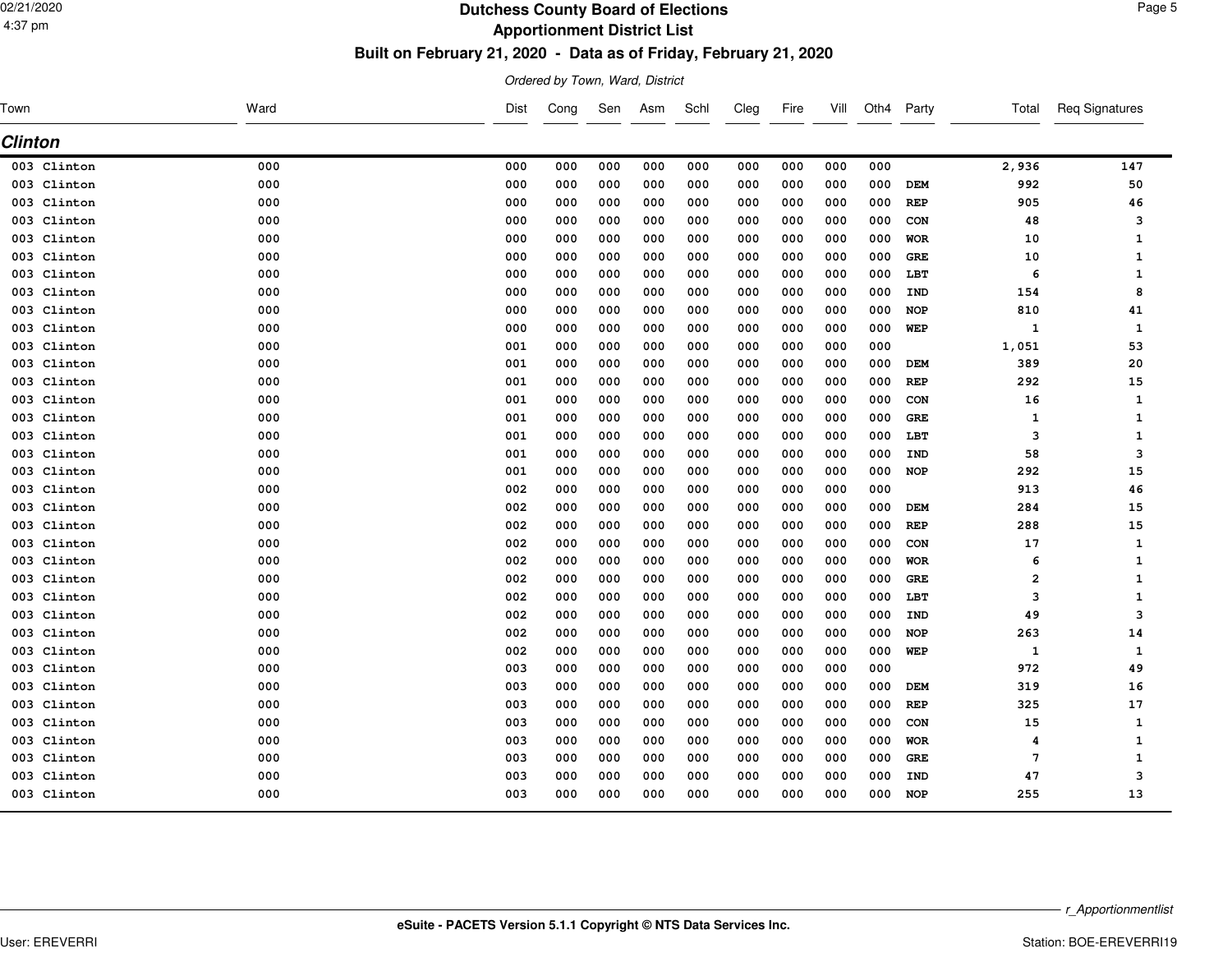#### **Dutchess County Board of Elections** $\mathbf S$  Page 6 **Apportionment District List**

### **Built on February 21, 2020 - Data as of Friday, February 21, 2020**

Ordered by Town, Ward, District

| Town  |           | Ward | Dist | Cong | Sen | Asm | Schl | Cleg | Fire |     | Vill Oth4 Party |            |                         | Total Req Signatures |
|-------|-----------|------|------|------|-----|-----|------|------|------|-----|-----------------|------------|-------------------------|----------------------|
| Dover |           |      |      |      |     |     |      |      |      |     |                 |            |                         |                      |
|       | 004 Dover | 000  | 000  | 000  | 000 | 000 | 000  | 000  | 000  | 000 | 000             |            | 4,795                   | 240                  |
|       | 004 Dover | 000  | 000  | 000  | 000 | 000 | 000  | 000  | 000  | 000 | 000             | <b>DEM</b> | 1,518                   | 76                   |
|       | 004 Dover | 000  | 000  | 000  | 000 | 000 | 000  | 000  | 000  | 000 | 000             | <b>REP</b> | 1,543                   | 78                   |
|       | 004 Dover | 000  | 000  | 000  | 000 | 000 | 000  | 000  | 000  | 000 | 000             | CON        | 99                      | 5                    |
|       | 004 Dover | 000  | 000  | 000  | 000 | 000 | 000  | 000  | 000  | 000 | 000             | <b>WOR</b> | 16                      | 1                    |
|       | 004 Dover | 000  | 000  | 000  | 000 | 000 | 000  | 000  | 000  | 000 | 000             | <b>GRE</b> | 14                      | $\mathbf{1}$         |
|       | 004 Dover | 000  | 000  | 000  | 000 | 000 | 000  | 000  | 000  | 000 | 000             | LBT        | 9                       | 1                    |
|       | 004 Dover | 000  | 000  | 000  | 000 | 000 | 000  | 000  | 000  | 000 | 000             | IND        | 331                     | 17                   |
|       | 004 Dover | 000  | 000  | 000  | 000 | 000 | 000  | 000  | 000  | 000 | 000             | <b>SAM</b> | $\mathbf{1}$            | $\mathbf{1}$         |
|       | 004 Dover | 000  | 000  | 000  | 000 | 000 | 000  | 000  | 000  | 000 | 000             | <b>NOP</b> | 1,262                   | 64                   |
|       | 004 Dover | 000  | 000  | 000  | 000 | 000 | 000  | 000  | 000  | 000 | 000             | <b>WEP</b> | $\overline{\mathbf{2}}$ | 1                    |
|       | 004 Dover | 000  | 001  | 000  | 000 | 000 | 000  | 000  | 000  | 000 | 000             |            | 682                     | 35                   |
|       | 004 Dover | 000  | 001  | 000  | 000 | 000 | 000  | 000  | 000  | 000 | 000             | DEM        | 209                     | 11                   |
|       | 004 Dover | 000  | 001  | 000  | 000 | 000 | 000  | 000  | 000  | 000 | 000             | REP        | 244                     | 13                   |
|       | 004 Dover | 000  | 001  | 000  | 000 | 000 | 000  | 000  | 000  | 000 | 000             | CON        | 15                      | 1                    |
|       | 004 Dover | 000  | 001  | 000  | 000 | 000 | 000  | 000  | 000  | 000 | 000             | <b>WOR</b> | 4                       | 1                    |
|       | 004 Dover | 000  | 001  | 000  | 000 | 000 | 000  | 000  | 000  | 000 | 000             | GRE        | 3                       | $\mathbf{1}$         |
|       | 004 Dover | 000  | 001  | 000  | 000 | 000 | 000  | 000  | 000  | 000 | 000             | IND        | 39                      | $\overline{2}$       |
|       | 004 Dover | 000  | 001  | 000  | 000 | 000 | 000  | 000  | 000  | 000 | 000             | <b>NOP</b> | 167                     | 9                    |
|       | 004 Dover | 000  | 001  | 000  | 000 | 000 | 000  | 000  | 000  | 000 | 000             | <b>WEP</b> | $\mathbf{1}$            | 1                    |
|       | 004 Dover | 000  | 002  | 000  | 000 | 000 | 000  | 000  | 000  | 000 | 000             |            | 824                     | 42                   |
|       | 004 Dover | 000  | 002  | 000  | 000 | 000 | 000  | 000  | 000  | 000 | 000             | DEM        | 255                     | 13                   |
|       | 004 Dover | 000  | 002  | 000  | 000 | 000 | 000  | 000  | 000  | 000 | 000             | <b>REP</b> | 279                     | 14                   |
|       | 004 Dover | 000  | 002  | 000  | 000 | 000 | 000  | 000  | 000  | 000 | 000             | <b>CON</b> | 11                      | 1                    |
|       | 004 Dover | 000  | 002  | 000  | 000 | 000 | 000  | 000  | 000  | 000 | 000             | <b>GRE</b> | $\mathbf{1}$            | 1                    |
|       | 004 Dover | 000  | 002  | 000  | 000 | 000 | 000  | 000  | 000  | 000 | 000             | LBT        | $\overline{\mathbf{2}}$ | $\mathbf{1}$         |
|       | 004 Dover | 000  | 002  | 000  | 000 | 000 | 000  | 000  | 000  | 000 | 000             | IND        | 56                      | 3                    |
| 004   | Dover     | 000  | 002  | 000  | 000 | 000 | 000  | 000  | 000  | 000 | 000             | <b>NOP</b> | 220                     | 11                   |
|       | 004 Dover | 000  | 003  | 000  | 000 | 000 | 000  | 000  | 000  | 000 | 000             |            | 826                     | 42                   |
|       | 004 Dover | 000  | 003  | 000  | 000 | 000 | 000  | 000  | 000  | 000 | 000             | <b>DEM</b> | 269                     | 14                   |
|       | 004 Dover | 000  | 003  | 000  | 000 | 000 | 000  | 000  | 000  | 000 | 000             | <b>REP</b> | 240                     | 12                   |
|       | 004 Dover | 000  | 003  | 000  | 000 | 000 | 000  | 000  | 000  | 000 | 000             | CON        | 18                      | $\mathbf 1$          |
|       | 004 Dover | 000  | 003  | 000  | 000 | 000 | 000  | 000  | 000  | 000 | 000             | <b>WOR</b> | $\mathbf{1}$            | 1                    |
| 004   | Dover     | 000  | 003  | 000  | 000 | 000 | 000  | 000  | 000  | 000 | 000             | GRE        | $\overline{\mathbf{2}}$ | $\mathbf{1}$         |
|       | 004 Dover | 000  | 003  | 000  | 000 | 000 | 000  | 000  | 000  | 000 | 000             | LBT        | 1                       | 1                    |
|       | 004 Dover | 000  | 003  | 000  | 000 | 000 | 000  | 000  | 000  | 000 | 000             | IND        | 55                      | 3                    |
|       | 004 Dover | 000  | 003  | 000  | 000 | 000 | 000  | 000  | 000  | 000 | 000             | <b>NOP</b> | 240                     | 12                   |
|       | 004 Dover | 000  | 004  | 000  | 000 | 000 | 000  | 000  | 000  | 000 | 000             |            | 957                     | 48                   |
|       | 004 Dover | 000  | 004  | 000  | 000 | 000 | 000  | 000  | 000  | 000 | 000             | <b>DEM</b> | 322                     | 17                   |
|       | 004 Dover | 000  | 004  | 000  | 000 | 000 | 000  | 000  | 000  | 000 | 000             | <b>REP</b> | 296                     | 15                   |
|       | 004 Dover | 000  | 004  | 000  | 000 | 000 | 000  | 000  | 000  | 000 | 000             | <b>CON</b> | 11                      | 1                    |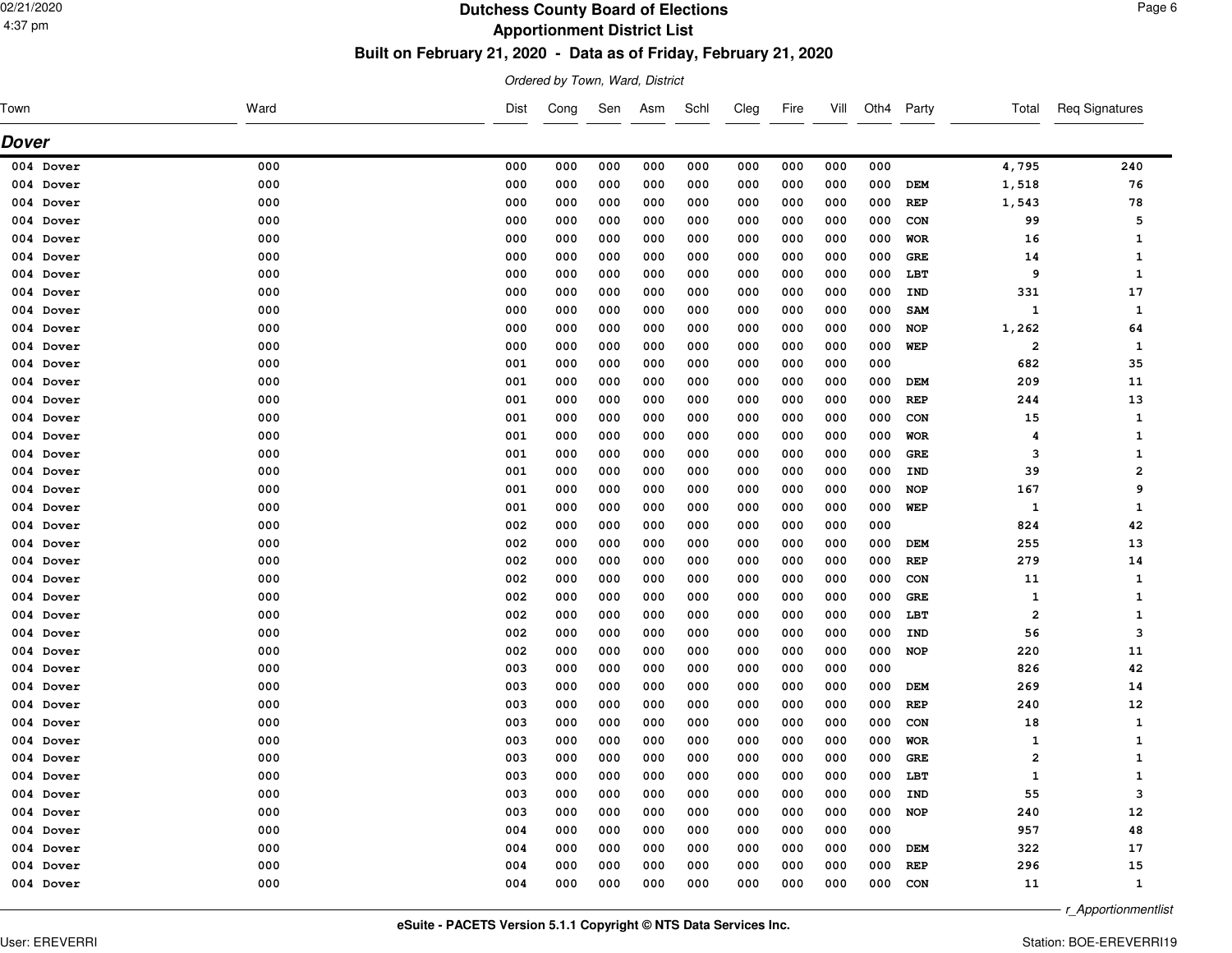# **Dutchess County Board of ElectionsApportionment District List**

## **Built on February 21, 2020 - Data as of Friday, February 21, 2020**

Ordered by Town, Ward, District

| Town         |           | Ward | Dist | Cong | Sen | Asm | Schl | Cleg | Fire | Vill | Oth4 Party |            | Total                   | <b>Req Signatures</b> |
|--------------|-----------|------|------|------|-----|-----|------|------|------|------|------------|------------|-------------------------|-----------------------|
| <b>Dover</b> |           |      |      |      |     |     |      |      |      |      |            |            |                         |                       |
|              | 004 Dover | 000  | 004  | 000  | 000 | 000 | 000  | 000  | 000  | 000  | 000        | <b>WOR</b> | 6                       |                       |
|              | 004 Dover | 000  | 004  | 000  | 000 | 000 | 000  | 000  | 000  | 000  | 000        | <b>GRE</b> |                         |                       |
|              | 004 Dover | 000  | 004  | 000  | 000 | 000 | 000  | 000  | 000  | 000  | 000        | LBT        | 2                       |                       |
|              | 004 Dover | 000  | 004  | 000  | 000 | 000 | 000  | 000  | 000  | 000  | 000        | <b>IND</b> | 73                      |                       |
|              | 004 Dover | 000  | 004  | 000  | 000 | 000 | 000  | 000  | 000  | 000  | 000        | <b>NOP</b> | 243                     | 13                    |
|              | 004 Dover | 000  | 005  | 000  | 000 | 000 | 000  | 000  | 000  | 000  | 000        |            | 813                     | 41                    |
|              | 004 Dover | 000  | 005  | 000  | 000 | 000 | 000  | 000  | 000  | 000  | 000        | <b>DEM</b> | 261                     | 14                    |
|              | 004 Dover | 000  | 005  | 000  | 000 | 000 | 000  | 000  | 000  | 000  | 000        | <b>REP</b> | 247                     | 13                    |
|              | 004 Dover | 000  | 005  | 000  | 000 | 000 | 000  | 000  | 000  | 000  | 000        | CON        | 21                      | 2                     |
|              | 004 Dover | 000  | 005  | 000  | 000 | 000 | 000  | 000  | 000  | 000  | 000        | <b>WOR</b> |                         |                       |
|              | 004 Dover | 000  | 005  | 000  | 000 | 000 | 000  | 000  | 000  | 000  | 000        | <b>GRE</b> | 3                       |                       |
|              | 004 Dover | 000  | 005  | 000  | 000 | 000 | 000  | 000  | 000  | 000  | 000        | LBT        | $\mathbf{2}$            |                       |
|              | 004 Dover | 000  | 005  | 000  | 000 | 000 | 000  | 000  | 000  | 000  | 000        | <b>IND</b> | 62                      |                       |
|              | 004 Dover | 000  | 005  | 000  | 000 | 000 | 000  | 000  | 000  | 000  | 000        | <b>NOP</b> | 214                     | 11                    |
|              | 004 Dover | 000  | 006  | 000  | 000 | 000 | 000  | 000  | 000  | 000  | 000        |            | 693                     | 35                    |
|              | 004 Dover | 000  | 006  | 000  | 000 | 000 | 000  | 000  | 000  | 000  | 000        | <b>DEM</b> | 202                     | 11                    |
|              | 004 Dover | 000  | 006  | 000  | 000 | 000 | 000  | 000  | 000  | 000  | 000        | <b>REP</b> | 237                     | 12                    |
|              | 004 Dover | 000  | 006  | 000  | 000 | 000 | 000  | 000  | 000  | 000  | 000        | CON        | 23                      | 2                     |
|              | 004 Dover | 000  | 006  | 000  | 000 | 000 | 000  | 000  | 000  | 000  | 000        | <b>WOR</b> | 2                       |                       |
|              | 004 Dover | 000  | 006  | 000  | 000 | 000 | 000  | 000  | 000  | 000  | 000        | <b>GRE</b> |                         |                       |
|              | 004 Dover | 000  | 006  | 000  | 000 | 000 | 000  | 000  | 000  | 000  | 000        | LBT        | $\overline{\mathbf{2}}$ |                       |
|              | 004 Dover | 000  | 006  | 000  | 000 | 000 | 000  | 000  | 000  | 000  | 000        | <b>IND</b> | 46                      |                       |
|              | 004 Dover | 000  | 006  | 000  | 000 | 000 | 000  | 000  | 000  | 000  | 000        | <b>SAM</b> |                         |                       |
|              | 004 Dover | 000  | 006  | 000  | 000 | 000 | 000  | 000  | 000  | 000  | 000        | <b>NOP</b> | 178                     |                       |
|              | 004 Dover | 000  | 006  | 000  | 000 | 000 | 000  | 000  | 000  | 000  | 000        | <b>WEP</b> | 1                       |                       |
|              |           |      |      |      |     |     |      |      |      |      |            |            |                         |                       |

S Page 7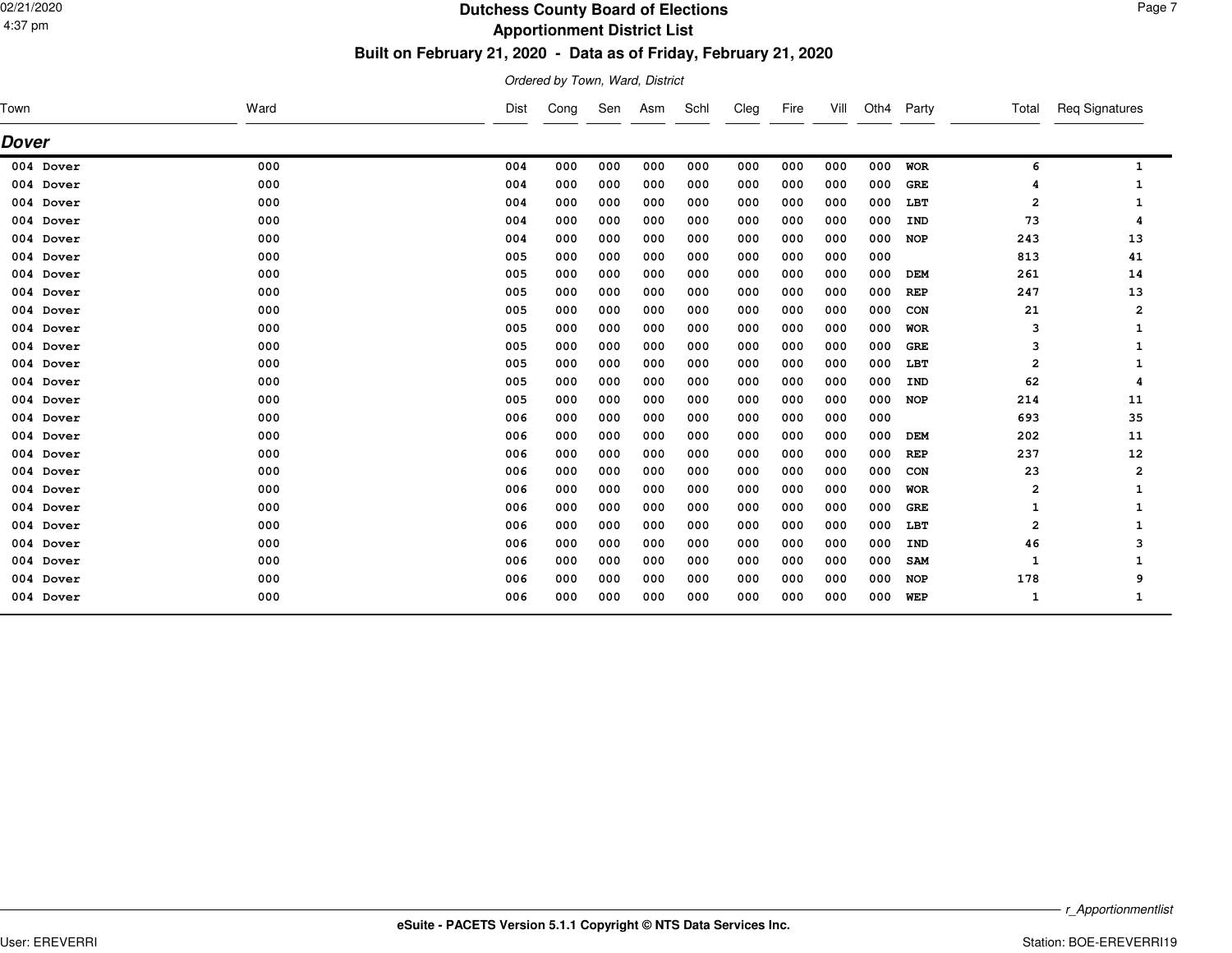#### **Dutchess County Board of Elections** $\mathbf S$  Page 8 **Apportionment District List**

### **Built on February 21, 2020 - Data as of Friday, February 21, 2020**

Ordered by Town, Ward, District

| Гоwn                 | Ward | Dist | Cong | Sen | Asm | Schl | Cleg | Fire | Vill | Oth4 | Party      | Total        | <b>Req Signatures</b> |
|----------------------|------|------|------|-----|-----|------|------|------|------|------|------------|--------------|-----------------------|
| East Fishkill        |      |      |      |     |     |      |      |      |      |      |            |              |                       |
| 005 East Fishkill    | 000  | 000  | 000  | 000 | 000 | 000  | 000  | 000  | 000  | 000  |            | 20,004       | 1,001                 |
| 005 East Fishkill    | 000  | 000  | 000  | 000 | 000 | 000  | 000  | 000  | 000  | 000  | <b>DEM</b> | 5,526        | 277                   |
| 005 East Fishkill    | 000  | 000  | 000  | 000 | 000 | 000  | 000  | 000  | 000  | 000  | <b>REP</b> | 7,347        | 368                   |
| 005 East Fishkill    | 000  | 000  | 000  | 000 | 000 | 000  | 000  | 000  | 000  | 000  | CON        | 505          | 26                    |
| 005 East Fishkill    | 000  | 000  | 000  | 000 | 000 | 000  | 000  | 000  | 000  | 000  | <b>WOR</b> | 60           | 3                     |
| East Fishkill<br>005 | 000  | 000  | 000  | 000 | 000 | 000  | 000  | 000  | 000  | 000  | <b>GRE</b> | 34           | $\overline{2}$        |
| 005 East Fishkill    | 000  | 000  | 000  | 000 | 000 | 000  | 000  | 000  | 000  | 000  | LBT        | 24           | $\overline{2}$        |
| 005 East Fishkill    | 000  | 000  | 000  | 000 | 000 | 000  | 000  | 000  | 000  | 000  | <b>IND</b> | 1,123        | 57                    |
| 005 East Fishkill    | 000  | 000  | 000  | 000 | 000 | 000  | 000  | 000  | 000  | 000  | <b>SAM</b> | 1            | 1                     |
| East Fishkill<br>005 | 000  | 000  | 000  | 000 | 000 | 000  | 000  | 000  | 000  | 000  | <b>NOP</b> | 5,374        | 269                   |
| 005 East Fishkill    | 000  | 000  | 000  | 000 | 000 | 000  | 000  | 000  | 000  | 000  | OTH        | 1            | 1                     |
| East Fishkill<br>005 | 000  | 000  | 000  | 000 | 000 | 000  | 000  | 000  | 000  | 000  | <b>WEP</b> | 5            | 1                     |
| East Fishkill<br>005 | 000  | 000  | 000  | 000 | 000 | 000  | 000  | 000  | 000  | 000  | <b>REF</b> | 4            | 1                     |
| 005 East Fishkill    | 000  | 001  | 000  | 000 | 000 | 000  | 000  | 000  | 000  | 000  |            | 1,063        | 54                    |
| 005 East Fishkill    | 000  | 001  | 000  | 000 | 000 | 000  | 000  | 000  | 000  | 000  | <b>DEM</b> | 283          | 15                    |
| East Fishkill<br>005 | 000  | 001  | 000  | 000 | 000 | 000  | 000  | 000  | 000  | 000  | <b>REP</b> | 374          | 19                    |
| 005 East Fishkill    | 000  | 001  | 000  | 000 | 000 | 000  | 000  | 000  | 000  | 000  | <b>CON</b> | 34           | $\mathbf{2}$          |
| 005 East Fishkill    | 000  | 001  | 000  | 000 | 000 | 000  | 000  | 000  | 000  | 000  | <b>WOR</b> | 4            | -1                    |
| 005 East Fishkill    | 000  | 001  | 000  | 000 | 000 | 000  | 000  | 000  | 000  | 000  | <b>GRE</b> | 1            | 1                     |
| 005 East Fishkill    | 000  | 001  | 000  | 000 | 000 | 000  | 000  | 000  | 000  | 000  | <b>IND</b> | 70           | 4                     |
| 005 East Fishkill    | 000  | 001  | 000  | 000 | 000 | 000  | 000  | 000  | 000  | 000  | <b>NOP</b> | 296          | 15                    |
| 005 East Fishkill    | 000  | 001  | 000  | 000 | 000 | 000  | 000  | 000  | 000  | 000  | <b>REF</b> | $\mathbf{1}$ | 1                     |
| 005 East Fishkill    | 000  | 002  | 000  | 000 | 000 | 000  | 000  | 000  | 000  | 000  |            | 1,185        | 60                    |
| 005 East Fishkill    | 000  | 002  | 000  | 000 | 000 | 000  | 000  | 000  | 000  | 000  | <b>DEM</b> | 320          | 16                    |
| East Fishkill<br>005 | 000  | 002  | 000  | 000 | 000 | 000  | 000  | 000  | 000  | 000  | <b>REP</b> | 436          | 22                    |
| 005 East Fishkill    | 000  | 002  | 000  | 000 | 000 | 000  | 000  | 000  | 000  | 000  | CON        | 22           | $\mathbf{2}$          |
| 005 East Fishkill    | 000  | 002  | 000  | 000 | 000 | 000  | 000  | 000  | 000  | 000  | <b>WOR</b> | 5            | 1                     |
| 005 East Fishkill    | 000  | 002  | 000  | 000 | 000 | 000  | 000  | 000  | 000  | 000  | GRE        | 3            | 1                     |
| East Fishkill<br>005 | 000  | 002  | 000  | 000 | 000 | 000  | 000  | 000  | 000  | 000  | LBT        | $\mathbf{1}$ | -1                    |
| 005 East Fishkill    | 000  | 002  | 000  | 000 | 000 | 000  | 000  | 000  | 000  | 000  | <b>IND</b> | 75           | 4                     |
| 005 East Fishkill    | 000  | 002  | 000  | 000 | 000 | 000  | 000  | 000  | 000  | 000  | <b>NOP</b> | 323          | 17                    |
| 005 East Fishkill    | 000  | 003  | 000  | 000 | 000 | 000  | 000  | 000  | 000  | 000  |            | 1,341        | 68                    |
| 005 East Fishkill    | 000  | 003  | 000  | 000 | 000 | 000  | 000  | 000  | 000  | 000  | <b>DEM</b> | 402          | 21                    |
| 005 East Fishkill    | 000  | 003  | 000  | 000 | 000 | 000  | 000  | 000  | 000  | 000  | <b>REP</b> | 487          | 25                    |
| 005 East Fishkill    | 000  | 003  | 000  | 000 | 000 | 000  | 000  | 000  | 000  | 000  | CON        | 36           | $\overline{2}$        |
| 005 East Fishkill    | 000  | 003  | 000  | 000 | 000 | 000  | 000  | 000  | 000  | 000  | <b>WOR</b> | $\mathbf{1}$ | 1                     |
| East Fishkill<br>005 | 000  | 003  | 000  | 000 | 000 | 000  | 000  | 000  | 000  | 000  | <b>GRE</b> | 3            | 1                     |
| 005 East Fishkill    | 000  | 003  | 000  | 000 | 000 | 000  | 000  | 000  | 000  | 000  | <b>IND</b> | 87           | 5                     |
| 005 East Fishkill    | 000  | 003  | 000  | 000 | 000 | 000  | 000  | 000  | 000  | 000  | <b>NOP</b> | 324          | 17                    |
| 005 East Fishkill    | 000  | 003  | 000  | 000 | 000 | 000  | 000  | 000  | 000  | 000  | <b>WEP</b> | 1            | 1                     |
| 005 East Fishkill    | 000  | 004  | 000  | 000 | 000 | 000  | 000  | 000  | 000  | 000  |            | 1,067        | 54                    |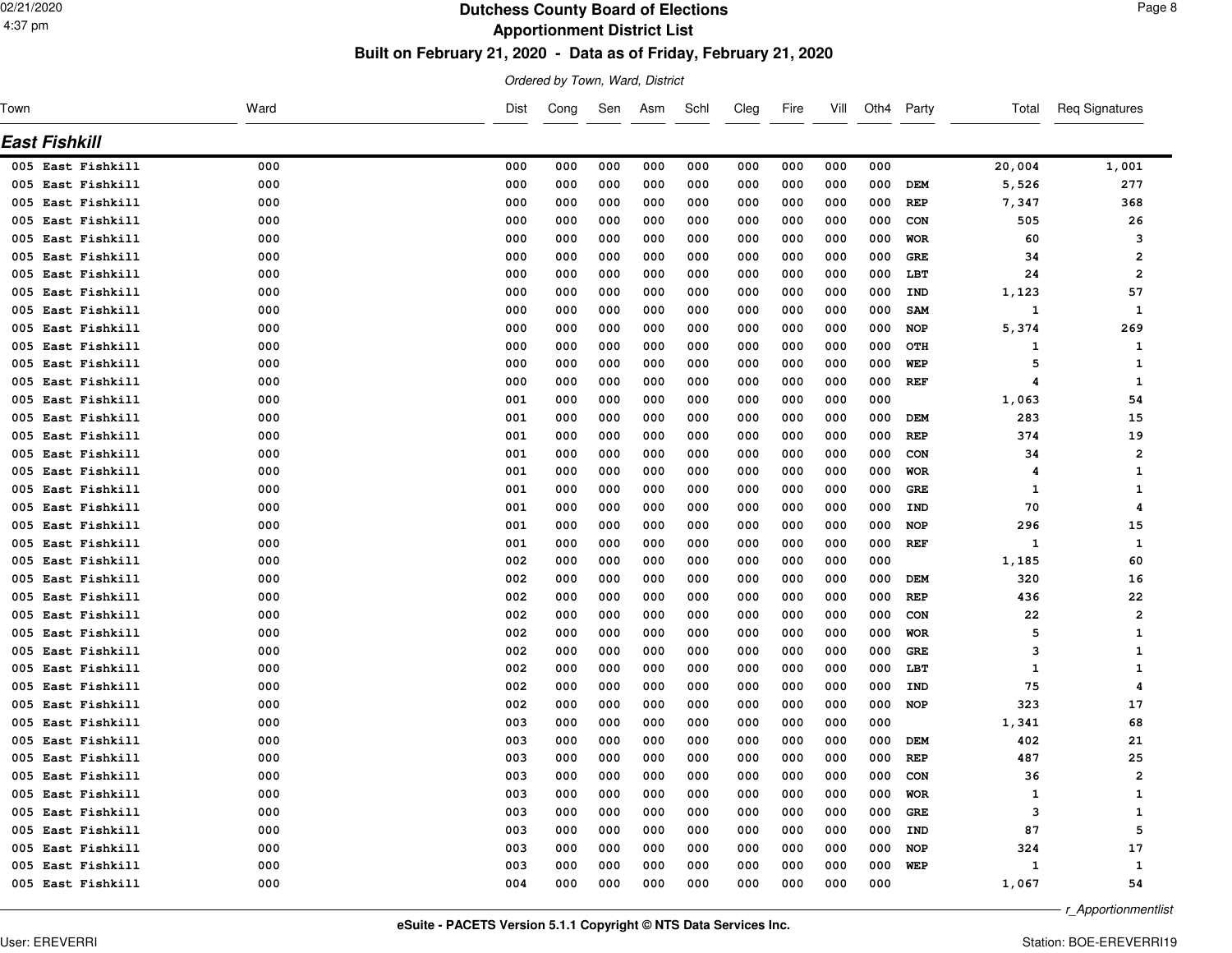#### **Dutchess County Board of Elections**S Page 9 **Apportionment District List**

### **Built on February 21, 2020 - Data as of Friday, February 21, 2020**

Ordered by Town, Ward, District

| Town                 | Ward | Dist | Cong | Sen | Asm | Schl | Cleg | Fire | Vill | Oth4 | Party      | Total                   | <b>Req Signatures</b> |
|----------------------|------|------|------|-----|-----|------|------|------|------|------|------------|-------------------------|-----------------------|
| East Fishkill        |      |      |      |     |     |      |      |      |      |      |            |                         |                       |
| 005 East Fishkill    | 000  | 004  | 000  | 000 | 000 | 000  | 000  | 000  | 000  | 000  | DEM        | 273                     | 14                    |
| 005 East Fishkill    | 000  | 004  | 000  | 000 | 000 | 000  | 000  | 000  | 000  | 000  | <b>REP</b> | 408                     | 21                    |
| East Fishkill<br>005 | 000  | 004  | 000  | 000 | 000 | 000  | 000  | 000  | 000  | 000  | CON        | 25                      | $\overline{2}$        |
| East Fishkill<br>005 | 000  | 004  | 000  | 000 | 000 | 000  | 000  | 000  | 000  | 000  | <b>WOR</b> | 4                       | 1                     |
| 005 East Fishkill    | 000  | 004  | 000  | 000 | 000 | 000  | 000  | 000  | 000  | 000  | <b>GRE</b> | 3                       | 1                     |
| East Fishkill<br>005 | 000  | 004  | 000  | 000 | 000 | 000  | 000  | 000  | 000  | 000  | LBT        | $\mathbf{1}$            | 1                     |
| East Fishkill<br>005 | 000  | 004  | 000  | 000 | 000 | 000  | 000  | 000  | 000  | 000  | IND        | 61                      | 4                     |
| 005 East Fishkill    | 000  | 004  | 000  | 000 | 000 | 000  | 000  | 000  | 000  | 000  | <b>NOP</b> | 291                     | 15                    |
| East Fishkill<br>005 | 000  | 004  | 000  | 000 | 000 | 000  | 000  | 000  | 000  | 000  | <b>WEP</b> | 1                       | 1                     |
| East Fishkill<br>005 | 000  | 005  | 000  | 000 | 000 | 000  | 000  | 000  | 000  | 000  |            | 977                     | 49                    |
| 005 East Fishkill    | 000  | 005  | 000  | 000 | 000 | 000  | 000  | 000  | 000  | 000  | <b>DEM</b> | 239                     | 12                    |
| East Fishkill<br>005 | 000  | 005  | 000  | 000 | 000 | 000  | 000  | 000  | 000  | 000  | <b>REP</b> | 371                     | 19                    |
| East Fishkill<br>005 | 000  | 005  | 000  | 000 | 000 | 000  | 000  | 000  | 000  | 000  | CON        | 25                      | $\overline{2}$        |
| 005 East Fishkill    | 000  | 005  | 000  | 000 | 000 | 000  | 000  | 000  | 000  | 000  | <b>WOR</b> | $\overline{\mathbf{2}}$ | 1                     |
| East Fishkill<br>005 | 000  | 005  | 000  | 000 | 000 | 000  | 000  | 000  | 000  | 000  | <b>GRE</b> | $\overline{2}$          | 1                     |
| East Fishkill<br>005 | 000  | 005  | 000  | 000 | 000 | 000  | 000  | 000  | 000  | 000  | LBT        | 4                       | 1                     |
| 005 East Fishkill    | 000  | 005  | 000  | 000 | 000 | 000  | 000  | 000  | 000  | 000  | <b>IND</b> | 48                      | 3                     |
| East Fishkill<br>005 | 000  | 005  | 000  | 000 | 000 | 000  | 000  | 000  | 000  | 000  | <b>NOP</b> | 286                     | 15                    |
| East Fishkill<br>005 | 000  | 006  | 000  | 000 | 000 | 000  | 000  | 000  | 000  | 000  |            | 966                     | 49                    |
| East Fishkill<br>005 | 000  | 006  | 000  | 000 | 000 | 000  | 000  | 000  | 000  | 000  | <b>DEM</b> | 216                     | 11                    |
| East Fishkill<br>005 | 000  | 006  | 000  | 000 | 000 | 000  | 000  | 000  | 000  | 000  | <b>REP</b> | 386                     | 20                    |
| East Fishkill<br>005 | 000  | 006  | 000  | 000 | 000 | 000  | 000  | 000  | 000  | 000  | CON        | 22                      | $\mathbf{2}$          |
| East Fishkill<br>005 | 000  | 006  | 000  | 000 | 000 | 000  | 000  | 000  | 000  | 000  | <b>WOR</b> | $7\phantom{.0}$         | $\mathbf{1}$          |
| East Fishkill<br>005 | 000  | 006  | 000  | 000 | 000 | 000  | 000  | 000  | 000  | 000  | <b>GRE</b> | $\overline{2}$          | 1                     |
| East Fishkill<br>005 | 000  | 006  | 000  | 000 | 000 | 000  | 000  | 000  | 000  | 000  | LBT        | $\mathbf{1}$            | 1                     |
| 005 East Fishkill    | 000  | 006  | 000  | 000 | 000 | 000  | 000  | 000  | 000  | 000  | <b>IND</b> | 60                      | 3                     |
| 005 East Fishkill    | 000  | 006  | 000  | 000 | 000 | 000  | 000  | 000  | 000  | 000  | <b>NOP</b> | 272                     | 14                    |
| East Fishkill<br>005 | 000  | 007  | 000  | 000 | 000 | 000  | 000  | 000  | 000  | 000  |            | 1,109                   | 56                    |
| East Fishkill<br>005 | 000  | 007  | 000  | 000 | 000 | 000  | 000  | 000  | 000  | 000  | <b>DEM</b> | 309                     | 16                    |
| 005 East Fishkill    | 000  | 007  | 000  | 000 | 000 | 000  | 000  | 000  | 000  | 000  | <b>REP</b> | 431                     | 22                    |
| 005<br>East Fishkill | 000  | 007  | 000  | 000 | 000 | 000  | 000  | 000  | 000  | 000  | CON        | 26                      | $\mathbf{2}$          |
| East Fishkill<br>005 | 000  | 007  | 000  | 000 | 000 | 000  | 000  | 000  | 000  | 000  | <b>WOR</b> | $\overline{\mathbf{2}}$ | -1                    |
| 005 East Fishkill    | 000  | 007  | 000  | 000 | 000 | 000  | 000  | 000  | 000  | 000  | <b>GRE</b> | 5                       | 1                     |
| East Fishkill<br>005 | 000  | 007  | 000  | 000 | 000 | 000  | 000  | 000  | 000  | 000  | LBT        | $\mathbf{1}$            | $\mathbf{1}$          |
| East Fishkill<br>005 | 000  | 007  | 000  | 000 | 000 | 000  | 000  | 000  | 000  | 000  | <b>IND</b> | 57                      | 3                     |
| 005 East Fishkill    | 000  | 007  | 000  | 000 | 000 | 000  | 000  | 000  | 000  | 000  | <b>NOP</b> | 277                     | 14                    |
| 005 East Fishkill    | 000  | 007  | 000  | 000 | 000 | 000  | 000  | 000  | 000  | 000  | <b>WEP</b> | 1                       | 1                     |
| East Fishkill<br>005 | 000  | 008  | 000  | 000 | 000 | 000  | 000  | 000  | 000  | 000  |            | 709                     | 36                    |
| 005 East Fishkill    | 000  | 008  | 000  | 000 | 000 | 000  | 000  | 000  | 000  | 000  | <b>DEM</b> | 212                     | 11                    |
| 005 East Fishkill    | 000  | 008  | 000  | 000 | 000 | 000  | 000  | 000  | 000  | 000  | <b>REP</b> | 250                     | 13                    |
| 005 East Fishkill    | 000  | 008  | 000  | 000 | 000 | 000  | 000  | 000  | 000  | 000  | CON        | 31                      | 2                     |

**eSuite - PACETS Version 5.1.1 Copyright © NTS Data Services Inc.**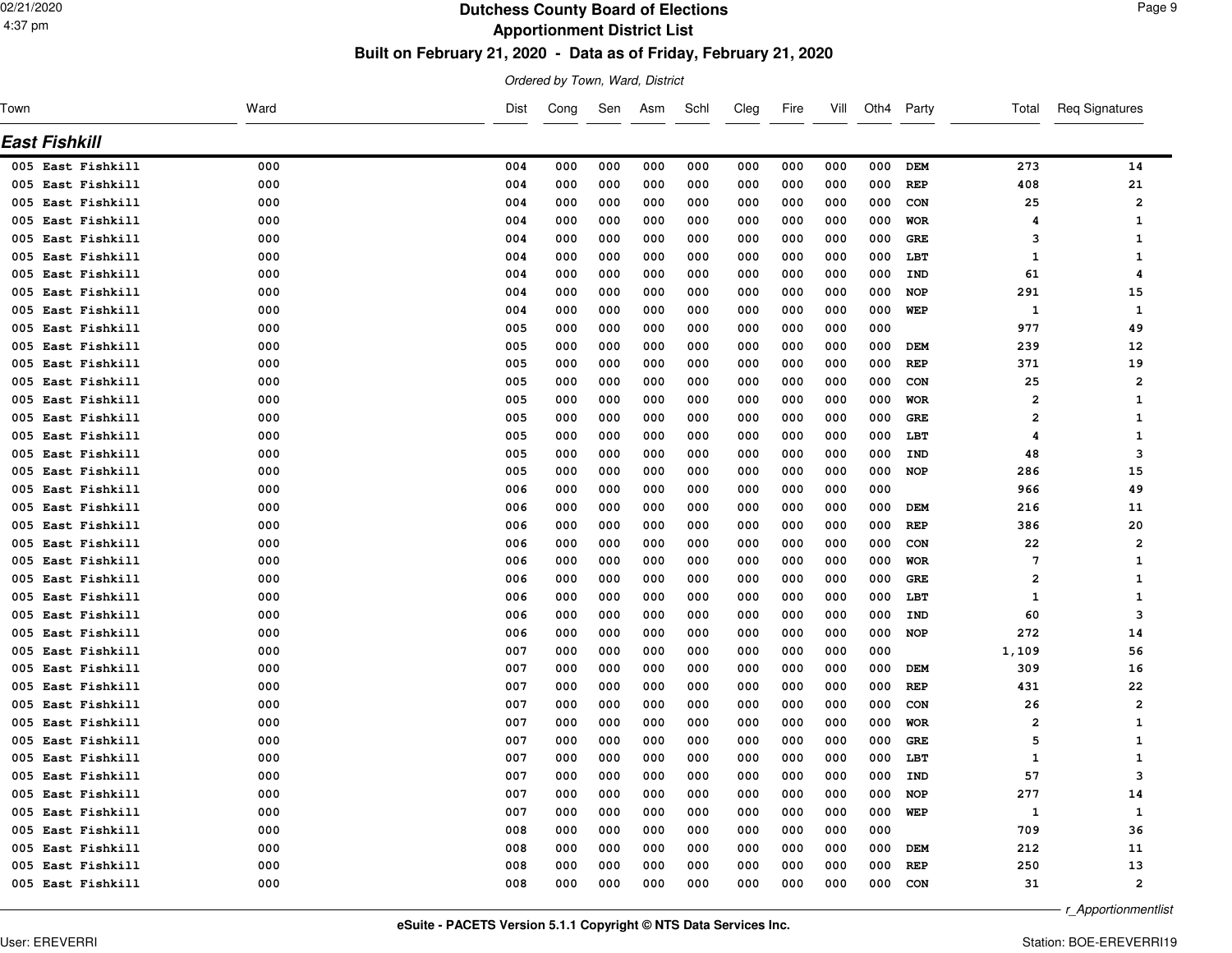# **Dutchess County Board of ElectionsApportionment District List**

### **Built on February 21, 2020 - Data as of Friday, February 21, 2020**

Ordered by Town, Ward, District

| Гоwn                 | Ward | Dist | Cong | Sen | Asm | Schl | Cleg | Fire | Vill | Oth4 | Party      | Total        | <b>Req Signatures</b>   |
|----------------------|------|------|------|-----|-----|------|------|------|------|------|------------|--------------|-------------------------|
| East Fishkill        |      |      |      |     |     |      |      |      |      |      |            |              |                         |
| 005 East Fishkill    | 000  | 008  | 000  | 000 | 000 | 000  | 000  | 000  | 000  | 000  | <b>WOR</b> | 4            | 1                       |
| 005 East Fishkill    | 000  | 008  | 000  | 000 | 000 | 000  | 000  | 000  | 000  | 000  | <b>GRE</b> | 1            | 1                       |
| 005 East Fishkill    | 000  | 008  | 000  | 000 | 000 | 000  | 000  | 000  | 000  | 000  | <b>IND</b> | 36           | $\overline{2}$          |
| 005 East Fishkill    | 000  | 008  | 000  | 000 | 000 | 000  | 000  | 000  | 000  | 000  | <b>NOP</b> | 175          | 9                       |
| 005 East Fishkill    | 000  | 009  | 000  | 000 | 000 | 000  | 000  | 000  | 000  | 000  |            | 794          | 40                      |
| East Fishkill<br>005 | 000  | 009  | 000  | 000 | 000 | 000  | 000  | 000  | 000  | 000  | <b>DEM</b> | 215          | 11                      |
| 005 East Fishkill    | 000  | 009  | 000  | 000 | 000 | 000  | 000  | 000  | 000  | 000  | <b>REP</b> | 310          | 16                      |
| 005 East Fishkill    | 000  | 009  | 000  | 000 | 000 | 000  | 000  | 000  | 000  | 000  | CON        | 28           | $\overline{\mathbf{2}}$ |
| 005 East Fishkill    | 000  | 009  | 000  | 000 | 000 | 000  | 000  | 000  | 000  | 000  | <b>WOR</b> | $\mathbf{2}$ | 1                       |
| 005 East Fishkill    | 000  | 009  | 000  | 000 | 000 | 000  | 000  | 000  | 000  | 000  | <b>GRE</b> | 1            | 1                       |
| 005 East Fishkill    | 000  | 009  | 000  | 000 | 000 | 000  | 000  | 000  | 000  | 000  | <b>IND</b> | 31           | $\overline{2}$          |
| 005 East Fishkill    | 000  | 009  | 000  | 000 | 000 | 000  | 000  | 000  | 000  | 000  | <b>NOP</b> | 207          | 11                      |
| 005 East Fishkill    | 000  | 010  | 000  | 000 | 000 | 000  | 000  | 000  | 000  | 000  |            | 792          | 40                      |
| 005 East Fishkill    | 000  | 010  | 000  | 000 | 000 | 000  | 000  | 000  | 000  | 000  | <b>DEM</b> | 237          | 12                      |
| 005 East Fishkill    | 000  | 010  | 000  | 000 | 000 | 000  | 000  | 000  | 000  | 000  | <b>REP</b> | 281          | 15                      |
| 005 East Fishkill    | 000  | 010  | 000  | 000 | 000 | 000  | 000  | 000  | 000  | 000  | CON        | 31           | $\overline{\mathbf{2}}$ |
| 005 East Fishkill    | 000  | 010  | 000  | 000 | 000 | 000  | 000  | 000  | 000  | 000  | <b>WOR</b> | 3            | $\mathbf{1}$            |
| 005 East Fishkill    | 000  | 010  | 000  | 000 | 000 | 000  | 000  | 000  | 000  | 000  | <b>GRE</b> | 4            | $\mathbf{1}$            |
| 005 East Fishkill    | 000  | 010  | 000  | 000 | 000 | 000  | 000  | 000  | 000  | 000  | <b>IND</b> | 39           | $\overline{\mathbf{2}}$ |
| 005 East Fishkill    | 000  | 010  | 000  | 000 | 000 | 000  | 000  | 000  | 000  | 000  | <b>NOP</b> | 197          | 10                      |
| 005 East Fishkill    | 000  | 011  | 000  | 000 | 000 | 000  | 000  | 000  | 000  | 000  |            | 850          | 43                      |
| 005 East Fishkill    | 000  | 011  | 000  | 000 | 000 | 000  | 000  | 000  | 000  | 000  | <b>DEM</b> | 244          | 13                      |
| 005 East Fishkill    | 000  | 011  | 000  | 000 | 000 | 000  | 000  | 000  | 000  | 000  | <b>REP</b> | 293          | 15                      |
| 005 East Fishkill    | 000  | 011  | 000  | 000 | 000 | 000  | 000  | 000  | 000  | 000  | CON        | 19           | 1                       |
| 005 East Fishkill    | 000  | 011  | 000  | 000 | 000 | 000  | 000  | 000  | 000  | 000  | <b>WOR</b> | 1            | 1                       |
| 005 East Fishkill    | 000  | 011  | 000  | 000 | 000 | 000  | 000  | 000  | 000  | 000  | <b>GRE</b> | 1            | 1                       |
| 005 East Fishkill    | 000  | 011  | 000  | 000 | 000 | 000  | 000  | 000  | 000  | 000  | LBT        | 1            | 1                       |
| 005 East Fishkill    | 000  | 011  | 000  | 000 | 000 | 000  | 000  | 000  | 000  | 000  | IND        | 48           | 3                       |
| 005 East Fishkill    | 000  | 011  | 000  | 000 | 000 | 000  | 000  | 000  | 000  | 000  | <b>NOP</b> | 243          | 13                      |
| 005 East Fishkill    | 000  | 012  | 000  | 000 | 000 | 000  | 000  | 000  | 000  | 000  |            | 928          | 47                      |
| 005 East Fishkill    | 000  | 012  | 000  | 000 | 000 | 000  | 000  | 000  | 000  | 000  | <b>DEM</b> | 250          | 13                      |
| 005 East Fishkill    | 000  | 012  | 000  | 000 | 000 | 000  | 000  | 000  | 000  | 000  | <b>REP</b> | 346          | 18                      |
| 005 East Fishkill    | 000  | 012  | 000  | 000 | 000 | 000  | 000  | 000  | 000  | 000  | CON        | 14           | 1                       |
| 005 East Fishkill    | 000  | 012  | 000  | 000 | 000 | 000  | 000  | 000  | 000  | 000  | <b>WOR</b> | 3            | $\mathbf{1}$            |
| 005 East Fishkill    | 000  | 012  | 000  | 000 | 000 | 000  | 000  | 000  | 000  | 000  | LBT        | 1            | 1                       |
| 005 East Fishkill    | 000  | 012  | 000  | 000 | 000 | 000  | 000  | 000  | 000  | 000  | <b>IND</b> | 46           | 3                       |
| 005 East Fishkill    | 000  | 012  | 000  | 000 | 000 | 000  | 000  | 000  | 000  | 000  | <b>NOP</b> | 266          | 14                      |
| 005 East Fishkill    | 000  | 012  | 000  | 000 | 000 | 000  | 000  | 000  | 000  | 000  | OTH        | $\mathbf{1}$ | $\mathbf{1}$            |
| 005 East Fishkill    | 000  | 012  | 000  | 000 | 000 | 000  | 000  | 000  | 000  | 000  | <b>REF</b> | $\mathbf{1}$ | $\mathbf{1}$            |
| 005 East Fishkill    | 000  | 013  | 000  | 000 | 000 | 000  | 000  | 000  | 000  | 000  |            | 1,180        | 59                      |
| 005 East Fishkill    | 000  | 013  | 000  | 000 | 000 | 000  | 000  | 000  | 000  | 000  | <b>DEM</b> | 303          | 16                      |

**eSuite - PACETS Version 5.1.1 Copyright © NTS Data Services Inc.**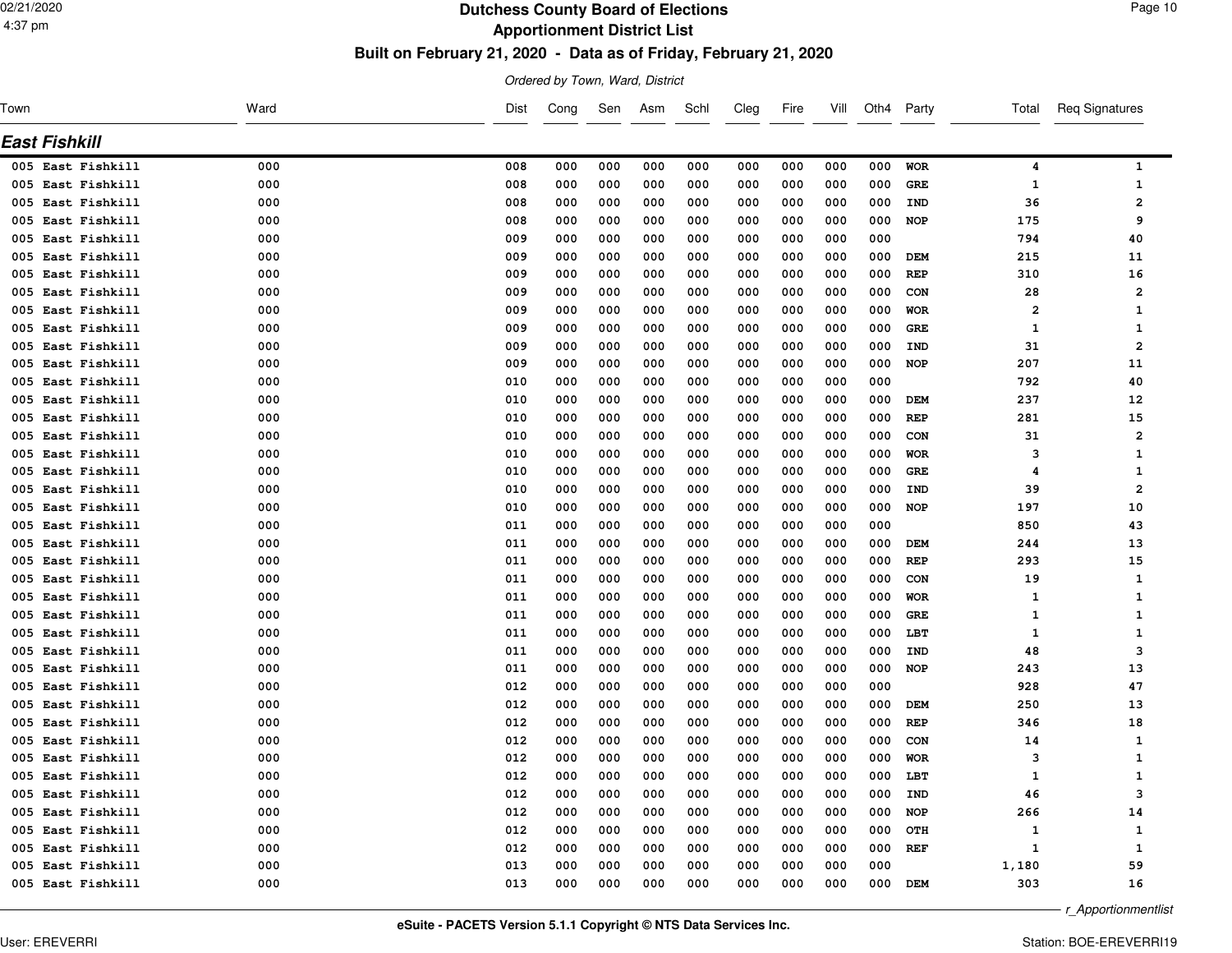# **Dutchess County Board of ElectionsApportionment District List**

### **Built on February 21, 2020 - Data as of Friday, February 21, 2020**

Ordered by Town, Ward, District

| Town                 | Ward | Dist | Cong | Sen | Asm | Schl | Cleg | Fire | Vill | Oth4 | Party      | Total                   | <b>Req Signatures</b>   |
|----------------------|------|------|------|-----|-----|------|------|------|------|------|------------|-------------------------|-------------------------|
| East Fishkill        |      |      |      |     |     |      |      |      |      |      |            |                         |                         |
| 005 East Fishkill    | 000  | 013  | 000  | 000 | 000 | 000  | 000  | 000  | 000  | 000  | <b>REP</b> | 460                     | 23                      |
| 005 East Fishkill    | 000  | 013  | 000  | 000 | 000 | 000  | 000  | 000  | 000  | 000  | CON        | 34                      | $\overline{\mathbf{2}}$ |
| 005 East Fishkill    | 000  | 013  | 000  | 000 | 000 | 000  | 000  | 000  | 000  | 000  | <b>WOR</b> | 3                       | $\mathbf{1}$            |
| 005 East Fishkill    | 000  | 013  | 000  | 000 | 000 | 000  | 000  | 000  | 000  | 000  | LBT        | $\boldsymbol{A}$        | $\mathbf{1}$            |
| 005 East Fishkill    | 000  | 013  | 000  | 000 | 000 | 000  | 000  | 000  | 000  | 000  | <b>IND</b> | 70                      | 4                       |
| East Fishkill<br>005 | 000  | 013  | 000  | 000 | 000 | 000  | 000  | 000  | 000  | 000  | <b>NOP</b> | 305                     | 16                      |
| East Fishkill<br>005 | 000  | 013  | 000  | 000 | 000 | 000  | 000  | 000  | 000  | 000  | <b>REF</b> | 1                       | 1                       |
| 005 East Fishkill    | 000  | 014  | 000  | 000 | 000 | 000  | 000  | 000  | 000  | 000  |            | 1,158                   | 58                      |
| East Fishkill<br>005 | 000  | 014  | 000  | 000 | 000 | 000  | 000  | 000  | 000  | 000  | <b>DEM</b> | 350                     | 18                      |
| East Fishkill<br>005 | 000  | 014  | 000  | 000 | 000 | 000  | 000  | 000  | 000  | 000  | <b>REP</b> | 427                     | 22                      |
| 005 East Fishkill    | 000  | 014  | 000  | 000 | 000 | 000  | 000  | 000  | 000  | 000  | CON        | 19                      | $\mathbf{1}$            |
| East Fishkill<br>005 | 000  | 014  | 000  | 000 | 000 | 000  | 000  | 000  | 000  | 000  | <b>WOR</b> | $\overline{\mathbf{2}}$ | $\mathbf{1}$            |
| East Fishkill<br>005 | 000  | 014  | 000  | 000 | 000 | 000  | 000  | 000  | 000  | 000  | GRE        | $\overline{\mathbf{2}}$ | 1                       |
| 005 East Fishkill    | 000  | 014  | 000  | 000 | 000 | 000  | 000  | 000  | 000  | 000  | LBT        | $\overline{2}$          | 1                       |
| 005 East Fishkill    | 000  | 014  | 000  | 000 | 000 | 000  | 000  | 000  | 000  | 000  | <b>IND</b> | 50                      | 3                       |
| East Fishkill<br>005 | 000  | 014  | 000  | 000 | 000 | 000  | 000  | 000  | 000  | 000  | <b>NOP</b> | 306                     | 16                      |
| East Fishkill<br>005 | 000  | 015  | 000  | 000 | 000 | 000  | 000  | 000  | 000  | 000  |            | 707                     | 36                      |
| East Fishkill<br>005 | 000  | 015  | 000  | 000 | 000 | 000  | 000  | 000  | 000  | 000  | <b>DEM</b> | 218                     | 11                      |
| East Fishkill<br>005 | 000  | 015  | 000  | 000 | 000 | 000  | 000  | 000  | 000  | 000  | <b>REP</b> | 253                     | 13                      |
| 005 East Fishkill    | 000  | 015  | 000  | 000 | 000 | 000  | 000  | 000  | 000  | 000  | CON        | 17                      | 1                       |
| East Fishkill<br>005 | 000  | 015  | 000  | 000 | 000 | 000  | 000  | 000  | 000  | 000  | <b>WOR</b> | 3                       | $\mathbf{1}$            |
| East Fishkill<br>005 | 000  | 015  | 000  | 000 | 000 | 000  | 000  | 000  | 000  | 000  | LBT        | $\mathbf{1}$            | $\mathbf{1}$            |
| East Fishkill<br>005 | 000  | 015  | 000  | 000 | 000 | 000  | 000  | 000  | 000  | 000  | IND        | 43                      | 3                       |
| 005 East Fishkill    | 000  | 015  | 000  | 000 | 000 | 000  | 000  | 000  | 000  | 000  | <b>NOP</b> | 172                     | 9                       |
| East Fishkill<br>005 | 000  | 016  | 000  | 000 | 000 | 000  | 000  | 000  | 000  | 000  |            | 3                       | $\mathbf{1}$            |
| 005 East Fishkill    | 000  | 016  | 000  | 000 | 000 | 000  | 000  | 000  | 000  | 000  | <b>REP</b> | $\overline{2}$          | $\mathbf{1}$            |
| 005 East Fishkill    | 000  | 016  | 000  | 000 | 000 | 000  | 000  | 000  | 000  | 000  | <b>NOP</b> | 1                       | 1                       |
| 005<br>East Fishkill | 000  | 017  | 000  | 000 | 000 | 000  | 000  | 000  | 000  | 000  |            | 1,218                   | 61                      |
| East Fishkill<br>005 | 000  | 017  | 000  | 000 | 000 | 000  | 000  | 000  | 000  | 000  | <b>DEM</b> | 348                     | 18                      |
| 005 East Fishkill    | 000  | 017  | 000  | 000 | 000 | 000  | 000  | 000  | 000  | 000  | <b>REP</b> | 451                     | 23                      |
| East Fishkill<br>005 | 000  | 017  | 000  | 000 | 000 | 000  | 000  | 000  | 000  | 000  | CON        | 31                      | $\overline{\mathbf{2}}$ |
| East Fishkill<br>005 | 000  | 017  | 000  | 000 | 000 | 000  | 000  | 000  | 000  | 000  | <b>WOR</b> | $\overline{2}$          | $\mathbf{1}$            |
| 005 East Fishkill    | 000  | 017  | 000  | 000 | 000 | 000  | 000  | 000  | 000  | 000  | GRE        | $\overline{2}$          | 1                       |
| 005 East Fishkill    | 000  | 017  | 000  | 000 | 000 | 000  | 000  | 000  | 000  | 000  | LBT        | 3                       | 1                       |
| East Fishkill<br>005 | 000  | 017  | 000  | 000 | 000 | 000  | 000  | 000  | 000  | 000  | IND        | 58                      | 3                       |
| East Fishkill<br>005 | 000  | 017  | 000  | 000 | 000 | 000  | 000  | 000  | 000  | 000  | <b>NOP</b> | 323                     | 17                      |
| East Fishkill<br>005 | 000  | 018  | 000  | 000 | 000 | 000  | 000  | 000  | 000  | 000  |            | 1,065                   | 54                      |
| East Fishkill<br>005 | 000  | 018  | 000  | 000 | 000 | 000  | 000  | 000  | 000  | 000  | <b>DEM</b> | 318                     | 16                      |
| 005 East Fishkill    | 000  | 018  | 000  | 000 | 000 | 000  | 000  | 000  | 000  | 000  | <b>REP</b> | 360                     | 18                      |
| 005 East Fishkill    | 000  | 018  | 000  | 000 | 000 | 000  | 000  | 000  | 000  | 000  | CON        | 22                      | $\overline{\mathbf{2}}$ |
| 005 East Fishkill    | 000  | 018  | 000  | 000 | 000 | 000  | 000  | 000  | 000  | 000  | <b>WOR</b> | $\mathbf{1}$            | $\mathbf{1}$            |

**eSuite - PACETS Version 5.1.1 Copyright © NTS Data Services Inc.**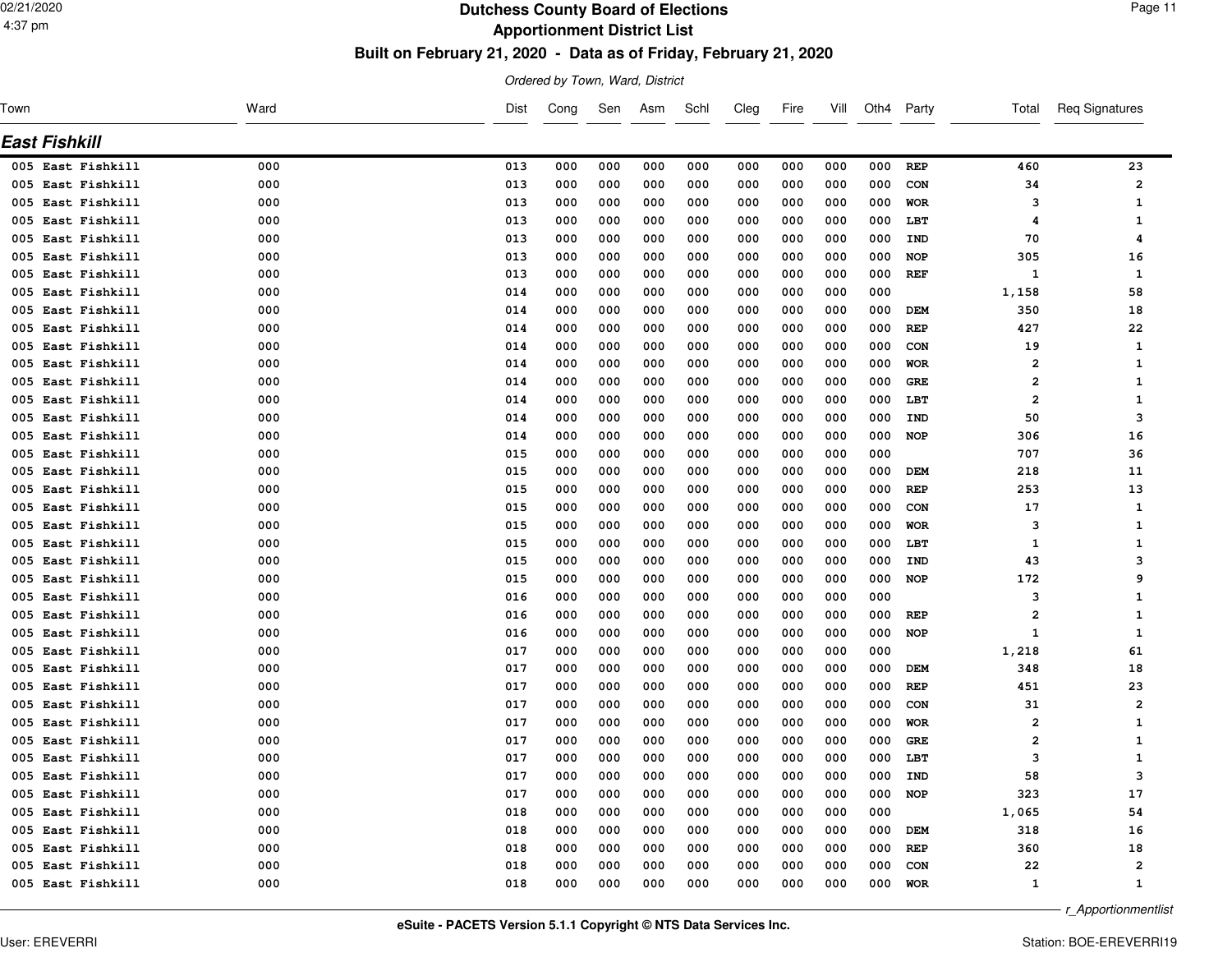#### **Dutchess County Board of Elections** $\mathbf S$  Page 12 **Apportionment District List**

### **Built on February 21, 2020 - Data as of Friday, February 21, 2020**

Ordered by Town, Ward, District

| ⊺own                 | Ward | Dist | Cong | Sen | Asm | Schl | Cleg | Fire | Vill | Oth4 | Party      | Total | <b>Req Signatures</b> |
|----------------------|------|------|------|-----|-----|------|------|------|------|------|------------|-------|-----------------------|
| East Fishkill        |      |      |      |     |     |      |      |      |      |      |            |       |                       |
| 005 East Fishkill    | 000  | 018  | 000  | 000 | 000 | 000  | 000  | 000  | 000  | 000  | <b>IND</b> | 64    | 4                     |
| 005 East Fishkill    | 000  | 018  | 000  | 000 | 000 | 000  | 000  | 000  | 000  | 000  | <b>NOP</b> | 299   | 15                    |
| East Fishkill<br>005 | 000  | 018  | 000  | 000 | 000 | 000  | 000  | 000  | 000  | 000  | WEP        | 1     | 1                     |
| East Fishkill<br>005 | 000  | 019  | 000  | 000 | 000 | 000  | 000  | 000  | 000  | 000  |            | 1,074 | 54                    |
| East Fishkill<br>005 | 000  | 019  | 000  | 000 | 000 | 000  | 000  | 000  | 000  | 000  | <b>DEM</b> | 310   | 16                    |
| 005 East Fishkill    | 000  | 019  | 000  | 000 | 000 | 000  | 000  | 000  | 000  | 000  | <b>REP</b> | 361   | 19                    |
| East Fishkill<br>005 | 000  | 019  | 000  | 000 | 000 | 000  | 000  | 000  | 000  | 000  | CON        | 22    | 2                     |
| East Fishkill<br>005 | 000  | 019  | 000  | 000 | 000 | 000  | 000  | 000  | 000  | 000  | <b>WOR</b> | 3     | 1                     |
| East Fishkill<br>005 | 000  | 019  | 000  | 000 | 000 | 000  | 000  | 000  | 000  | 000  | LBT        | 3     | 1                     |
| East Fishkill<br>005 | 000  | 019  | 000  | 000 | 000 | 000  | 000  | 000  | 000  | 000  | <b>IND</b> | 69    | 4                     |
| East Fishkill<br>005 | 000  | 019  | 000  | 000 | 000 | 000  | 000  | 000  | 000  | 000  | <b>NOP</b> | 305   | 16                    |
| East Fishkill<br>005 | 000  | 019  | 000  | 000 | 000 | 000  | 000  | 000  | 000  | 000  | REF        | 1     | 1                     |
| East Fishkill<br>005 | 000  | 020  | 000  | 000 | 000 | 000  | 000  | 000  | 000  | 000  |            | 1,062 | 54                    |
| East Fishkill<br>005 | 000  | 020  | 000  | 000 | 000 | 000  | 000  | 000  | 000  | 000  | <b>DEM</b> | 279   | 14                    |
| East Fishkill<br>005 | 000  | 020  | 000  | 000 | 000 | 000  | 000  | 000  | 000  | 000  | <b>REP</b> | 386   | 20                    |
| East Fishkill<br>005 | 000  | 020  | 000  | 000 | 000 | 000  | 000  | 000  | 000  | 000  | CON        | 32    | $\overline{2}$        |
| East Fishkill<br>005 | 000  | 020  | 000  | 000 | 000 | 000  | 000  | 000  | 000  | 000  | <b>WOR</b> | 4     | 1                     |
| 005 East Fishkill    | 000  | 020  | 000  | 000 | 000 | 000  | 000  | 000  | 000  | 000  | GRE        | 1     | 1                     |
| 005 East Fishkill    | 000  | 020  | 000  | 000 | 000 | 000  | 000  | 000  | 000  | 000  | <b>IND</b> | 70    | 4                     |
| East Fishkill<br>005 | 000  | 020  | 000  | 000 | 000 | 000  | 000  | 000  | 000  | 000  | <b>NOP</b> | 289   | 15                    |
| East Fishkill<br>005 | 000  | 020  | 000  | 000 | 000 | 000  | 000  | 000  | 000  | 000  | <b>WEP</b> | 1     | 1                     |
| East Fishkill<br>005 | 000  | 021  | 000  | 000 | 000 | 000  | 000  | 000  | 000  | 000  |            | 756   | 38                    |
| 005<br>East Fishkill | 000  | 021  | 000  | 000 | 000 | 000  | 000  | 000  | 000  | 000  | <b>DEM</b> | 200   | 10                    |
| East Fishkill<br>005 | 000  | 021  | 000  | 000 | 000 | 000  | 000  | 000  | 000  | 000  | <b>REP</b> | 274   | 14                    |
| East Fishkill<br>005 | 000  | 021  | 000  | 000 | 000 | 000  | 000  | 000  | 000  | 000  | <b>CON</b> | 15    | 1                     |
| East Fishkill<br>005 | 000  | 021  | 000  | 000 | 000 | 000  | 000  | 000  | 000  | 000  | <b>WOR</b> | 4     | 1                     |
| East Fishkill<br>005 | 000  | 021  | 000  | 000 | 000 | 000  | 000  | 000  | 000  | 000  | GRE        | 3     | 1                     |
| East Fishkill<br>005 | 000  | 021  | 000  | 000 | 000 | 000  | 000  | 000  | 000  | 000  | LBT        | 1     | $\mathbf{1}$          |
| East Fishkill<br>005 | 000  | 021  | 000  | 000 | 000 | 000  | 000  | 000  | 000  | 000  | <b>IND</b> | 41    | 3                     |
| East Fishkill<br>005 | 000  | 021  | 000  | 000 | 000 | 000  | 000  | 000  | 000  | 000  | <b>SAM</b> | 1     | 1                     |
| 005 East Fishkill    | 000  | 021  | 000  | 000 | 000 | 000  | 000  | 000  | 000  | 000  | <b>NOP</b> | 217   | 11                    |

Station: BOE-EREVERRI19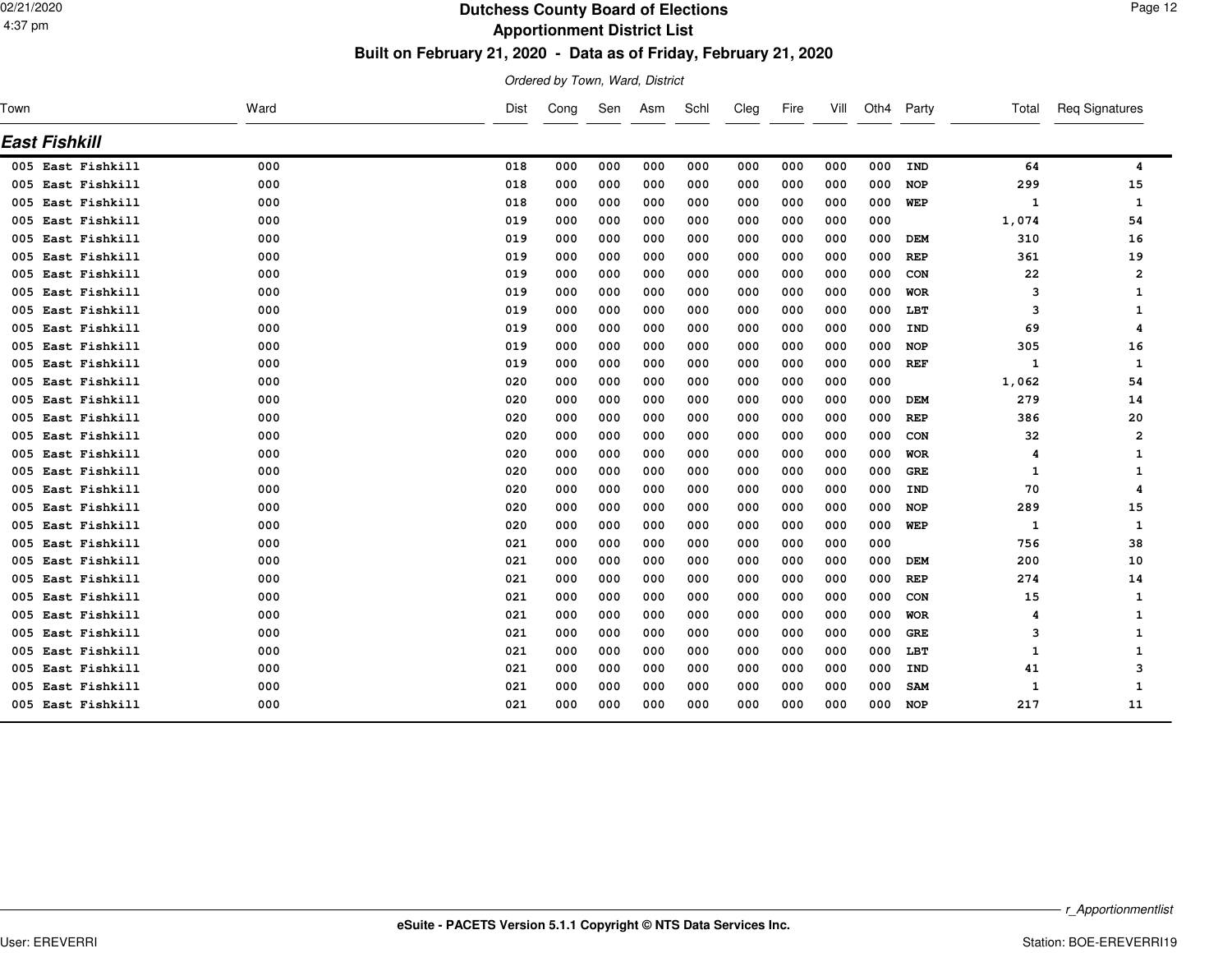#### **Dutchess County Board of Elections** $\mathbf S$  Page 13 **Apportionment District List**

### **Built on February 21, 2020 - Data as of Friday, February 21, 2020**

Ordered by Town, Ward, District

| Гоwn     |              | Ward | Dist | Cong | Sen | Asm | Schl | Cleg | Fire | Vill |     | Oth4 Party | Total        | <b>Req Signatures</b>   |
|----------|--------------|------|------|------|-----|-----|------|------|------|------|-----|------------|--------------|-------------------------|
| Fishkill |              |      |      |      |     |     |      |      |      |      |     |            |              |                         |
|          | 006 Fishkill | 000  | 000  | 000  | 000 | 000 | 000  | 000  | 000  | 000  | 000 |            | 13,591       | 680                     |
|          | 006 Fishkill | 000  | 000  | 000  | 000 | 000 | 000  | 000  | 000  | 000  | 000 | <b>DEM</b> | 4,759        | 238                     |
|          | 006 Fishkill | 000  | 000  | 000  | 000 | 000 | 000  | 000  | 000  | 000  | 000 | <b>REP</b> | 4,066        | 204                     |
|          | 006 Fishkill | 000  | 000  | 000  | 000 | 000 | 000  | 000  | 000  | 000  | 000 | CON        | 317          | 16                      |
|          | 006 Fishkill | 000  | 000  | 000  | 000 | 000 | 000  | 000  | 000  | 000  | 000 | <b>WOR</b> | 52           | 3                       |
|          | 006 Fishkill | 000  | 000  | 000  | 000 | 000 | 000  | 000  | 000  | 000  | 000 | GRE        | 22           | $\overline{2}$          |
|          | 006 Fishkill | 000  | 000  | 000  | 000 | 000 | 000  | 000  | 000  | 000  | 000 | LBT        | 16           | 1                       |
|          | 006 Fishkill | 000  | 000  | 000  | 000 | 000 | 000  | 000  | 000  | 000  | 000 | <b>IND</b> | 857          | 43                      |
|          | 006 Fishkill | 000  | 000  | 000  | 000 | 000 | 000  | 000  | 000  | 000  | 000 | <b>SAM</b> | 1            | 1                       |
|          | 006 Fishkill | 000  | 000  | 000  | 000 | 000 | 000  | 000  | 000  | 000  | 000 | <b>NOP</b> | 3,484        | 175                     |
|          | 006 Fishkill | 000  | 000  | 000  | 000 | 000 | 000  | 000  | 000  | 000  | 000 | <b>WEP</b> | 11           | 1                       |
|          | 006 Fishkill | 000  | 000  | 000  | 000 | 000 | 000  | 000  | 000  | 000  | 000 | <b>REF</b> | 6            | 1                       |
|          | 006 Fishkill | 000  | 001  | 000  | 000 | 000 | 000  | 000  | 000  | 000  | 000 |            | 816          | 41                      |
|          | 006 Fishkill | 000  | 001  | 000  | 000 | 000 | 000  | 000  | 000  | 000  | 000 | <b>DEM</b> | 267          | 14                      |
|          | 006 Fishkill | 000  | 001  | 000  | 000 | 000 | 000  | 000  | 000  | 000  | 000 | <b>REP</b> | 251          | 13                      |
|          | 006 Fishkill | 000  | 001  | 000  | 000 | 000 | 000  | 000  | 000  | 000  | 000 | CON        | 27           | $\overline{\mathbf{2}}$ |
|          | 006 Fishkill | 000  | 001  | 000  | 000 | 000 | 000  | 000  | 000  | 000  | 000 | <b>WOR</b> | 3            | $\mathbf{1}$            |
|          | 006 Fishkill | 000  | 001  | 000  | 000 | 000 | 000  | 000  | 000  | 000  | 000 | <b>GRE</b> | $\mathbf{2}$ | 1                       |
|          | 006 Fishkill | 000  | 001  | 000  | 000 | 000 | 000  | 000  | 000  | 000  | 000 | <b>IND</b> | 49           | 3                       |
|          | 006 Fishkill | 000  | 001  | 000  | 000 | 000 | 000  | 000  | 000  | 000  | 000 | <b>NOP</b> | 217          | 11                      |
|          | 006 Fishkill | 000  | 002  | 000  | 000 | 000 | 000  | 000  | 000  | 000  | 000 |            | 858          | 43                      |
|          | 006 Fishkill | 000  | 002  | 000  | 000 | 000 | 000  | 000  | 000  | 000  | 000 | <b>DEM</b> | 392          | 20                      |
|          | 006 Fishkill | 000  | 002  | 000  | 000 | 000 | 000  | 000  | 000  | 000  | 000 | <b>REP</b> | 147          | 8                       |
|          | 006 Fishkill | 000  | 002  | 000  | 000 | 000 | 000  | 000  | 000  | 000  | 000 | CON        | 14           | 1                       |
|          | 006 Fishkill | 000  | 002  | 000  | 000 | 000 | 000  | 000  | 000  | 000  | 000 | <b>WOR</b> | 3            | 1                       |
|          | 006 Fishkill | 000  | 002  | 000  | 000 | 000 | 000  | 000  | 000  | 000  | 000 | <b>GRE</b> | 3            | 1                       |
|          | 006 Fishkill | 000  | 002  | 000  | 000 | 000 | 000  | 000  | 000  | 000  | 000 | LBT        | 1            | 1                       |
|          | 006 Fishkill | 000  | 002  | 000  | 000 | 000 | 000  | 000  | 000  | 000  | 000 | <b>IND</b> | 59           | 3                       |
|          | 006 Fishkill | 000  | 002  | 000  | 000 | 000 | 000  | 000  | 000  | 000  | 000 | <b>NOP</b> | 237          | 12                      |
|          | 006 Fishkill | 000  | 002  | 000  | 000 | 000 | 000  | 000  | 000  | 000  | 000 | <b>WEP</b> | $\mathbf{2}$ | 1                       |
|          | 006 Fishkill | 000  | 003  | 000  | 000 | 000 | 000  | 000  | 000  | 000  | 000 |            | 395          | 20                      |
|          | 006 Fishkill | 000  | 003  | 000  | 000 | 000 | 000  | 000  | 000  | 000  | 000 | <b>DEM</b> | 195          | 10                      |
|          | 006 Fishkill | 000  | 003  | 000  | 000 | 000 | 000  | 000  | 000  | 000  | 000 | <b>REP</b> | 73           | 4                       |
|          | 006 Fishkill | 000  | 003  | 000  | 000 | 000 | 000  | 000  | 000  | 000  | 000 | CON        | 3            | 1                       |
|          | 006 Fishkill | 000  | 003  | 000  | 000 | 000 | 000  | 000  | 000  | 000  | 000 | <b>WOR</b> | 1            | 1                       |
|          | 006 Fishkill | 000  | 003  | 000  | 000 | 000 | 000  | 000  | 000  | 000  | 000 | <b>IND</b> | 37           | $\overline{2}$          |
|          | 006 Fishkill | 000  | 003  | 000  | 000 | 000 | 000  | 000  | 000  | 000  | 000 | <b>NOP</b> | 85           | 5                       |
|          | 006 Fishkill | 000  | 003  | 000  | 000 | 000 | 000  | 000  | 000  | 000  | 000 | <b>REF</b> | $\mathbf{1}$ | 1                       |
|          | 006 Fishkill | 000  | 004  | 000  | 000 | 000 | 000  | 000  | 000  | 000  | 000 |            | 398          | 20                      |
|          | 006 Fishkill | 000  | 004  | 000  | 000 | 000 | 000  | 000  | 000  | 000  | 000 | <b>DEM</b> | 170          | 9                       |
|          | 006 Fishkill | 000  | 004  | 000  | 000 | 000 | 000  | 000  | 000  | 000  | 000 | <b>REP</b> | 93           | 5                       |

**eSuite - PACETS Version 5.1.1 Copyright © NTS Data Services Inc.**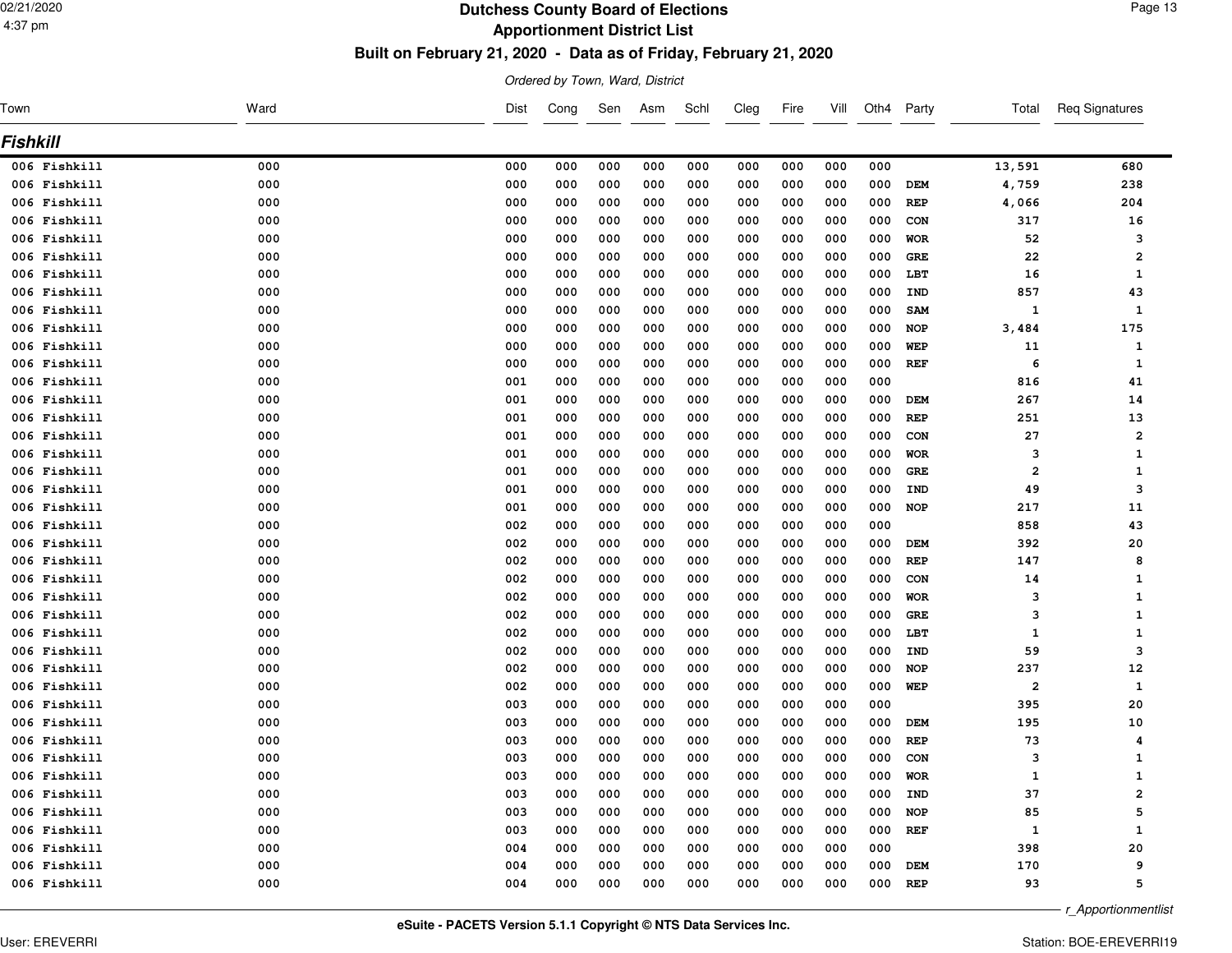#### **Dutchess County Board of Elections** $\mathbf S$  Page 14 **Apportionment District List**

### **Built on February 21, 2020 - Data as of Friday, February 21, 2020**

Ordered by Town, Ward, District

| Гоwn     |              | Ward | Dist | Cong | Sen | Asm | Schl | Cleg | Fire | Vill | Oth4 Party |            | Total                   | <b>Req Signatures</b> |
|----------|--------------|------|------|------|-----|-----|------|------|------|------|------------|------------|-------------------------|-----------------------|
| Fishkill |              |      |      |      |     |     |      |      |      |      |            |            |                         |                       |
|          | 006 Fishkill | 000  | 004  | 000  | 000 | 000 | 000  | 000  | 000  | 000  | 000        | CON        | 5                       | $\mathbf{1}$          |
|          | 006 Fishkill | 000  | 004  | 000  | 000 | 000 | 000  | 000  | 000  | 000  | 000        | <b>WOR</b> | $\mathbf{2}$            | $\mathbf{1}$          |
|          | 006 Fishkill | 000  | 004  | 000  | 000 | 000 | 000  | 000  | 000  | 000  | 000        | LBT        | 1                       | $\mathbf{1}$          |
|          | 006 Fishkill | 000  | 004  | 000  | 000 | 000 | 000  | 000  | 000  | 000  | 000        | IND        | 22                      | $\overline{a}$        |
|          | 006 Fishkill | 000  | 004  | 000  | 000 | 000 | 000  | 000  | 000  | 000  | 000        | <b>NOP</b> | 104                     | 6                     |
|          | 006 Fishkill | 000  | 004  | 000  | 000 | 000 | 000  | 000  | 000  | 000  | 000        | <b>WEP</b> | $\mathbf{1}$            | $\mathbf{1}$          |
|          | 006 Fishkill | 000  | 005  | 000  | 000 | 000 | 000  | 000  | 000  | 000  | 000        |            | 1,416                   | 71                    |
|          | 006 Fishkill | 000  | 005  | 000  | 000 | 000 | 000  | 000  | 000  | 000  | 000        | <b>DEM</b> | 452                     | 23                    |
|          | 006 Fishkill | 000  | 005  | 000  | 000 | 000 | 000  | 000  | 000  | 000  | 000        | <b>REP</b> | 456                     | 23                    |
|          | 006 Fishkill | 000  | 005  | 000  | 000 | 000 | 000  | 000  | 000  | 000  | 000        | CON        | 23                      | $\mathbf{2}$          |
|          | 006 Fishkill | 000  | 005  | 000  | 000 | 000 | 000  | 000  | 000  | 000  | 000        | <b>WOR</b> | 3                       | $\mathbf{1}$          |
|          | 006 Fishkill | 000  | 005  | 000  | 000 | 000 | 000  | 000  | 000  | 000  | 000        | LBT        | $\mathbf 1$             | $\mathbf{1}$          |
|          | 006 Fishkill | 000  | 005  | 000  | 000 | 000 | 000  | 000  | 000  | 000  | 000        | IND        | 98                      | 5                     |
|          | 006 Fishkill | 000  | 005  | 000  | 000 | 000 | 000  | 000  | 000  | 000  | 000        | <b>SAM</b> | 1                       | 1                     |
|          | 006 Fishkill | 000  | 005  | 000  | 000 | 000 | 000  | 000  | 000  | 000  | 000        | <b>NOP</b> | 381                     | 20                    |
|          | 006 Fishkill | 000  | 005  | 000  | 000 | 000 | 000  | 000  | 000  | 000  | 000        | WEP        | $\mathbf{1}$            | $\mathbf{1}$          |
|          | 006 Fishkill | 000  | 006  | 000  | 000 | 000 | 000  | 000  | 000  | 000  | 000        |            | 1,275                   | 64                    |
|          | 006 Fishkill | 000  | 006  | 000  | 000 | 000 | 000  | 000  | 000  | 000  | 000        | <b>DEM</b> | 475                     | 24                    |
|          | 006 Fishkill | 000  | 006  | 000  | 000 | 000 | 000  | 000  | 000  | 000  | 000        | <b>REP</b> | 346                     | 18                    |
|          | 006 Fishkill | 000  | 006  | 000  | 000 | 000 | 000  | 000  | 000  | 000  | 000        | CON        | 34                      | 2                     |
|          | 006 Fishkill | 000  | 006  | 000  | 000 | 000 | 000  | 000  | 000  | 000  | 000        | <b>WOR</b> | 8                       | $\mathbf{1}$          |
|          | 006 Fishkill | 000  | 006  | 000  | 000 | 000 | 000  | 000  | 000  | 000  | 000        | <b>GRE</b> | 4                       | $\mathbf{1}$          |
|          | 006 Fishkill | 000  | 006  | 000  | 000 | 000 | 000  | 000  | 000  | 000  | 000        | IND        | 77                      | 4                     |
|          | 006 Fishkill | 000  | 006  | 000  | 000 | 000 | 000  | 000  | 000  | 000  | 000        | <b>NOP</b> | 331                     | 17                    |
|          | 006 Fishkill | 000  | 007  | 000  | 000 | 000 | 000  | 000  | 000  | 000  | 000        |            | 675                     | 34                    |
|          | 006 Fishkill | 000  | 007  | 000  | 000 | 000 | 000  | 000  | 000  | 000  | 000        | <b>DEM</b> | 210                     | 11                    |
|          | 006 Fishkill | 000  | 007  | 000  | 000 | 000 | 000  | 000  | 000  | 000  | 000        | REP        | 199                     | 10                    |
|          | 006 Fishkill | 000  | 007  | 000  | 000 | 000 | 000  | 000  | 000  | 000  | 000        | CON        | 16                      | $\mathbf{1}$          |
|          | 006 Fishkill | 000  | 007  | 000  | 000 | 000 | 000  | 000  | 000  | 000  | 000        | <b>GRE</b> | 3                       | 1                     |
|          | 006 Fishkill | 000  | 007  | 000  | 000 | 000 | 000  | 000  | 000  | 000  | 000        | LBT        | 1                       | 1                     |
|          | 006 Fishkill | 000  | 007  | 000  | 000 | 000 | 000  | 000  | 000  | 000  | 000        | <b>IND</b> | 48                      | 3                     |
|          | 006 Fishkill | 000  | 007  | 000  | 000 | 000 | 000  | 000  | 000  | 000  | 000        | <b>NOP</b> | 198                     | 10                    |
|          | 006 Fishkill | 000  | 008  | 000  | 000 | 000 | 000  | 000  | 000  | 000  | 000        |            | 768                     | 39                    |
|          | 006 Fishkill | 000  | 008  | 000  | 000 | 000 | 000  | 000  | 000  | 000  | 000        | <b>DEM</b> | 248                     | 13                    |
|          | 006 Fishkill | 000  | 008  | 000  | 000 | 000 | 000  | 000  | 000  | 000  | 000        | <b>REP</b> | 236                     | 12                    |
|          | 006 Fishkill | 000  | 008  | 000  | 000 | 000 | 000  | 000  | 000  | 000  | 000        | CON        | 25                      | $\mathbf{2}$          |
|          | 006 Fishkill | 000  | 008  | 000  | 000 | 000 | 000  | 000  | 000  | 000  | 000        | <b>WOR</b> | 4                       | 1                     |
|          | 006 Fishkill | 000  | 008  | 000  | 000 | 000 | 000  | 000  | 000  | 000  | 000        | <b>GRE</b> | 1                       | $\mathbf{1}$          |
|          | 006 Fishkill | 000  | 008  | 000  | 000 | 000 | 000  | 000  | 000  | 000  | 000        | LBT        | $\overline{\mathbf{2}}$ | 1                     |
|          | 006 Fishkill | 000  | 008  | 000  | 000 | 000 | 000  | 000  | 000  | 000  | 000        | IND        | 41                      | 3                     |
|          | 006 Fishkill | 000  | 008  | 000  | 000 | 000 | 000  | 000  | 000  | 000  | 000        | <b>NOP</b> | 209                     | 11                    |

**eSuite - PACETS Version 5.1.1 Copyright © NTS Data Services Inc.**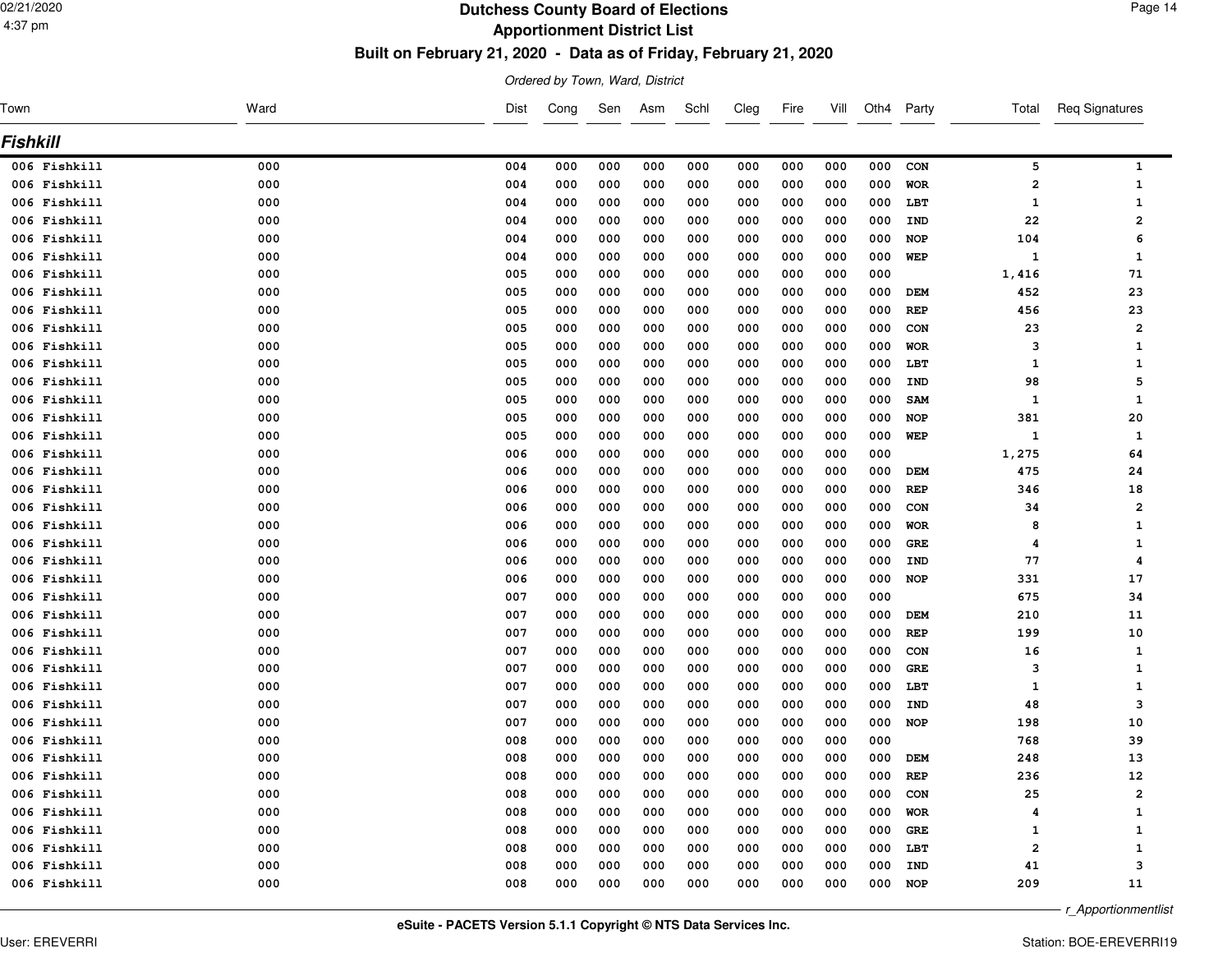# **Dutchess County Board of ElectionsApportionment District List**

### **Built on February 21, 2020 - Data as of Friday, February 21, 2020**

Ordered by Town, Ward, District

| Fishkill<br>006 Fishkill<br>000<br>000<br>000<br>$\mathbf{1}$<br>008<br>000<br>000<br>000<br>000<br>000<br>000<br><b>WEP</b><br>006 Fishkill<br>000<br>000<br>$\mathbf 1$<br>008<br>000<br>000<br>000<br>000<br>000<br>000<br>000<br><b>REF</b><br>000<br>634<br>006 Fishkill<br>009<br>000<br>000<br>000<br>000<br>000<br>000<br>000<br>000<br>006 Fishkill<br>000<br>009<br>000<br>000<br>000<br>000<br>210<br>000<br>000<br>000<br>000<br><b>DEM</b><br>006 Fishkill<br>000<br>208<br>009<br>000<br>000<br>000<br>000<br>000<br>000<br>000<br>000<br><b>REP</b><br>000<br>000<br>000<br>000<br>24<br>006 Fishkill<br>009<br>000<br>000<br>000<br>000<br>000<br>CON<br>006 Fishkill<br>000<br>009<br>000<br>000<br>000<br>000<br>000<br>000<br>000<br>000<br><b>WOR</b><br>1<br>006 Fishkill<br>000<br>009<br>000<br>000<br>000<br>000<br>000<br>000<br><b>GRE</b><br>1<br>000<br>000<br>006 Fishkill<br>000<br>1<br>009<br>000<br>000<br>000<br>000<br>000<br>000<br>000<br>000<br>LBT<br>006 Fishkill<br>000<br>009<br>000<br>000<br>000<br>000<br><b>IND</b><br>25<br>000<br>000<br>000<br>000<br>006 Fishkill<br>000<br>163<br>009<br>000<br>000<br>000<br>000<br>000<br>000<br>000<br>000<br><b>NOP</b><br>$\mathbf 1$<br>006 Fishkill<br>000<br>009<br>000<br>000<br>000<br>000<br>000<br>000<br>000<br>000<br><b>REF</b><br>1,163<br>006 Fishkill<br>000<br>010<br>000<br>000<br>000<br>000<br>000<br>000<br>000<br>000<br>006 Fishkill<br>000<br>010<br>381<br>000<br>000<br>000<br>000<br>000<br>000<br>000<br>000<br><b>DEM</b><br>006 Fishkill<br>000<br>010<br>000<br>000<br>000<br>000<br>382<br>000<br>000<br>000<br>000<br><b>REP</b><br>006 Fishkill<br>34<br>000<br>010<br>000<br>000<br>000<br>000<br>000<br>000<br>000<br>000<br>CON<br>000<br>006 Fishkill<br>010<br>000<br>000<br>000<br>6<br>000<br>000<br>000<br>000<br>000<br><b>WOR</b><br>006 Fishkill<br>000<br>010<br>000<br>000<br>000<br>000<br>000<br>000<br>000<br>000<br><b>GRE</b><br>5<br>006 Fishkill<br>000<br>010<br>000<br>000<br>000<br>000<br>IND<br>89<br>000<br>000<br>000<br>000<br>265<br>006 Fishkill<br>000<br>010<br>000<br>000<br>000<br>000<br><b>NOP</b><br>000<br>000<br>000<br>000<br>000<br>000<br>$\mathbf 1$<br>006 Fishkill<br>010<br>000<br>000<br>000<br>000<br>000<br>000<br>000<br><b>WEP</b><br>000<br>000<br>1,177<br>006 Fishkill<br>011<br>000<br>000<br>000<br>000<br>000<br>000<br>000<br>006 Fishkill<br>000<br>011<br>000<br>000<br>000<br>000<br>390<br>000<br>000<br>000<br>000<br><b>DEM</b><br>373<br>006 Fishkill<br>000<br>000<br>011<br>000<br>000<br>000<br>000<br>000<br>000<br>000<br><b>REP</b><br>006 Fishkill<br>000<br>011<br>000<br>000<br>000<br>000<br>25<br>000<br>000<br>000<br>000<br>CON<br>006 Fishkill<br>000<br>011<br>000<br>000<br>000<br>000<br>000<br>000<br>000<br>000<br><b>WOR</b><br>8<br>006 Fishkill<br>000<br>011<br>000<br>000<br>000<br>000<br>000<br>000<br>000<br><b>GRE</b><br>1<br>000<br>$\overline{7}$<br>006 Fishkill<br>000<br>011<br>000<br>000<br>000<br>000<br>000<br>000<br>000<br>000<br>LBT<br>006 Fishkill<br>000<br>011<br>000<br>000<br>000<br>000<br>000<br><b>IND</b><br>68<br>000<br>000<br>000<br>006 Fishkill<br>000<br>303<br>011<br>000<br>000<br>000<br>000<br>000<br>000<br>000<br>000<br><b>NOP</b><br>$\overline{\mathbf{2}}$<br>006 Fishkill<br>000<br>011<br>000<br>000<br>000<br>000<br>000<br>000<br>000<br>000<br>WEP<br>741<br>006 Fishkill<br>000<br>012<br>000<br>000<br>000<br>000<br>000<br>000<br>000<br>000<br>006 Fishkill<br>224<br>000<br>012<br>000<br>000<br>000<br>000<br>000<br>000<br>000<br>000<br><b>DEM</b><br>006 Fishkill<br>000<br>012<br>000<br>000<br>000<br>000<br>262<br>000<br>000<br>000<br>000<br><b>REP</b><br>000<br>20<br>006 Fishkill<br>012<br>000<br>000<br>000<br>000<br>000<br>CON<br>000<br>000<br>000<br>006 Fishkill<br>000<br>$\overline{\mathbf{2}}$<br>012<br>000<br>000<br>000<br>000<br>000<br>000<br>000<br>000<br><b>WOR</b><br>006 Fishkill<br>000<br>012<br>000<br>000<br>000<br>000<br>000<br>000<br>000<br>000<br>LBT<br>1<br>006 Fishkill<br>000<br>54<br>012<br>000<br>000<br>000<br>000<br>000<br>000<br>000<br>000<br>IND<br>006 Fishkill<br>178<br>000<br>012<br>000<br>000<br>000<br>000<br>000<br>000<br>000<br>000<br><b>NOP</b><br>006 Fishkill<br>000<br>000<br>000<br>000<br>950<br>013<br>000<br>000<br>000<br>000<br>000 | Гоwn         | Ward | Dist | Cong | Sen | Asm | Schl | Cleg | Fire | Vill | Oth4 Party |            | Total | <b>Req Signatures</b> |
|--------------------------------------------------------------------------------------------------------------------------------------------------------------------------------------------------------------------------------------------------------------------------------------------------------------------------------------------------------------------------------------------------------------------------------------------------------------------------------------------------------------------------------------------------------------------------------------------------------------------------------------------------------------------------------------------------------------------------------------------------------------------------------------------------------------------------------------------------------------------------------------------------------------------------------------------------------------------------------------------------------------------------------------------------------------------------------------------------------------------------------------------------------------------------------------------------------------------------------------------------------------------------------------------------------------------------------------------------------------------------------------------------------------------------------------------------------------------------------------------------------------------------------------------------------------------------------------------------------------------------------------------------------------------------------------------------------------------------------------------------------------------------------------------------------------------------------------------------------------------------------------------------------------------------------------------------------------------------------------------------------------------------------------------------------------------------------------------------------------------------------------------------------------------------------------------------------------------------------------------------------------------------------------------------------------------------------------------------------------------------------------------------------------------------------------------------------------------------------------------------------------------------------------------------------------------------------------------------------------------------------------------------------------------------------------------------------------------------------------------------------------------------------------------------------------------------------------------------------------------------------------------------------------------------------------------------------------------------------------------------------------------------------------------------------------------------------------------------------------------------------------------------------------------------------------------------------------------------------------------------------------------------------------------------------------------------------------------------------------------------------------------------------------------------------------------------------------------------------------------------------------------------------------------------------------------------------------------------------------------------------------------------------------------------------------------------------------------------------------------------------------------------------------------------------------------------------------------------------------------------------------------------------------------------------------------------------------------------------------------------------------------------------------------------------------------------------------------------------------------------------------------------------------------------------------------------------------------------------------------------------------------------------------------------------------------------------------------------------------------------------------|--------------|------|------|------|-----|-----|------|------|------|------|------------|------------|-------|-----------------------|
|                                                                                                                                                                                                                                                                                                                                                                                                                                                                                                                                                                                                                                                                                                                                                                                                                                                                                                                                                                                                                                                                                                                                                                                                                                                                                                                                                                                                                                                                                                                                                                                                                                                                                                                                                                                                                                                                                                                                                                                                                                                                                                                                                                                                                                                                                                                                                                                                                                                                                                                                                                                                                                                                                                                                                                                                                                                                                                                                                                                                                                                                                                                                                                                                                                                                                                                                                                                                                                                                                                                                                                                                                                                                                                                                                                                                                                                                                                                                                                                                                                                                                                                                                                                                                                                                                                                                                                                      |              |      |      |      |     |     |      |      |      |      |            |            |       |                       |
|                                                                                                                                                                                                                                                                                                                                                                                                                                                                                                                                                                                                                                                                                                                                                                                                                                                                                                                                                                                                                                                                                                                                                                                                                                                                                                                                                                                                                                                                                                                                                                                                                                                                                                                                                                                                                                                                                                                                                                                                                                                                                                                                                                                                                                                                                                                                                                                                                                                                                                                                                                                                                                                                                                                                                                                                                                                                                                                                                                                                                                                                                                                                                                                                                                                                                                                                                                                                                                                                                                                                                                                                                                                                                                                                                                                                                                                                                                                                                                                                                                                                                                                                                                                                                                                                                                                                                                                      |              |      |      |      |     |     |      |      |      |      |            |            |       | $\mathbf{1}$          |
|                                                                                                                                                                                                                                                                                                                                                                                                                                                                                                                                                                                                                                                                                                                                                                                                                                                                                                                                                                                                                                                                                                                                                                                                                                                                                                                                                                                                                                                                                                                                                                                                                                                                                                                                                                                                                                                                                                                                                                                                                                                                                                                                                                                                                                                                                                                                                                                                                                                                                                                                                                                                                                                                                                                                                                                                                                                                                                                                                                                                                                                                                                                                                                                                                                                                                                                                                                                                                                                                                                                                                                                                                                                                                                                                                                                                                                                                                                                                                                                                                                                                                                                                                                                                                                                                                                                                                                                      |              |      |      |      |     |     |      |      |      |      |            |            |       | $\mathbf{1}$          |
|                                                                                                                                                                                                                                                                                                                                                                                                                                                                                                                                                                                                                                                                                                                                                                                                                                                                                                                                                                                                                                                                                                                                                                                                                                                                                                                                                                                                                                                                                                                                                                                                                                                                                                                                                                                                                                                                                                                                                                                                                                                                                                                                                                                                                                                                                                                                                                                                                                                                                                                                                                                                                                                                                                                                                                                                                                                                                                                                                                                                                                                                                                                                                                                                                                                                                                                                                                                                                                                                                                                                                                                                                                                                                                                                                                                                                                                                                                                                                                                                                                                                                                                                                                                                                                                                                                                                                                                      |              |      |      |      |     |     |      |      |      |      |            |            |       | 32                    |
|                                                                                                                                                                                                                                                                                                                                                                                                                                                                                                                                                                                                                                                                                                                                                                                                                                                                                                                                                                                                                                                                                                                                                                                                                                                                                                                                                                                                                                                                                                                                                                                                                                                                                                                                                                                                                                                                                                                                                                                                                                                                                                                                                                                                                                                                                                                                                                                                                                                                                                                                                                                                                                                                                                                                                                                                                                                                                                                                                                                                                                                                                                                                                                                                                                                                                                                                                                                                                                                                                                                                                                                                                                                                                                                                                                                                                                                                                                                                                                                                                                                                                                                                                                                                                                                                                                                                                                                      |              |      |      |      |     |     |      |      |      |      |            |            |       | 11                    |
|                                                                                                                                                                                                                                                                                                                                                                                                                                                                                                                                                                                                                                                                                                                                                                                                                                                                                                                                                                                                                                                                                                                                                                                                                                                                                                                                                                                                                                                                                                                                                                                                                                                                                                                                                                                                                                                                                                                                                                                                                                                                                                                                                                                                                                                                                                                                                                                                                                                                                                                                                                                                                                                                                                                                                                                                                                                                                                                                                                                                                                                                                                                                                                                                                                                                                                                                                                                                                                                                                                                                                                                                                                                                                                                                                                                                                                                                                                                                                                                                                                                                                                                                                                                                                                                                                                                                                                                      |              |      |      |      |     |     |      |      |      |      |            |            |       | 11                    |
|                                                                                                                                                                                                                                                                                                                                                                                                                                                                                                                                                                                                                                                                                                                                                                                                                                                                                                                                                                                                                                                                                                                                                                                                                                                                                                                                                                                                                                                                                                                                                                                                                                                                                                                                                                                                                                                                                                                                                                                                                                                                                                                                                                                                                                                                                                                                                                                                                                                                                                                                                                                                                                                                                                                                                                                                                                                                                                                                                                                                                                                                                                                                                                                                                                                                                                                                                                                                                                                                                                                                                                                                                                                                                                                                                                                                                                                                                                                                                                                                                                                                                                                                                                                                                                                                                                                                                                                      |              |      |      |      |     |     |      |      |      |      |            |            |       | $\mathbf{2}$          |
|                                                                                                                                                                                                                                                                                                                                                                                                                                                                                                                                                                                                                                                                                                                                                                                                                                                                                                                                                                                                                                                                                                                                                                                                                                                                                                                                                                                                                                                                                                                                                                                                                                                                                                                                                                                                                                                                                                                                                                                                                                                                                                                                                                                                                                                                                                                                                                                                                                                                                                                                                                                                                                                                                                                                                                                                                                                                                                                                                                                                                                                                                                                                                                                                                                                                                                                                                                                                                                                                                                                                                                                                                                                                                                                                                                                                                                                                                                                                                                                                                                                                                                                                                                                                                                                                                                                                                                                      |              |      |      |      |     |     |      |      |      |      |            |            |       | 1                     |
|                                                                                                                                                                                                                                                                                                                                                                                                                                                                                                                                                                                                                                                                                                                                                                                                                                                                                                                                                                                                                                                                                                                                                                                                                                                                                                                                                                                                                                                                                                                                                                                                                                                                                                                                                                                                                                                                                                                                                                                                                                                                                                                                                                                                                                                                                                                                                                                                                                                                                                                                                                                                                                                                                                                                                                                                                                                                                                                                                                                                                                                                                                                                                                                                                                                                                                                                                                                                                                                                                                                                                                                                                                                                                                                                                                                                                                                                                                                                                                                                                                                                                                                                                                                                                                                                                                                                                                                      |              |      |      |      |     |     |      |      |      |      |            |            |       | 1                     |
|                                                                                                                                                                                                                                                                                                                                                                                                                                                                                                                                                                                                                                                                                                                                                                                                                                                                                                                                                                                                                                                                                                                                                                                                                                                                                                                                                                                                                                                                                                                                                                                                                                                                                                                                                                                                                                                                                                                                                                                                                                                                                                                                                                                                                                                                                                                                                                                                                                                                                                                                                                                                                                                                                                                                                                                                                                                                                                                                                                                                                                                                                                                                                                                                                                                                                                                                                                                                                                                                                                                                                                                                                                                                                                                                                                                                                                                                                                                                                                                                                                                                                                                                                                                                                                                                                                                                                                                      |              |      |      |      |     |     |      |      |      |      |            |            |       | $\mathbf 1$           |
|                                                                                                                                                                                                                                                                                                                                                                                                                                                                                                                                                                                                                                                                                                                                                                                                                                                                                                                                                                                                                                                                                                                                                                                                                                                                                                                                                                                                                                                                                                                                                                                                                                                                                                                                                                                                                                                                                                                                                                                                                                                                                                                                                                                                                                                                                                                                                                                                                                                                                                                                                                                                                                                                                                                                                                                                                                                                                                                                                                                                                                                                                                                                                                                                                                                                                                                                                                                                                                                                                                                                                                                                                                                                                                                                                                                                                                                                                                                                                                                                                                                                                                                                                                                                                                                                                                                                                                                      |              |      |      |      |     |     |      |      |      |      |            |            |       | $\overline{2}$        |
|                                                                                                                                                                                                                                                                                                                                                                                                                                                                                                                                                                                                                                                                                                                                                                                                                                                                                                                                                                                                                                                                                                                                                                                                                                                                                                                                                                                                                                                                                                                                                                                                                                                                                                                                                                                                                                                                                                                                                                                                                                                                                                                                                                                                                                                                                                                                                                                                                                                                                                                                                                                                                                                                                                                                                                                                                                                                                                                                                                                                                                                                                                                                                                                                                                                                                                                                                                                                                                                                                                                                                                                                                                                                                                                                                                                                                                                                                                                                                                                                                                                                                                                                                                                                                                                                                                                                                                                      |              |      |      |      |     |     |      |      |      |      |            |            |       | 9                     |
|                                                                                                                                                                                                                                                                                                                                                                                                                                                                                                                                                                                                                                                                                                                                                                                                                                                                                                                                                                                                                                                                                                                                                                                                                                                                                                                                                                                                                                                                                                                                                                                                                                                                                                                                                                                                                                                                                                                                                                                                                                                                                                                                                                                                                                                                                                                                                                                                                                                                                                                                                                                                                                                                                                                                                                                                                                                                                                                                                                                                                                                                                                                                                                                                                                                                                                                                                                                                                                                                                                                                                                                                                                                                                                                                                                                                                                                                                                                                                                                                                                                                                                                                                                                                                                                                                                                                                                                      |              |      |      |      |     |     |      |      |      |      |            |            |       | 1                     |
|                                                                                                                                                                                                                                                                                                                                                                                                                                                                                                                                                                                                                                                                                                                                                                                                                                                                                                                                                                                                                                                                                                                                                                                                                                                                                                                                                                                                                                                                                                                                                                                                                                                                                                                                                                                                                                                                                                                                                                                                                                                                                                                                                                                                                                                                                                                                                                                                                                                                                                                                                                                                                                                                                                                                                                                                                                                                                                                                                                                                                                                                                                                                                                                                                                                                                                                                                                                                                                                                                                                                                                                                                                                                                                                                                                                                                                                                                                                                                                                                                                                                                                                                                                                                                                                                                                                                                                                      |              |      |      |      |     |     |      |      |      |      |            |            |       | 59                    |
|                                                                                                                                                                                                                                                                                                                                                                                                                                                                                                                                                                                                                                                                                                                                                                                                                                                                                                                                                                                                                                                                                                                                                                                                                                                                                                                                                                                                                                                                                                                                                                                                                                                                                                                                                                                                                                                                                                                                                                                                                                                                                                                                                                                                                                                                                                                                                                                                                                                                                                                                                                                                                                                                                                                                                                                                                                                                                                                                                                                                                                                                                                                                                                                                                                                                                                                                                                                                                                                                                                                                                                                                                                                                                                                                                                                                                                                                                                                                                                                                                                                                                                                                                                                                                                                                                                                                                                                      |              |      |      |      |     |     |      |      |      |      |            |            |       | 20                    |
|                                                                                                                                                                                                                                                                                                                                                                                                                                                                                                                                                                                                                                                                                                                                                                                                                                                                                                                                                                                                                                                                                                                                                                                                                                                                                                                                                                                                                                                                                                                                                                                                                                                                                                                                                                                                                                                                                                                                                                                                                                                                                                                                                                                                                                                                                                                                                                                                                                                                                                                                                                                                                                                                                                                                                                                                                                                                                                                                                                                                                                                                                                                                                                                                                                                                                                                                                                                                                                                                                                                                                                                                                                                                                                                                                                                                                                                                                                                                                                                                                                                                                                                                                                                                                                                                                                                                                                                      |              |      |      |      |     |     |      |      |      |      |            |            |       | 20                    |
|                                                                                                                                                                                                                                                                                                                                                                                                                                                                                                                                                                                                                                                                                                                                                                                                                                                                                                                                                                                                                                                                                                                                                                                                                                                                                                                                                                                                                                                                                                                                                                                                                                                                                                                                                                                                                                                                                                                                                                                                                                                                                                                                                                                                                                                                                                                                                                                                                                                                                                                                                                                                                                                                                                                                                                                                                                                                                                                                                                                                                                                                                                                                                                                                                                                                                                                                                                                                                                                                                                                                                                                                                                                                                                                                                                                                                                                                                                                                                                                                                                                                                                                                                                                                                                                                                                                                                                                      |              |      |      |      |     |     |      |      |      |      |            |            |       | $\overline{a}$        |
|                                                                                                                                                                                                                                                                                                                                                                                                                                                                                                                                                                                                                                                                                                                                                                                                                                                                                                                                                                                                                                                                                                                                                                                                                                                                                                                                                                                                                                                                                                                                                                                                                                                                                                                                                                                                                                                                                                                                                                                                                                                                                                                                                                                                                                                                                                                                                                                                                                                                                                                                                                                                                                                                                                                                                                                                                                                                                                                                                                                                                                                                                                                                                                                                                                                                                                                                                                                                                                                                                                                                                                                                                                                                                                                                                                                                                                                                                                                                                                                                                                                                                                                                                                                                                                                                                                                                                                                      |              |      |      |      |     |     |      |      |      |      |            |            |       | 1                     |
|                                                                                                                                                                                                                                                                                                                                                                                                                                                                                                                                                                                                                                                                                                                                                                                                                                                                                                                                                                                                                                                                                                                                                                                                                                                                                                                                                                                                                                                                                                                                                                                                                                                                                                                                                                                                                                                                                                                                                                                                                                                                                                                                                                                                                                                                                                                                                                                                                                                                                                                                                                                                                                                                                                                                                                                                                                                                                                                                                                                                                                                                                                                                                                                                                                                                                                                                                                                                                                                                                                                                                                                                                                                                                                                                                                                                                                                                                                                                                                                                                                                                                                                                                                                                                                                                                                                                                                                      |              |      |      |      |     |     |      |      |      |      |            |            |       | 1                     |
|                                                                                                                                                                                                                                                                                                                                                                                                                                                                                                                                                                                                                                                                                                                                                                                                                                                                                                                                                                                                                                                                                                                                                                                                                                                                                                                                                                                                                                                                                                                                                                                                                                                                                                                                                                                                                                                                                                                                                                                                                                                                                                                                                                                                                                                                                                                                                                                                                                                                                                                                                                                                                                                                                                                                                                                                                                                                                                                                                                                                                                                                                                                                                                                                                                                                                                                                                                                                                                                                                                                                                                                                                                                                                                                                                                                                                                                                                                                                                                                                                                                                                                                                                                                                                                                                                                                                                                                      |              |      |      |      |     |     |      |      |      |      |            |            |       | 5                     |
|                                                                                                                                                                                                                                                                                                                                                                                                                                                                                                                                                                                                                                                                                                                                                                                                                                                                                                                                                                                                                                                                                                                                                                                                                                                                                                                                                                                                                                                                                                                                                                                                                                                                                                                                                                                                                                                                                                                                                                                                                                                                                                                                                                                                                                                                                                                                                                                                                                                                                                                                                                                                                                                                                                                                                                                                                                                                                                                                                                                                                                                                                                                                                                                                                                                                                                                                                                                                                                                                                                                                                                                                                                                                                                                                                                                                                                                                                                                                                                                                                                                                                                                                                                                                                                                                                                                                                                                      |              |      |      |      |     |     |      |      |      |      |            |            |       | 14                    |
|                                                                                                                                                                                                                                                                                                                                                                                                                                                                                                                                                                                                                                                                                                                                                                                                                                                                                                                                                                                                                                                                                                                                                                                                                                                                                                                                                                                                                                                                                                                                                                                                                                                                                                                                                                                                                                                                                                                                                                                                                                                                                                                                                                                                                                                                                                                                                                                                                                                                                                                                                                                                                                                                                                                                                                                                                                                                                                                                                                                                                                                                                                                                                                                                                                                                                                                                                                                                                                                                                                                                                                                                                                                                                                                                                                                                                                                                                                                                                                                                                                                                                                                                                                                                                                                                                                                                                                                      |              |      |      |      |     |     |      |      |      |      |            |            |       | 1                     |
|                                                                                                                                                                                                                                                                                                                                                                                                                                                                                                                                                                                                                                                                                                                                                                                                                                                                                                                                                                                                                                                                                                                                                                                                                                                                                                                                                                                                                                                                                                                                                                                                                                                                                                                                                                                                                                                                                                                                                                                                                                                                                                                                                                                                                                                                                                                                                                                                                                                                                                                                                                                                                                                                                                                                                                                                                                                                                                                                                                                                                                                                                                                                                                                                                                                                                                                                                                                                                                                                                                                                                                                                                                                                                                                                                                                                                                                                                                                                                                                                                                                                                                                                                                                                                                                                                                                                                                                      |              |      |      |      |     |     |      |      |      |      |            |            |       | 59                    |
|                                                                                                                                                                                                                                                                                                                                                                                                                                                                                                                                                                                                                                                                                                                                                                                                                                                                                                                                                                                                                                                                                                                                                                                                                                                                                                                                                                                                                                                                                                                                                                                                                                                                                                                                                                                                                                                                                                                                                                                                                                                                                                                                                                                                                                                                                                                                                                                                                                                                                                                                                                                                                                                                                                                                                                                                                                                                                                                                                                                                                                                                                                                                                                                                                                                                                                                                                                                                                                                                                                                                                                                                                                                                                                                                                                                                                                                                                                                                                                                                                                                                                                                                                                                                                                                                                                                                                                                      |              |      |      |      |     |     |      |      |      |      |            |            |       | 20                    |
|                                                                                                                                                                                                                                                                                                                                                                                                                                                                                                                                                                                                                                                                                                                                                                                                                                                                                                                                                                                                                                                                                                                                                                                                                                                                                                                                                                                                                                                                                                                                                                                                                                                                                                                                                                                                                                                                                                                                                                                                                                                                                                                                                                                                                                                                                                                                                                                                                                                                                                                                                                                                                                                                                                                                                                                                                                                                                                                                                                                                                                                                                                                                                                                                                                                                                                                                                                                                                                                                                                                                                                                                                                                                                                                                                                                                                                                                                                                                                                                                                                                                                                                                                                                                                                                                                                                                                                                      |              |      |      |      |     |     |      |      |      |      |            |            |       | 19                    |
|                                                                                                                                                                                                                                                                                                                                                                                                                                                                                                                                                                                                                                                                                                                                                                                                                                                                                                                                                                                                                                                                                                                                                                                                                                                                                                                                                                                                                                                                                                                                                                                                                                                                                                                                                                                                                                                                                                                                                                                                                                                                                                                                                                                                                                                                                                                                                                                                                                                                                                                                                                                                                                                                                                                                                                                                                                                                                                                                                                                                                                                                                                                                                                                                                                                                                                                                                                                                                                                                                                                                                                                                                                                                                                                                                                                                                                                                                                                                                                                                                                                                                                                                                                                                                                                                                                                                                                                      |              |      |      |      |     |     |      |      |      |      |            |            |       | $\mathbf{2}$          |
|                                                                                                                                                                                                                                                                                                                                                                                                                                                                                                                                                                                                                                                                                                                                                                                                                                                                                                                                                                                                                                                                                                                                                                                                                                                                                                                                                                                                                                                                                                                                                                                                                                                                                                                                                                                                                                                                                                                                                                                                                                                                                                                                                                                                                                                                                                                                                                                                                                                                                                                                                                                                                                                                                                                                                                                                                                                                                                                                                                                                                                                                                                                                                                                                                                                                                                                                                                                                                                                                                                                                                                                                                                                                                                                                                                                                                                                                                                                                                                                                                                                                                                                                                                                                                                                                                                                                                                                      |              |      |      |      |     |     |      |      |      |      |            |            |       | $\mathbf{1}$          |
|                                                                                                                                                                                                                                                                                                                                                                                                                                                                                                                                                                                                                                                                                                                                                                                                                                                                                                                                                                                                                                                                                                                                                                                                                                                                                                                                                                                                                                                                                                                                                                                                                                                                                                                                                                                                                                                                                                                                                                                                                                                                                                                                                                                                                                                                                                                                                                                                                                                                                                                                                                                                                                                                                                                                                                                                                                                                                                                                                                                                                                                                                                                                                                                                                                                                                                                                                                                                                                                                                                                                                                                                                                                                                                                                                                                                                                                                                                                                                                                                                                                                                                                                                                                                                                                                                                                                                                                      |              |      |      |      |     |     |      |      |      |      |            |            |       | 1                     |
|                                                                                                                                                                                                                                                                                                                                                                                                                                                                                                                                                                                                                                                                                                                                                                                                                                                                                                                                                                                                                                                                                                                                                                                                                                                                                                                                                                                                                                                                                                                                                                                                                                                                                                                                                                                                                                                                                                                                                                                                                                                                                                                                                                                                                                                                                                                                                                                                                                                                                                                                                                                                                                                                                                                                                                                                                                                                                                                                                                                                                                                                                                                                                                                                                                                                                                                                                                                                                                                                                                                                                                                                                                                                                                                                                                                                                                                                                                                                                                                                                                                                                                                                                                                                                                                                                                                                                                                      |              |      |      |      |     |     |      |      |      |      |            |            |       | 1                     |
|                                                                                                                                                                                                                                                                                                                                                                                                                                                                                                                                                                                                                                                                                                                                                                                                                                                                                                                                                                                                                                                                                                                                                                                                                                                                                                                                                                                                                                                                                                                                                                                                                                                                                                                                                                                                                                                                                                                                                                                                                                                                                                                                                                                                                                                                                                                                                                                                                                                                                                                                                                                                                                                                                                                                                                                                                                                                                                                                                                                                                                                                                                                                                                                                                                                                                                                                                                                                                                                                                                                                                                                                                                                                                                                                                                                                                                                                                                                                                                                                                                                                                                                                                                                                                                                                                                                                                                                      |              |      |      |      |     |     |      |      |      |      |            |            |       | 4                     |
|                                                                                                                                                                                                                                                                                                                                                                                                                                                                                                                                                                                                                                                                                                                                                                                                                                                                                                                                                                                                                                                                                                                                                                                                                                                                                                                                                                                                                                                                                                                                                                                                                                                                                                                                                                                                                                                                                                                                                                                                                                                                                                                                                                                                                                                                                                                                                                                                                                                                                                                                                                                                                                                                                                                                                                                                                                                                                                                                                                                                                                                                                                                                                                                                                                                                                                                                                                                                                                                                                                                                                                                                                                                                                                                                                                                                                                                                                                                                                                                                                                                                                                                                                                                                                                                                                                                                                                                      |              |      |      |      |     |     |      |      |      |      |            |            |       | 16                    |
|                                                                                                                                                                                                                                                                                                                                                                                                                                                                                                                                                                                                                                                                                                                                                                                                                                                                                                                                                                                                                                                                                                                                                                                                                                                                                                                                                                                                                                                                                                                                                                                                                                                                                                                                                                                                                                                                                                                                                                                                                                                                                                                                                                                                                                                                                                                                                                                                                                                                                                                                                                                                                                                                                                                                                                                                                                                                                                                                                                                                                                                                                                                                                                                                                                                                                                                                                                                                                                                                                                                                                                                                                                                                                                                                                                                                                                                                                                                                                                                                                                                                                                                                                                                                                                                                                                                                                                                      |              |      |      |      |     |     |      |      |      |      |            |            |       | $\mathbf{1}$          |
|                                                                                                                                                                                                                                                                                                                                                                                                                                                                                                                                                                                                                                                                                                                                                                                                                                                                                                                                                                                                                                                                                                                                                                                                                                                                                                                                                                                                                                                                                                                                                                                                                                                                                                                                                                                                                                                                                                                                                                                                                                                                                                                                                                                                                                                                                                                                                                                                                                                                                                                                                                                                                                                                                                                                                                                                                                                                                                                                                                                                                                                                                                                                                                                                                                                                                                                                                                                                                                                                                                                                                                                                                                                                                                                                                                                                                                                                                                                                                                                                                                                                                                                                                                                                                                                                                                                                                                                      |              |      |      |      |     |     |      |      |      |      |            |            |       | 38                    |
|                                                                                                                                                                                                                                                                                                                                                                                                                                                                                                                                                                                                                                                                                                                                                                                                                                                                                                                                                                                                                                                                                                                                                                                                                                                                                                                                                                                                                                                                                                                                                                                                                                                                                                                                                                                                                                                                                                                                                                                                                                                                                                                                                                                                                                                                                                                                                                                                                                                                                                                                                                                                                                                                                                                                                                                                                                                                                                                                                                                                                                                                                                                                                                                                                                                                                                                                                                                                                                                                                                                                                                                                                                                                                                                                                                                                                                                                                                                                                                                                                                                                                                                                                                                                                                                                                                                                                                                      |              |      |      |      |     |     |      |      |      |      |            |            |       | 12                    |
|                                                                                                                                                                                                                                                                                                                                                                                                                                                                                                                                                                                                                                                                                                                                                                                                                                                                                                                                                                                                                                                                                                                                                                                                                                                                                                                                                                                                                                                                                                                                                                                                                                                                                                                                                                                                                                                                                                                                                                                                                                                                                                                                                                                                                                                                                                                                                                                                                                                                                                                                                                                                                                                                                                                                                                                                                                                                                                                                                                                                                                                                                                                                                                                                                                                                                                                                                                                                                                                                                                                                                                                                                                                                                                                                                                                                                                                                                                                                                                                                                                                                                                                                                                                                                                                                                                                                                                                      |              |      |      |      |     |     |      |      |      |      |            |            |       | 14                    |
|                                                                                                                                                                                                                                                                                                                                                                                                                                                                                                                                                                                                                                                                                                                                                                                                                                                                                                                                                                                                                                                                                                                                                                                                                                                                                                                                                                                                                                                                                                                                                                                                                                                                                                                                                                                                                                                                                                                                                                                                                                                                                                                                                                                                                                                                                                                                                                                                                                                                                                                                                                                                                                                                                                                                                                                                                                                                                                                                                                                                                                                                                                                                                                                                                                                                                                                                                                                                                                                                                                                                                                                                                                                                                                                                                                                                                                                                                                                                                                                                                                                                                                                                                                                                                                                                                                                                                                                      |              |      |      |      |     |     |      |      |      |      |            |            |       | $\mathbf{1}$          |
|                                                                                                                                                                                                                                                                                                                                                                                                                                                                                                                                                                                                                                                                                                                                                                                                                                                                                                                                                                                                                                                                                                                                                                                                                                                                                                                                                                                                                                                                                                                                                                                                                                                                                                                                                                                                                                                                                                                                                                                                                                                                                                                                                                                                                                                                                                                                                                                                                                                                                                                                                                                                                                                                                                                                                                                                                                                                                                                                                                                                                                                                                                                                                                                                                                                                                                                                                                                                                                                                                                                                                                                                                                                                                                                                                                                                                                                                                                                                                                                                                                                                                                                                                                                                                                                                                                                                                                                      |              |      |      |      |     |     |      |      |      |      |            |            |       | 1                     |
|                                                                                                                                                                                                                                                                                                                                                                                                                                                                                                                                                                                                                                                                                                                                                                                                                                                                                                                                                                                                                                                                                                                                                                                                                                                                                                                                                                                                                                                                                                                                                                                                                                                                                                                                                                                                                                                                                                                                                                                                                                                                                                                                                                                                                                                                                                                                                                                                                                                                                                                                                                                                                                                                                                                                                                                                                                                                                                                                                                                                                                                                                                                                                                                                                                                                                                                                                                                                                                                                                                                                                                                                                                                                                                                                                                                                                                                                                                                                                                                                                                                                                                                                                                                                                                                                                                                                                                                      |              |      |      |      |     |     |      |      |      |      |            |            |       | 1                     |
|                                                                                                                                                                                                                                                                                                                                                                                                                                                                                                                                                                                                                                                                                                                                                                                                                                                                                                                                                                                                                                                                                                                                                                                                                                                                                                                                                                                                                                                                                                                                                                                                                                                                                                                                                                                                                                                                                                                                                                                                                                                                                                                                                                                                                                                                                                                                                                                                                                                                                                                                                                                                                                                                                                                                                                                                                                                                                                                                                                                                                                                                                                                                                                                                                                                                                                                                                                                                                                                                                                                                                                                                                                                                                                                                                                                                                                                                                                                                                                                                                                                                                                                                                                                                                                                                                                                                                                                      |              |      |      |      |     |     |      |      |      |      |            |            |       | 3                     |
|                                                                                                                                                                                                                                                                                                                                                                                                                                                                                                                                                                                                                                                                                                                                                                                                                                                                                                                                                                                                                                                                                                                                                                                                                                                                                                                                                                                                                                                                                                                                                                                                                                                                                                                                                                                                                                                                                                                                                                                                                                                                                                                                                                                                                                                                                                                                                                                                                                                                                                                                                                                                                                                                                                                                                                                                                                                                                                                                                                                                                                                                                                                                                                                                                                                                                                                                                                                                                                                                                                                                                                                                                                                                                                                                                                                                                                                                                                                                                                                                                                                                                                                                                                                                                                                                                                                                                                                      |              |      |      |      |     |     |      |      |      |      |            |            |       | 9                     |
|                                                                                                                                                                                                                                                                                                                                                                                                                                                                                                                                                                                                                                                                                                                                                                                                                                                                                                                                                                                                                                                                                                                                                                                                                                                                                                                                                                                                                                                                                                                                                                                                                                                                                                                                                                                                                                                                                                                                                                                                                                                                                                                                                                                                                                                                                                                                                                                                                                                                                                                                                                                                                                                                                                                                                                                                                                                                                                                                                                                                                                                                                                                                                                                                                                                                                                                                                                                                                                                                                                                                                                                                                                                                                                                                                                                                                                                                                                                                                                                                                                                                                                                                                                                                                                                                                                                                                                                      |              |      |      |      |     |     |      |      |      |      |            |            |       | 48                    |
|                                                                                                                                                                                                                                                                                                                                                                                                                                                                                                                                                                                                                                                                                                                                                                                                                                                                                                                                                                                                                                                                                                                                                                                                                                                                                                                                                                                                                                                                                                                                                                                                                                                                                                                                                                                                                                                                                                                                                                                                                                                                                                                                                                                                                                                                                                                                                                                                                                                                                                                                                                                                                                                                                                                                                                                                                                                                                                                                                                                                                                                                                                                                                                                                                                                                                                                                                                                                                                                                                                                                                                                                                                                                                                                                                                                                                                                                                                                                                                                                                                                                                                                                                                                                                                                                                                                                                                                      | 006 Fishkill | 000  | 013  | 000  | 000 | 000 | 000  | 000  | 000  | 000  | 000        | <b>DEM</b> | 302   | 16                    |

**eSuite - PACETS Version 5.1.1 Copyright © NTS Data Services Inc.**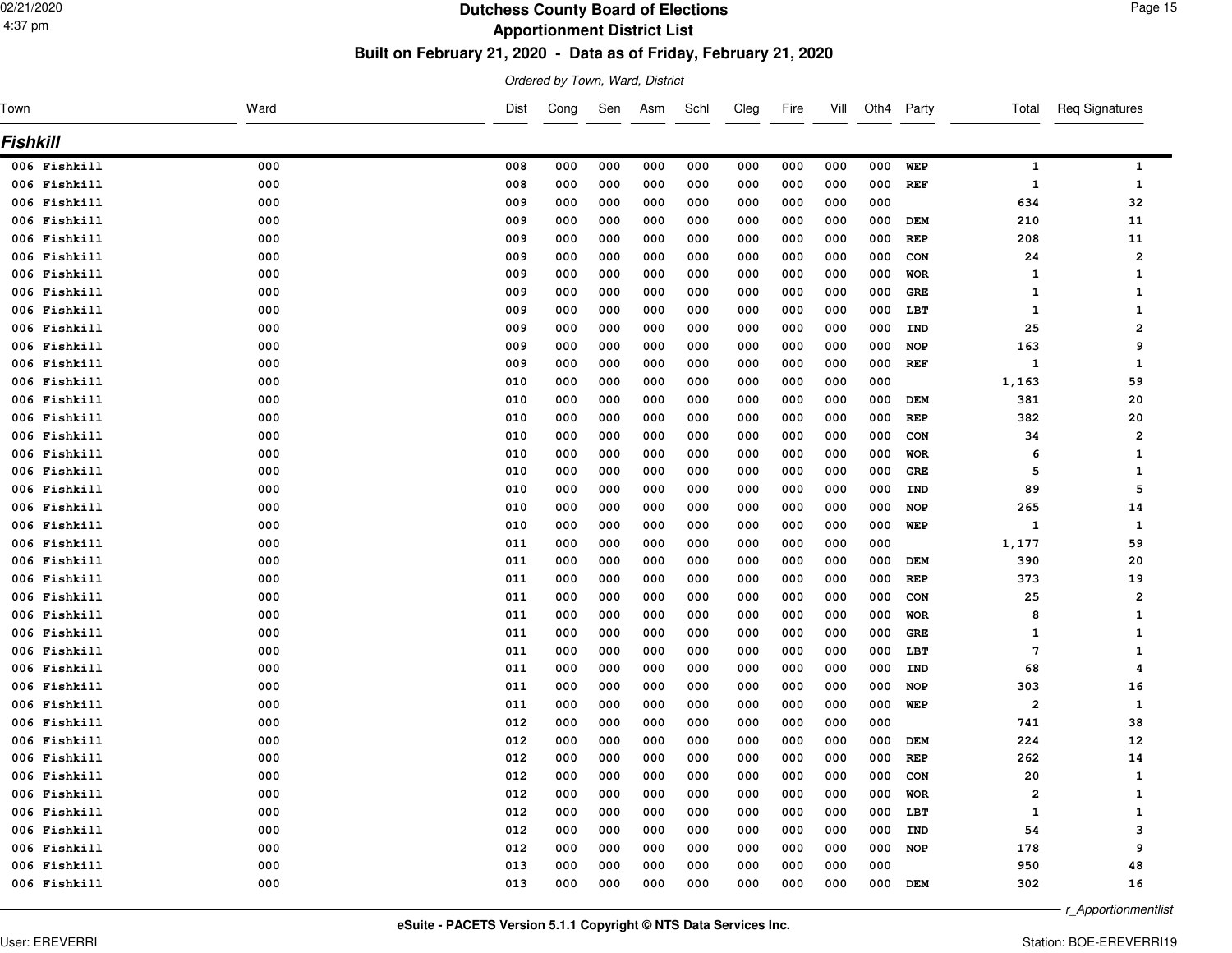#### **Dutchess County Board of Elections** $\mathbf S$  Page 16 **Apportionment District List**

### **Built on February 21, 2020 - Data as of Friday, February 21, 2020**

Ordered by Town, Ward, District

| Town            | Ward | Dist | Cong | Sen | Asm | Schl | Cleg | Fire | Vill | Oth4 | Party      | Total                   | <b>Req Signatures</b> |
|-----------------|------|------|------|-----|-----|------|------|------|------|------|------------|-------------------------|-----------------------|
| <b>Fishkill</b> |      |      |      |     |     |      |      |      |      |      |            |                         |                       |
| 006 Fishkill    | 000  | 013  | 000  | 000 | 000 | 000  | 000  | 000  | 000  | 000  | <b>REP</b> | 344                     | 18                    |
| 006 Fishkill    | 000  | 013  | 000  | 000 | 000 | 000  | 000  | 000  | 000  | 000  | CON        | 19                      | 1                     |
| 006 Fishkill    | 000  | 013  | 000  | 000 | 000 | 000  | 000  | 000  | 000  | 000  | <b>WOR</b> | 6                       | 1                     |
| 006 Fishkill    | 000  | 013  | 000  | 000 | 000 | 000  | 000  | 000  | 000  | 000  | <b>GRE</b> | 1                       | 1                     |
| 006 Fishkill    | 000  | 013  | 000  | 000 | 000 | 000  | 000  | 000  | 000  | 000  | IND        | 45                      | 3                     |
| 006 Fishkill    | 000  | 013  | 000  | 000 | 000 | 000  | 000  | 000  | 000  | 000  | <b>NOP</b> | 231                     | 12                    |
| 006 Fishkill    | 000  | 013  | 000  | 000 | 000 | 000  | 000  | 000  | 000  | 000  | <b>REF</b> | $\overline{\mathbf{2}}$ | 1                     |
| 006 Fishkill    | 000  | 014  | 000  | 000 | 000 | 000  | 000  | 000  | 000  | 000  |            | 841                     | 43                    |
| 006 Fishkill    | 000  | 014  | 000  | 000 | 000 | 000  | 000  | 000  | 000  | 000  | <b>DEM</b> | 251                     | 13                    |
| 006 Fishkill    | 000  | 014  | 000  | 000 | 000 | 000  | 000  | 000  | 000  | 000  | <b>REP</b> | 282                     | 15                    |
| 006 Fishkill    | 000  | 014  | 000  | 000 | 000 | 000  | 000  | 000  | 000  | 000  | CON        | 20                      | 1                     |
| 006 Fishkill    | 000  | 014  | 000  | 000 | 000 | 000  | 000  | 000  | 000  | 000  | <b>WOR</b> | 1                       | 1                     |
| 006 Fishkill    | 000  | 014  | 000  | 000 | 000 | 000  | 000  | 000  | 000  | 000  | LBT        | 1                       | 1                     |
| 006 Fishkill    | 000  | 014  | 000  | 000 | 000 | 000  | 000  | 000  | 000  | 000  | IND        | 63                      | 4                     |
| 006 Fishkill    | 000  | 014  | 000  | 000 | 000 | 000  | 000  | 000  | 000  | 000  | <b>NOP</b> | 221                     | 12                    |
| 006 Fishkill    | 000  | 014  | 000  | 000 | 000 | 000  | 000  | 000  | 000  | 000  | WEP        | 2                       | 1                     |
| 006 Fishkill    | 000  | 015  | 000  | 000 | 000 | 000  | 000  | 000  | 000  | 000  |            | 923                     | 47                    |
| Fishkill<br>006 | 000  | 015  | 000  | 000 | 000 | 000  | 000  | 000  | 000  | 000  | <b>DEM</b> | 347                     | 18                    |
| Fishkill<br>006 | 000  | 015  | 000  | 000 | 000 | 000  | 000  | 000  | 000  | 000  | <b>REP</b> | 280                     | 14                    |
| Fishkill<br>006 | 000  | 015  | 000  | 000 | 000 | 000  | 000  | 000  | 000  | 000  | CON        | 17                      | 1                     |
| Fishkill<br>006 | 000  | 015  | 000  | 000 | 000 | 000  | 000  | 000  | 000  | 000  | <b>WOR</b> | 2                       | 1                     |
| 006 Fishkill    | 000  | 015  | 000  | 000 | 000 | 000  | 000  | 000  | 000  | 000  | IND        | 52                      | 3                     |
| 006 Fishkill    | 000  | 015  | 000  | 000 | 000 | 000  | 000  | 000  | 000  | 000  | <b>NOP</b> | 224                     | 12                    |
| 006 Fishkill    | 000  | 015  | 000  | 000 | 000 | 000  | 000  | 000  | 000  | 000  | <b>REF</b> | 1                       | 1                     |
| 006 Fishkill    | 000  | 016  | 000  | 000 | 000 | 000  | 000  | 000  | 000  | 000  |            | 561                     | 29                    |
| 006 Fishkill    | 000  | 016  | 000  | 000 | 000 | 000  | 000  | 000  | 000  | 000  | <b>DEM</b> | 245                     | 13                    |
| 006 Fishkill    | 000  | 016  | 000  | 000 | 000 | 000  | 000  | 000  | 000  | 000  | <b>REP</b> | 134                     | 7                     |
| 006 Fishkill    | 000  | 016  | 000  | 000 | 000 | 000  | 000  | 000  | 000  | 000  | CON        | 11                      | 1                     |
| 006 Fishkill    | 000  | 016  | 000  | 000 | 000 | 000  | 000  | 000  | 000  | 000  | <b>WOR</b> | $\overline{\mathbf{2}}$ | 1                     |
| 006 Fishkill    | 000  | 016  | 000  | 000 | 000 | 000  | 000  | 000  | 000  | 000  | <b>GRE</b> | 1                       | 1                     |
| 006 Fishkill    | 000  | 016  | 000  | 000 | 000 | 000  | 000  | 000  | 000  | 000  | <b>IND</b> | 30                      | $\overline{2}$        |
| 006 Fishkill    | 000  | 016  | 000  | 000 | 000 | 000  | 000  | 000  | 000  | 000  | <b>NOP</b> | 137                     | $7\phantom{.0}$       |
| 006 Fishkill    | 000  | 016  | 000  | 000 | 000 | 000  | 000  | 000  | 000  | 000  | <b>WEP</b> | 1                       | 1                     |
|                 |      |      |      |     |     |      |      |      |      |      |            |                         |                       |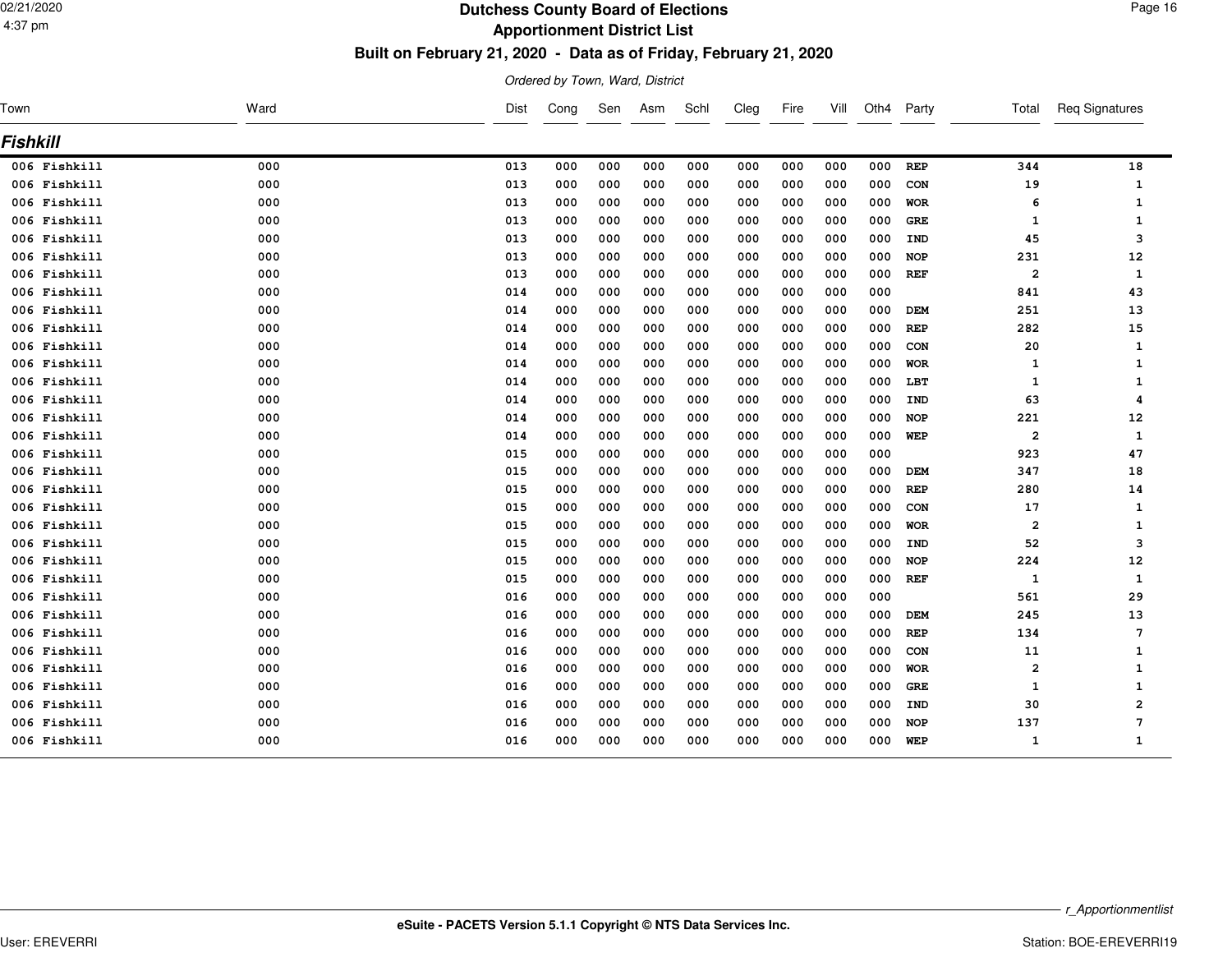#### **Dutchess County Board of Elections**S Page 17 **Apportionment District List**

### **Built on February 21, 2020 - Data as of Friday, February 21, 2020**

Ordered by Town, Ward, District

| Гоwn             | Ward      | Dist | Cong | Sen | Asm | Schl | Cleg | Fire | Vill | Oth4 | Party      | Total                   | <b>Req Signatures</b> |
|------------------|-----------|------|------|-----|-----|------|------|------|------|------|------------|-------------------------|-----------------------|
| <b>Hyde Park</b> |           |      |      |     |     |      |      |      |      |      |            |                         |                       |
| 007 Hyde Park    | 000       | 000  | 000  | 000 | 000 | 000  | 000  | 000  | 000  | 000  |            | 13,058                  | 653                   |
| 007 Hyde Park    | 000       | 000  | 000  | 000 | 000 | 000  | 000  | 000  | 000  | 000  | <b>DEM</b> | 4,272                   | 214                   |
| Hyde Park<br>007 | 000       | 000  | 000  | 000 | 000 | 000  | 000  | 000  | 000  | 000  | <b>REP</b> | 3,782                   | 190                   |
| Hyde Park<br>007 | 000       | 000  | 000  | 000 | 000 | 000  | 000  | 000  | 000  | 000  | CON        | 291                     | 15                    |
| Hyde Park<br>007 | 000       | 000  | 000  | 000 | 000 | 000  | 000  | 000  | 000  | 000  | <b>WOR</b> | 63                      | 4                     |
| Hyde Park<br>007 | 000       | 000  | 000  | 000 | 000 | 000  | 000  | 000  | 000  | 000  | GRE        | 44                      | 3                     |
| Hyde Park<br>007 | 000       | 000  | 000  | 000 | 000 | 000  | 000  | 000  | 000  | 000  | LBT        | 35                      | $\overline{2}$        |
| Hyde Park<br>007 | 000       | 000  | 000  | 000 | 000 | 000  | 000  | 000  | 000  | 000  | IND        | 772                     | 39                    |
| Hyde Park<br>007 | 000       | 000  | 000  | 000 | 000 | 000  | 000  | 000  | 000  | 000  | LIB        | $\mathbf 1$             | 1                     |
| Hyde Park<br>007 | 000       | 000  | 000  | 000 | 000 | 000  | 000  | 000  | 000  | 000  | <b>NOP</b> | 3,775                   | 189                   |
| Hyde Park<br>007 | 000       | 000  | 000  | 000 | 000 | 000  | 000  | 000  | 000  | 000  | <b>WEP</b> | 20                      | 1                     |
| Hyde Park<br>007 | 000       | 000  | 000  | 000 | 000 | 000  | 000  | 000  | 000  | 000  | <b>REF</b> | 3                       | $\mathbf{1}$          |
| Hyde Park<br>007 | 001 W1    | 000  | 000  | 000 | 000 | 000  | 000  | 000  | 000  | 000  |            | 3,239                   | 162                   |
| 007<br>Hyde Park | W1<br>001 | 000  | 000  | 000 | 000 | 000  | 000  | 000  | 000  | 000  | <b>DEM</b> | 1,142                   | 58                    |
| Hyde Park<br>007 | 001 W1    | 000  | 000  | 000 | 000 | 000  | 000  | 000  | 000  | 000  | <b>REP</b> | 858                     | 43                    |
| Hyde Park<br>007 | 001<br>W1 | 000  | 000  | 000 | 000 | 000  | 000  | 000  | 000  | 000  | CON        | 77                      | 4                     |
| Hyde Park<br>007 | W1<br>001 | 000  | 000  | 000 | 000 | 000  | 000  | 000  | 000  | 000  | <b>WOR</b> | 20                      | $\mathbf{1}$          |
| Hyde Park<br>007 | 001 W1    | 000  | 000  | 000 | 000 | 000  | 000  | 000  | 000  | 000  | <b>GRE</b> | $\mathbf 1$             | 1                     |
| Hyde Park<br>007 | 001 W1    | 000  | 000  | 000 | 000 | 000  | 000  | 000  | 000  | 000  | LBT        | 13                      | 1                     |
| 007<br>Hyde Park | 001 W1    | 000  | 000  | 000 | 000 | 000  | 000  | 000  | 000  | 000  | <b>IND</b> | 187                     | 10                    |
| Hyde Park<br>007 | 001 W1    | 000  | 000  | 000 | 000 | 000  | 000  | 000  | 000  | 000  | LIB        | $\mathbf 1$             | 1                     |
| Hyde Park<br>007 | 001 W1    | 000  | 000  | 000 | 000 | 000  | 000  | 000  | 000  | 000  | <b>NOP</b> | 934                     | 47                    |
| Hyde Park<br>007 | 001 W1    | 000  | 000  | 000 | 000 | 000  | 000  | 000  | 000  | 000  | <b>WEP</b> | 4                       | 1                     |
| Hyde Park<br>007 | 001 W1    | 000  | 000  | 000 | 000 | 000  | 000  | 000  | 000  | 000  | <b>REF</b> | $\overline{\mathbf{2}}$ | 1                     |
| 007<br>Hyde Park | 001<br>W1 | 001  | 000  | 000 | 000 | 000  | 000  | 000  | 000  | 000  |            | 1,006                   | 51                    |
| Hyde Park<br>007 | 001 W1    | 001  | 000  | 000 | 000 | 000  | 000  | 000  | 000  | 000  | <b>DEM</b> | 303                     | 16                    |
| 007<br>Hyde Park | W1<br>001 | 001  | 000  | 000 | 000 | 000  | 000  | 000  | 000  | 000  | <b>REP</b> | 304                     | 16                    |
| Hyde Park<br>007 | 001 W1    | 001  | 000  | 000 | 000 | 000  | 000  | 000  | 000  | 000  | CON        | 18                      | 1                     |
| Hyde Park<br>007 | 001 W1    | 001  | 000  | 000 | 000 | 000  | 000  | 000  | 000  | 000  | <b>WOR</b> | 8                       | $\mathbf{1}$          |
| Hyde Park<br>007 | W1<br>001 | 001  | 000  | 000 | 000 | 000  | 000  | 000  | 000  | 000  | LBT        | 3                       | 1                     |
| 007<br>Hyde Park | 001 W1    | 001  | 000  | 000 | 000 | 000  | 000  | 000  | 000  | 000  | <b>IND</b> | 55                      | 3                     |
| Hyde Park<br>007 | 001 W1    | 001  | 000  | 000 | 000 | 000  | 000  | 000  | 000  | 000  | LIB        | $\mathbf 1$             | 1                     |
| Hyde Park<br>007 | 001 W1    | 001  | 000  | 000 | 000 | 000  | 000  | 000  | 000  | 000  | <b>NOP</b> | 314                     | 16                    |
| Hyde Park<br>007 | 001 W1    | 002  | 000  | 000 | 000 | 000  | 000  | 000  | 000  | 000  |            | 795                     | 40                    |
| 007<br>Hyde Park | 001 W1    | 002  | 000  | 000 | 000 | 000  | 000  | 000  | 000  | 000  | <b>DEM</b> | 344                     | 18                    |
| Hyde Park<br>007 | 001<br>W1 | 002  | 000  | 000 | 000 | 000  | 000  | 000  | 000  | 000  | <b>REP</b> | 172                     | 9                     |
| Hyde Park<br>007 | 001 W1    | 002  | 000  | 000 | 000 | 000  | 000  | 000  | 000  | 000  | CON        | 20                      | 1                     |
| Hyde Park<br>007 | W1<br>001 | 002  | 000  | 000 | 000 | 000  | 000  | 000  | 000  | 000  | <b>WOR</b> | 3                       | $\mathbf{1}$          |
| Hyde Park<br>007 | 001<br>W1 | 002  | 000  | 000 | 000 | 000  | 000  | 000  | 000  | 000  | <b>GRE</b> | $\mathbf 1$             | $\mathbf{1}$          |
| Hyde Park<br>007 | W1<br>001 | 002  | 000  | 000 | 000 | 000  | 000  | 000  | 000  | 000  | LBT        | 5                       | 1                     |
| 007 Hyde Park    | 001 W1    | 002  | 000  | 000 | 000 | 000  | 000  | 000  | 000  | 000  | <b>IND</b> | 41                      | з                     |

**eSuite - PACETS Version 5.1.1 Copyright © NTS Data Services Inc.**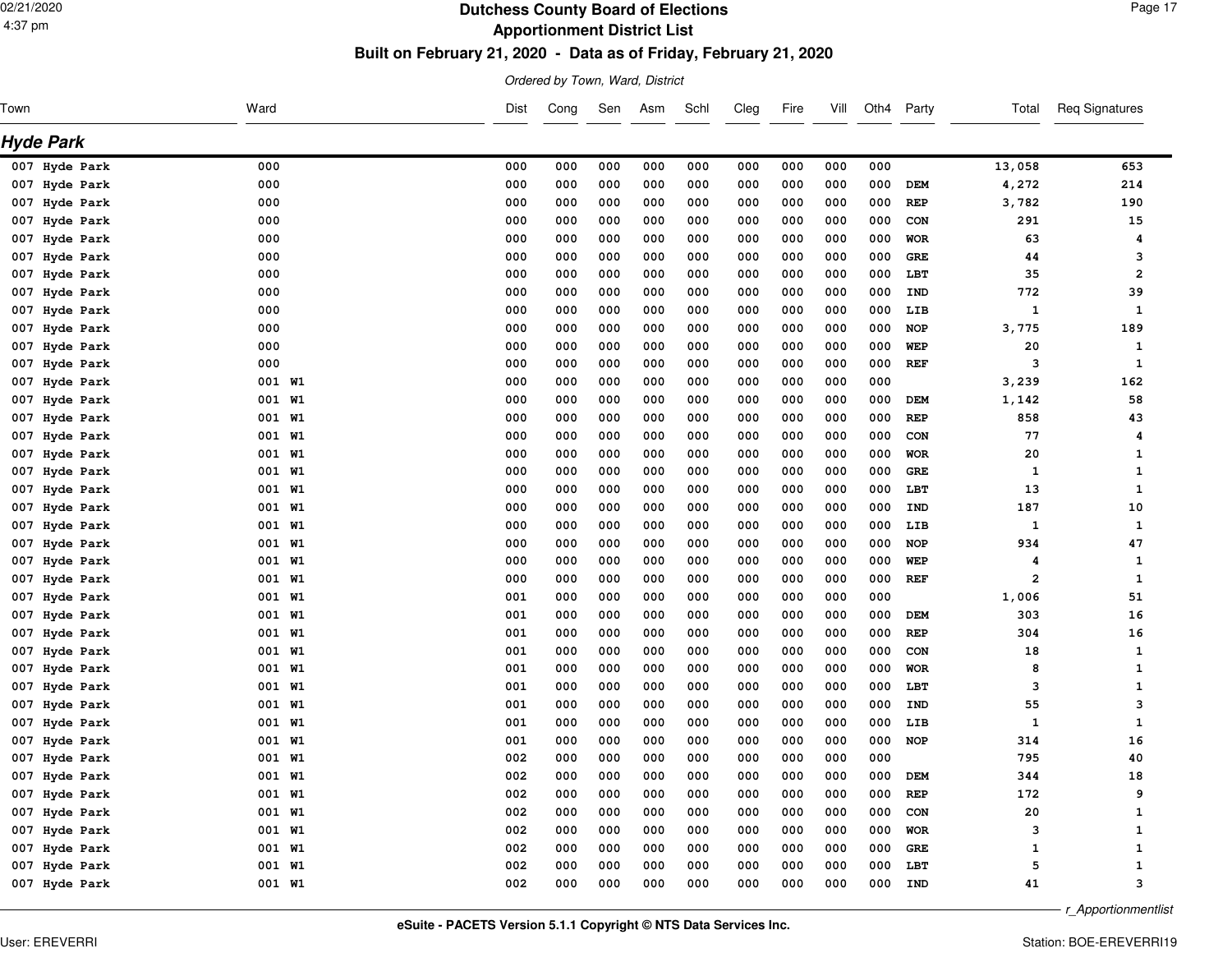#### **Dutchess County Board of Elections** $\mathbf S$  Page 18 **Apportionment District List**

### **Built on February 21, 2020 - Data as of Friday, February 21, 2020**

Ordered by Town, Ward, District

| Town                    | Ward               | Dist | Cong | Sen | Asm | Schl | Cleg | Fire | Vill |     | Oth4 Party | Total                   | <b>Req Signatures</b>   |
|-------------------------|--------------------|------|------|-----|-----|------|------|------|------|-----|------------|-------------------------|-------------------------|
| <b>Hyde Park</b>        |                    |      |      |     |     |      |      |      |      |     |            |                         |                         |
| 007 Hyde Park           | 001 W1             | 002  | 000  | 000 | 000 | 000  | 000  | 000  | 000  | 000 | <b>NOP</b> | 208                     | 11                      |
| 007 Hyde Park           | 001 W1             | 002  | 000  | 000 | 000 | 000  | 000  | 000  | 000  | 000 | <b>WEP</b> | $\mathbf{1}$            | $\mathbf{1}$            |
| 007 Hyde Park           | 001 W1             | 003  | 000  | 000 | 000 | 000  | 000  | 000  | 000  | 000 |            | 1,040                   | 52                      |
| 007 Hyde Park           | 001 W1             | 003  | 000  | 000 | 000 | 000  | 000  | 000  | 000  | 000 | <b>DEM</b> | 351                     | 18                      |
| 007 Hyde Park           | 001 W1             | 003  | 000  | 000 | 000 | 000  | 000  | 000  | 000  | 000 | <b>REP</b> | 274                     | 14                      |
| 007 Hyde Park           | 001 W1             | 003  | 000  | 000 | 000 | 000  | 000  | 000  | 000  | 000 | CON        | 24                      | $\overline{a}$          |
| 007 Hyde Park           | 001 W1             | 003  | 000  | 000 | 000 | 000  | 000  | 000  | 000  | 000 | <b>WOR</b> | 8                       | $\mathbf{1}$            |
| 007 Hyde Park           | 001 W1             | 003  | 000  | 000 | 000 | 000  | 000  | 000  | 000  | 000 | LBT        | $\overline{\mathbf{2}}$ | $\mathbf{1}$            |
| 007 Hyde Park           | 001 W1             | 003  | 000  | 000 | 000 | 000  | 000  | 000  | 000  | 000 | IND        | 61                      | 4                       |
| 007 Hyde Park           | 001 W1             | 003  | 000  | 000 | 000 | 000  | 000  | 000  | 000  | 000 | <b>NOP</b> | 315                     | 16                      |
| 007 Hyde Park           | 001 W1             | 003  | 000  | 000 | 000 | 000  | 000  | 000  | 000  | 000 | WEP        | 3                       | 1                       |
| Hyde Park<br>007        | 001 W1             | 003  | 000  | 000 | 000 | 000  | 000  | 000  | 000  | 000 | <b>REF</b> | $\overline{\mathbf{2}}$ | $\mathbf{1}$            |
| 007 Hyde Park           | 001 W1             | 004  | 000  | 000 | 000 | 000  | 000  | 000  | 000  | 000 |            | 398                     | 20                      |
| 007 Hyde Park           | 001<br>W1          | 004  | 000  | 000 | 000 | 000  | 000  | 000  | 000  | 000 | <b>DEM</b> | 144                     | 8                       |
| 007 Hyde Park           | 001 W1             | 004  | 000  | 000 | 000 | 000  | 000  | 000  | 000  | 000 | <b>REP</b> | 108                     | 6                       |
| 007 Hyde Park           | 001 W1             | 004  | 000  | 000 | 000 | 000  | 000  | 000  | 000  | 000 | CON        | 15                      | $\mathbf{1}$            |
| 007 Hyde Park           | 001 W1             | 004  | 000  | 000 | 000 | 000  | 000  | 000  | 000  | 000 | <b>WOR</b> | $\mathbf{1}$            | $\mathbf{1}$            |
| 007 Hyde Park           | 001 W1             | 004  | 000  | 000 | 000 | 000  | 000  | 000  | 000  | 000 | LBT        | 3                       | $\mathbf{1}$            |
| 007 Hyde Park           | 001 W1             | 004  | 000  | 000 | 000 | 000  | 000  | 000  | 000  | 000 | IND        | 30                      | $\overline{\mathbf{2}}$ |
| 007 Hyde Park           | 001 W1             | 004  | 000  | 000 | 000 | 000  | 000  | 000  | 000  | 000 | <b>NOP</b> | 97                      | 5                       |
| 007 Hyde Park           | 002 W2             | 000  | 000  | 000 | 000 | 000  | 000  | 000  | 000  | 000 |            | 3,093                   | 155                     |
| 007 Hyde Park           | 002 W <sub>2</sub> | 000  | 000  | 000 | 000 | 000  | 000  | 000  | 000  | 000 | <b>DEM</b> | 1,047                   | 53                      |
| 007 Hyde Park           | 002 W2             | 000  | 000  | 000 | 000 | 000  | 000  | 000  | 000  | 000 | <b>REP</b> | 864                     | 44                      |
| 007 Hyde Park           | 002 W2             | 000  | 000  | 000 | 000 | 000  | 000  | 000  | 000  | 000 | CON        | 59                      | 3                       |
| 007<br><b>Hyde Park</b> | 002 W2             | 000  | 000  | 000 | 000 | 000  | 000  | 000  | 000  | 000 | <b>WOR</b> | 14                      | $\mathbf{1}$            |
| 007 Hyde Park           | 002 W2             | 000  | 000  | 000 | 000 | 000  | 000  | 000  | 000  | 000 | <b>GRE</b> | 15                      | 1                       |
| 007 Hyde Park           | 002 W2             | 000  | 000  | 000 | 000 | 000  | 000  | 000  | 000  | 000 | LBT        | 10                      | $\mathbf{1}$            |
| 007 Hyde Park           | <b>W2</b><br>002   | 000  | 000  | 000 | 000 | 000  | 000  | 000  | 000  | 000 | <b>IND</b> | 189                     | 10                      |
| 007 Hyde Park           | 002 W2             | 000  | 000  | 000 | 000 | 000  | 000  | 000  | 000  | 000 | <b>NOP</b> | 889                     | 45                      |
| 007 Hyde Park           | 002 W2             | 000  | 000  | 000 | 000 | 000  | 000  | 000  | 000  | 000 | <b>WEP</b> | 6                       | $\mathbf{1}$            |
| 007 Hyde Park           | 002 W2             | 001  | 000  | 000 | 000 | 000  | 000  | 000  | 000  | 000 |            | 706                     | 36                      |
| 007 Hyde Park           | 002 W2             | 001  | 000  | 000 | 000 | 000  | 000  | 000  | 000  | 000 | <b>DEM</b> | 237                     | 12                      |
| 007 Hyde Park           | 002 W2             | 001  | 000  | 000 | 000 | 000  | 000  | 000  | 000  | 000 | <b>REP</b> | 188                     | 10                      |
| 007 Hyde Park           | 002 W2             | 001  | 000  | 000 | 000 | 000  | 000  | 000  | 000  | 000 | CON        | 14                      | $\mathbf{1}$            |
| 007 Hyde Park           | 002 W2             | 001  | 000  | 000 | 000 | 000  | 000  | 000  | 000  | 000 | <b>WOR</b> | $7\phantom{.0}$         | $\mathbf{1}$            |
| 007 Hyde Park           | 002 W2             | 001  | 000  | 000 | 000 | 000  | 000  | 000  | 000  | 000 | <b>GRE</b> | 3                       | $\mathbf{1}$            |
| 007 Hyde Park           | 002 W2             | 001  | 000  | 000 | 000 | 000  | 000  | 000  | 000  | 000 | LBT        | $\mathbf{1}$            | $\mathbf{1}$            |
| 007 Hyde Park           | 002 W2             | 001  | 000  | 000 | 000 | 000  | 000  | 000  | 000  | 000 | <b>IND</b> | 43                      | 3                       |
| 007 Hyde Park           | 002 W2             | 001  | 000  | 000 | 000 | 000  | 000  | 000  | 000  | 000 | <b>NOP</b> | 212                     | 11                      |
| 007 Hyde Park           | 002 W2             | 001  | 000  | 000 | 000 | 000  | 000  | 000  | 000  | 000 | <b>WEP</b> | $\mathbf{1}$            | $\mathbf{1}$            |
| 007 Hyde Park           | 002 W2             | 002  | 000  | 000 | 000 | 000  | 000  | 000  | 000  | 000 |            | 1,061                   | 54                      |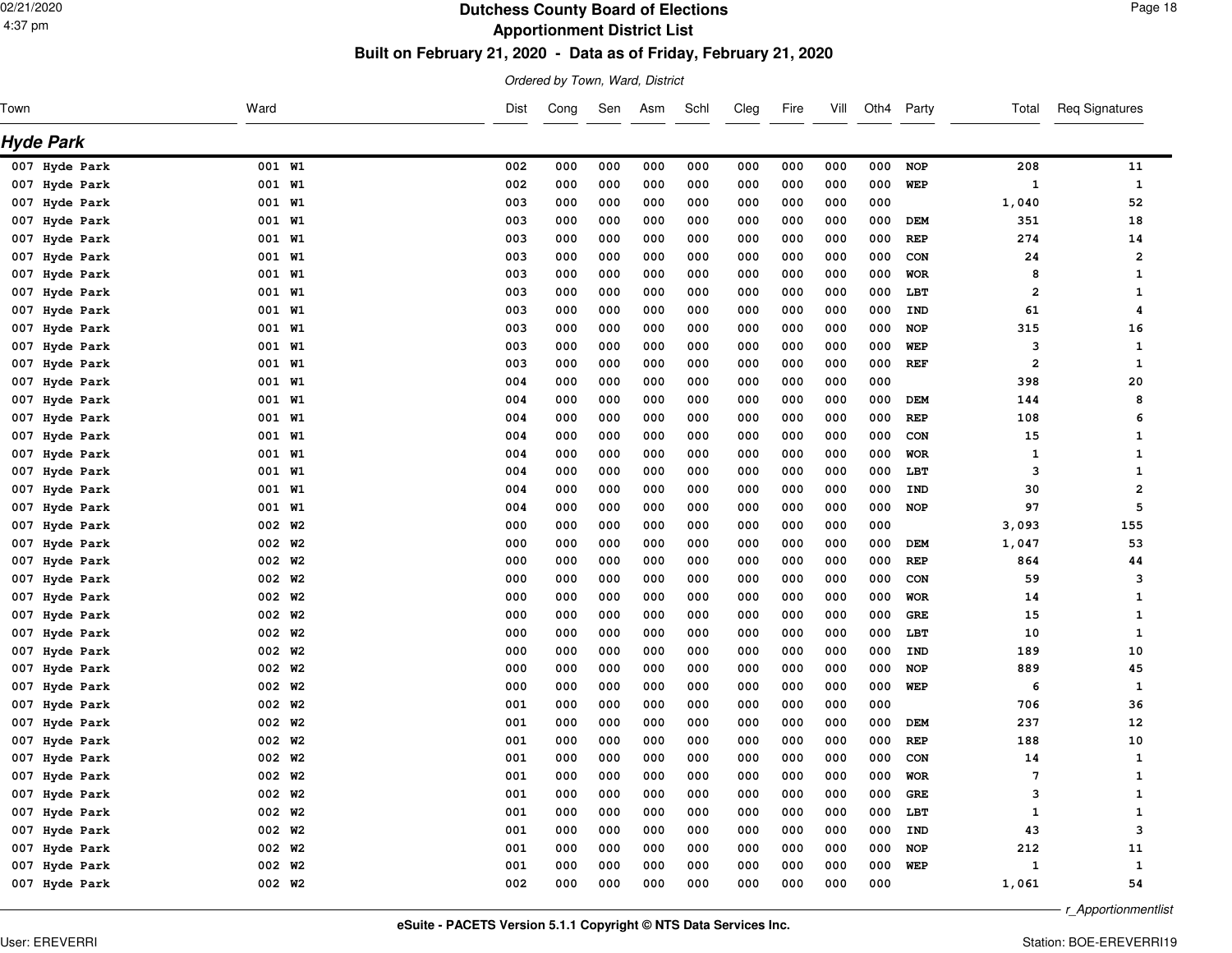#### **Dutchess County Board of Elections**S Page 19 **Apportionment District List**

### **Built on February 21, 2020 - Data as of Friday, February 21, 2020**

Ordered by Town, Ward, District

| <b>Hyde Park</b><br>002 W2<br>007 Hyde Park<br>002<br>000<br>000<br>000<br>352<br>18<br>000<br>000<br>000<br>000<br>000<br><b>DEM</b><br>302<br>002<br><b>W2</b><br>002<br>000<br>000<br>000<br>000<br>007 Hyde Park<br>000<br>000<br>000<br>000<br><b>REP</b><br>16<br>W <sub>2</sub><br>002<br>000<br>17<br>Hyde Park<br>002<br>000<br>000<br>000<br>000<br>000<br>000<br>000<br>CON<br>1<br>007<br>Hyde Park<br>002 W2<br>002<br>000<br>000<br>000<br>000<br>000<br>000<br>000<br><b>WOR</b><br>4<br>$\mathbf{1}$<br>007<br>000<br>Hyde Park<br>002 W2<br>002<br>000<br>000<br>000<br>000<br><b>GRE</b><br>7<br>000<br>000<br>000<br>000<br>1<br>007<br>002 W2<br>002<br>000<br>000<br>000<br>000<br>000<br>000<br>LBT<br>4<br>$\mathbf{1}$<br>Hyde Park<br>000<br>000<br>007<br>002 W2<br>002<br>000<br>000<br>3<br>Hyde Park<br>000<br>000<br>000<br>000<br>000<br>000<br>IND<br>55<br>007<br>317<br>Hyde Park<br>002<br>W2<br>002<br>000<br>000<br>000<br>000<br>000<br>000<br>000<br>000<br><b>NOP</b><br>16<br>007<br>002 W <sub>2</sub><br>002<br>000<br>000<br>000<br>000<br>000<br>000<br><b>WEP</b><br>3<br>1<br>007<br>Hyde Park<br>000<br>000<br>809<br>002 W2<br>003<br>000<br>000<br>000<br>000<br>000<br>000<br>000<br>000<br>41<br>Hyde Park<br>007<br>002<br>W <sub>2</sub><br>003<br>000<br>000<br>000<br>000<br>269<br>007 Hyde Park<br>000<br>000<br>000<br>000<br><b>DEM</b><br>14<br>000<br>230<br>Hyde Park<br>002 W2<br>003<br>000<br>000<br>000<br>000<br>000<br>000<br>000<br><b>REP</b><br>12<br>007<br>002 W2<br>003<br>000<br>20<br>$\mathbf{1}$<br>000<br>000<br>000<br>000<br>000<br>000<br>000<br>CON<br>Hyde Park<br>007<br>002 W2<br>003<br>000<br>000<br>000<br>000<br>000<br>000<br>000<br>000<br><b>WOR</b><br>2<br>1<br>007 Hyde Park<br>Hyde Park<br>002 W2<br>003<br>000<br>000<br>000<br>000<br>000<br>000<br>000<br>000<br><b>GRE</b><br>1<br>$\mathbf{1}$<br>007<br>002 W2<br>003<br>000<br>000<br>000<br>3<br>Hyde Park<br>000<br>000<br>000<br>000<br>000<br>LBT<br>1<br>007<br>W <sub>2</sub><br>003<br>000<br>000<br>000<br>63<br>Hyde Park<br>002<br>000<br>000<br>000<br>000<br>000<br>IND<br>4<br>007<br>002 W2<br>003<br>000<br>000<br>000<br>219<br>Hyde Park<br>000<br>000<br>000<br>000<br>000<br><b>NOP</b><br>11<br>007<br>$\mathbf{2}$<br>Hyde Park<br>002 W2<br>003<br>000<br>000<br>000<br>000<br>000<br>000<br>000<br>000<br><b>WEP</b><br>1<br>007<br>W2<br>004<br>000<br>000<br>000<br>517<br>26<br>Hyde Park<br>002<br>000<br>000<br>000<br>000<br>000<br>007<br>189<br>002 W2<br>004<br>000<br>000<br>000<br>000<br>000<br>000<br>000<br>000<br><b>DEM</b><br>10<br>Hyde Park<br>007<br>002<br>W2<br>004<br>000<br>000<br>000<br>000<br><b>REP</b><br>144<br>8<br>Hyde Park<br>000<br>000<br>000<br>000<br>007<br>004<br>Hyde Park<br>002 W2<br>000<br>000<br>000<br>000<br>000<br>000<br>000<br>000<br>CON<br>8<br>1<br>007<br>002 W2<br>004<br>000<br>000<br>000<br>000<br>000<br><b>WOR</b><br>$\mathbf{1}$<br>1<br>007 | own       | Ward | Dist | Cong | Sen | Asm | Schl | Cleg | Fire | Vill | Oth4 Party | Total | <b>Req Signatures</b> |
|----------------------------------------------------------------------------------------------------------------------------------------------------------------------------------------------------------------------------------------------------------------------------------------------------------------------------------------------------------------------------------------------------------------------------------------------------------------------------------------------------------------------------------------------------------------------------------------------------------------------------------------------------------------------------------------------------------------------------------------------------------------------------------------------------------------------------------------------------------------------------------------------------------------------------------------------------------------------------------------------------------------------------------------------------------------------------------------------------------------------------------------------------------------------------------------------------------------------------------------------------------------------------------------------------------------------------------------------------------------------------------------------------------------------------------------------------------------------------------------------------------------------------------------------------------------------------------------------------------------------------------------------------------------------------------------------------------------------------------------------------------------------------------------------------------------------------------------------------------------------------------------------------------------------------------------------------------------------------------------------------------------------------------------------------------------------------------------------------------------------------------------------------------------------------------------------------------------------------------------------------------------------------------------------------------------------------------------------------------------------------------------------------------------------------------------------------------------------------------------------------------------------------------------------------------------------------------------------------------------------------------------------------------------------------------------------------------------------------------------------------------------------------------------------------------------------------------------------------------------------------------------------------------------------------------------------------------------------------------------------|-----------|------|------|------|-----|-----|------|------|------|------|------------|-------|-----------------------|
|                                                                                                                                                                                                                                                                                                                                                                                                                                                                                                                                                                                                                                                                                                                                                                                                                                                                                                                                                                                                                                                                                                                                                                                                                                                                                                                                                                                                                                                                                                                                                                                                                                                                                                                                                                                                                                                                                                                                                                                                                                                                                                                                                                                                                                                                                                                                                                                                                                                                                                                                                                                                                                                                                                                                                                                                                                                                                                                                                                                              |           |      |      |      |     |     |      |      |      |      |            |       |                       |
|                                                                                                                                                                                                                                                                                                                                                                                                                                                                                                                                                                                                                                                                                                                                                                                                                                                                                                                                                                                                                                                                                                                                                                                                                                                                                                                                                                                                                                                                                                                                                                                                                                                                                                                                                                                                                                                                                                                                                                                                                                                                                                                                                                                                                                                                                                                                                                                                                                                                                                                                                                                                                                                                                                                                                                                                                                                                                                                                                                                              |           |      |      |      |     |     |      |      |      |      |            |       |                       |
|                                                                                                                                                                                                                                                                                                                                                                                                                                                                                                                                                                                                                                                                                                                                                                                                                                                                                                                                                                                                                                                                                                                                                                                                                                                                                                                                                                                                                                                                                                                                                                                                                                                                                                                                                                                                                                                                                                                                                                                                                                                                                                                                                                                                                                                                                                                                                                                                                                                                                                                                                                                                                                                                                                                                                                                                                                                                                                                                                                                              |           |      |      |      |     |     |      |      |      |      |            |       |                       |
|                                                                                                                                                                                                                                                                                                                                                                                                                                                                                                                                                                                                                                                                                                                                                                                                                                                                                                                                                                                                                                                                                                                                                                                                                                                                                                                                                                                                                                                                                                                                                                                                                                                                                                                                                                                                                                                                                                                                                                                                                                                                                                                                                                                                                                                                                                                                                                                                                                                                                                                                                                                                                                                                                                                                                                                                                                                                                                                                                                                              |           |      |      |      |     |     |      |      |      |      |            |       |                       |
|                                                                                                                                                                                                                                                                                                                                                                                                                                                                                                                                                                                                                                                                                                                                                                                                                                                                                                                                                                                                                                                                                                                                                                                                                                                                                                                                                                                                                                                                                                                                                                                                                                                                                                                                                                                                                                                                                                                                                                                                                                                                                                                                                                                                                                                                                                                                                                                                                                                                                                                                                                                                                                                                                                                                                                                                                                                                                                                                                                                              |           |      |      |      |     |     |      |      |      |      |            |       |                       |
|                                                                                                                                                                                                                                                                                                                                                                                                                                                                                                                                                                                                                                                                                                                                                                                                                                                                                                                                                                                                                                                                                                                                                                                                                                                                                                                                                                                                                                                                                                                                                                                                                                                                                                                                                                                                                                                                                                                                                                                                                                                                                                                                                                                                                                                                                                                                                                                                                                                                                                                                                                                                                                                                                                                                                                                                                                                                                                                                                                                              |           |      |      |      |     |     |      |      |      |      |            |       |                       |
|                                                                                                                                                                                                                                                                                                                                                                                                                                                                                                                                                                                                                                                                                                                                                                                                                                                                                                                                                                                                                                                                                                                                                                                                                                                                                                                                                                                                                                                                                                                                                                                                                                                                                                                                                                                                                                                                                                                                                                                                                                                                                                                                                                                                                                                                                                                                                                                                                                                                                                                                                                                                                                                                                                                                                                                                                                                                                                                                                                                              |           |      |      |      |     |     |      |      |      |      |            |       |                       |
|                                                                                                                                                                                                                                                                                                                                                                                                                                                                                                                                                                                                                                                                                                                                                                                                                                                                                                                                                                                                                                                                                                                                                                                                                                                                                                                                                                                                                                                                                                                                                                                                                                                                                                                                                                                                                                                                                                                                                                                                                                                                                                                                                                                                                                                                                                                                                                                                                                                                                                                                                                                                                                                                                                                                                                                                                                                                                                                                                                                              |           |      |      |      |     |     |      |      |      |      |            |       |                       |
|                                                                                                                                                                                                                                                                                                                                                                                                                                                                                                                                                                                                                                                                                                                                                                                                                                                                                                                                                                                                                                                                                                                                                                                                                                                                                                                                                                                                                                                                                                                                                                                                                                                                                                                                                                                                                                                                                                                                                                                                                                                                                                                                                                                                                                                                                                                                                                                                                                                                                                                                                                                                                                                                                                                                                                                                                                                                                                                                                                                              |           |      |      |      |     |     |      |      |      |      |            |       |                       |
|                                                                                                                                                                                                                                                                                                                                                                                                                                                                                                                                                                                                                                                                                                                                                                                                                                                                                                                                                                                                                                                                                                                                                                                                                                                                                                                                                                                                                                                                                                                                                                                                                                                                                                                                                                                                                                                                                                                                                                                                                                                                                                                                                                                                                                                                                                                                                                                                                                                                                                                                                                                                                                                                                                                                                                                                                                                                                                                                                                                              |           |      |      |      |     |     |      |      |      |      |            |       |                       |
|                                                                                                                                                                                                                                                                                                                                                                                                                                                                                                                                                                                                                                                                                                                                                                                                                                                                                                                                                                                                                                                                                                                                                                                                                                                                                                                                                                                                                                                                                                                                                                                                                                                                                                                                                                                                                                                                                                                                                                                                                                                                                                                                                                                                                                                                                                                                                                                                                                                                                                                                                                                                                                                                                                                                                                                                                                                                                                                                                                                              |           |      |      |      |     |     |      |      |      |      |            |       |                       |
|                                                                                                                                                                                                                                                                                                                                                                                                                                                                                                                                                                                                                                                                                                                                                                                                                                                                                                                                                                                                                                                                                                                                                                                                                                                                                                                                                                                                                                                                                                                                                                                                                                                                                                                                                                                                                                                                                                                                                                                                                                                                                                                                                                                                                                                                                                                                                                                                                                                                                                                                                                                                                                                                                                                                                                                                                                                                                                                                                                                              |           |      |      |      |     |     |      |      |      |      |            |       |                       |
|                                                                                                                                                                                                                                                                                                                                                                                                                                                                                                                                                                                                                                                                                                                                                                                                                                                                                                                                                                                                                                                                                                                                                                                                                                                                                                                                                                                                                                                                                                                                                                                                                                                                                                                                                                                                                                                                                                                                                                                                                                                                                                                                                                                                                                                                                                                                                                                                                                                                                                                                                                                                                                                                                                                                                                                                                                                                                                                                                                                              |           |      |      |      |     |     |      |      |      |      |            |       |                       |
|                                                                                                                                                                                                                                                                                                                                                                                                                                                                                                                                                                                                                                                                                                                                                                                                                                                                                                                                                                                                                                                                                                                                                                                                                                                                                                                                                                                                                                                                                                                                                                                                                                                                                                                                                                                                                                                                                                                                                                                                                                                                                                                                                                                                                                                                                                                                                                                                                                                                                                                                                                                                                                                                                                                                                                                                                                                                                                                                                                                              |           |      |      |      |     |     |      |      |      |      |            |       |                       |
|                                                                                                                                                                                                                                                                                                                                                                                                                                                                                                                                                                                                                                                                                                                                                                                                                                                                                                                                                                                                                                                                                                                                                                                                                                                                                                                                                                                                                                                                                                                                                                                                                                                                                                                                                                                                                                                                                                                                                                                                                                                                                                                                                                                                                                                                                                                                                                                                                                                                                                                                                                                                                                                                                                                                                                                                                                                                                                                                                                                              |           |      |      |      |     |     |      |      |      |      |            |       |                       |
|                                                                                                                                                                                                                                                                                                                                                                                                                                                                                                                                                                                                                                                                                                                                                                                                                                                                                                                                                                                                                                                                                                                                                                                                                                                                                                                                                                                                                                                                                                                                                                                                                                                                                                                                                                                                                                                                                                                                                                                                                                                                                                                                                                                                                                                                                                                                                                                                                                                                                                                                                                                                                                                                                                                                                                                                                                                                                                                                                                                              |           |      |      |      |     |     |      |      |      |      |            |       |                       |
|                                                                                                                                                                                                                                                                                                                                                                                                                                                                                                                                                                                                                                                                                                                                                                                                                                                                                                                                                                                                                                                                                                                                                                                                                                                                                                                                                                                                                                                                                                                                                                                                                                                                                                                                                                                                                                                                                                                                                                                                                                                                                                                                                                                                                                                                                                                                                                                                                                                                                                                                                                                                                                                                                                                                                                                                                                                                                                                                                                                              |           |      |      |      |     |     |      |      |      |      |            |       |                       |
|                                                                                                                                                                                                                                                                                                                                                                                                                                                                                                                                                                                                                                                                                                                                                                                                                                                                                                                                                                                                                                                                                                                                                                                                                                                                                                                                                                                                                                                                                                                                                                                                                                                                                                                                                                                                                                                                                                                                                                                                                                                                                                                                                                                                                                                                                                                                                                                                                                                                                                                                                                                                                                                                                                                                                                                                                                                                                                                                                                                              |           |      |      |      |     |     |      |      |      |      |            |       |                       |
|                                                                                                                                                                                                                                                                                                                                                                                                                                                                                                                                                                                                                                                                                                                                                                                                                                                                                                                                                                                                                                                                                                                                                                                                                                                                                                                                                                                                                                                                                                                                                                                                                                                                                                                                                                                                                                                                                                                                                                                                                                                                                                                                                                                                                                                                                                                                                                                                                                                                                                                                                                                                                                                                                                                                                                                                                                                                                                                                                                                              |           |      |      |      |     |     |      |      |      |      |            |       |                       |
|                                                                                                                                                                                                                                                                                                                                                                                                                                                                                                                                                                                                                                                                                                                                                                                                                                                                                                                                                                                                                                                                                                                                                                                                                                                                                                                                                                                                                                                                                                                                                                                                                                                                                                                                                                                                                                                                                                                                                                                                                                                                                                                                                                                                                                                                                                                                                                                                                                                                                                                                                                                                                                                                                                                                                                                                                                                                                                                                                                                              |           |      |      |      |     |     |      |      |      |      |            |       |                       |
|                                                                                                                                                                                                                                                                                                                                                                                                                                                                                                                                                                                                                                                                                                                                                                                                                                                                                                                                                                                                                                                                                                                                                                                                                                                                                                                                                                                                                                                                                                                                                                                                                                                                                                                                                                                                                                                                                                                                                                                                                                                                                                                                                                                                                                                                                                                                                                                                                                                                                                                                                                                                                                                                                                                                                                                                                                                                                                                                                                                              |           |      |      |      |     |     |      |      |      |      |            |       |                       |
|                                                                                                                                                                                                                                                                                                                                                                                                                                                                                                                                                                                                                                                                                                                                                                                                                                                                                                                                                                                                                                                                                                                                                                                                                                                                                                                                                                                                                                                                                                                                                                                                                                                                                                                                                                                                                                                                                                                                                                                                                                                                                                                                                                                                                                                                                                                                                                                                                                                                                                                                                                                                                                                                                                                                                                                                                                                                                                                                                                                              |           |      |      |      |     |     |      |      |      |      |            |       |                       |
|                                                                                                                                                                                                                                                                                                                                                                                                                                                                                                                                                                                                                                                                                                                                                                                                                                                                                                                                                                                                                                                                                                                                                                                                                                                                                                                                                                                                                                                                                                                                                                                                                                                                                                                                                                                                                                                                                                                                                                                                                                                                                                                                                                                                                                                                                                                                                                                                                                                                                                                                                                                                                                                                                                                                                                                                                                                                                                                                                                                              |           |      |      |      |     |     |      |      |      |      |            |       |                       |
|                                                                                                                                                                                                                                                                                                                                                                                                                                                                                                                                                                                                                                                                                                                                                                                                                                                                                                                                                                                                                                                                                                                                                                                                                                                                                                                                                                                                                                                                                                                                                                                                                                                                                                                                                                                                                                                                                                                                                                                                                                                                                                                                                                                                                                                                                                                                                                                                                                                                                                                                                                                                                                                                                                                                                                                                                                                                                                                                                                                              |           |      |      |      |     |     |      |      |      |      |            |       |                       |
|                                                                                                                                                                                                                                                                                                                                                                                                                                                                                                                                                                                                                                                                                                                                                                                                                                                                                                                                                                                                                                                                                                                                                                                                                                                                                                                                                                                                                                                                                                                                                                                                                                                                                                                                                                                                                                                                                                                                                                                                                                                                                                                                                                                                                                                                                                                                                                                                                                                                                                                                                                                                                                                                                                                                                                                                                                                                                                                                                                                              | Hyde Park |      |      |      |     | 000 |      | 000  |      |      | 000        |       |                       |
| 002 W <sub>2</sub><br>004<br>000<br>000<br>000<br>000<br>000<br>000<br>000<br>000<br><b>GRE</b><br>4<br>$\mathbf{1}$<br>007<br>Hyde Park                                                                                                                                                                                                                                                                                                                                                                                                                                                                                                                                                                                                                                                                                                                                                                                                                                                                                                                                                                                                                                                                                                                                                                                                                                                                                                                                                                                                                                                                                                                                                                                                                                                                                                                                                                                                                                                                                                                                                                                                                                                                                                                                                                                                                                                                                                                                                                                                                                                                                                                                                                                                                                                                                                                                                                                                                                                     |           |      |      |      |     |     |      |      |      |      |            |       |                       |
| Hyde Park<br>002 W2<br>004<br>000<br>000<br>000<br>000<br>000<br>000<br>000<br>LBT<br>2<br>$\mathbf{1}$<br>007<br>000                                                                                                                                                                                                                                                                                                                                                                                                                                                                                                                                                                                                                                                                                                                                                                                                                                                                                                                                                                                                                                                                                                                                                                                                                                                                                                                                                                                                                                                                                                                                                                                                                                                                                                                                                                                                                                                                                                                                                                                                                                                                                                                                                                                                                                                                                                                                                                                                                                                                                                                                                                                                                                                                                                                                                                                                                                                                        |           |      |      |      |     |     |      |      |      |      |            |       |                       |
| 002 W2<br>004<br>000<br>000<br>000<br>000<br>IND<br>28<br>$\mathbf{2}$<br>Hyde Park<br>000<br>000<br>000<br>000<br>007                                                                                                                                                                                                                                                                                                                                                                                                                                                                                                                                                                                                                                                                                                                                                                                                                                                                                                                                                                                                                                                                                                                                                                                                                                                                                                                                                                                                                                                                                                                                                                                                                                                                                                                                                                                                                                                                                                                                                                                                                                                                                                                                                                                                                                                                                                                                                                                                                                                                                                                                                                                                                                                                                                                                                                                                                                                                       |           |      |      |      |     |     |      |      |      |      |            |       |                       |
| 002<br><b>W2</b><br>004<br>000<br>000<br>000<br>000<br>000<br>000<br><b>NOP</b><br>141<br>8<br>Hyde Park<br>000<br>000<br>007                                                                                                                                                                                                                                                                                                                                                                                                                                                                                                                                                                                                                                                                                                                                                                                                                                                                                                                                                                                                                                                                                                                                                                                                                                                                                                                                                                                                                                                                                                                                                                                                                                                                                                                                                                                                                                                                                                                                                                                                                                                                                                                                                                                                                                                                                                                                                                                                                                                                                                                                                                                                                                                                                                                                                                                                                                                                |           |      |      |      |     |     |      |      |      |      |            |       |                       |
| 000<br>000<br>2,685<br>135<br>Hyde Park<br>003<br>WЗ<br>000<br>000<br>000<br>000<br>000<br>000<br>000<br>007                                                                                                                                                                                                                                                                                                                                                                                                                                                                                                                                                                                                                                                                                                                                                                                                                                                                                                                                                                                                                                                                                                                                                                                                                                                                                                                                                                                                                                                                                                                                                                                                                                                                                                                                                                                                                                                                                                                                                                                                                                                                                                                                                                                                                                                                                                                                                                                                                                                                                                                                                                                                                                                                                                                                                                                                                                                                                 |           |      |      |      |     |     |      |      |      |      |            |       |                       |
| Hyde Park<br>003<br>W3<br>000<br>000<br>000<br>000<br>000<br>000<br>000<br>000<br>000<br><b>DEM</b><br>831<br>42<br>007                                                                                                                                                                                                                                                                                                                                                                                                                                                                                                                                                                                                                                                                                                                                                                                                                                                                                                                                                                                                                                                                                                                                                                                                                                                                                                                                                                                                                                                                                                                                                                                                                                                                                                                                                                                                                                                                                                                                                                                                                                                                                                                                                                                                                                                                                                                                                                                                                                                                                                                                                                                                                                                                                                                                                                                                                                                                      |           |      |      |      |     |     |      |      |      |      |            |       |                       |
| 003 W3<br>000<br>000<br>000<br>000<br>000<br>000<br>000<br>804<br>41<br>Hyde Park<br>000<br>000<br><b>REP</b><br>007                                                                                                                                                                                                                                                                                                                                                                                                                                                                                                                                                                                                                                                                                                                                                                                                                                                                                                                                                                                                                                                                                                                                                                                                                                                                                                                                                                                                                                                                                                                                                                                                                                                                                                                                                                                                                                                                                                                                                                                                                                                                                                                                                                                                                                                                                                                                                                                                                                                                                                                                                                                                                                                                                                                                                                                                                                                                         |           |      |      |      |     |     |      |      |      |      |            |       |                       |
| 003 W3<br>000<br>000<br>000<br>000<br>000<br>000<br>000<br>CON<br>64<br>Hyde Park<br>000<br>000<br>4<br>007                                                                                                                                                                                                                                                                                                                                                                                                                                                                                                                                                                                                                                                                                                                                                                                                                                                                                                                                                                                                                                                                                                                                                                                                                                                                                                                                                                                                                                                                                                                                                                                                                                                                                                                                                                                                                                                                                                                                                                                                                                                                                                                                                                                                                                                                                                                                                                                                                                                                                                                                                                                                                                                                                                                                                                                                                                                                                  |           |      |      |      |     |     |      |      |      |      |            |       |                       |
| W3<br>000<br>000<br>000<br>000<br>000<br>Hyde Park<br>003<br>000<br>000<br>000<br>000<br><b>WOR</b><br>11<br>$\mathbf{1}$<br>007                                                                                                                                                                                                                                                                                                                                                                                                                                                                                                                                                                                                                                                                                                                                                                                                                                                                                                                                                                                                                                                                                                                                                                                                                                                                                                                                                                                                                                                                                                                                                                                                                                                                                                                                                                                                                                                                                                                                                                                                                                                                                                                                                                                                                                                                                                                                                                                                                                                                                                                                                                                                                                                                                                                                                                                                                                                             |           |      |      |      |     |     |      |      |      |      |            |       |                       |
| 12<br>Hyde Park<br>003<br>WЗ<br>000<br>000<br>000<br>000<br>000<br>000<br>000<br>000<br>000<br><b>GRE</b><br>$\mathbf{1}$<br>007                                                                                                                                                                                                                                                                                                                                                                                                                                                                                                                                                                                                                                                                                                                                                                                                                                                                                                                                                                                                                                                                                                                                                                                                                                                                                                                                                                                                                                                                                                                                                                                                                                                                                                                                                                                                                                                                                                                                                                                                                                                                                                                                                                                                                                                                                                                                                                                                                                                                                                                                                                                                                                                                                                                                                                                                                                                             |           |      |      |      |     |     |      |      |      |      |            |       |                       |
| 000<br>$7\phantom{.0}$<br>003 W3<br>000<br>000<br>000<br>000<br>000<br>000<br>000<br>LBT<br>1<br>Hyde Park<br>000<br>007                                                                                                                                                                                                                                                                                                                                                                                                                                                                                                                                                                                                                                                                                                                                                                                                                                                                                                                                                                                                                                                                                                                                                                                                                                                                                                                                                                                                                                                                                                                                                                                                                                                                                                                                                                                                                                                                                                                                                                                                                                                                                                                                                                                                                                                                                                                                                                                                                                                                                                                                                                                                                                                                                                                                                                                                                                                                     |           |      |      |      |     |     |      |      |      |      |            |       |                       |
| 188<br>003<br>WЗ<br>000<br>000<br>000<br>000<br>000<br>000<br>000<br>000<br>000<br>IND<br>10<br>007<br>Hyde Park                                                                                                                                                                                                                                                                                                                                                                                                                                                                                                                                                                                                                                                                                                                                                                                                                                                                                                                                                                                                                                                                                                                                                                                                                                                                                                                                                                                                                                                                                                                                                                                                                                                                                                                                                                                                                                                                                                                                                                                                                                                                                                                                                                                                                                                                                                                                                                                                                                                                                                                                                                                                                                                                                                                                                                                                                                                                             |           |      |      |      |     |     |      |      |      |      |            |       |                       |
| Hyde Park<br>003<br>W3<br>000<br>000<br>000<br>000<br>000<br>000<br>000<br>000<br>000<br><b>NOP</b><br>763<br>39<br>007                                                                                                                                                                                                                                                                                                                                                                                                                                                                                                                                                                                                                                                                                                                                                                                                                                                                                                                                                                                                                                                                                                                                                                                                                                                                                                                                                                                                                                                                                                                                                                                                                                                                                                                                                                                                                                                                                                                                                                                                                                                                                                                                                                                                                                                                                                                                                                                                                                                                                                                                                                                                                                                                                                                                                                                                                                                                      |           |      |      |      |     |     |      |      |      |      |            |       |                       |
| 003<br>000<br>5<br>Hyde Park<br>WЗ<br>000<br>000<br>000<br>000<br>000<br>000<br>000<br><b>WEP</b><br>1<br>007<br>000                                                                                                                                                                                                                                                                                                                                                                                                                                                                                                                                                                                                                                                                                                                                                                                                                                                                                                                                                                                                                                                                                                                                                                                                                                                                                                                                                                                                                                                                                                                                                                                                                                                                                                                                                                                                                                                                                                                                                                                                                                                                                                                                                                                                                                                                                                                                                                                                                                                                                                                                                                                                                                                                                                                                                                                                                                                                         |           |      |      |      |     |     |      |      |      |      |            |       |                       |
| W3<br>001<br>000<br>715<br>Hyde Park<br>003<br>000<br>000<br>000<br>000<br>000<br>000<br>000<br>36<br>007                                                                                                                                                                                                                                                                                                                                                                                                                                                                                                                                                                                                                                                                                                                                                                                                                                                                                                                                                                                                                                                                                                                                                                                                                                                                                                                                                                                                                                                                                                                                                                                                                                                                                                                                                                                                                                                                                                                                                                                                                                                                                                                                                                                                                                                                                                                                                                                                                                                                                                                                                                                                                                                                                                                                                                                                                                                                                    |           |      |      |      |     |     |      |      |      |      |            |       |                       |
| 001<br>000<br>000<br>231<br>Hyde Park<br>003<br>W3<br>000<br>000<br>000<br>000<br>000<br>000<br><b>DEM</b><br>12<br>007                                                                                                                                                                                                                                                                                                                                                                                                                                                                                                                                                                                                                                                                                                                                                                                                                                                                                                                                                                                                                                                                                                                                                                                                                                                                                                                                                                                                                                                                                                                                                                                                                                                                                                                                                                                                                                                                                                                                                                                                                                                                                                                                                                                                                                                                                                                                                                                                                                                                                                                                                                                                                                                                                                                                                                                                                                                                      |           |      |      |      |     |     |      |      |      |      |            |       |                       |
| 007 Hyde Park<br>003 W3<br>001<br>000<br>000<br>000<br>000<br>000<br>000<br>000<br>000<br><b>REP</b><br>212<br>11                                                                                                                                                                                                                                                                                                                                                                                                                                                                                                                                                                                                                                                                                                                                                                                                                                                                                                                                                                                                                                                                                                                                                                                                                                                                                                                                                                                                                                                                                                                                                                                                                                                                                                                                                                                                                                                                                                                                                                                                                                                                                                                                                                                                                                                                                                                                                                                                                                                                                                                                                                                                                                                                                                                                                                                                                                                                            |           |      |      |      |     |     |      |      |      |      |            |       |                       |

**eSuite - PACETS Version 5.1.1 Copyright © NTS Data Services Inc.**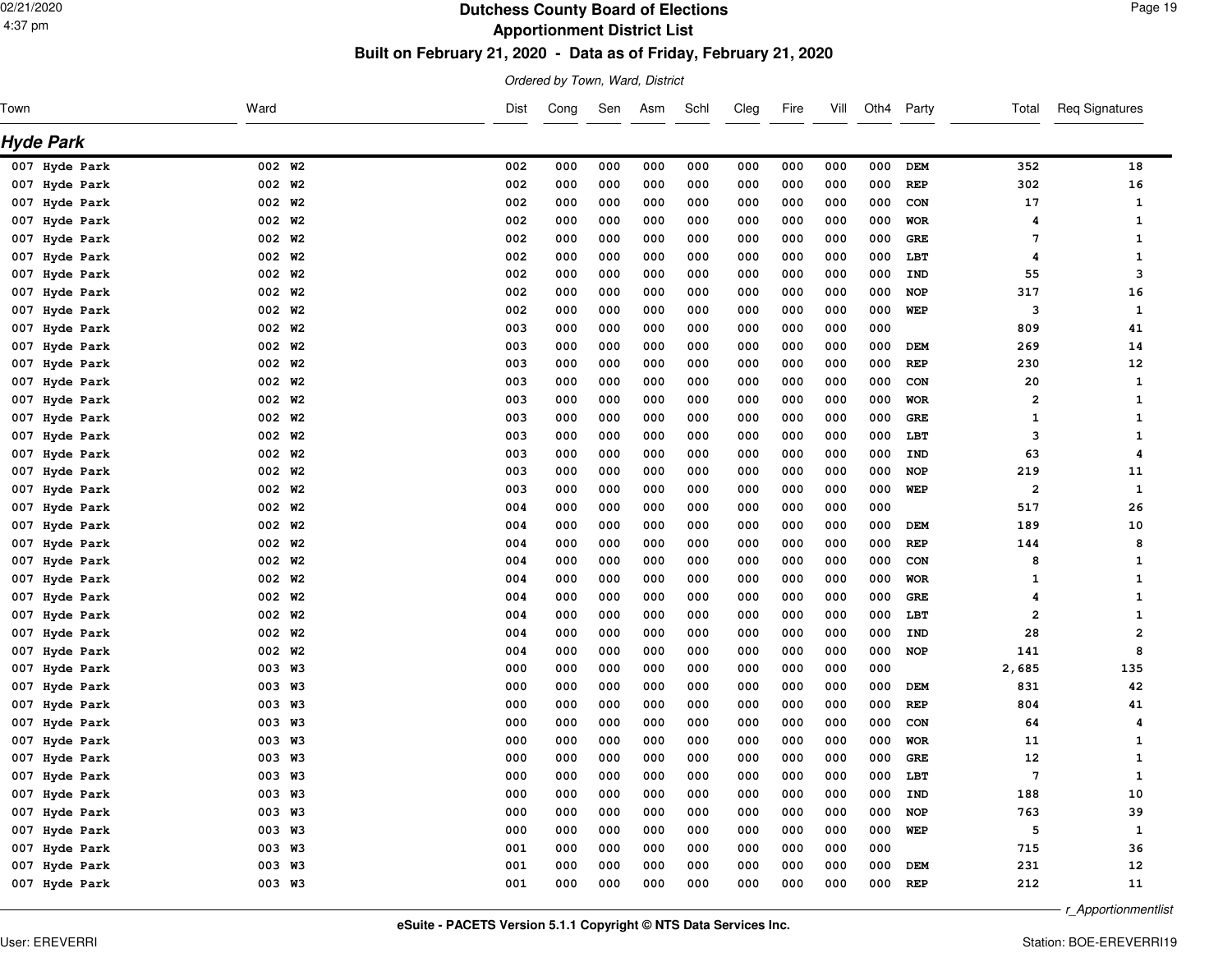#### **Dutchess County Board of Elections** $\mathbf S$ **Apportionment District List**

### **Built on February 21, 2020 - Data as of Friday, February 21, 2020**

Ordered by Town, Ward, District

| own              | Ward      | Dist | Cong | Sen | Asm | Schl | Cleg | Fire | Vill | Oth4 | Party      | Total                   | Req Signatures |
|------------------|-----------|------|------|-----|-----|------|------|------|------|------|------------|-------------------------|----------------|
| <b>Hyde Park</b> |           |      |      |     |     |      |      |      |      |      |            |                         |                |
| 007 Hyde Park    | 003 W3    | 001  | 000  | 000 | 000 | 000  | 000  | 000  | 000  | 000  | CON        | 12                      | $\mathbf{1}$   |
| 007 Hyde Park    | 003<br>W3 | 001  | 000  | 000 | 000 | 000  | 000  | 000  | 000  | 000  | <b>WOR</b> | 3                       | $\mathbf{1}$   |
| 007 Hyde Park    | WЗ<br>003 | 001  | 000  | 000 | 000 | 000  | 000  | 000  | 000  | 000  | <b>GRE</b> | 4                       | 1              |
| 007 Hyde Park    | 003 W3    | 001  | 000  | 000 | 000 | 000  | 000  | 000  | 000  | 000  | LBT        | $\overline{\mathbf{2}}$ | $\mathbf{1}$   |
| Hyde Park<br>007 | WЗ<br>003 | 001  | 000  | 000 | 000 | 000  | 000  | 000  | 000  | 000  | IND        | 52                      | 3              |
| Hyde Park<br>007 | 003 W3    | 001  | 000  | 000 | 000 | 000  | 000  | 000  | 000  | 000  | <b>NOP</b> | 197                     | 10             |
| Hyde Park<br>007 | 003 W3    | 001  | 000  | 000 | 000 | 000  | 000  | 000  | 000  | 000  | <b>WEP</b> | $\overline{\mathbf{2}}$ | $\mathbf{1}$   |
| Hyde Park<br>007 | 003<br>WЗ | 002  | 000  | 000 | 000 | 000  | 000  | 000  | 000  | 000  |            | 350                     | 18             |
| 007<br>Hyde Park | 003<br>WЗ | 002  | 000  | 000 | 000 | 000  | 000  | 000  | 000  | 000  | <b>DEM</b> | 125                     | 7              |
| Hyde Park<br>007 | 003 W3    | 002  | 000  | 000 | 000 | 000  | 000  | 000  | 000  | 000  | <b>REP</b> | 91                      | 5              |
| Hyde Park<br>007 | WЗ<br>003 | 002  | 000  | 000 | 000 | 000  | 000  | 000  | 000  | 000  | CON        | 8                       | $\mathbf{1}$   |
| Hyde Park<br>007 | 003 W3    | 002  | 000  | 000 | 000 | 000  | 000  | 000  | 000  | 000  | <b>WOR</b> | 5                       | $\mathbf{1}$   |
| Hyde Park<br>007 | 003 W3    | 002  | 000  | 000 | 000 | 000  | 000  | 000  | 000  | 000  | <b>GRE</b> | 2                       | $\mathbf{1}$   |
| 007<br>Hyde Park | 003<br>WЗ | 002  | 000  | 000 | 000 | 000  | 000  | 000  | 000  | 000  | LBT        | $\mathbf{1}$            | 1              |
| Hyde Park<br>007 | 003<br>WЗ | 002  | 000  | 000 | 000 | 000  | 000  | 000  | 000  | 000  | IND        | 21                      | 2              |
| Hyde Park<br>007 | 003 W3    | 002  | 000  | 000 | 000 | 000  | 000  | 000  | 000  | 000  | <b>NOP</b> | 97                      | 5              |
| Hyde Park<br>007 | WЗ<br>003 | 003  | 000  | 000 | 000 | 000  | 000  | 000  | 000  | 000  |            | 870                     | 44             |
| Hyde Park<br>007 | 003 W3    | 003  | 000  | 000 | 000 | 000  | 000  | 000  | 000  | 000  | <b>DEM</b> | 240                     | 12             |
| Hyde Park<br>007 | 003 W3    | 003  | 000  | 000 | 000 | 000  | 000  | 000  | 000  | 000  | <b>REP</b> | 272                     | 14             |
| Hyde Park<br>007 | WЗ<br>003 | 003  | 000  | 000 | 000 | 000  | 000  | 000  | 000  | 000  | CON        | 22                      | $\overline{2}$ |
| Hyde Park<br>007 | 003 W3    | 003  | 000  | 000 | 000 | 000  | 000  | 000  | 000  | 000  | <b>WOR</b> | 3                       | $\mathbf{1}$   |
| Hyde Park<br>007 | 003 W3    | 003  | 000  | 000 | 000 | 000  | 000  | 000  | 000  | 000  | <b>GRE</b> | 5                       | 1              |
| 007 Hyde Park    | 003<br>WЗ | 003  | 000  | 000 | 000 | 000  | 000  | 000  | 000  | 000  | LBT        | $\overline{\mathbf{2}}$ | $\mathbf{1}$   |
| Hyde Park<br>007 | 003<br>WЗ | 003  | 000  | 000 | 000 | 000  | 000  | 000  | 000  | 000  | IND        | 60                      | 3              |
| Hyde Park<br>007 | 003 W3    | 003  | 000  | 000 | 000 | 000  | 000  | 000  | 000  | 000  | <b>NOP</b> | 265                     | 14             |
| Hyde Park<br>007 | 003 W3    | 003  | 000  | 000 | 000 | 000  | 000  | 000  | 000  | 000  | WEP        | $\mathbf 1$             | $\mathbf{1}$   |
| Hyde Park<br>007 | WЗ<br>003 | 004  | 000  | 000 | 000 | 000  | 000  | 000  | 000  | 000  |            | 750                     | 38             |
| Hyde Park<br>007 | WЗ<br>003 | 004  | 000  | 000 | 000 | 000  | 000  | 000  | 000  | 000  | <b>DEM</b> | 235                     | 12             |
| Hyde Park<br>007 | 003 W3    | 004  | 000  | 000 | 000 | 000  | 000  | 000  | 000  | 000  | <b>REP</b> | 229                     | 12             |
| Hyde Park<br>007 | 003<br>WЗ | 004  | 000  | 000 | 000 | 000  | 000  | 000  | 000  | 000  | CON        | 22                      | 2              |
| Hyde Park<br>007 | WЗ<br>003 | 004  | 000  | 000 | 000 | 000  | 000  | 000  | 000  | 000  | <b>GRE</b> | 1                       | $\mathbf{1}$   |
| Hyde Park<br>007 | 003 W3    | 004  | 000  | 000 | 000 | 000  | 000  | 000  | 000  | 000  | LBT        | $\mathbf{2}$            | $\mathbf{1}$   |
| Hyde Park<br>007 | WЗ<br>003 | 004  | 000  | 000 | 000 | 000  | 000  | 000  | 000  | 000  | IND        | 55                      | 3              |
| Hyde Park<br>007 | 003<br>WЗ | 004  | 000  | 000 | 000 | 000  | 000  | 000  | 000  | 000  | <b>NOP</b> | 204                     | 11             |
| Hyde Park<br>007 | 003 W3    | 004  | 000  | 000 | 000 | 000  | 000  | 000  | 000  | 000  | <b>WEP</b> | $\overline{\mathbf{2}}$ | 1              |
| Hyde Park<br>007 | W4<br>004 | 000  | 000  | 000 | 000 | 000  | 000  | 000  | 000  | 000  |            | 4,041                   | 203            |
| Hyde Park<br>007 | W4<br>004 | 000  | 000  | 000 | 000 | 000  | 000  | 000  | 000  | 000  | <b>DEM</b> | 1,252                   | 63             |
| Hyde Park<br>007 | 004<br>W4 | 000  | 000  | 000 | 000 | 000  | 000  | 000  | 000  | 000  | <b>REP</b> | 1,256                   | 63             |
| Hyde Park<br>007 | W4<br>004 | 000  | 000  | 000 | 000 | 000  | 000  | 000  | 000  | 000  | CON        | 91                      | 5              |
| Hyde Park<br>007 | 004<br>W4 | 000  | 000  | 000 | 000 | 000  | 000  | 000  | 000  | 000  | <b>WOR</b> | 18                      | $\mathbf{1}$   |
| 007 Hyde Park    | 004 W4    | 000  | 000  | 000 | 000 | 000  | 000  | 000  | 000  | 000  | <b>GRE</b> | 16                      | 1              |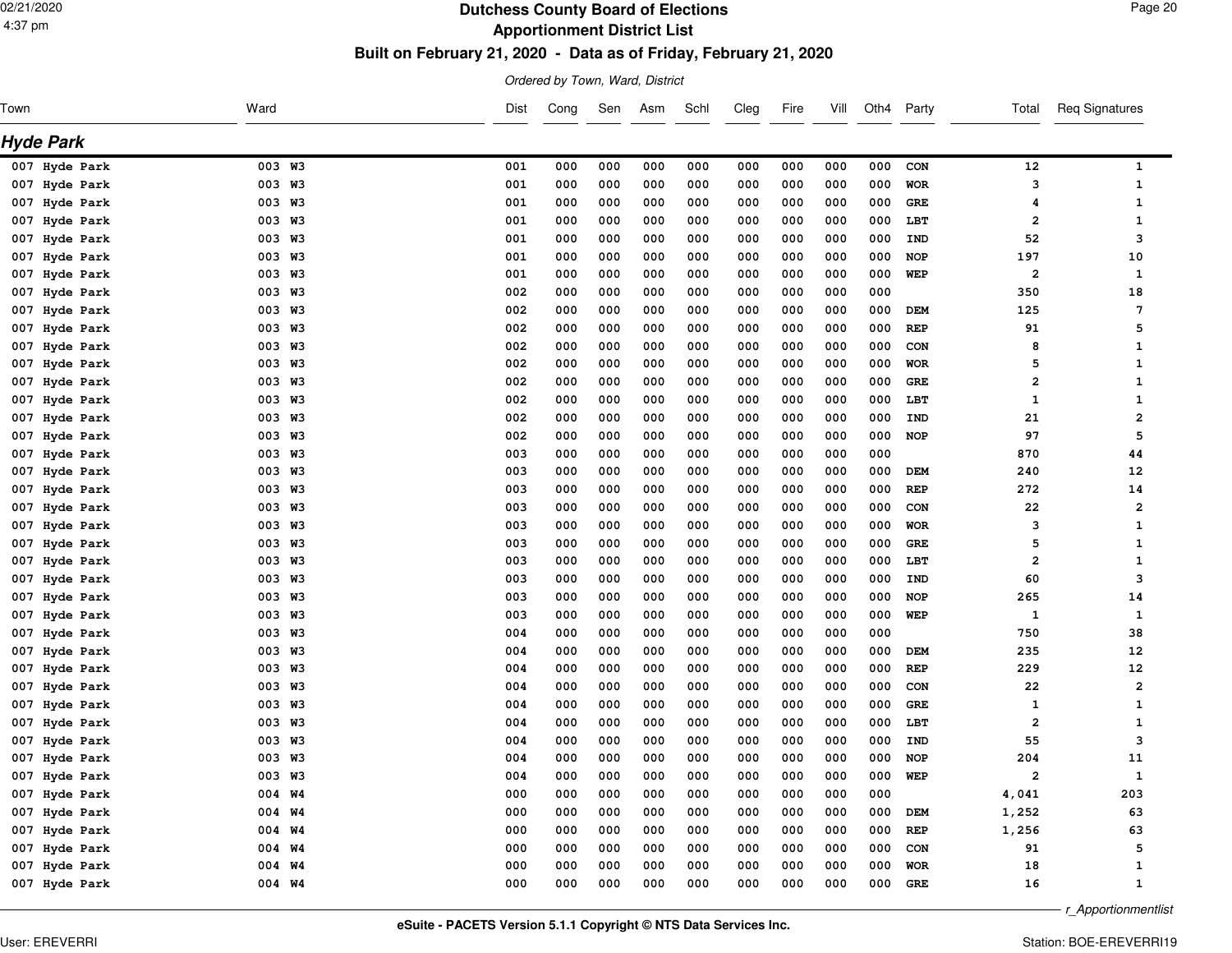#### **Dutchess County Board of Elections**S Page 21 **Apportionment District List**

### **Built on February 21, 2020 - Data as of Friday, February 21, 2020**

Ordered by Town, Ward, District

| Ward<br>⊺own                   | Dist                  | Cong | Sen | Asm | Schl | Cleg | Fire | Vill | Oth4 Party |            | Total        | <b>Req Signatures</b>   |
|--------------------------------|-----------------------|------|-----|-----|------|------|------|------|------------|------------|--------------|-------------------------|
| <b>Hyde Park</b>               |                       |      |     |     |      |      |      |      |            |            |              |                         |
| 007 Hyde Park<br>004 W4        | 000                   | 000  | 000 | 000 | 000  | 000  | 000  | 000  | 000        | LBT        | 5            | $\mathbf{1}$            |
| 007 Hyde Park<br>004           | W4<br>000             | 000  | 000 | 000 | 000  | 000  | 000  | 000  | 000        | <b>IND</b> | 208          | 11                      |
| 004<br>007 Hyde Park           | W4<br>000             | 000  | 000 | 000 | 000  | 000  | 000  | 000  | 000        | <b>NOP</b> | 1,189        | 60                      |
| 007 Hyde Park<br>004           | W4<br>000             | 000  | 000 | 000 | 000  | 000  | 000  | 000  | 000        | <b>WEP</b> | 5            | 1                       |
| 007 Hyde Park<br>004           | W4<br>000             | 000  | 000 | 000 | 000  | 000  | 000  | 000  | 000        | <b>REF</b> | 1            | 1                       |
| Hyde Park<br>004<br>007        | W4<br>001             | 000  | 000 | 000 | 000  | 000  | 000  | 000  | 000        |            | 990          | 50                      |
| Hyde Park<br>004<br>007        | 001<br>W4             | 000  | 000 | 000 | 000  | 000  | 000  | 000  | 000        | <b>DEM</b> | 291          | 15                      |
| 007 Hyde Park<br>004           | W4<br>001             | 000  | 000 | 000 | 000  | 000  | 000  | 000  | 000        | <b>REP</b> | 286          | 15                      |
| 007<br>Hyde Park<br>004        | 001<br>W4             | 000  | 000 | 000 | 000  | 000  | 000  | 000  | 000        | <b>CON</b> | 33           | $\overline{\mathbf{2}}$ |
| Hyde Park<br>004<br>007        | W4<br>001             | 000  | 000 | 000 | 000  | 000  | 000  | 000  | 000        | <b>WOR</b> | 5            | 1                       |
| 007 Hyde Park<br>004           | 001<br>W4             | 000  | 000 | 000 | 000  | 000  | 000  | 000  | 000        | <b>GRE</b> | 5            | 1                       |
| Hyde Park<br>004<br>007        | W4<br>001             | 000  | 000 | 000 | 000  | 000  | 000  | 000  | 000        | LBT        | $\mathbf{1}$ | $\mathbf{1}$            |
| 004<br>Hyde Park<br>007        | 001<br>W4             | 000  | 000 | 000 | 000  | 000  | 000  | 000  | 000        | IND        | 58           | 3                       |
| 007 Hyde Park<br>004           | W4<br>001             | 000  | 000 | 000 | 000  | 000  | 000  | 000  | 000        | <b>NOP</b> | 309          | 16                      |
| 007 Hyde Park<br>004           | W4<br>001             | 000  | 000 | 000 | 000  | 000  | 000  | 000  | 000        | <b>WEP</b> | $\mathbf{2}$ | $\mathbf{1}$            |
| 007 Hyde Park<br>004           | 002<br>W4             | 000  | 000 | 000 | 000  | 000  | 000  | 000  | 000        |            | 1,030        | 52                      |
| 007 Hyde Park<br>004           | 002<br>W4             | 000  | 000 | 000 | 000  | 000  | 000  | 000  | 000        | <b>DEM</b> | 345          | 18                      |
| Hyde Park<br>004<br>007        | W4<br>002             | 000  | 000 | 000 | 000  | 000  | 000  | 000  | 000        | <b>REP</b> | 333          | 17                      |
| 007 Hyde Park<br>004           | W4<br>002             | 000  | 000 | 000 | 000  | 000  | 000  | 000  | 000        | CON        | 20           | $\mathbf{1}$            |
| 007 Hyde Park<br>004           | 002<br>W4             | 000  | 000 | 000 | 000  | 000  | 000  | 000  | 000        | <b>WOR</b> | 4            | 1                       |
| Hyde Park<br>004<br>007        | W <sub>4</sub><br>002 | 000  | 000 | 000 | 000  | 000  | 000  | 000  | 000        | <b>GRE</b> | $\mathbf{2}$ | 1                       |
| 007 Hyde Park<br>004           | 002<br>W4             | 000  | 000 | 000 | 000  | 000  | 000  | 000  | 000        | LBT        | $\mathbf{1}$ | 1                       |
| 007 Hyde Park<br>004           | W4<br>002             | 000  | 000 | 000 | 000  | 000  | 000  | 000  | 000        | IND        | 43           | 3                       |
| Hyde Park<br>004<br>007        | W4<br>002             | 000  | 000 | 000 | 000  | 000  | 000  | 000  | 000        | <b>NOP</b> | 282          | 15                      |
| 004<br>007<br><b>Hyde Park</b> | W4<br>003             | 000  | 000 | 000 | 000  | 000  | 000  | 000  | 000        |            | 1,110        | 56                      |
| 007 Hyde Park<br>004           | W4<br>003             | 000  | 000 | 000 | 000  | 000  | 000  | 000  | 000        | <b>DEM</b> | 331          | 17                      |
| 007 Hyde Park<br>004           | W4<br>003             | 000  | 000 | 000 | 000  | 000  | 000  | 000  | 000        | <b>REP</b> | 351          | 18                      |
| 004<br>007<br>Hyde Park        | 003<br>W4             | 000  | 000 | 000 | 000  | 000  | 000  | 000  | 000        | CON        | 23           | $\overline{\mathbf{2}}$ |
| 007 Hyde Park<br>004           | 003<br>W4             | 000  | 000 | 000 | 000  | 000  | 000  | 000  | 000        | <b>WOR</b> | 3            | 1                       |
| 007 Hyde Park<br>004           | W4<br>003             | 000  | 000 | 000 | 000  | 000  | 000  | 000  | 000        | <b>GRE</b> | 4            | 1                       |
| Hyde Park<br>004<br>007        | 003<br>W4             | 000  | 000 | 000 | 000  | 000  | 000  | 000  | 000        | LBT        | 2            | 1                       |
| Hyde Park<br>004<br>007        | W4<br>003             | 000  | 000 | 000 | 000  | 000  | 000  | 000  | 000        | <b>IND</b> | 57           | 3                       |
| 007 Hyde Park<br>004           | 003<br>W4             | 000  | 000 | 000 | 000  | 000  | 000  | 000  | 000        | <b>NOP</b> | 337          | 17                      |
| Hyde Park<br>004<br>007        | W4<br>003             | 000  | 000 | 000 | 000  | 000  | 000  | 000  | 000        | <b>WEP</b> | $\mathbf{1}$ | 1                       |
| 004<br>Hyde Park<br>007        | 003<br>W4             | 000  | 000 | 000 | 000  | 000  | 000  | 000  | 000        | <b>REF</b> | $\mathbf{1}$ | 1                       |
| 007 Hyde Park<br>004           | W4<br>004             | 000  | 000 | 000 | 000  | 000  | 000  | 000  | 000        |            | 911          | 46                      |
| <b>Hyde Park</b><br>004<br>007 | 004<br>W4             | 000  | 000 | 000 | 000  | 000  | 000  | 000  | 000        | <b>DEM</b> | 285          | 15                      |
| Hyde Park<br>004<br>007        | W4<br>004             | 000  | 000 | 000 | 000  | 000  | 000  | 000  | 000        | <b>REP</b> | 286          | 15                      |
| 007 Hyde Park<br>004           | W4<br>004             | 000  | 000 | 000 | 000  | 000  | 000  | 000  | 000        | CON        | 15           | 1                       |
| 007 Hyde Park<br>004           | W4<br>004             | 000  | 000 | 000 | 000  | 000  | 000  | 000  | 000        | <b>WOR</b> | 6            | 1                       |
| 007 Hyde Park<br>004 W4        | 004                   | 000  | 000 | 000 | 000  | 000  | 000  | 000  | 000        | <b>GRE</b> | 5            | 1                       |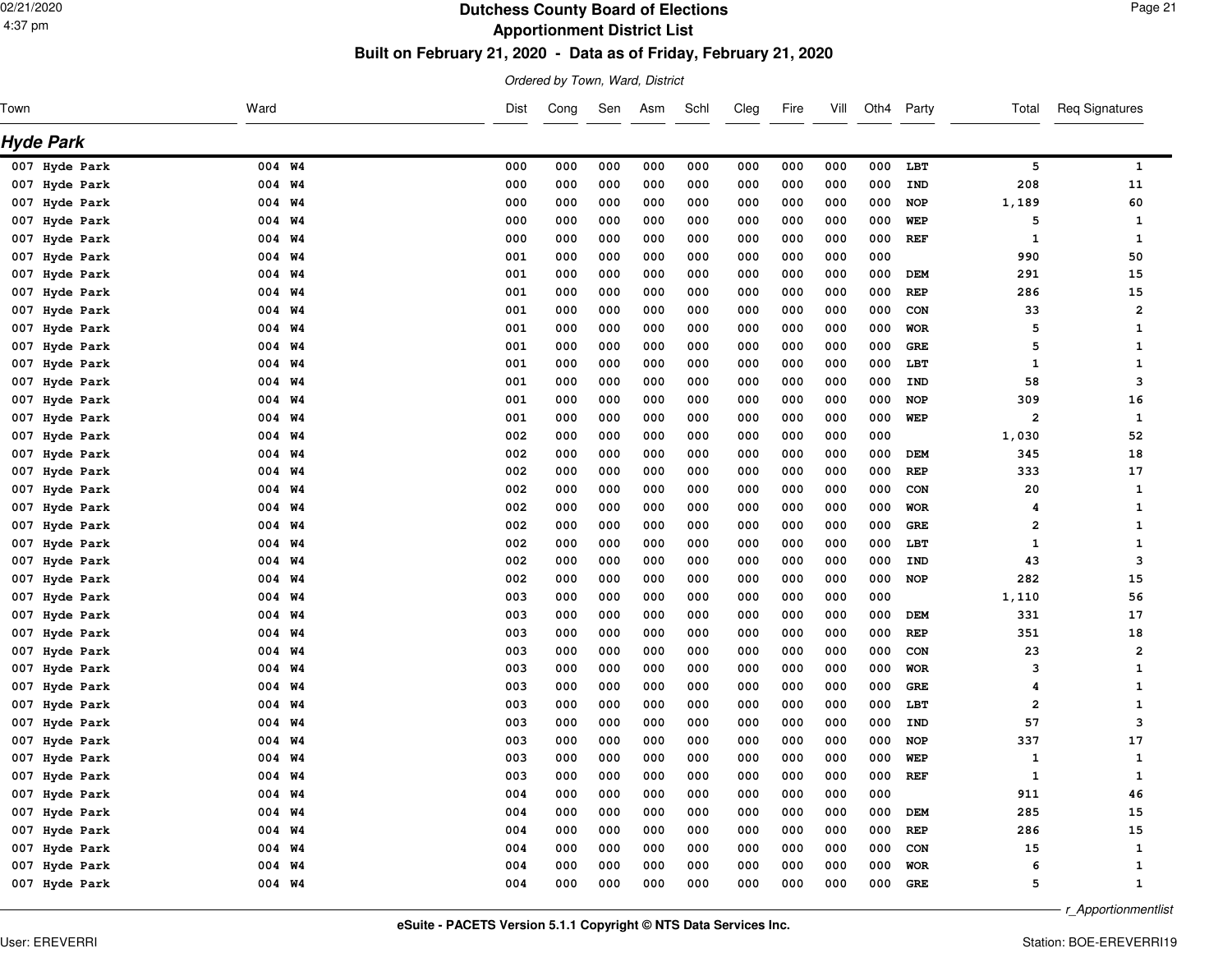#### **Dutchess County Board of Elections** $\mathbf S$ **Apportionment District List**

## **Built on February 21, 2020 - Data as of Friday, February 21, 2020**

| Ordered by Town, Ward, District |  |  |
|---------------------------------|--|--|
|---------------------------------|--|--|

| Town             | Ward   | Dist | Cong | Sen | Asm | Schl | Cleg | Fire | Vill | Oth4 Party |            | Total | Req Signatures |
|------------------|--------|------|------|-----|-----|------|------|------|------|------------|------------|-------|----------------|
| <b>Hyde Park</b> |        |      |      |     |     |      |      |      |      |            |            |       |                |
| 007 Hyde Park    | 004 W4 | 004  | 000  | 000 | 000 | 000  | 000  | 000  | 000  |            | 000 LBT    |       |                |
| 007 Hyde Park    | 004 W4 | 004  | 000  | 000 | 000 | 000  | 000  | 000  | 000  | 000        | IND        | 50    |                |
| 007 Hyde Park    | 004 W4 | 004  | 000  | 000 | 000 | 000  | 000  | 000  | 000  | 000        | <b>NOP</b> | 261   | 14             |
| 007 Hyde Park    | 004 W4 | 004  | 000  | 000 | 000 | 000  | 000  | 000  | 000  | 000        | WEP        | 2     |                |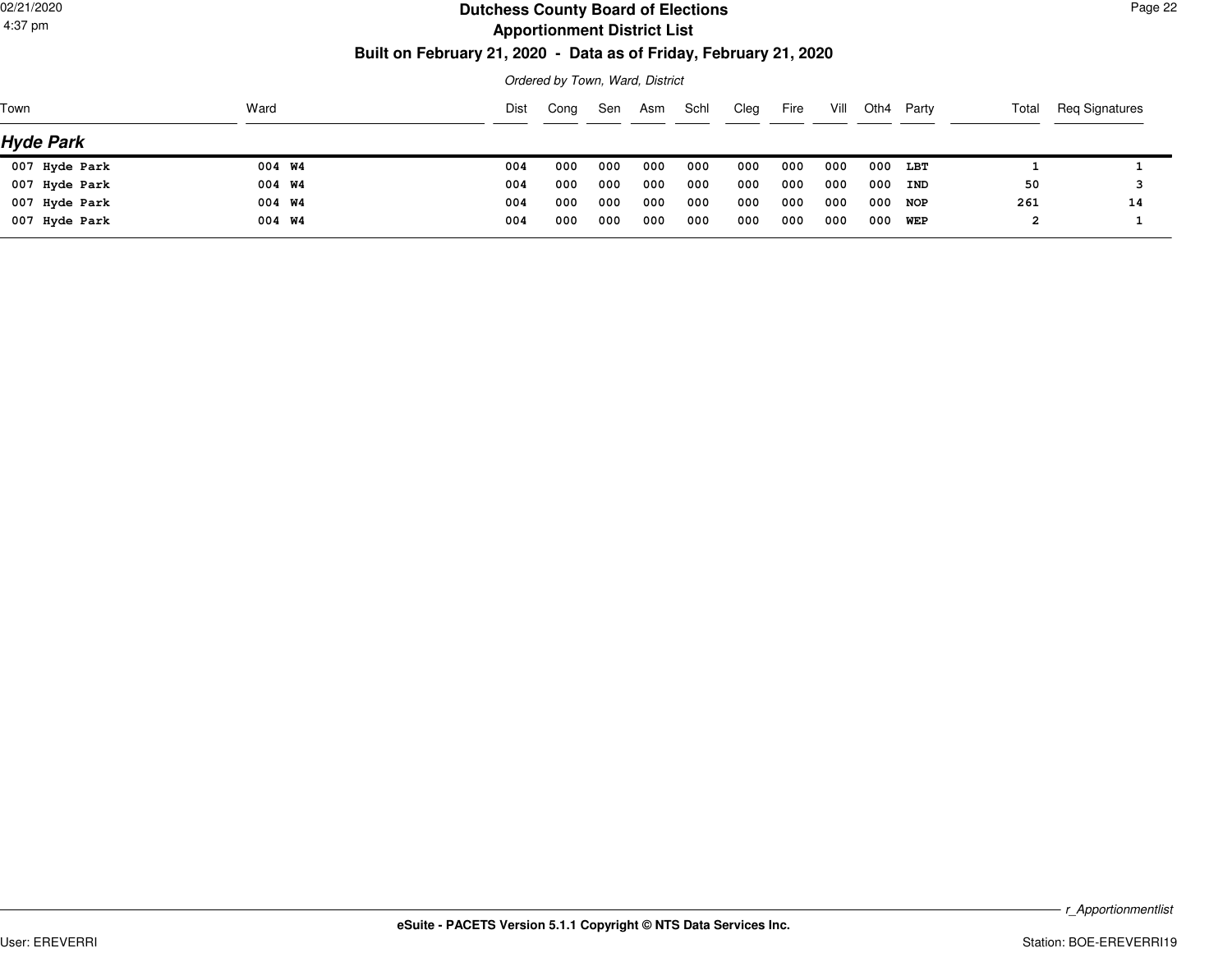# **Dutchess County Board of ElectionsApportionment District List**

### **Built on February 21, 2020 - Data as of Friday, February 21, 2020**

Ordered by Town, Ward, District

| -own |              | Ward | Dist | Cong | Sen | Asm | Schl | Cleg | Fire | Vill | Oth4 | Party      | Total                   | Req Signatures |
|------|--------------|------|------|------|-----|-----|------|------|------|------|------|------------|-------------------------|----------------|
|      | LaGrange     |      |      |      |     |     |      |      |      |      |      |            |                         |                |
|      | 008 LaGrange | 000  | 000  | 000  | 000 | 000 | 000  | 000  | 000  | 000  | 000  |            | 11,276                  | 564            |
|      | 008 LaGrange | 000  | 000  | 000  | 000 | 000 | 000  | 000  | 000  | 000  | 000  | <b>DEM</b> | 3,347                   | 168            |
| 008  | LaGrange     | 000  | 000  | 000  | 000 | 000 | 000  | 000  | 000  | 000  | 000  | <b>REP</b> | 4,085                   | 205            |
| 008  | LaGrange     | 000  | 000  | 000  | 000 | 000 | 000  | 000  | 000  | 000  | 000  | CON        | 264                     | 14             |
| 008  | LaGrange     | 000  | 000  | 000  | 000 | 000 | 000  | 000  | 000  | 000  | 000  | <b>WOR</b> | 28                      | $\overline{a}$ |
| 008  | LaGrange     | 000  | 000  | 000  | 000 | 000 | 000  | 000  | 000  | 000  | 000  | <b>GRE</b> | 19                      | $\mathbf{1}$   |
| 008  | LaGrange     | 000  | 000  | 000  | 000 | 000 | 000  | 000  | 000  | 000  | 000  | LBT        | 15                      | 1              |
| 008  | LaGrange     | 000  | 000  | 000  | 000 | 000 | 000  | 000  | 000  | 000  | 000  | <b>IND</b> | 568                     | 29             |
| 008  | LaGrange     | 000  | 000  | 000  | 000 | 000 | 000  | 000  | 000  | 000  | 000  | <b>NOP</b> | 2,942                   | 148            |
| 800  | LaGrange     | 000  | 000  | 000  | 000 | 000 | 000  | 000  | 000  | 000  | 000  | WEP        | 6                       | $\mathbf{1}$   |
| 008  | LaGrange     | 000  | 000  | 000  | 000 | 000 | 000  | 000  | 000  | 000  | 000  | <b>REF</b> | $\overline{\mathbf{2}}$ | 1              |
| 008  | LaGrange     | 000  | 001  | 000  | 000 | 000 | 000  | 000  | 000  | 000  | 000  |            | 1,163                   | 59             |
| 008  | LaGrange     | 000  | 001  | 000  | 000 | 000 | 000  | 000  | 000  | 000  | 000  | <b>DEM</b> | 330                     | 17             |
| 008  | LaGrange     | 000  | 001  | 000  | 000 | 000 | 000  | 000  | 000  | 000  | 000  | <b>REP</b> | 440                     | 22             |
| 008  | LaGrange     | 000  | 001  | 000  | 000 | 000 | 000  | 000  | 000  | 000  | 000  | CON        | 31                      | $\mathbf{2}$   |
| 800  | LaGrange     | 000  | 001  | 000  | 000 | 000 | 000  | 000  | 000  | 000  | 000  | <b>WOR</b> | 4                       | $\mathbf{1}$   |
| 008  | LaGrange     | 000  | 001  | 000  | 000 | 000 | 000  | 000  | 000  | 000  | 000  | <b>GRE</b> | $\overline{2}$          | $\mathbf{1}$   |
| 008  | LaGrange     | 000  | 001  | 000  | 000 | 000 | 000  | 000  | 000  | 000  | 000  | LBT        | $\overline{\mathbf{2}}$ | $\mathbf{1}$   |
| 008  | LaGrange     | 000  | 001  | 000  | 000 | 000 | 000  | 000  | 000  | 000  | 000  | <b>IND</b> | 71                      | 4              |
| 008  | LaGrange     | 000  | 001  | 000  | 000 | 000 | 000  | 000  | 000  | 000  | 000  | <b>NOP</b> | 283                     | 15             |
| 008  | LaGrange     | 000  | 002  | 000  | 000 | 000 | 000  | 000  | 000  | 000  | 000  |            | 726                     | 37             |
| 008  | LaGrange     | 000  | 002  | 000  | 000 | 000 | 000  | 000  | 000  | 000  | 000  | <b>DEM</b> | 242                     | 13             |
| 800  | LaGrange     | 000  | 002  | 000  | 000 | 000 | 000  | 000  | 000  | 000  | 000  | <b>REP</b> | 261                     | 14             |
| 800  | LaGrange     | 000  | 002  | 000  | 000 | 000 | 000  | 000  | 000  | 000  | 000  | CON        | 15                      | 1              |
| 008  | LaGrange     | 000  | 002  | 000  | 000 | 000 | 000  | 000  | 000  | 000  | 000  | <b>WOR</b> | 3                       | 1              |
| 008  | LaGrange     | 000  | 002  | 000  | 000 | 000 | 000  | 000  | 000  | 000  | 000  | <b>GRE</b> | $\overline{a}$          | 1              |
| 008  | LaGrange     | 000  | 002  | 000  | 000 | 000 | 000  | 000  | 000  | 000  | 000  | LBT        | $\mathbf{1}$            | 1              |
| 008  | LaGrange     | 000  | 002  | 000  | 000 | 000 | 000  | 000  | 000  | 000  | 000  | <b>IND</b> | 35                      | $\overline{2}$ |
| 800  | LaGrange     | 000  | 002  | 000  | 000 | 000 | 000  | 000  | 000  | 000  | 000  | <b>NOP</b> | 167                     | 9              |
| 800  | LaGrange     | 000  | 003  | 000  | 000 | 000 | 000  | 000  | 000  | 000  | 000  |            | 1,028                   | 52             |
| 008  | LaGrange     | 000  | 003  | 000  | 000 | 000 | 000  | 000  | 000  | 000  | 000  | <b>DEM</b> | 318                     | 16             |
| 008  | LaGrange     | 000  | 003  | 000  | 000 | 000 | 000  | 000  | 000  | 000  | 000  | <b>REP</b> | 323                     | 17             |
| 008  | LaGrange     | 000  | 003  | 000  | 000 | 000 | 000  | 000  | 000  | 000  | 000  | CON        | 22                      | $\mathbf{2}$   |
| 008  | LaGrange     | 000  | 003  | 000  | 000 | 000 | 000  | 000  | 000  | 000  | 000  | <b>WOR</b> | 7                       | 1              |
| 008  | LaGrange     | 000  | 003  | 000  | 000 | 000 | 000  | 000  | 000  | 000  | 000  | <b>GRE</b> | $\overline{2}$          | $\mathbf{1}$   |
| 008  | LaGrange     | 000  | 003  | 000  | 000 | 000 | 000  | 000  | 000  | 000  | 000  | LBT        | $\overline{\mathbf{2}}$ | $\mathbf{1}$   |
| 008  | LaGrange     | 000  | 003  | 000  | 000 | 000 | 000  | 000  | 000  | 000  | 000  | IND        | 49                      | 3              |
| 008  | LaGrange     | 000  | 003  | 000  | 000 | 000 | 000  | 000  | 000  | 000  | 000  | <b>NOP</b> | 304                     | 16             |
| 008  | LaGrange     | 000  | 003  | 000  | 000 | 000 | 000  | 000  | 000  | 000  | 000  | <b>WEP</b> | $\mathbf{1}$            | 1              |
| 008  | LaGrange     | 000  | 004  | 000  | 000 | 000 | 000  | 000  | 000  | 000  | 000  |            | 696                     | 35             |
|      | 008 LaGrange | 000  | 004  | 000  | 000 | 000 | 000  | 000  | 000  | 000  | 000  | <b>DEM</b> | 220                     | 11             |

**eSuite - PACETS Version 5.1.1 Copyright © NTS Data Services Inc.**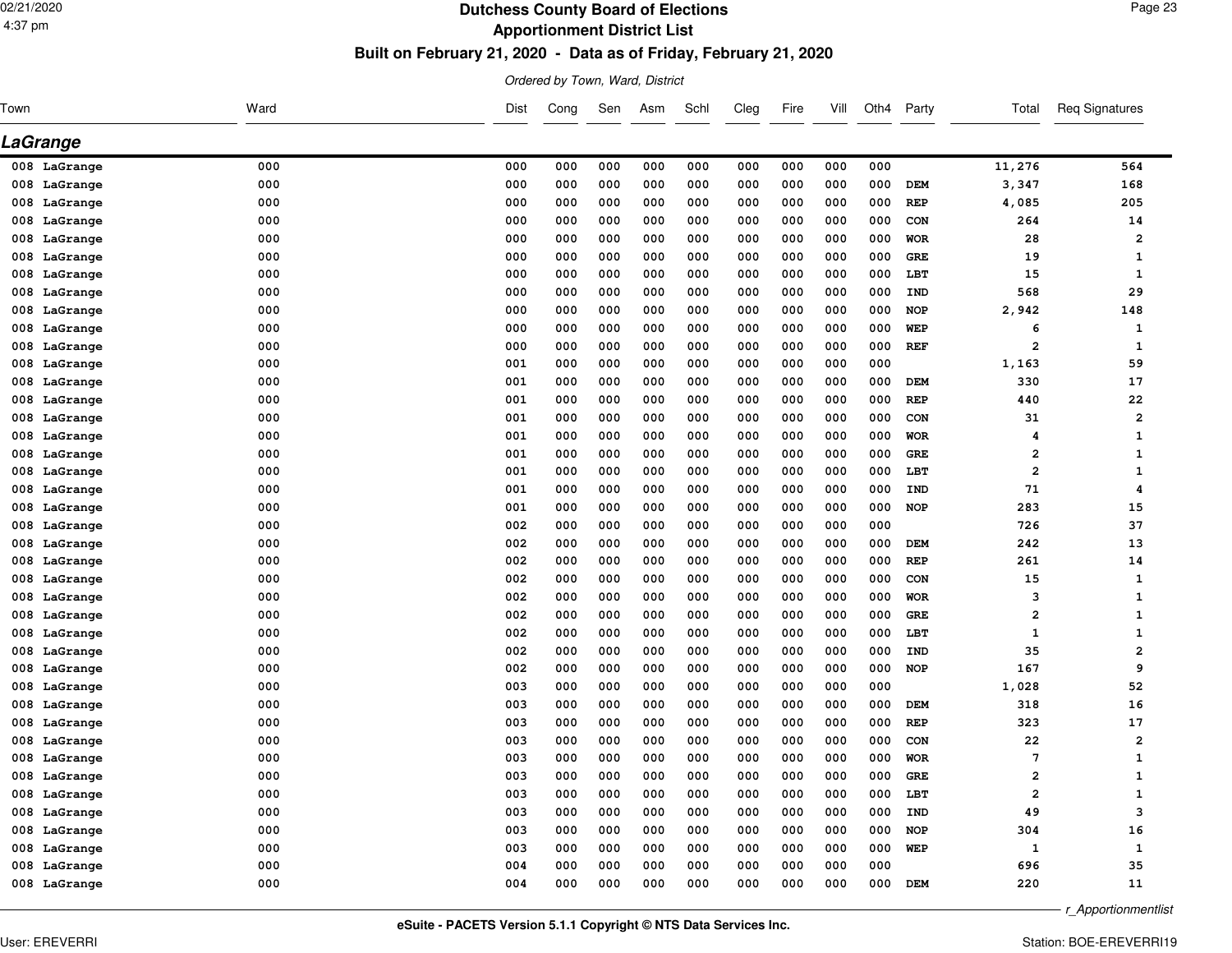#### **Dutchess County Board of Elections** $\bullet$  Page 24 **Apportionment District List**

### **Built on February 21, 2020 - Data as of Friday, February 21, 2020**

Ordered by Town, Ward, District

| -own |              | Ward | Dist | Cong | Sen | Asm | Schl | Cleg | Fire | Vill | Oth4 | Party      | Total          | Req Signatures          |
|------|--------------|------|------|------|-----|-----|------|------|------|------|------|------------|----------------|-------------------------|
|      | LaGrange     |      |      |      |     |     |      |      |      |      |      |            |                |                         |
|      | 008 LaGrange | 000  | 004  | 000  | 000 | 000 | 000  | 000  | 000  | 000  | 000  | <b>REP</b> | 240            | 12                      |
|      | 008 LaGrange | 000  | 004  | 000  | 000 | 000 | 000  | 000  | 000  | 000  | 000  | CON        | 10             | $\mathbf 1$             |
| 008  | LaGrange     | 000  | 004  | 000  | 000 | 000 | 000  | 000  | 000  | 000  | 000  | <b>WOR</b> | 4              | $\mathbf{1}$            |
| 008  | LaGrange     | 000  | 004  | 000  | 000 | 000 | 000  | 000  | 000  | 000  | 000  | <b>GRE</b> | $\mathbf{1}$   | $\mathbf{1}$            |
| 008  | LaGrange     | 000  | 004  | 000  | 000 | 000 | 000  | 000  | 000  | 000  | 000  | LBT        | $\mathbf{1}$   | $\mathbf{1}$            |
| 008  | LaGrange     | 000  | 004  | 000  | 000 | 000 | 000  | 000  | 000  | 000  | 000  | <b>IND</b> | 46             | 3                       |
| 008  | LaGrange     | 000  | 004  | 000  | 000 | 000 | 000  | 000  | 000  | 000  | 000  | <b>NOP</b> | 173            | 9                       |
| 008  | LaGrange     | 000  | 004  | 000  | 000 | 000 | 000  | 000  | 000  | 000  | 000  | <b>REF</b> | $\mathbf{1}$   | $\mathbf{1}$            |
| 008  | LaGrange     | 000  | 005  | 000  | 000 | 000 | 000  | 000  | 000  | 000  | 000  |            | 536            | 27                      |
| 800  | LaGrange     | 000  | 005  | 000  | 000 | 000 | 000  | 000  | 000  | 000  | 000  | <b>DEM</b> | 147            | 8                       |
| 008  | LaGrange     | 000  | 005  | 000  | 000 | 000 | 000  | 000  | 000  | 000  | 000  | <b>REP</b> | 201            | 11                      |
| 008  | LaGrange     | 000  | 005  | 000  | 000 | 000 | 000  | 000  | 000  | 000  | 000  | CON        | 13             | $\mathbf{1}$            |
| 008  | LaGrange     | 000  | 005  | 000  | 000 | 000 | 000  | 000  | 000  | 000  | 000  | <b>GRE</b> | $\mathbf{1}$   | 1                       |
| 008  | LaGrange     | 000  | 005  | 000  | 000 | 000 | 000  | 000  | 000  | 000  | 000  | LBT        | $\mathbf{1}$   | 1                       |
| 008  | LaGrange     | 000  | 005  | 000  | 000 | 000 | 000  | 000  | 000  | 000  | 000  | <b>IND</b> | 25             | $\overline{\mathbf{2}}$ |
| 800  | LaGrange     | 000  | 005  | 000  | 000 | 000 | 000  | 000  | 000  | 000  | 000  | <b>NOP</b> | 148            | 8                       |
| 800  | LaGrange     | 000  | 006  | 000  | 000 | 000 | 000  | 000  | 000  | 000  | 000  |            | 1,109          | 56                      |
| 008  | LaGrange     | 000  | 006  | 000  | 000 | 000 | 000  | 000  | 000  | 000  | 000  | <b>DEM</b> | 329            | 17                      |
| 008  | LaGrange     | 000  | 006  | 000  | 000 | 000 | 000  | 000  | 000  | 000  | 000  | <b>REP</b> | 379            | 19                      |
| 008  | LaGrange     | 000  | 006  | 000  | 000 | 000 | 000  | 000  | 000  | 000  | 000  | CON        | 19             | 1                       |
| 008  | LaGrange     | 000  | 006  | 000  | 000 | 000 | 000  | 000  | 000  | 000  | 000  | <b>GRE</b> | $\overline{2}$ | 1                       |
| 008  | LaGrange     | 000  | 006  | 000  | 000 | 000 | 000  | 000  | 000  | 000  | 000  | LBT        | 3              | $\mathbf 1$             |
| 800  | LaGrange     | 000  | 006  | 000  | 000 | 000 | 000  | 000  | 000  | 000  | 000  | <b>IND</b> | 44             | $\overline{\mathbf{3}}$ |
| 800  | LaGrange     | 000  | 006  | 000  | 000 | 000 | 000  | 000  | 000  | 000  | 000  | <b>NOP</b> | 333            | 17                      |
| 008  | LaGrange     | 000  | 007  | 000  | 000 | 000 | 000  | 000  | 000  | 000  | 000  |            | 1,130          | 57                      |
| 008  | LaGrange     | 000  | 007  | 000  | 000 | 000 | 000  | 000  | 000  | 000  | 000  | <b>DEM</b> | 255            | 13                      |
| 008  | LaGrange     | 000  | 007  | 000  | 000 | 000 | 000  | 000  | 000  | 000  | 000  | <b>REP</b> | 497            | 25                      |
| 008  | LaGrange     | 000  | 007  | 000  | 000 | 000 | 000  | 000  | 000  | 000  | 000  | CON        | 44             | $\overline{\mathbf{3}}$ |
| 800  | LaGrange     | 000  | 007  | 000  | 000 | 000 | 000  | 000  | 000  | 000  | 000  | <b>WOR</b> | 2              | $\mathbf{1}$            |
| 800  | LaGrange     | 000  | 007  | 000  | 000 | 000 | 000  | 000  | 000  | 000  | 000  | <b>GRE</b> | $\mathbf{1}$   | $\mathbf{1}$            |
| 008  | LaGrange     | 000  | 007  | 000  | 000 | 000 | 000  | 000  | 000  | 000  | 000  | LBT        | $\overline{a}$ | $\mathbf{1}$            |
| 008  | LaGrange     | 000  | 007  | 000  | 000 | 000 | 000  | 000  | 000  | 000  | 000  | <b>IND</b> | 64             | 4                       |
| 008  | LaGrange     | 000  | 007  | 000  | 000 | 000 | 000  | 000  | 000  | 000  | 000  | <b>NOP</b> | 265            | 14                      |
| 008  | LaGrange     | 000  | 008  | 000  | 000 | 000 | 000  | 000  | 000  | 000  | 000  |            | 1,175          | 59                      |
| 008  | LaGrange     | 000  | 008  | 000  | 000 | 000 | 000  | 000  | 000  | 000  | 000  | <b>DEM</b> | 392            | 20                      |
| 008  | LaGrange     | 000  | 008  | 000  | 000 | 000 | 000  | 000  | 000  | 000  | 000  | <b>REP</b> | 405            | 21                      |
| 008  | LaGrange     | 000  | 008  | 000  | 000 | 000 | 000  | 000  | 000  | 000  | 000  | CON        | 27             | $\overline{2}$          |
| 008  | LaGrange     | 000  | 008  | 000  | 000 | 000 | 000  | 000  | 000  | 000  | 000  | <b>WOR</b> | $\mathbf{1}$   | 1                       |
| 008  | LaGrange     | 000  | 008  | 000  | 000 | 000 | 000  | 000  | 000  | 000  | 000  | <b>GRE</b> | 2              | 1                       |
| 008  | LaGrange     | 000  | 008  | 000  | 000 | 000 | 000  | 000  | 000  | 000  | 000  | <b>IND</b> | 67             | 4                       |
|      | 008 LaGrange | 000  | 008  | 000  | 000 | 000 | 000  | 000  | 000  | 000  | 000  | <b>NOP</b> | 280            | 14                      |

**eSuite - PACETS Version 5.1.1 Copyright © NTS Data Services Inc.**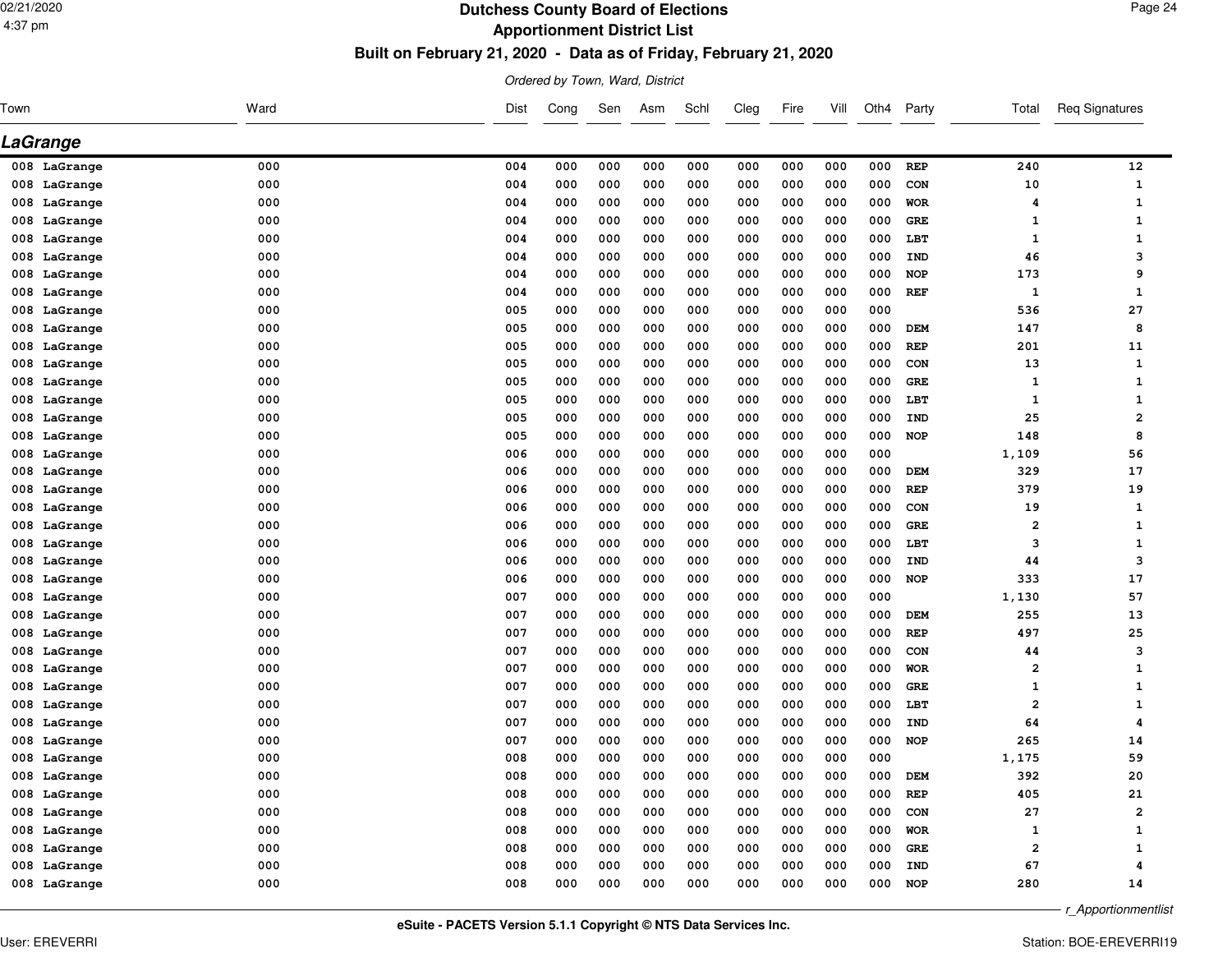#### **Dutchess County Board of Elections** $\mathbf S$ **Apportionment District List**

### **Built on February 21, 2020 - Data as of Friday, February 21, 2020**

Ordered by Town, Ward, District

| ⊺own     |              | Ward | Dist | Cong | Sen | Asm | Schl | Cleg | Fire | Vill | Oth4 | Party      | Total          | <b>Req Signatures</b> |
|----------|--------------|------|------|------|-----|-----|------|------|------|------|------|------------|----------------|-----------------------|
| LaGrange |              |      |      |      |     |     |      |      |      |      |      |            |                |                       |
|          | 008 LaGrange | 000  | 008  | 000  | 000 | 000 | 000  | 000  | 000  | 000  | 000  | <b>WEP</b> | $\mathbf{1}$   | $\mathbf{1}$          |
| 008      | LaGrange     | 000  | 009  | 000  | 000 | 000 | 000  | 000  | 000  | 000  | 000  |            | 813            | 41                    |
| 008      | LaGrange     | 000  | 009  | 000  | 000 | 000 | 000  | 000  | 000  | 000  | 000  | <b>DEM</b> | 221            | 12                    |
| 008      | LaGrange     | 000  | 009  | 000  | 000 | 000 | 000  | 000  | 000  | 000  | 000  | <b>REP</b> | 333            | 17                    |
| 008      | LaGrange     | 000  | 009  | 000  | 000 | 000 | 000  | 000  | 000  | 000  | 000  | CON        | 22             | $\mathbf{2}$          |
| 008      | LaGrange     | 000  | 009  | 000  | 000 | 000 | 000  | 000  | 000  | 000  | 000  | <b>WOR</b> | $\overline{a}$ | $\mathbf{1}$          |
| 008      | LaGrange     | 000  | 009  | 000  | 000 | 000 | 000  | 000  | 000  | 000  | 000  | <b>GRE</b> | $\overline{2}$ | $\mathbf{1}$          |
| 008      | LaGrange     | 000  | 009  | 000  | 000 | 000 | 000  | 000  | 000  | 000  | 000  | <b>IND</b> | 42             | 3                     |
| 008      | LaGrange     | 000  | 009  | 000  | 000 | 000 | 000  | 000  | 000  | 000  | 000  | <b>NOP</b> | 190            | 10                    |
| 008      | LaGrange     | 000  | 009  | 000  | 000 | 000 | 000  | 000  | 000  | 000  | 000  | <b>WEP</b> | 1              | 1                     |
| 008      | LaGrange     | 000  | 010  | 000  | 000 | 000 | 000  | 000  | 000  | 000  | 000  |            | 1,050          | 53                    |
| 008      | LaGrange     | 000  | 010  | 000  | 000 | 000 | 000  | 000  | 000  | 000  | 000  | <b>DEM</b> | 343            | 18                    |
| 008      | LaGrange     | 000  | 010  | 000  | 000 | 000 | 000  | 000  | 000  | 000  | 000  | <b>REP</b> | 369            | 19                    |
| 008      | LaGrange     | 000  | 010  | 000  | 000 | 000 | 000  | 000  | 000  | 000  | 000  | <b>CON</b> | 22             | $\overline{2}$        |
| 008      | LaGrange     | 000  | 010  | 000  | 000 | 000 | 000  | 000  | 000  | 000  | 000  | <b>WOR</b> | 4              | $\mathbf{1}$          |
| 008      | LaGrange     | 000  | 010  | 000  | 000 | 000 | 000  | 000  | 000  | 000  | 000  | <b>GRE</b> | 3              | $\mathbf{1}$          |
| 008      | LaGrange     | 000  | 010  | 000  | 000 | 000 | 000  | 000  | 000  | 000  | 000  | LBT        | 1              | $\mathbf{1}$          |
| 008      | LaGrange     | 000  | 010  | 000  | 000 | 000 | 000  | 000  | 000  | 000  | 000  | <b>IND</b> | 42             | 3                     |
| 008      | LaGrange     | 000  | 010  | 000  | 000 | 000 | 000  | 000  | 000  | 000  | 000  | <b>NOP</b> | 263            | 14                    |
| 008      | LaGrange     | 000  | 010  | 000  | 000 | 000 | 000  | 000  | 000  | 000  | 000  | <b>WEP</b> | 3              | 1                     |
| 008      | LaGrange     | 000  | 011  | 000  | 000 | 000 | 000  | 000  | 000  | 000  | 000  |            | 1,130          | 57                    |
| 008      | LaGrange     | 000  | 011  | 000  | 000 | 000 | 000  | 000  | 000  | 000  | 000  | <b>DEM</b> | 369            | 19                    |
| 008      | LaGrange     | 000  | 011  | 000  | 000 | 000 | 000  | 000  | 000  | 000  | 000  | <b>REP</b> | 365            | 19                    |
| 008      | LaGrange     | 000  | 011  | 000  | 000 | 000 | 000  | 000  | 000  | 000  | 000  | <b>CON</b> | 25             | $\overline{a}$        |
| 008      | LaGrange     | 000  | 011  | 000  | 000 | 000 | 000  | 000  | 000  | 000  | 000  | <b>WOR</b> | $\mathbf{1}$   | $\mathbf{1}$          |
| 008      | LaGrange     | 000  | 011  | 000  | 000 | 000 | 000  | 000  | 000  | 000  | 000  | LBT        | $\overline{2}$ | $\mathbf{1}$          |
| 008      | LaGrange     | 000  | 011  | 000  | 000 | 000 | 000  | 000  | 000  | 000  | 000  | <b>IND</b> | 43             | 3                     |
| 008      | LaGrange     | 000  | 011  | 000  | 000 | 000 | 000  | 000  | 000  | 000  | 000  | <b>NOP</b> | 324            | 17                    |
| 008      | LaGrange     | 000  | 011  | 000  | 000 | 000 | 000  | 000  | 000  | 000  | 000  | <b>REF</b> | $\mathbf{1}$   | $\mathbf{1}$          |
| 008      | LaGrange     | 000  | 012  | 000  | 000 | 000 | 000  | 000  | 000  | 000  | 000  |            | 720            | 36                    |
| 008      | LaGrange     | 000  | 012  | 000  | 000 | 000 | 000  | 000  | 000  | 000  | 000  | <b>DEM</b> | 181            | 10                    |
| 008      | LaGrange     | 000  | 012  | 000  | 000 | 000 | 000  | 000  | 000  | 000  | 000  | <b>REP</b> | 272            | 14                    |
| 008      | LaGrange     | 000  | 012  | 000  | 000 | 000 | 000  | 000  | 000  | 000  | 000  | CON        | 14             | 1                     |
| 008      | LaGrange     | 000  | 012  | 000  | 000 | 000 | 000  | 000  | 000  | 000  | 000  | <b>GRE</b> | 1              | 1                     |
| 008      | LaGrange     | 000  | 012  | 000  | 000 | 000 | 000  | 000  | 000  | 000  | 000  | <b>IND</b> | 40             | $\mathbf{2}$          |
|          | 008 LaGrange | 000  | 012  | 000  | 000 | 000 | 000  | 000  | 000  | 000  | 000  | <b>NOP</b> | 212            | 11                    |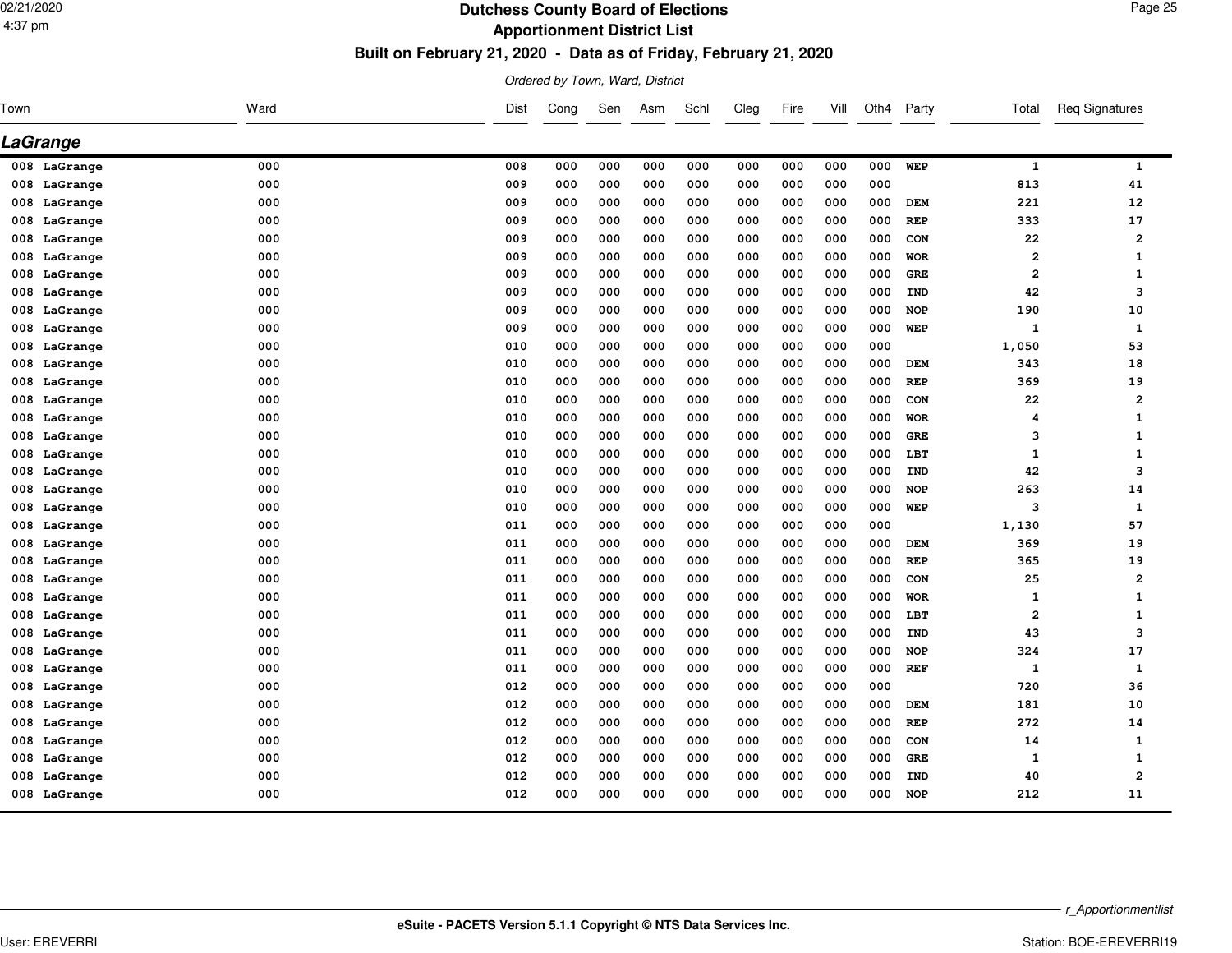#### **Dutchess County Board of Elections** $\mathbf S$ **Apportionment District List**

## **Built on February 21, 2020 - Data as of Friday, February 21, 2020**

Ordered by Town, Ward, District

| Town      | Ward | Dist | Cong | Sen | Asm | Schl | Cleg | Fire | Vill | Oth4 | Party      | Total        | <b>Req Signatures</b> |
|-----------|------|------|------|-----|-----|------|------|------|------|------|------------|--------------|-----------------------|
| Milan     |      |      |      |     |     |      |      |      |      |      |            |              |                       |
| 009 Milan | 000  | 000  | 000  | 000 | 000 | 000  | 000  | 000  | 000  | 000  |            | 1,696        | 85                    |
| 009 Milan | 000  | 000  | 000  | 000 | 000 | 000  | 000  | 000  | 000  | 000  | <b>DEM</b> | 678          | 34                    |
| 009 Milan | 000  | 000  | 000  | 000 | 000 | 000  | 000  | 000  | 000  | 000  | <b>REP</b> | 435          | 22                    |
| 009 Milan | 000  | 000  | 000  | 000 | 000 | 000  | 000  | 000  | 000  | 000  | CON        | 42           | 3                     |
| 009 Milan | 000  | 000  | 000  | 000 | 000 | 000  | 000  | 000  | 000  | 000  | <b>WOR</b> | з            | 1                     |
| 009 Milan | 000  | 000  | 000  | 000 | 000 | 000  | 000  | 000  | 000  | 000  | <b>GRE</b> | 6            | 1                     |
| 009 Milan | 000  | 000  | 000  | 000 | 000 | 000  | 000  | 000  | 000  | 000  | LBT        | 3            | 1                     |
| 009 Milan | 000  | 000  | 000  | 000 | 000 | 000  | 000  | 000  | 000  | 000  | <b>IND</b> | 98           | 5                     |
| 009 Milan | 000  | 000  | 000  | 000 | 000 | 000  | 000  | 000  | 000  | 000  | <b>NOP</b> | 430          | 22                    |
| 009 Milan | 000  | 000  | 000  | 000 | 000 | 000  | 000  | 000  | 000  | 000  | <b>WEP</b> | 1            | 1                     |
| 009 Milan | 000  | 001  | 000  | 000 | 000 | 000  | 000  | 000  | 000  | 000  |            | 1,005        | 51                    |
| 009 Milan | 000  | 001  | 000  | 000 | 000 | 000  | 000  | 000  | 000  | 000  | <b>DEM</b> | 404          | 21                    |
| 009 Milan | 000  | 001  | 000  | 000 | 000 | 000  | 000  | 000  | 000  | 000  | <b>REP</b> | 249          | 13                    |
| 009 Milan | 000  | 001  | 000  | 000 | 000 | 000  | 000  | 000  | 000  | 000  | CON        | 22           | 2                     |
| 009 Milan | 000  | 001  | 000  | 000 | 000 | 000  | 000  | 000  | 000  | 000  | <b>WOR</b> | 1            | 1                     |
| 009 Milan | 000  | 001  | 000  | 000 | 000 | 000  | 000  | 000  | 000  | 000  | <b>GRE</b> | 3            | 1                     |
| 009 Milan | 000  | 001  | 000  | 000 | 000 | 000  | 000  | 000  | 000  | 000  | LBT        | $\mathbf{2}$ | 1                     |
| 009 Milan | 000  | 001  | 000  | 000 | 000 | 000  | 000  | 000  | 000  | 000  | <b>IND</b> | 65           | 4                     |
| 009 Milan | 000  | 001  | 000  | 000 | 000 | 000  | 000  | 000  | 000  | 000  | <b>NOP</b> | 259          | 13                    |
| 009 Milan | 000  | 002  | 000  | 000 | 000 | 000  | 000  | 000  | 000  | 000  |            | 691          | 35                    |
| 009 Milan | 000  | 002  | 000  | 000 | 000 | 000  | 000  | 000  | 000  | 000  | <b>DEM</b> | 274          | 14                    |
| 009 Milan | 000  | 002  | 000  | 000 | 000 | 000  | 000  | 000  | 000  | 000  | REP        | 186          | 10                    |
| 009 Milan | 000  | 002  | 000  | 000 | 000 | 000  | 000  | 000  | 000  | 000  | CON        | 20           | -1                    |
| 009 Milan | 000  | 002  | 000  | 000 | 000 | 000  | 000  | 000  | 000  | 000  | <b>WOR</b> | $\mathbf{2}$ | 1                     |
| 009 Milan | 000  | 002  | 000  | 000 | 000 | 000  | 000  | 000  | 000  | 000  | <b>GRE</b> | 3            | 1                     |
| 009 Milan | 000  | 002  | 000  | 000 | 000 | 000  | 000  | 000  | 000  | 000  | LBT        | 1            |                       |
| 009 Milan | 000  | 002  | 000  | 000 | 000 | 000  | 000  | 000  | 000  | 000  | <b>IND</b> | 33           | 2                     |
| 009 Milan | 000  | 002  | 000  | 000 | 000 | 000  | 000  | 000  | 000  | 000  | <b>NOP</b> | 171          | 9                     |
| 009 Milan | 000  | 002  | 000  | 000 | 000 | 000  | 000  | 000  | 000  | 000  | <b>WEP</b> | 1            | $\mathbf{1}$          |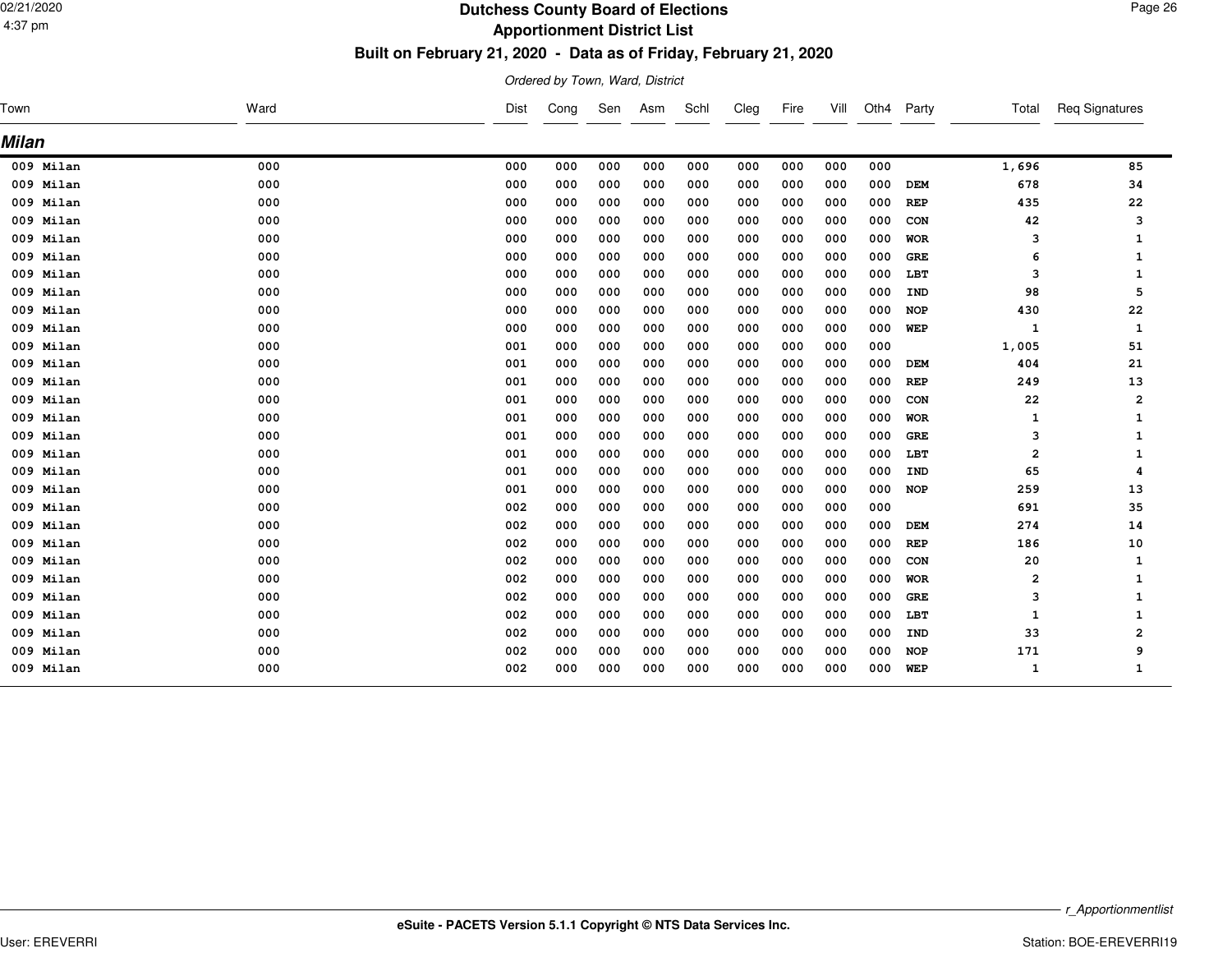#### **Dutchess County Board of Elections** $\mathbf S$ **Apportionment District List**

### **Built on February 21, 2020 - Data as of Friday, February 21, 2020**

Ordered by Town, Ward, District

| Town              | Ward | Dist | Cong | Sen | Asm | Schl | Cleg | Fire | Vill | Oth4 | Party      | Total          | <b>Req Signatures</b> |
|-------------------|------|------|------|-----|-----|------|------|------|------|------|------------|----------------|-----------------------|
| North East        |      |      |      |     |     |      |      |      |      |      |            |                |                       |
| 010 North East    | 000  | 000  | 000  | 000 | 000 | 000  | 000  | 000  | 000  | 000  |            | 1,765          | 89                    |
| 010<br>North East | 000  | 000  | 000  | 000 | 000 | 000  | 000  | 000  | 000  | 000  | <b>DEM</b> | 656            | 33                    |
| North East<br>010 | 000  | 000  | 000  | 000 | 000 | 000  | 000  | 000  | 000  | 000  | <b>REP</b> | 505            | 26                    |
| North East<br>010 | 000  | 000  | 000  | 000 | 000 | 000  | 000  | 000  | 000  | 000  | <b>CON</b> | 21             | $\overline{2}$        |
| North East<br>010 | 000  | 000  | 000  | 000 | 000 | 000  | 000  | 000  | 000  | 000  | <b>WOR</b> | 7              | 1                     |
| North East<br>010 | 000  | 000  | 000  | 000 | 000 | 000  | 000  | 000  | 000  | 000  | <b>GRE</b> | 5              | 1                     |
| North East<br>010 | 000  | 000  | 000  | 000 | 000 | 000  | 000  | 000  | 000  | 000  | LBT        | 5              | 1                     |
| 010<br>North East | 000  | 000  | 000  | 000 | 000 | 000  | 000  | 000  | 000  | 000  | <b>IND</b> | 126            | $7\phantom{.0}$       |
| North East<br>010 | 000  | 000  | 000  | 000 | 000 | 000  | 000  | 000  | 000  | 000  | <b>NOP</b> | 440            | 22                    |
| North East<br>010 | 000  | 001  | 000  | 000 | 000 | 000  | 000  | 000  | 000  | 000  |            | 632            | 32                    |
| North East<br>010 | 000  | 001  | 000  | 000 | 000 | 000  | 000  | 000  | 000  | 000  | <b>DEM</b> | 230            | 12                    |
| North East<br>010 | 000  | 001  | 000  | 000 | 000 | 000  | 000  | 000  | 000  | 000  | <b>REP</b> | 191            | 10                    |
| North East<br>010 | 000  | 001  | 000  | 000 | 000 | 000  | 000  | 000  | 000  | 000  | CON        | 5              | 1                     |
| North East<br>010 | 000  | 001  | 000  | 000 | 000 | 000  | 000  | 000  | 000  | 000  | <b>GRE</b> | $\overline{2}$ | 1                     |
| North East<br>010 | 000  | 001  | 000  | 000 | 000 | 000  | 000  | 000  | 000  | 000  | LBT        | 1              | 1                     |
| North East<br>010 | 000  | 001  | 000  | 000 | 000 | 000  | 000  | 000  | 000  | 000  | <b>IND</b> | 48             | 3                     |
| North East<br>010 | 000  | 001  | 000  | 000 | 000 | 000  | 000  | 000  | 000  | 000  | <b>NOP</b> | 155            | 8                     |
| North East<br>010 | 000  | 002  | 000  | 000 | 000 | 000  | 000  | 000  | 000  | 000  |            | 653            | 33                    |
| 010 North East    | 000  | 002  | 000  | 000 | 000 | 000  | 000  | 000  | 000  | 000  | <b>DEM</b> | 252            | 13                    |
| 010 North East    | 000  | 002  | 000  | 000 | 000 | 000  | 000  | 000  | 000  | 000  | <b>REP</b> | 187            | 10                    |
| 010 North East    | 000  | 002  | 000  | 000 | 000 | 000  | 000  | 000  | 000  | 000  | CON        | 8              | 1                     |
| 010 North East    | 000  | 002  | 000  | 000 | 000 | 000  | 000  | 000  | 000  | 000  | <b>WOR</b> | 4              | 1                     |
| 010 North East    | 000  | 002  | 000  | 000 | 000 | 000  | 000  | 000  | 000  | 000  | LBT        | з              | 1                     |
| 010 North East    | 000  | 002  | 000  | 000 | 000 | 000  | 000  | 000  | 000  | 000  | <b>IND</b> | 36             | 2                     |
| 010 North East    | 000  | 002  | 000  | 000 | 000 | 000  | 000  | 000  | 000  | 000  | <b>NOP</b> | 163            | 9                     |
| 010 North East    | 000  | 003  | 000  | 000 | 000 | 000  | 000  | 000  | 000  | 000  |            | 480            | 24                    |
| 010 North East    | 000  | 003  | 000  | 000 | 000 | 000  | 000  | 000  | 000  | 000  | <b>DEM</b> | 174            | 9                     |
| 010 North East    | 000  | 003  | 000  | 000 | 000 | 000  | 000  | 000  | 000  | 000  | <b>REP</b> | 127            | 7                     |
| 010 North East    | 000  | 003  | 000  | 000 | 000 | 000  | 000  | 000  | 000  | 000  | CON        | 8              | 1                     |
| 010 North East    | 000  | 003  | 000  | 000 | 000 | 000  | 000  | 000  | 000  | 000  | <b>WOR</b> | 3              | 1                     |
| North East<br>010 | 000  | 003  | 000  | 000 | 000 | 000  | 000  | 000  | 000  | 000  | <b>GRE</b> | 3              | 1                     |
| North East<br>010 | 000  | 003  | 000  | 000 | 000 | 000  | 000  | 000  | 000  | 000  | LBT        | 1              | 1                     |
| 010 North East    | 000  | 003  | 000  | 000 | 000 | 000  | 000  | 000  | 000  | 000  | <b>IND</b> | 42             | 3                     |
| 010 North East    | 000  | 003  | 000  | 000 | 000 | 000  | 000  | 000  | 000  | 000  | <b>NOP</b> | 122            | 7                     |
|                   |      |      |      |     |     |      |      |      |      |      |            |                |                       |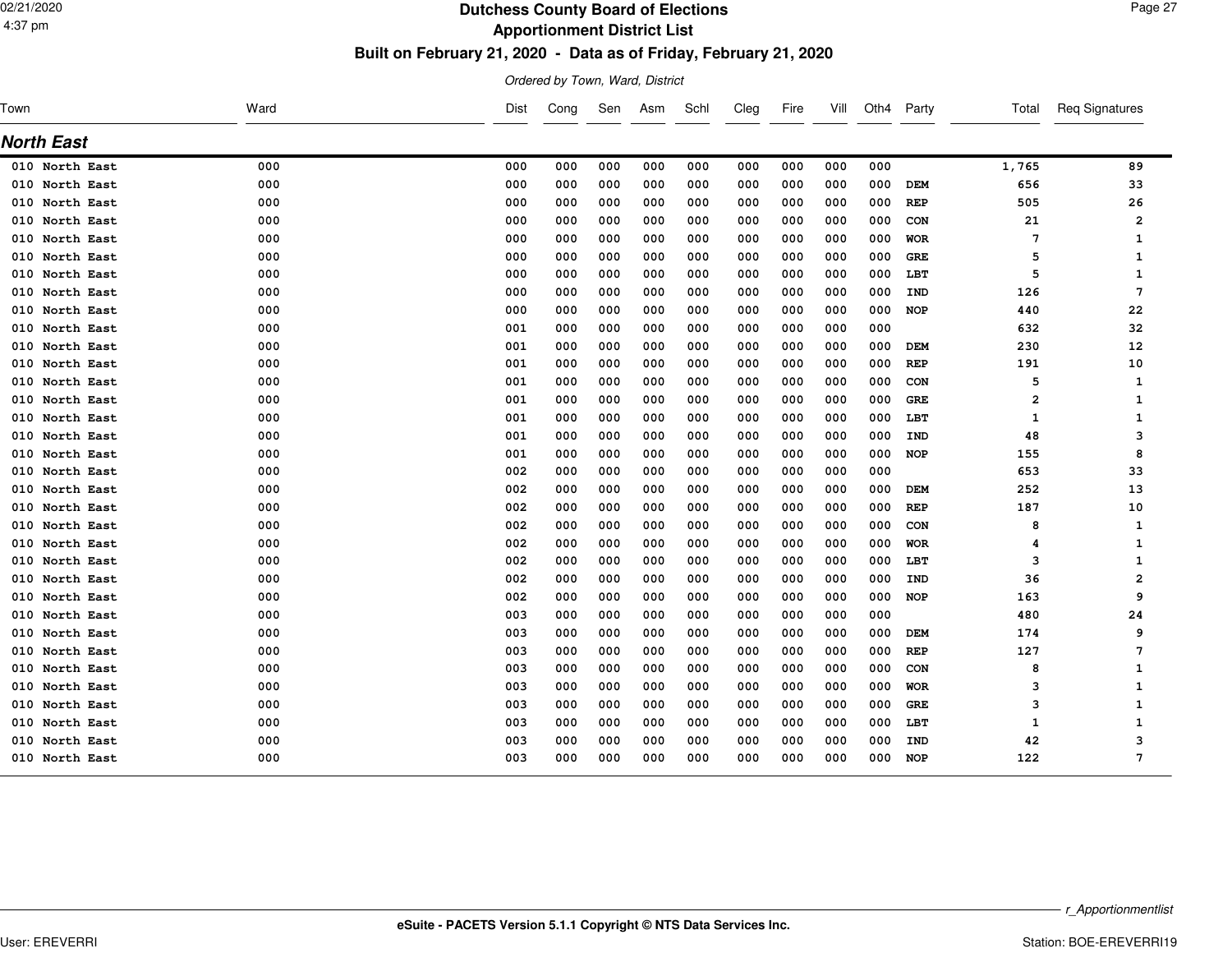#### **Dutchess County Board of Elections** $\mathbf S$ **Apportionment District List**

### **Built on February 21, 2020 - Data as of Friday, February 21, 2020**

Ordered by Town, Ward, District

| -own    |             | Ward | Dist | Cong | Sen | Asm | Schl | Cleg | Fire | Vill | Oth4 Party |            | Total          | Req Signatures          |
|---------|-------------|------|------|------|-----|-----|------|------|------|------|------------|------------|----------------|-------------------------|
| Pawling |             |      |      |      |     |     |      |      |      |      |            |            |                |                         |
|         | 011 Pawling | 000  | 000  | 000  | 000 | 000 | 000  | 000  | 000  | 000  | 000        |            | 5,552          | 278                     |
|         | 011 Pawling | 000  | 000  | 000  | 000 | 000 | 000  | 000  | 000  | 000  | 000        | <b>DEM</b> | 1,596          | 80                      |
|         | 011 Pawling | 000  | 000  | 000  | 000 | 000 | 000  | 000  | 000  | 000  | 000        | <b>REP</b> | 2,121          | 107                     |
|         | 011 Pawling | 000  | 000  | 000  | 000 | 000 | 000  | 000  | 000  | 000  | 000        | CON        | 102            | 6                       |
|         | 011 Pawling | 000  | 000  | 000  | 000 | 000 | 000  | 000  | 000  | 000  | 000        | <b>WOR</b> | 11             | 1                       |
|         | 011 Pawling | 000  | 000  | 000  | 000 | 000 | 000  | 000  | 000  | 000  | 000        | <b>GRE</b> | 8              | $\mathbf{1}$            |
|         | 011 Pawling | 000  | 000  | 000  | 000 | 000 | 000  | 000  | 000  | 000  | 000        | LBT        | 6              | $\mathbf{1}$            |
|         | 011 Pawling | 000  | 000  | 000  | 000 | 000 | 000  | 000  | 000  | 000  | 000        | <b>IND</b> | 333            | 17                      |
|         | 011 Pawling | 000  | 000  | 000  | 000 | 000 | 000  | 000  | 000  | 000  | 000        | <b>SAM</b> | $\mathbf{1}$   | 1                       |
|         | 011 Pawling | 000  | 000  | 000  | 000 | 000 | 000  | 000  | 000  | 000  | 000        | <b>NOP</b> | 1,373          | 69                      |
|         | 011 Pawling | 000  | 000  | 000  | 000 | 000 | 000  | 000  | 000  | 000  | 000        | <b>REF</b> | $\mathbf 1$    | $\mathbf{1}$            |
|         | 011 Pawling | 000  | 001  | 000  | 000 | 000 | 000  | 000  | 000  | 000  | 000        |            | 1,104          | 56                      |
|         | 011 Pawling | 000  | 001  | 000  | 000 | 000 | 000  | 000  | 000  | 000  | 000        | <b>DEM</b> | 313            | 16                      |
|         | 011 Pawling | 000  | 001  | 000  | 000 | 000 | 000  | 000  | 000  | 000  | 000        | <b>REP</b> | 457            | 23                      |
|         | 011 Pawling | 000  | 001  | 000  | 000 | 000 | 000  | 000  | 000  | 000  | 000        | CON        | 22             | $\overline{\mathbf{2}}$ |
|         | 011 Pawling | 000  | 001  | 000  | 000 | 000 | 000  | 000  | 000  | 000  | 000        | <b>WOR</b> | 3              | 1                       |
|         | 011 Pawling | 000  | 001  | 000  | 000 | 000 | 000  | 000  | 000  | 000  | 000        | <b>GRE</b> | $\overline{a}$ | 1                       |
|         | 011 Pawling | 000  | 001  | 000  | 000 | 000 | 000  | 000  | 000  | 000  | 000        | <b>IND</b> | 66             | 4                       |
|         | 011 Pawling | 000  | 001  | 000  | 000 | 000 | 000  | 000  | 000  | 000  | 000        | <b>NOP</b> | 241            | 13                      |
|         | 011 Pawling | 000  | 002  | 000  | 000 | 000 | 000  | 000  | 000  | 000  | 000        |            | 798            | 40                      |
|         | 011 Pawling | 000  | 002  | 000  | 000 | 000 | 000  | 000  | 000  | 000  | 000        | <b>DEM</b> | 212            | 11                      |
|         | 011 Pawling | 000  | 002  | 000  | 000 | 000 | 000  | 000  | 000  | 000  | 000        | <b>REP</b> | 330            | 17                      |
|         | 011 Pawling | 000  | 002  | 000  | 000 | 000 | 000  | 000  | 000  | 000  | 000        | CON        | 16             | $\mathbf{1}$            |
|         | 011 Pawling | 000  | 002  | 000  | 000 | 000 | 000  | 000  | 000  | 000  | 000        | <b>GRE</b> | $\mathbf{1}$   | 1                       |
|         | 011 Pawling | 000  | 002  | 000  | 000 | 000 | 000  | 000  | 000  | 000  | 000        | <b>IND</b> | 52             | 3                       |
|         | 011 Pawling | 000  | 002  | 000  | 000 | 000 | 000  | 000  | 000  | 000  | 000        | <b>NOP</b> | 187            | 10                      |
|         | 011 Pawling | 000  | 003  | 000  | 000 | 000 | 000  | 000  | 000  | 000  | 000        |            | 1,232          | 62                      |
|         | 011 Pawling | 000  | 003  | 000  | 000 | 000 | 000  | 000  | 000  | 000  | 000        | <b>DEM</b> | 311            | 16                      |
|         | 011 Pawling | 000  | 003  | 000  | 000 | 000 | 000  | 000  | 000  | 000  | 000        | <b>REP</b> | 500            | 25                      |
|         | 011 Pawling | 000  | 003  | 000  | 000 | 000 | 000  | 000  | 000  | 000  | 000        | CON        | 21             | $\overline{\mathbf{2}}$ |
|         | 011 Pawling | 000  | 003  | 000  | 000 | 000 | 000  | 000  | 000  | 000  | 000        | <b>WOR</b> | 5              | 1                       |
|         | 011 Pawling | 000  | 003  | 000  | 000 | 000 | 000  | 000  | 000  | 000  | 000        | <b>GRE</b> | $\mathbf 2$    | 1                       |
|         | 011 Pawling | 000  | 003  | 000  | 000 | 000 | 000  | 000  | 000  | 000  | 000        | LBT        | $\mathbf{1}$   | $\mathbf{1}$            |
|         | 011 Pawling | 000  | 003  | 000  | 000 | 000 | 000  | 000  | 000  | 000  | 000        | <b>IND</b> | 64             | 4                       |
|         | 011 Pawling | 000  | 003  | 000  | 000 | 000 | 000  | 000  | 000  | 000  | 000        | <b>NOP</b> | 328            | 17                      |
|         | 011 Pawling | 000  | 004  | 000  | 000 | 000 | 000  | 000  | 000  | 000  | 000        |            | 716            | 36                      |
|         | 011 Pawling | 000  | 004  | 000  | 000 | 000 | 000  | 000  | 000  | 000  | 000        | <b>DEM</b> | 240            | 12                      |
|         | 011 Pawling | 000  | 004  | 000  | 000 | 000 | 000  | 000  | 000  | 000  | 000        | <b>REP</b> | 228            | 12                      |
|         | 011 Pawling | 000  | 004  | 000  | 000 | 000 | 000  | 000  | 000  | 000  | 000        | CON        | 13             | $\mathbf{1}$            |
|         | 011 Pawling | 000  | 004  | 000  | 000 | 000 | 000  | 000  | 000  | 000  | 000        | <b>GRE</b> | 3              | $\mathbf{1}$            |
|         | 011 Pawling | 000  | 004  | 000  | 000 | 000 | 000  | 000  | 000  | 000  | 000        | LBT        | $\mathbf{2}$   | $\mathbf{1}$            |

**eSuite - PACETS Version 5.1.1 Copyright © NTS Data Services Inc.**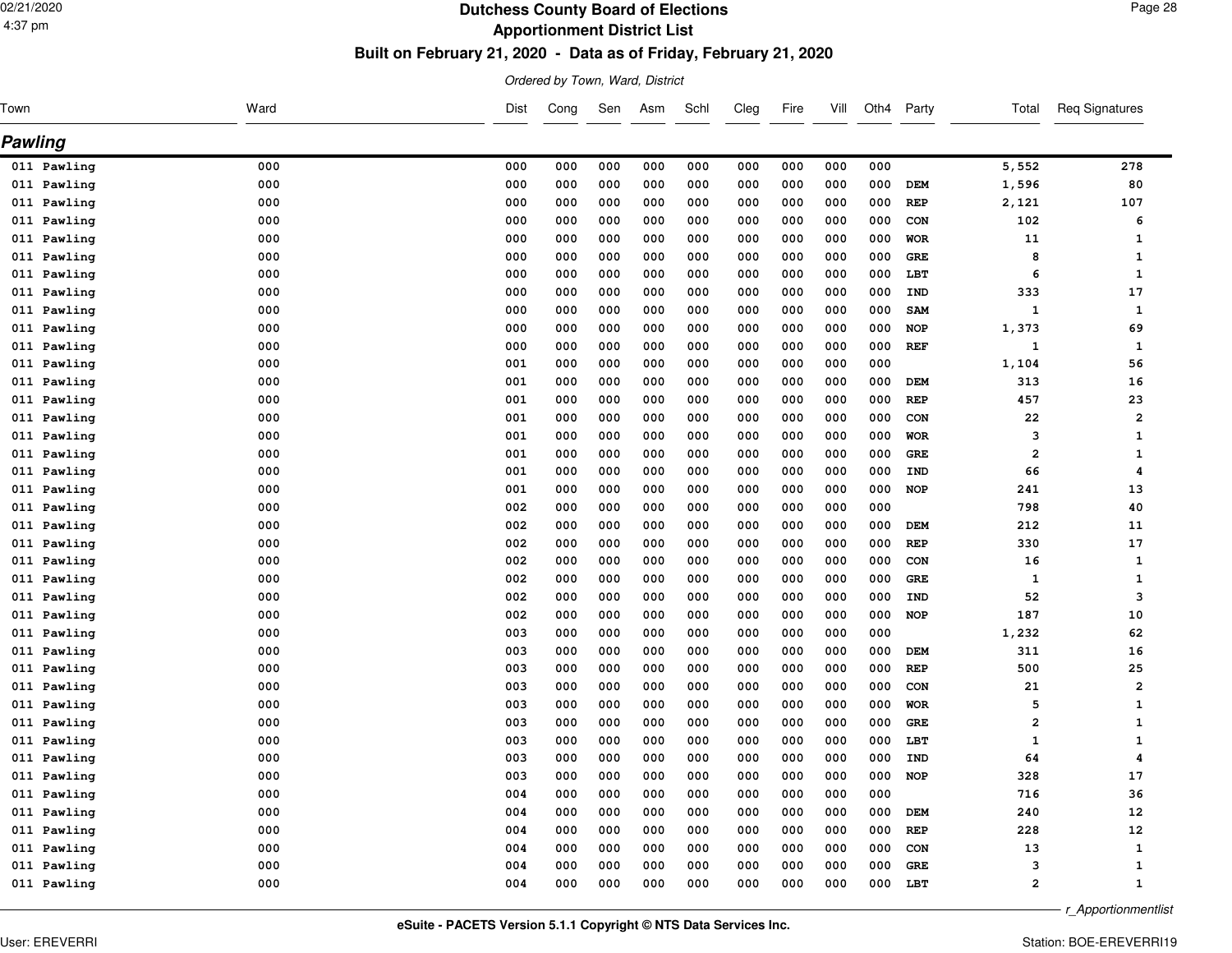# **Dutchess County Board of ElectionsApportionment District List**

## **Built on February 21, 2020 - Data as of Friday, February 21, 2020**

Ordered by Town, Ward, District

| Town           |             | Ward | Dist | Cong | Sen | Asm | Schl | Cleg | Fire | Vill |     | Oth4 Party | Total | <b>Req Signatures</b> |
|----------------|-------------|------|------|------|-----|-----|------|------|------|------|-----|------------|-------|-----------------------|
| <b>Pawling</b> |             |      |      |      |     |     |      |      |      |      |     |            |       |                       |
|                | 011 Pawling | 000  | 004  | 000  | 000 | 000 | 000  | 000  | 000  | 000  | 000 | <b>IND</b> | 43    | 3                     |
|                | 011 Pawling | 000  | 004  | 000  | 000 | 000 | 000  | 000  | 000  | 000  | 000 | <b>SAM</b> |       |                       |
|                | 011 Pawling | 000  | 004  | 000  | 000 | 000 | 000  | 000  | 000  | 000  | 000 | <b>NOP</b> | 186   | 10                    |
|                | 011 Pawling | 000  | 005  | 000  | 000 | 000 | 000  | 000  | 000  | 000  | 000 |            | 638   | 32                    |
|                | 011 Pawling | 000  | 005  | 000  | 000 | 000 | 000  | 000  | 000  | 000  | 000 | <b>DEM</b> | 181   | 10                    |
|                | 011 Pawling | 000  | 005  | 000  | 000 | 000 | 000  | 000  | 000  | 000  | 000 | <b>REP</b> | 244   | 13                    |
|                | 011 Pawling | 000  | 005  | 000  | 000 | 000 | 000  | 000  | 000  | 000  | 000 | CON        | 14    |                       |
|                | 011 Pawling | 000  | 005  | 000  | 000 | 000 | 000  | 000  | 000  | 000  | 000 | LBT        | 1     |                       |
|                | 011 Pawling | 000  | 005  | 000  | 000 | 000 | 000  | 000  | 000  | 000  | 000 | <b>IND</b> | 37    | 2                     |
|                | 011 Pawling | 000  | 005  | 000  | 000 | 000 | 000  | 000  | 000  | 000  | 000 | <b>NOP</b> | 160   | 8                     |
|                | 011 Pawling | 000  | 005  | 000  | 000 | 000 | 000  | 000  | 000  | 000  | 000 | <b>REF</b> |       |                       |
|                | 011 Pawling | 000  | 006  | 000  | 000 | 000 | 000  | 000  | 000  | 000  | 000 |            | 1,064 | 54                    |
|                | 011 Pawling | 000  | 006  | 000  | 000 | 000 | 000  | 000  | 000  | 000  | 000 | <b>DEM</b> | 339   | 17                    |
|                | 011 Pawling | 000  | 006  | 000  | 000 | 000 | 000  | 000  | 000  | 000  | 000 | <b>REP</b> | 362   | 19                    |
|                | 011 Pawling | 000  | 006  | 000  | 000 | 000 | 000  | 000  | 000  | 000  | 000 | CON        | 16    |                       |
|                | 011 Pawling | 000  | 006  | 000  | 000 | 000 | 000  | 000  | 000  | 000  | 000 | <b>WOR</b> |       |                       |
|                | 011 Pawling | 000  | 006  | 000  | 000 | 000 | 000  | 000  | 000  | 000  | 000 | LBT        | 2     |                       |
|                | 011 Pawling | 000  | 006  | 000  | 000 | 000 | 000  | 000  | 000  | 000  | 000 | <b>IND</b> | 71    |                       |
|                | 011 Pawling | 000  | 006  | 000  | 000 | 000 | 000  | 000  | 000  | 000  | 000 | <b>NOP</b> | 271   | 14                    |
|                |             |      |      |      |     |     |      |      |      |      |     |            |       |                       |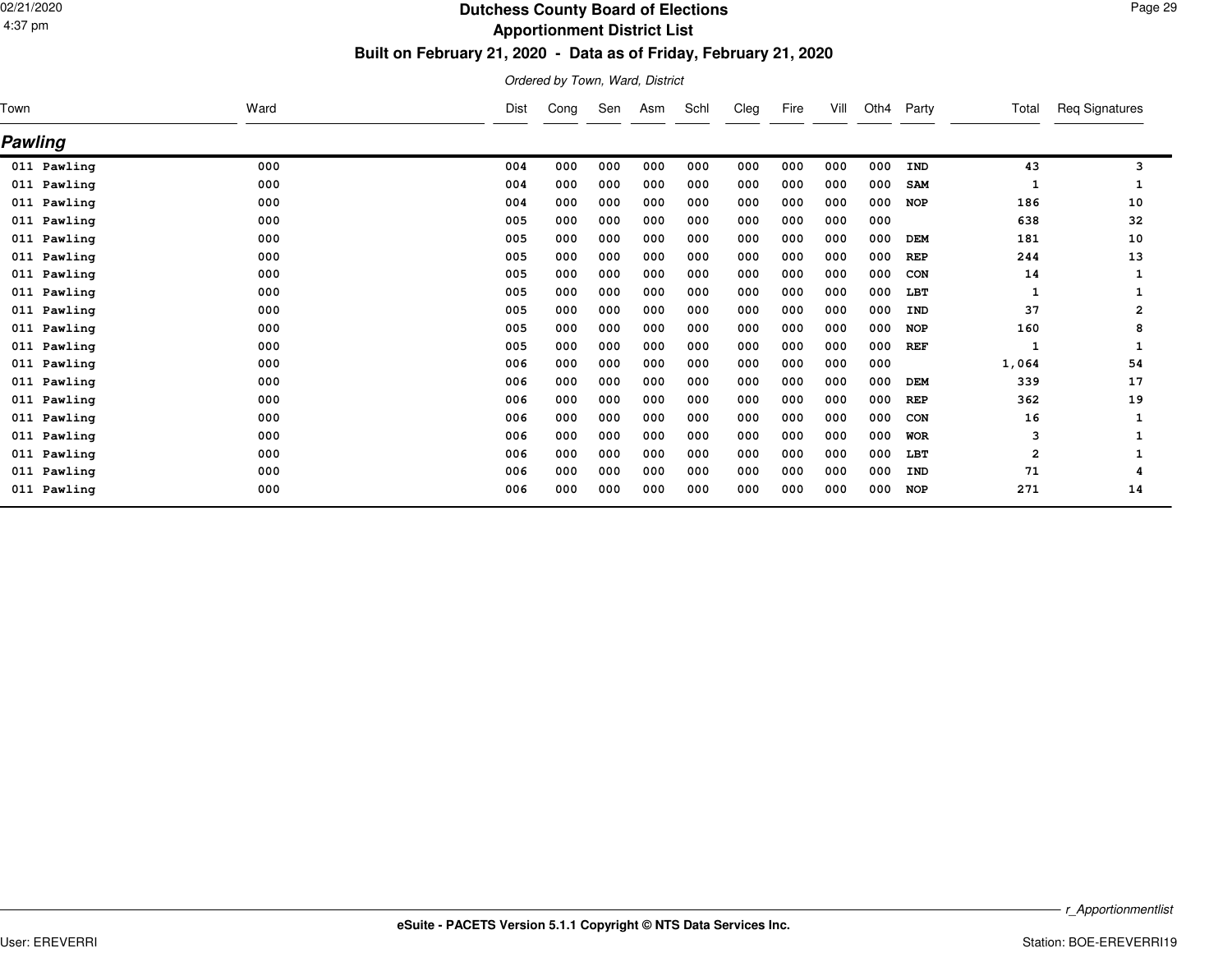#### **Dutchess County Board of Elections** $\mathbf S$ **Apportionment District List**

## **Built on February 21, 2020 - Data as of Friday, February 21, 2020**

Ordered by Town, Ward, District

| Гоwn               | Ward | Dist | Cong | Sen | Asm | Schl | Cleg | Fire | Vill | Oth4 | Party      | Total          | <b>Req Signatures</b> |
|--------------------|------|------|------|-----|-----|------|------|------|------|------|------------|----------------|-----------------------|
| <b>Pine Plains</b> |      |      |      |     |     |      |      |      |      |      |            |                |                       |
| 012 Pine Plains    | 000  | 000  | 000  | 000 | 000 | 000  | 000  | 000  | 000  | 000  |            | 1,625          | 82                    |
| 012 Pine Plains    | 000  | 000  | 000  | 000 | 000 | 000  | 000  | 000  | 000  | 000  | <b>DEM</b> | 492            | 25                    |
| 012 Pine Plains    | 000  | 000  | 000  | 000 | 000 | 000  | 000  | 000  | 000  | 000  | <b>REP</b> | 516            | 26                    |
| 012 Pine Plains    | 000  | 000  | 000  | 000 | 000 | 000  | 000  | 000  | 000  | 000  | CON        | 40             | $\mathbf{2}$          |
| 012 Pine Plains    | 000  | 000  | 000  | 000 | 000 | 000  | 000  | 000  | 000  | 000  | <b>WOR</b> | 9              | 1                     |
| 012 Pine Plains    | 000  | 000  | 000  | 000 | 000 | 000  | 000  | 000  | 000  | 000  | <b>GRE</b> | 6              | 1                     |
| 012 Pine Plains    | 000  | 000  | 000  | 000 | 000 | 000  | 000  | 000  | 000  | 000  | LBT        | 5              | 1                     |
| 012 Pine Plains    | 000  | 000  | 000  | 000 | 000 | 000  | 000  | 000  | 000  | 000  | IND        | 106            | 6                     |
| 012 Pine Plains    | 000  | 000  | 000  | 000 | 000 | 000  | 000  | 000  | 000  | 000  | <b>NOP</b> | 450            | 23                    |
| 012 Pine Plains    | 000  | 000  | 000  | 000 | 000 | 000  | 000  | 000  | 000  | 000  | <b>WEP</b> | 1              | 1                     |
| 012 Pine Plains    | 000  | 001  | 000  | 000 | 000 | 000  | 000  | 000  | 000  | 000  |            | 934            | 47                    |
| 012 Pine Plains    | 000  | 001  | 000  | 000 | 000 | 000  | 000  | 000  | 000  | 000  | <b>DEM</b> | 254            | 13                    |
| 012 Pine Plains    | 000  | 001  | 000  | 000 | 000 | 000  | 000  | 000  | 000  | 000  | <b>REP</b> | 322            | 17                    |
| 012 Pine Plains    | 000  | 001  | 000  | 000 | 000 | 000  | 000  | 000  | 000  | 000  | CON        | 24             | 2                     |
| 012 Pine Plains    | 000  | 001  | 000  | 000 | 000 | 000  | 000  | 000  | 000  | 000  | <b>WOR</b> | 7              | 1                     |
| 012 Pine Plains    | 000  | 001  | 000  | 000 | 000 | 000  | 000  | 000  | 000  | 000  | <b>GRE</b> | 2              | 1                     |
| 012 Pine Plains    | 000  | 001  | 000  | 000 | 000 | 000  | 000  | 000  | 000  | 000  | LBT        | 4              | 1                     |
| 012 Pine Plains    | 000  | 001  | 000  | 000 | 000 | 000  | 000  | 000  | 000  | 000  | <b>IND</b> | 55             | 3                     |
| 012 Pine Plains    | 000  | 001  | 000  | 000 | 000 | 000  | 000  | 000  | 000  | 000  | <b>NOP</b> | 265            | 14                    |
| 012 Pine Plains    | 000  | 001  | 000  | 000 | 000 | 000  | 000  | 000  | 000  | 000  | <b>WEP</b> | 1              | 1                     |
| 012 Pine Plains    | 000  | 002  | 000  | 000 | 000 | 000  | 000  | 000  | 000  | 000  |            | 691            | 35                    |
| 012 Pine Plains    | 000  | 002  | 000  | 000 | 000 | 000  | 000  | 000  | 000  | 000  | <b>DEM</b> | 238            | 12                    |
| 012 Pine Plains    | 000  | 002  | 000  | 000 | 000 | 000  | 000  | 000  | 000  | 000  | <b>REP</b> | 194            | 10                    |
| 012 Pine Plains    | 000  | 002  | 000  | 000 | 000 | 000  | 000  | 000  | 000  | 000  | CON        | 16             | 1                     |
| 012 Pine Plains    | 000  | 002  | 000  | 000 | 000 | 000  | 000  | 000  | 000  | 000  | <b>WOR</b> | $\overline{2}$ | 1                     |
| 012<br>Pine Plains | 000  | 002  | 000  | 000 | 000 | 000  | 000  | 000  | 000  | 000  | <b>GRE</b> | 4              | 1                     |
| 012 Pine Plains    | 000  | 002  | 000  | 000 | 000 | 000  | 000  | 000  | 000  | 000  | LBT        | 1              | 1                     |
| 012 Pine Plains    | 000  | 002  | 000  | 000 | 000 | 000  | 000  | 000  | 000  | 000  | IND        | 51             | 3                     |
| 012 Pine Plains    | 000  | 002  | 000  | 000 | 000 | 000  | 000  | 000  | 000  | 000  | <b>NOP</b> | 185            | 10                    |

Station: BOE-EREVERRI19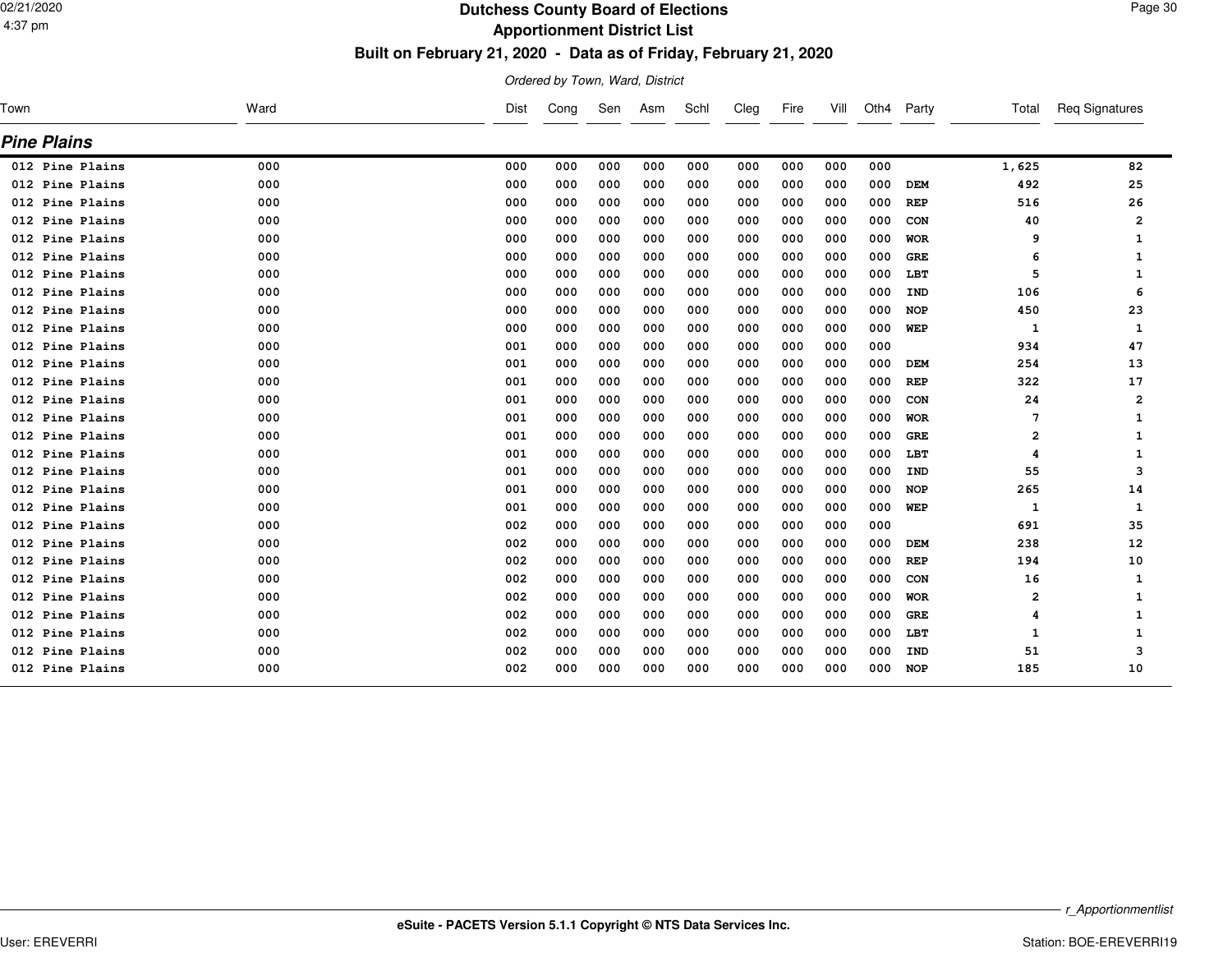#### **Dutchess County Board of Elections**S Page 31 **Apportionment District List**

### **Built on February 21, 2020 - Data as of Friday, February 21, 2020**

Ordered by Town, Ward, District

| Гоwn                | Ward | Dist | Cong | Sen | Asm | Schl | Cleg | Fire | Vill | Oth4 | Party      | Total           | <b>Req Signatures</b>   |
|---------------------|------|------|------|-----|-----|------|------|------|------|------|------------|-----------------|-------------------------|
| Pleasant Valley     |      |      |      |     |     |      |      |      |      |      |            |                 |                         |
| 013 Pleasant Valley | 000  | 000  | 000  | 000 | 000 | 000  | 000  | 000  | 000  | 000  |            | 6,431           | 322                     |
| 013 Pleasant Valley | 000  | 000  | 000  | 000 | 000 | 000  | 000  | 000  | 000  | 000  | <b>DEM</b> | 1,917           | 96                      |
| 013 Pleasant Valley | 000  | 000  | 000  | 000 | 000 | 000  | 000  | 000  | 000  | 000  | <b>REP</b> | 2,079           | 104                     |
| 013 Pleasant Valley | 000  | 000  | 000  | 000 | 000 | 000  | 000  | 000  | 000  | 000  | CON        | 149             | 8                       |
| 013 Pleasant Valley | 000  | 000  | 000  | 000 | 000 | 000  | 000  | 000  | 000  | 000  | <b>WOR</b> | 25              | $\overline{2}$          |
| 013 Pleasant Valley | 000  | 000  | 000  | 000 | 000 | 000  | 000  | 000  | 000  | 000  | <b>GRE</b> | 17              | 1                       |
| 013 Pleasant Valley | 000  | 000  | 000  | 000 | 000 | 000  | 000  | 000  | 000  | 000  | LBT        | 15              | 1                       |
| 013 Pleasant Valley | 000  | 000  | 000  | 000 | 000 | 000  | 000  | 000  | 000  | 000  | IND        | 401             | 21                      |
| 013 Pleasant Valley | 000  | 000  | 000  | 000 | 000 | 000  | 000  | 000  | 000  | 000  | <b>NOP</b> | 1,827           | 92                      |
| 013 Pleasant Valley | 000  | 000  | 000  | 000 | 000 | 000  | 000  | 000  | 000  | 000  | <b>WEP</b> | $\mathbf{1}$    | 1                       |
| 013 Pleasant Valley | 000  | 001  | 000  | 000 | 000 | 000  | 000  | 000  | 000  | 000  |            | 1,054           | 53                      |
| 013 Pleasant Valley | 000  | 001  | 000  | 000 | 000 | 000  | 000  | 000  | 000  | 000  | <b>DEM</b> | 332             | 17                      |
| 013 Pleasant Valley | 000  | 001  | 000  | 000 | 000 | 000  | 000  | 000  | 000  | 000  | <b>REP</b> | 347             | 18                      |
| 013 Pleasant Valley | 000  | 001  | 000  | 000 | 000 | 000  | 000  | 000  | 000  | 000  | CON        | 18              | 1                       |
| 013 Pleasant Valley | 000  | 001  | 000  | 000 | 000 | 000  | 000  | 000  | 000  | 000  | <b>WOR</b> | $7\phantom{.0}$ | 1                       |
| 013 Pleasant Valley | 000  | 001  | 000  | 000 | 000 | 000  | 000  | 000  | 000  | 000  | <b>GRE</b> | 5               | 1                       |
| 013 Pleasant Valley | 000  | 001  | 000  | 000 | 000 | 000  | 000  | 000  | 000  | 000  | LBT        | $\mathbf 1$     | $\mathbf{1}$            |
| 013 Pleasant Valley | 000  | 001  | 000  | 000 | 000 | 000  | 000  | 000  | 000  | 000  | <b>IND</b> | 68              | 4                       |
| 013 Pleasant Valley | 000  | 001  | 000  | 000 | 000 | 000  | 000  | 000  | 000  | 000  | <b>NOP</b> | 276             | 14                      |
| 013 Pleasant Valley | 000  | 002  | 000  | 000 | 000 | 000  | 000  | 000  | 000  | 000  |            | 956             | 48                      |
| 013 Pleasant Valley | 000  | 002  | 000  | 000 | 000 | 000  | 000  | 000  | 000  | 000  | <b>DEM</b> | 279             | 14                      |
| 013 Pleasant Valley | 000  | 002  | 000  | 000 | 000 | 000  | 000  | 000  | 000  | 000  | <b>REP</b> | 317             | 16                      |
| 013 Pleasant Valley | 000  | 002  | 000  | 000 | 000 | 000  | 000  | 000  | 000  | 000  | CON        | 12              | 1                       |
| 013 Pleasant Valley | 000  | 002  | 000  | 000 | 000 | 000  | 000  | 000  | 000  | 000  | <b>WOR</b> | 4               | $\mathbf{1}$            |
| 013 Pleasant Valley | 000  | 002  | 000  | 000 | 000 | 000  | 000  | 000  | 000  | 000  | <b>GRE</b> | 3               | $\mathbf{1}$            |
| 013 Pleasant Valley | 000  | 002  | 000  | 000 | 000 | 000  | 000  | 000  | 000  | 000  | LBT        | $\mathbf{1}$    | $\mathbf{1}$            |
| 013 Pleasant Valley | 000  | 002  | 000  | 000 | 000 | 000  | 000  | 000  | 000  | 000  | <b>IND</b> | 50              | 3                       |
| 013 Pleasant Valley | 000  | 002  | 000  | 000 | 000 | 000  | 000  | 000  | 000  | 000  | <b>NOP</b> | 290             | 15                      |
| 013 Pleasant Valley | 000  | 003  | 000  | 000 | 000 | 000  | 000  | 000  | 000  | 000  |            | 971             | 49                      |
| 013 Pleasant Valley | 000  | 003  | 000  | 000 | 000 | 000  | 000  | 000  | 000  | 000  | <b>DEM</b> | 325             | 17                      |
| 013 Pleasant Valley | 000  | 003  | 000  | 000 | 000 | 000  | 000  | 000  | 000  | 000  | <b>REP</b> | 269             | 14                      |
| 013 Pleasant Valley | 000  | 003  | 000  | 000 | 000 | 000  | 000  | 000  | 000  | 000  | CON        | 17              | 1                       |
| 013 Pleasant Valley | 000  | 003  | 000  | 000 | 000 | 000  | 000  | 000  | 000  | 000  | <b>WOR</b> | $\mathbf{1}$    | 1                       |
| 013 Pleasant Valley | 000  | 003  | 000  | 000 | 000 | 000  | 000  | 000  | 000  | 000  | <b>GRE</b> | 5               | 1                       |
| 013 Pleasant Valley | 000  | 003  | 000  | 000 | 000 | 000  | 000  | 000  | 000  | 000  | LBT        | $\overline{2}$  | $\mathbf{1}$            |
| 013 Pleasant Valley | 000  | 003  | 000  | 000 | 000 | 000  | 000  | 000  | 000  | 000  | IND        | 65              | 4                       |
| 013 Pleasant Valley | 000  | 003  | 000  | 000 | 000 | 000  | 000  | 000  | 000  | 000  | <b>NOP</b> | 287             | 15                      |
| 013 Pleasant Valley | 000  | 004  | 000  | 000 | 000 | 000  | 000  | 000  | 000  | 000  |            | 1,154           | 58                      |
| 013 Pleasant Valley | 000  | 004  | 000  | 000 | 000 | 000  | 000  | 000  | 000  | 000  | <b>DEM</b> | 346             | 18                      |
| 013 Pleasant Valley | 000  | 004  | 000  | 000 | 000 | 000  | 000  | 000  | 000  | 000  | <b>REP</b> | 361             | 19                      |
| 013 Pleasant Valley | 000  | 004  | 000  | 000 | 000 | 000  | 000  | 000  | 000  | 000  | CON        | 24              | $\overline{\mathbf{2}}$ |

**eSuite - PACETS Version 5.1.1 Copyright © NTS Data Services Inc.**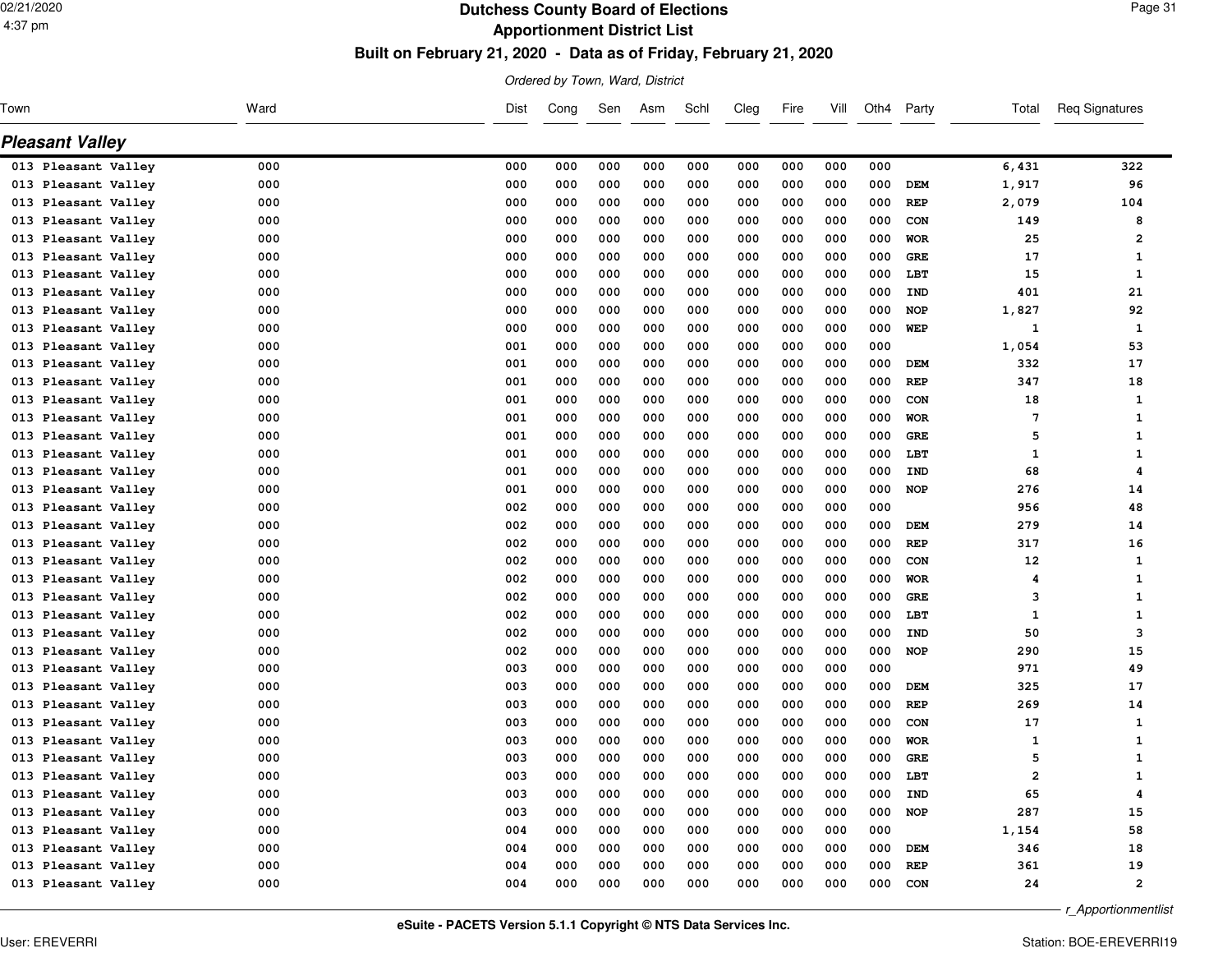#### **Dutchess County Board of Elections** $\mathbf S$ **Apportionment District List**

## **Built on February 21, 2020 - Data as of Friday, February 21, 2020**

Ordered by Town, Ward, District

| Town                | Ward | Dist | Cong | Sen | Asm | Schl | Cleg | Fire | Vill | Oth4 | Party      | Total          | <b>Req Signatures</b> |
|---------------------|------|------|------|-----|-----|------|------|------|------|------|------------|----------------|-----------------------|
| Pleasant Valley     |      |      |      |     |     |      |      |      |      |      |            |                |                       |
| 013 Pleasant Valley | 000  | 004  | 000  | 000 | 000 | 000  | 000  | 000  | 000  | 000  | <b>WOR</b> | 7              | $\mathbf{1}$          |
| 013 Pleasant Valley | 000  | 004  | 000  | 000 | 000 | 000  | 000  | 000  | 000  | 000  | <b>GRE</b> | $\mathbf{1}$   | 1                     |
| 013 Pleasant Valley | 000  | 004  | 000  | 000 | 000 | 000  | 000  | 000  | 000  | 000  | LBT        | 3              | 1                     |
| 013 Pleasant Valley | 000  | 004  | 000  | 000 | 000 | 000  | 000  | 000  | 000  | 000  | <b>IND</b> | 78             | 4                     |
| 013 Pleasant Valley | 000  | 004  | 000  | 000 | 000 | 000  | 000  | 000  | 000  | 000  | <b>NOP</b> | 334            | 17                    |
| 013 Pleasant Valley | 000  | 005  | 000  | 000 | 000 | 000  | 000  | 000  | 000  | 000  |            | 1,012          | 51                    |
| 013 Pleasant Valley | 000  | 005  | 000  | 000 | 000 | 000  | 000  | 000  | 000  | 000  | <b>DEM</b> | 288            | 15                    |
| 013 Pleasant Valley | 000  | 005  | 000  | 000 | 000 | 000  | 000  | 000  | 000  | 000  | <b>REP</b> | 322            | 17                    |
| 013 Pleasant Valley | 000  | 005  | 000  | 000 | 000 | 000  | 000  | 000  | 000  | 000  | <b>CON</b> | 30             | $\overline{2}$        |
| 013 Pleasant Valley | 000  | 005  | 000  | 000 | 000 | 000  | 000  | 000  | 000  | 000  | <b>WOR</b> | 6              | 1                     |
| 013 Pleasant Valley | 000  | 005  | 000  | 000 | 000 | 000  | 000  | 000  | 000  | 000  | <b>GRE</b> | $\mathbf{1}$   | 1                     |
| 013 Pleasant Valley | 000  | 005  | 000  | 000 | 000 | 000  | 000  | 000  | 000  | 000  | LBT        | $\overline{2}$ | 1                     |
| 013 Pleasant Valley | 000  | 005  | 000  | 000 | 000 | 000  | 000  | 000  | 000  | 000  | <b>IND</b> | 68             | 4                     |
| 013 Pleasant Valley | 000  | 005  | 000  | 000 | 000 | 000  | 000  | 000  | 000  | 000  | <b>NOP</b> | 295            | 15                    |
| 013 Pleasant Valley | 000  | 006  | 000  | 000 | 000 | 000  | 000  | 000  | 000  | 000  |            | 864            | 44                    |
| 013 Pleasant Valley | 000  | 006  | 000  | 000 | 000 | 000  | 000  | 000  | 000  | 000  | <b>DEM</b> | 233            | 12                    |
| 013 Pleasant Valley | 000  | 006  | 000  | 000 | 000 | 000  | 000  | 000  | 000  | 000  | <b>REP</b> | 316            | 16                    |
| 013 Pleasant Valley | 000  | 006  | 000  | 000 | 000 | 000  | 000  | 000  | 000  | 000  | CON        | 32             | 2                     |
| 013 Pleasant Valley | 000  | 006  | 000  | 000 | 000 | 000  | 000  | 000  | 000  | 000  | <b>GRE</b> | 2              | 1                     |
| 013 Pleasant Valley | 000  | 006  | 000  | 000 | 000 | 000  | 000  | 000  | 000  | 000  | LBT        | $\overline{2}$ | 1                     |
| 013 Pleasant Valley | 000  | 006  | 000  | 000 | 000 | 000  | 000  | 000  | 000  | 000  | <b>IND</b> | 51             | 3                     |
| 013 Pleasant Valley | 000  | 006  | 000  | 000 | 000 | 000  | 000  | 000  | 000  | 000  | <b>NOP</b> | 227            | 12                    |
| 013 Pleasant Valley | 000  | 006  | 000  | 000 | 000 | 000  | 000  | 000  | 000  | 000  | <b>WEP</b> | $\mathbf{1}$   | $\mathbf{1}$          |
| 013 Pleasant Valley | 000  | 007  | 000  | 000 | 000 | 000  | 000  | 000  | 000  | 000  |            | 420            | 21                    |
| 013 Pleasant Valley | 000  | 007  | 000  | 000 | 000 | 000  | 000  | 000  | 000  | 000  | <b>DEM</b> | 114            | 6                     |
| 013 Pleasant Valley | 000  | 007  | 000  | 000 | 000 | 000  | 000  | 000  | 000  | 000  | <b>REP</b> | 147            | 8                     |
| 013 Pleasant Valley | 000  | 007  | 000  | 000 | 000 | 000  | 000  | 000  | 000  | 000  | <b>CON</b> | 16             | 1                     |
| 013 Pleasant Valley | 000  | 007  | 000  | 000 | 000 | 000  | 000  | 000  | 000  | 000  | LBT        | 4              | 1                     |
| 013 Pleasant Valley | 000  | 007  | 000  | 000 | 000 | 000  | 000  | 000  | 000  | 000  | <b>IND</b> | 21             | 2                     |
| 013 Pleasant Valley | 000  | 007  | 000  | 000 | 000 | 000  | 000  | 000  | 000  | 000  | <b>NOP</b> | 118            | 6                     |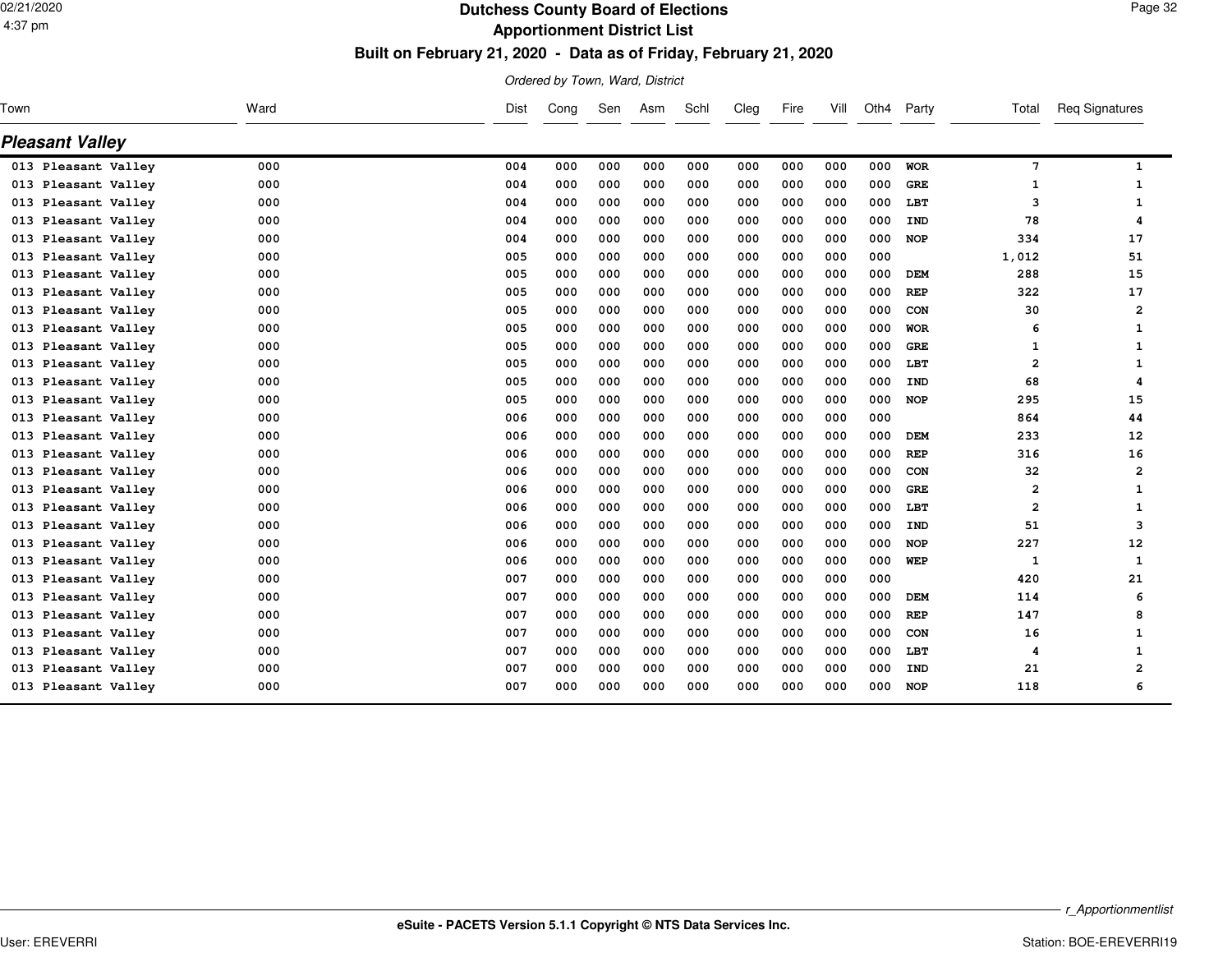#### **Dutchess County Board of Elections** $\mathbf S$  **Apportionment District ListBuilt on February 21, 2020 - Data as of Friday, February 21, 2020**

Ordered by Town, Ward, District

| Гоwn |                       | Ward      | Dist | Cong | Sen | Asm | Schl | Cleg | Fire | Vill |     | Oth4 Party | Total          | <b>Req Signatures</b> |
|------|-----------------------|-----------|------|------|-----|-----|------|------|------|------|-----|------------|----------------|-----------------------|
|      | Town Poughkeepsie     |           |      |      |     |     |      |      |      |      |     |            |                |                       |
|      | 014 Town Poughkeepsie | 000       | 000  | 000  | 000 | 000 | 000  | 000  | 000  | 000  | 000 |            | 26,692         | 1,335                 |
| 014  | Town Poughkeepsie     | 000       | 000  | 000  | 000 | 000 | 000  | 000  | 000  | 000  | 000 | <b>DEM</b> | 10,962         | 549                   |
| 014  | Town Poughkeepsie     | 000       | 000  | 000  | 000 | 000 | 000  | 000  | 000  | 000  | 000 | <b>REP</b> | 6,345          | 318                   |
| 014  | Town Poughkeepsie     | 000       | 000  | 000  | 000 | 000 | 000  | 000  | 000  | 000  | 000 | CON        | 473            | 24                    |
| 014  | Town Poughkeepsie     | 000       | 000  | 000  | 000 | 000 | 000  | 000  | 000  | 000  | 000 | <b>WOR</b> | 110            | 6                     |
| 014  | Town Poughkeepsie     | 000       | 000  | 000  | 000 | 000 | 000  | 000  | 000  | 000  | 000 | <b>GRE</b> | 64             | 4                     |
| 014  | Town Poughkeepsie     | 000       | 000  | 000  | 000 | 000 | 000  | 000  | 000  | 000  | 000 | LBT        | 40             | $\overline{2}$        |
| 014  | Town Poughkeepsie     | 000       | 000  | 000  | 000 | 000 | 000  | 000  | 000  | 000  | 000 | IND        | 1,293          | 65                    |
| 014  | Town Poughkeepsie     | 000       | 000  | 000  | 000 | 000 | 000  | 000  | 000  | 000  | 000 | <b>SAM</b> | 1              | 1                     |
| 014  | Town Poughkeepsie     | 000       | 000  | 000  | 000 | 000 | 000  | 000  | 000  | 000  | 000 | <b>NOP</b> | 7,391          | 370                   |
| 014  | Town Poughkeepsie     | 000       | 000  | 000  | 000 | 000 | 000  | 000  | 000  | 000  | 000 | <b>WEP</b> | 8              | 1                     |
| 014  | Town Poughkeepsie     | 000       | 000  | 000  | 000 | 000 | 000  | 000  | 000  | 000  | 000 | <b>REF</b> | 5              | 1                     |
| 014  | Town Poughkeepsie     | 001<br>W1 | 000  | 000  | 000 | 000 | 000  | 000  | 000  | 000  | 000 |            | 3,783          | 190                   |
| 014  | Town Poughkeepsie     | 001<br>W1 | 000  | 000  | 000 | 000 | 000  | 000  | 000  | 000  | 000 | <b>DEM</b> | 1,310          | 66                    |
| 014  | Town Poughkeepsie     | 001<br>W1 | 000  | 000  | 000 | 000 | 000  | 000  | 000  | 000  | 000 | <b>REP</b> | 1,108          | 56                    |
| 014  | Town Poughkeepsie     | 001<br>W1 | 000  | 000  | 000 | 000 | 000  | 000  | 000  | 000  | 000 | CON        | 87             | 5                     |
| 014  | Town Poughkeepsie     | 001<br>W1 | 000  | 000  | 000 | 000 | 000  | 000  | 000  | 000  | 000 | <b>WOR</b> | 21             | $\mathbf{2}$          |
| 014  | Town Poughkeepsie     | 001<br>W1 | 000  | 000  | 000 | 000 | 000  | 000  | 000  | 000  | 000 | <b>GRE</b> | 4              | $\mathbf{1}$          |
| 014  | Town Poughkeepsie     | 001<br>W1 | 000  | 000  | 000 | 000 | 000  | 000  | 000  | 000  | 000 | LBT        | 6              | 1                     |
| 014  | Town Poughkeepsie     | W1<br>001 | 000  | 000  | 000 | 000 | 000  | 000  | 000  | 000  | 000 | <b>IND</b> | 217            | 11                    |
| 014  | Town Poughkeepsie     | W1<br>001 | 000  | 000  | 000 | 000 | 000  | 000  | 000  | 000  | 000 | <b>NOP</b> | 1,027          | 52                    |
| 014  | Town Poughkeepsie     | 001<br>W1 | 000  | 000  | 000 | 000 | 000  | 000  | 000  | 000  | 000 | <b>WEP</b> | 3              | 1                     |
| 014  | Town Poughkeepsie     | 001<br>W1 | 001  | 000  | 000 | 000 | 000  | 000  | 000  | 000  | 000 |            | 471            | 24                    |
| 014  | Town Poughkeepsie     | 001<br>W1 | 001  | 000  | 000 | 000 | 000  | 000  | 000  | 000  | 000 | <b>DEM</b> | 153            | 8                     |
| 014  | Town Poughkeepsie     | 001<br>W1 | 001  | 000  | 000 | 000 | 000  | 000  | 000  | 000  | 000 | <b>REP</b> | 131            | 7                     |
| 014  | Town Poughkeepsie     | 001<br>W1 | 001  | 000  | 000 | 000 | 000  | 000  | 000  | 000  | 000 | CON        | 13             | $\mathbf{1}$          |
| 014  | Town Poughkeepsie     | W1<br>001 | 001  | 000  | 000 | 000 | 000  | 000  | 000  | 000  | 000 | <b>WOR</b> | 4              | $\mathbf{1}$          |
| 014  | Town Poughkeepsie     | 001<br>W1 | 001  | 000  | 000 | 000 | 000  | 000  | 000  | 000  | 000 | <b>GRE</b> | $\mathbf{1}$   | 1                     |
| 014  | Town Poughkeepsie     | 001<br>W1 | 001  | 000  | 000 | 000 | 000  | 000  | 000  | 000  | 000 | LBT        | 3              | $\mathbf{1}$          |
| 014  | Town Poughkeepsie     | 001<br>W1 | 001  | 000  | 000 | 000 | 000  | 000  | 000  | 000  | 000 | <b>IND</b> | 26             | $\overline{2}$        |
| 014  | Town Poughkeepsie     | 001<br>W1 | 001  | 000  | 000 | 000 | 000  | 000  | 000  | 000  | 000 | <b>NOP</b> | 139            | 7                     |
| 014  | Town Poughkeepsie     | 001<br>W1 | 001  | 000  | 000 | 000 | 000  | 000  | 000  | 000  | 000 | <b>WEP</b> | 1              | $\mathbf{1}$          |
| 014  | Town Poughkeepsie     | 001<br>W1 | 002  | 000  | 000 | 000 | 000  | 000  | 000  | 000  | 000 |            | 686            | 35                    |
| 014  | Town Poughkeepsie     | W1<br>001 | 002  | 000  | 000 | 000 | 000  | 000  | 000  | 000  | 000 | <b>DEM</b> | 244            | 13                    |
| 014  | Town Poughkeepsie     | 001<br>W1 | 002  | 000  | 000 | 000 | 000  | 000  | 000  | 000  | 000 | <b>REP</b> | 204            | 11                    |
| 014  | Town Poughkeepsie     | 001<br>W1 | 002  | 000  | 000 | 000 | 000  | 000  | 000  | 000  | 000 | CON        | 15             | 1                     |
| 014  | Town Poughkeepsie     | 001<br>W1 | 002  | 000  | 000 | 000 | 000  | 000  | 000  | 000  | 000 | <b>WOR</b> | $\overline{2}$ | 1                     |
| 014  | Town Poughkeepsie     | 001<br>W1 | 002  | 000  | 000 | 000 | 000  | 000  | 000  | 000  | 000 | <b>GRE</b> | 1              | $\mathbf{1}$          |
|      | 014 Town Poughkeepsie | 001<br>W1 | 002  | 000  | 000 | 000 | 000  | 000  | 000  | 000  | 000 | IND        | 34             | 2                     |
| 014  | Town Poughkeepsie     | W1<br>001 | 002  | 000  | 000 | 000 | 000  | 000  | 000  | 000  | 000 | <b>NOP</b> | 186            | 10                    |
|      | 014 Town Poughkeepsie | 001 W1    | 003  | 000  | 000 | 000 | 000  | 000  | 000  | 000  | 000 |            | 649            | 33                    |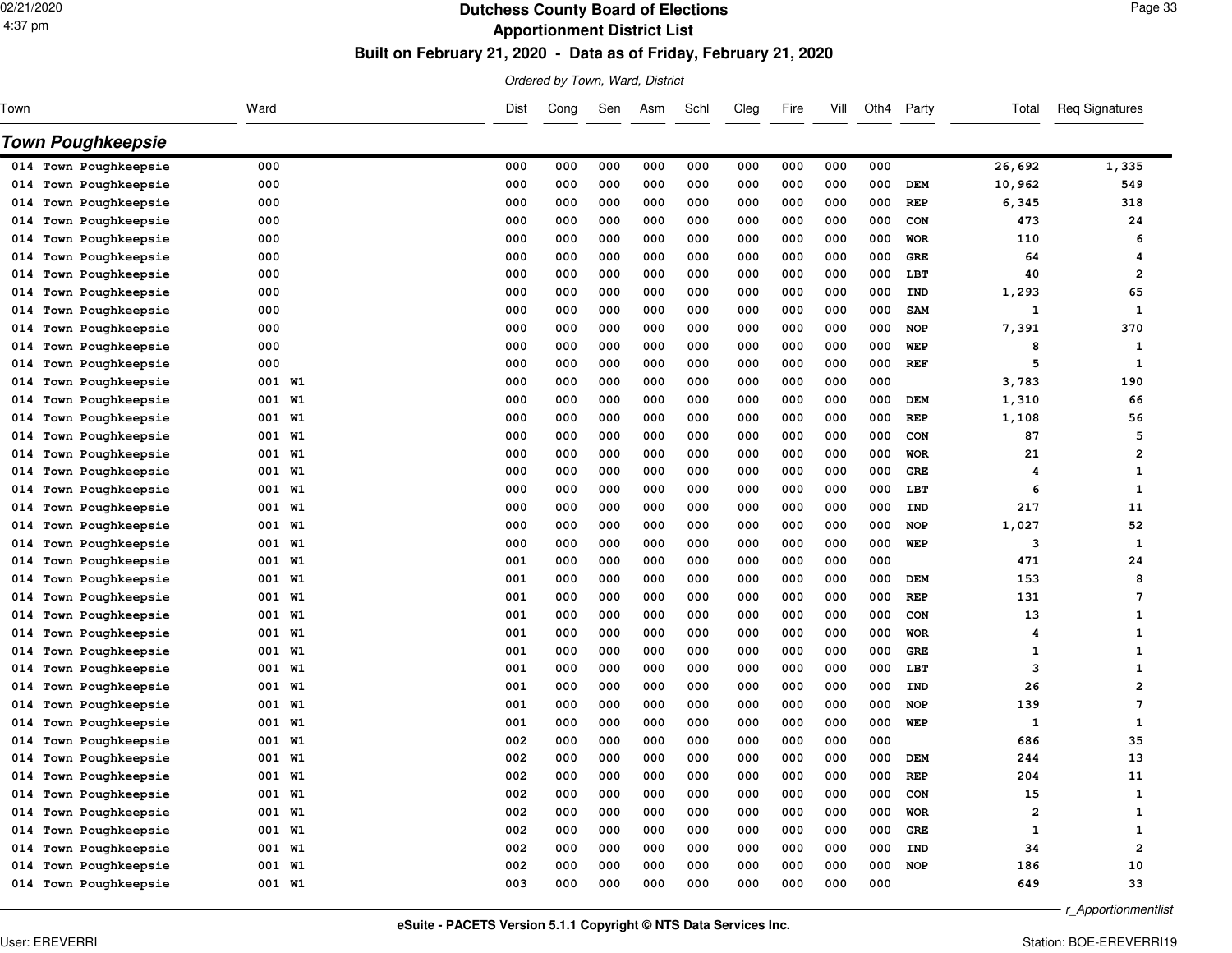#### **Dutchess County Board of Elections** $\mathbf S$ **Apportionment District List**

### **Built on February 21, 2020 - Data as of Friday, February 21, 2020**

Ordered by Town, Ward, District

| Town                     | Ward                  | Dist | Cong | Sen | Asm | Schl | Cleg | Fire | Vill |     | Oth4 Party | Total        | <b>Req Signatures</b> |
|--------------------------|-----------------------|------|------|-----|-----|------|------|------|------|-----|------------|--------------|-----------------------|
| <b>Town Poughkeepsie</b> |                       |      |      |     |     |      |      |      |      |     |            |              |                       |
| Town Poughkeepsie<br>014 | 001<br>W1             | 003  | 000  | 000 | 000 | 000  | 000  | 000  | 000  | 000 | <b>DEM</b> | 228          | 12                    |
| Town Poughkeepsie<br>014 | W1<br>001             | 003  | 000  | 000 | 000 | 000  | 000  | 000  | 000  | 000 | <b>REP</b> | 199          | 10                    |
| Town Poughkeepsie<br>014 | W1<br>001             | 003  | 000  | 000 | 000 | 000  | 000  | 000  | 000  | 000 | CON        | 11           | 1                     |
| Town Poughkeepsie<br>014 | 001<br>W1             | 003  | 000  | 000 | 000 | 000  | 000  | 000  | 000  | 000 | <b>WOR</b> | $\mathbf{1}$ | 1                     |
| Town Poughkeepsie<br>014 | W1<br>001             | 003  | 000  | 000 | 000 | 000  | 000  | 000  | 000  | 000 | <b>GRE</b> | $\mathbf{1}$ | $\mathbf{1}$          |
| Town Poughkeepsie<br>014 | 001<br>W1             | 003  | 000  | 000 | 000 | 000  | 000  | 000  | 000  | 000 | LBT        | 1            | 1                     |
| Town Poughkeepsie<br>014 | W1<br>001             | 003  | 000  | 000 | 000 | 000  | 000  | 000  | 000  | 000 | IND        | 34           | $\overline{2}$        |
| Town Poughkeepsie<br>014 | W1<br>001             | 003  | 000  | 000 | 000 | 000  | 000  | 000  | 000  | 000 | <b>NOP</b> | 174          | 9                     |
| Town Poughkeepsie<br>014 | W1<br>001             | 004  | 000  | 000 | 000 | 000  | 000  | 000  | 000  | 000 |            | 1,050        | 53                    |
| Town Poughkeepsie<br>014 | 001<br>W1             | 004  | 000  | 000 | 000 | 000  | 000  | 000  | 000  | 000 | <b>DEM</b> | 383          | 20                    |
| Town Poughkeepsie<br>014 | 001<br>W1             | 004  | 000  | 000 | 000 | 000  | 000  | 000  | 000  | 000 | <b>REP</b> | 302          | 16                    |
| Town Poughkeepsie<br>014 | 001<br>W1             | 004  | 000  | 000 | 000 | 000  | 000  | 000  | 000  | 000 | CON        | 21           | $\mathbf{2}$          |
| Town Poughkeepsie<br>014 | 001<br>W1             | 004  | 000  | 000 | 000 | 000  | 000  | 000  | 000  | 000 | <b>WOR</b> | 9            | $\mathbf{1}$          |
| Town Poughkeepsie<br>014 | 001<br>W1             | 004  | 000  | 000 | 000 | 000  | 000  | 000  | 000  | 000 | <b>GRE</b> | $\mathbf{1}$ | $\mathbf{1}$          |
| Town Poughkeepsie<br>014 | W1<br>001             | 004  | 000  | 000 | 000 | 000  | 000  | 000  | 000  | 000 | LBT        | 1            | $\mathbf{1}$          |
| Town Poughkeepsie<br>014 | 001<br>W1             | 004  | 000  | 000 | 000 | 000  | 000  | 000  | 000  | 000 | <b>IND</b> | 49           | 3                     |
| Town Poughkeepsie<br>014 | 001<br>W1             | 004  | 000  | 000 | 000 | 000  | 000  | 000  | 000  | 000 | <b>NOP</b> | 283          | 15                    |
| Town Poughkeepsie<br>014 | W1<br>001             | 004  | 000  | 000 | 000 | 000  | 000  | 000  | 000  | 000 | <b>WEP</b> | 1            | 1                     |
| Town Poughkeepsie<br>014 | W1<br>001             | 005  | 000  | 000 | 000 | 000  | 000  | 000  | 000  | 000 |            | 927          | 47                    |
| Town Poughkeepsie<br>014 | 001<br>W1             | 005  | 000  | 000 | 000 | 000  | 000  | 000  | 000  | 000 | <b>DEM</b> | 302          | 16                    |
| Town Poughkeepsie<br>014 | 001<br>W1             | 005  | 000  | 000 | 000 | 000  | 000  | 000  | 000  | 000 | <b>REP</b> | 272          | 14                    |
| Town Poughkeepsie<br>014 | 001<br>W1             | 005  | 000  | 000 | 000 | 000  | 000  | 000  | 000  | 000 | CON        | 27           | $\overline{2}$        |
| Town Poughkeepsie<br>014 | 001<br>W1             | 005  | 000  | 000 | 000 | 000  | 000  | 000  | 000  | 000 | <b>WOR</b> | 5            | $\mathbf{1}$          |
| Town Poughkeepsie<br>014 | 001<br>W1             | 005  | 000  | 000 | 000 | 000  | 000  | 000  | 000  | 000 | LBT        | $\mathbf{1}$ | 1                     |
| Town Poughkeepsie<br>014 | W1<br>001             | 005  | 000  | 000 | 000 | 000  | 000  | 000  | 000  | 000 | IND        | 74           | 4                     |
| Town Poughkeepsie<br>014 | 001<br>W1             | 005  | 000  | 000 | 000 | 000  | 000  | 000  | 000  | 000 | <b>NOP</b> | 245          | 13                    |
| Town Poughkeepsie<br>014 | 001<br>W1             | 005  | 000  | 000 | 000 | 000  | 000  | 000  | 000  | 000 | <b>WEP</b> | 1            | 1                     |
| Town Poughkeepsie<br>014 | W2<br>002             | 000  | 000  | 000 | 000 | 000  | 000  | 000  | 000  | 000 |            | 4,364        | 219                   |
| Town Poughkeepsie<br>014 | 002<br>W2             | 000  | 000  | 000 | 000 | 000  | 000  | 000  | 000  | 000 | <b>DEM</b> | 1,522        | 77                    |
| Town Poughkeepsie<br>014 | 002<br>W2             | 000  | 000  | 000 | 000 | 000  | 000  | 000  | 000  | 000 | <b>REP</b> | 1,213        | 61                    |
| Town Poughkeepsie<br>014 | 002<br>W2             | 000  | 000  | 000 | 000 | 000  | 000  | 000  | 000  | 000 | CON        | 75           | 4                     |
| Town Poughkeepsie<br>014 | 002<br><b>W2</b>      | 000  | 000  | 000 | 000 | 000  | 000  | 000  | 000  | 000 | <b>WOR</b> | 15           | 1                     |
| Town Poughkeepsie<br>014 | W <sub>2</sub><br>002 | 000  | 000  | 000 | 000 | 000  | 000  | 000  | 000  | 000 | <b>GRE</b> | 9            | $\mathbf{1}$          |
| Town Poughkeepsie<br>014 | 002<br>W2             | 000  | 000  | 000 | 000 | 000  | 000  | 000  | 000  | 000 | LBT        | 8            | 1                     |
| Town Poughkeepsie<br>014 | <b>W2</b><br>002      | 000  | 000  | 000 | 000 | 000  | 000  | 000  | 000  | 000 | <b>IND</b> | 215          | 11                    |
| Town Poughkeepsie<br>014 | 002<br>W2             | 000  | 000  | 000 | 000 | 000  | 000  | 000  | 000  | 000 | <b>NOP</b> | 1,305        | 66                    |
| Town Poughkeepsie<br>014 | 002<br>W2             | 000  | 000  | 000 | 000 | 000  | 000  | 000  | 000  | 000 | <b>WEP</b> | $\mathbf{1}$ | 1                     |
| Town Poughkeepsie<br>014 | 002<br>W2             | 000  | 000  | 000 | 000 | 000  | 000  | 000  | 000  | 000 | <b>REF</b> | 1            | 1                     |
| Town Poughkeepsie<br>014 | 002<br>W2             | 001  | 000  | 000 | 000 | 000  | 000  | 000  | 000  | 000 |            | 779          | 39                    |
| Town Poughkeepsie<br>014 | 002<br>W2             | 001  | 000  | 000 | 000 | 000  | 000  | 000  | 000  | 000 | <b>DEM</b> | 272          | 14                    |
| 014 Town Poughkeepsie    | 002 W2                | 001  | 000  | 000 | 000 | 000  | 000  | 000  | 000  | 000 | <b>REP</b> | 223          | 12                    |

**eSuite - PACETS Version 5.1.1 Copyright © NTS Data Services Inc.**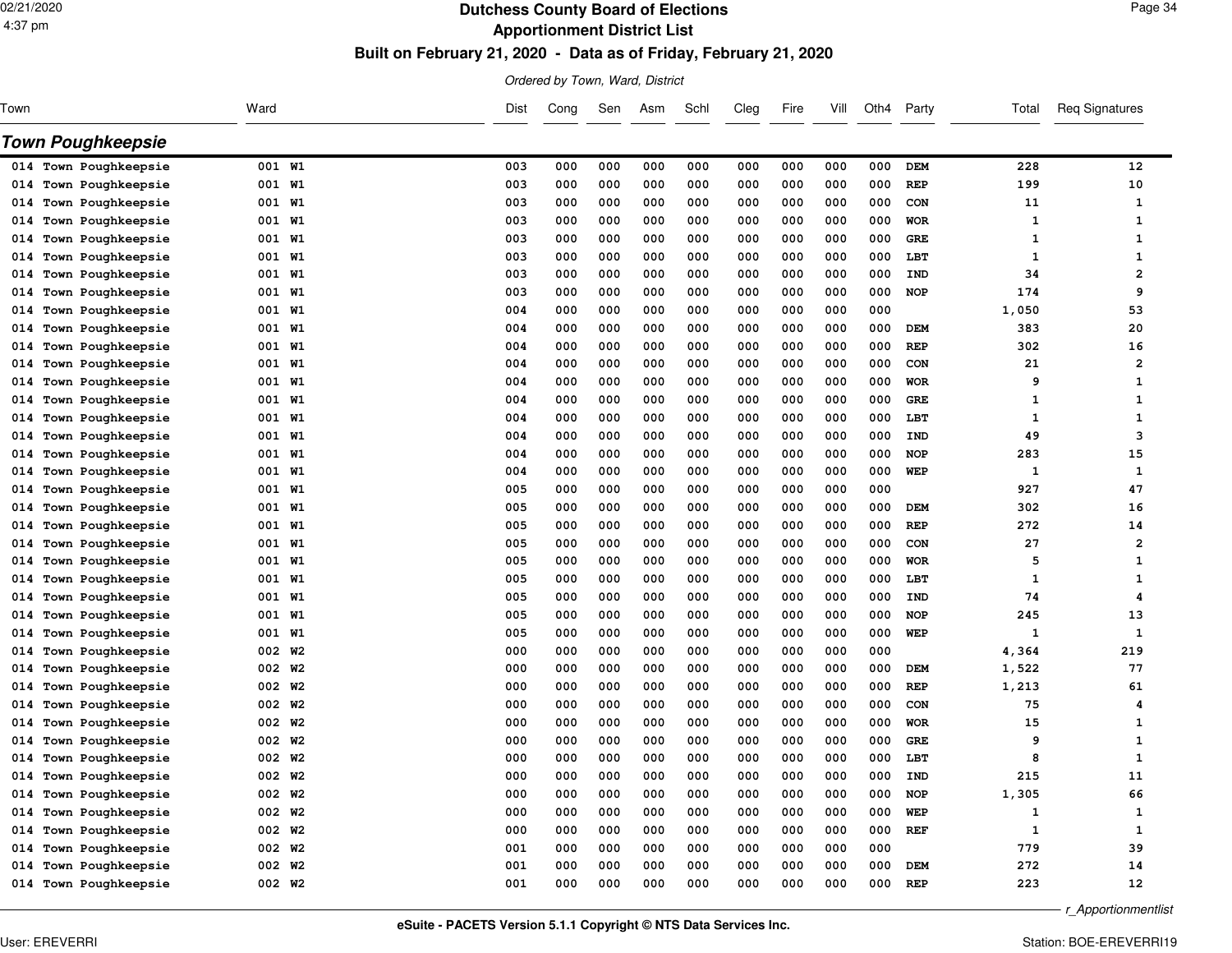#### **Dutchess County Board of Elections** $\mathbf S$ **Apportionment District List**

### **Built on February 21, 2020 - Data as of Friday, February 21, 2020**

Ordered by Town, Ward, District

| Town                     | Ward                  | Dist | Cong | Sen | Asm | Schl | Cleg | Fire | Vill |     | Oth4 Party | Total          | <b>Req Signatures</b>   |
|--------------------------|-----------------------|------|------|-----|-----|------|------|------|------|-----|------------|----------------|-------------------------|
| Town Poughkeepsie        |                       |      |      |     |     |      |      |      |      |     |            |                |                         |
| Town Poughkeepsie<br>014 | 002<br>W <sub>2</sub> | 001  | 000  | 000 | 000 | 000  | 000  | 000  | 000  | 000 | CON        | 15             | 1                       |
| Town Poughkeepsie<br>014 | 002<br>W <sub>2</sub> | 001  | 000  | 000 | 000 | 000  | 000  | 000  | 000  | 000 | <b>GRE</b> | 4              | 1                       |
| Town Poughkeepsie<br>014 | 002<br>W <sub>2</sub> | 001  | 000  | 000 | 000 | 000  | 000  | 000  | 000  | 000 | LBT        | $\overline{a}$ | 1                       |
| Town Poughkeepsie<br>014 | W <sub>2</sub><br>002 | 001  | 000  | 000 | 000 | 000  | 000  | 000  | 000  | 000 | <b>IND</b> | 30             | $\overline{\mathbf{2}}$ |
| Town Poughkeepsie<br>014 | W <sub>2</sub><br>002 | 001  | 000  | 000 | 000 | 000  | 000  | 000  | 000  | 000 | <b>NOP</b> | 233            | 12                      |
| Town Poughkeepsie<br>014 | 002<br>W2             | 002  | 000  | 000 | 000 | 000  | 000  | 000  | 000  | 000 |            | 896            | 45                      |
| Town Poughkeepsie<br>014 | 002<br>W2             | 002  | 000  | 000 | 000 | 000  | 000  | 000  | 000  | 000 | <b>DEM</b> | 325            | 17                      |
| Town Poughkeepsie<br>014 | 002<br>W <sub>2</sub> | 002  | 000  | 000 | 000 | 000  | 000  | 000  | 000  | 000 | <b>REP</b> | 240            | 12                      |
| Town Poughkeepsie<br>014 | W <sub>2</sub><br>002 | 002  | 000  | 000 | 000 | 000  | 000  | 000  | 000  | 000 | CON        | 14             | $\mathbf{1}$            |
| Town Poughkeepsie<br>014 | 002<br>W <sub>2</sub> | 002  | 000  | 000 | 000 | 000  | 000  | 000  | 000  | 000 | <b>GRE</b> | $\overline{a}$ | 1                       |
| Town Poughkeepsie<br>014 | W <sub>2</sub><br>002 | 002  | 000  | 000 | 000 | 000  | 000  | 000  | 000  | 000 | LBT        | 3              | $\mathbf{1}$            |
| Town Poughkeepsie<br>014 | 002<br>W <sub>2</sub> | 002  | 000  | 000 | 000 | 000  | 000  | 000  | 000  | 000 | IND        | 43             | 3                       |
| Town Poughkeepsie<br>014 | W <sub>2</sub><br>002 | 002  | 000  | 000 | 000 | 000  | 000  | 000  | 000  | 000 | <b>NOP</b> | 268            | 14                      |
| Town Poughkeepsie<br>014 | 002<br>W2             | 002  | 000  | 000 | 000 | 000  | 000  | 000  | 000  | 000 | <b>REF</b> | $\mathbf{1}$   | 1                       |
| Town Poughkeepsie<br>014 | W <sub>2</sub><br>002 | 003  | 000  | 000 | 000 | 000  | 000  | 000  | 000  | 000 |            | 698            | 35                      |
| Town Poughkeepsie<br>014 | W <sub>2</sub><br>002 | 003  | 000  | 000 | 000 | 000  | 000  | 000  | 000  | 000 | <b>DEM</b> | 293            | 15                      |
| Town Poughkeepsie<br>014 | 002<br>W <sub>2</sub> | 003  | 000  | 000 | 000 | 000  | 000  | 000  | 000  | 000 | <b>REP</b> | 169            | 9                       |
| Town Poughkeepsie<br>014 | 002<br>W <sub>2</sub> | 003  | 000  | 000 | 000 | 000  | 000  | 000  | 000  | 000 | CON        | $\overline{7}$ | 1                       |
| Town Poughkeepsie<br>014 | W <sub>2</sub><br>002 | 003  | 000  | 000 | 000 | 000  | 000  | 000  | 000  | 000 | <b>WOR</b> | $\overline{a}$ | $\mathbf{1}$            |
| Town Poughkeepsie<br>014 | 002<br>W2             | 003  | 000  | 000 | 000 | 000  | 000  | 000  | 000  | 000 | <b>GRE</b> | $\mathbf{1}$   | 1                       |
| Town Poughkeepsie<br>014 | W <sub>2</sub><br>002 | 003  | 000  | 000 | 000 | 000  | 000  | 000  | 000  | 000 | <b>IND</b> | 31             | $\overline{2}$          |
| Town Poughkeepsie<br>014 | W <sub>2</sub><br>002 | 003  | 000  | 000 | 000 | 000  | 000  | 000  | 000  | 000 | <b>NOP</b> | 195            | 10                      |
| Town Poughkeepsie<br>014 | 002<br>W <sub>2</sub> | 004  | 000  | 000 | 000 | 000  | 000  | 000  | 000  | 000 |            | 1,059          | 53                      |
| Town Poughkeepsie<br>014 | 002<br>W <sub>2</sub> | 004  | 000  | 000 | 000 | 000  | 000  | 000  | 000  | 000 | <b>DEM</b> | 302            | 16                      |
| Town Poughkeepsie<br>014 | 002<br>W2             | 004  | 000  | 000 | 000 | 000  | 000  | 000  | 000  | 000 | <b>REP</b> | 332            | 17                      |
| Town Poughkeepsie<br>014 | 002<br>W <sub>2</sub> | 004  | 000  | 000 | 000 | 000  | 000  | 000  | 000  | 000 | CON        | 22             | $\overline{2}$          |
| Town Poughkeepsie<br>014 | 002<br>W <sub>2</sub> | 004  | 000  | 000 | 000 | 000  | 000  | 000  | 000  | 000 | <b>WOR</b> | 6              | 1                       |
| Town Poughkeepsie<br>014 | W <sub>2</sub><br>002 | 004  | 000  | 000 | 000 | 000  | 000  | 000  | 000  | 000 | <b>GRE</b> | 1              | $\mathbf{1}$            |
| Town Poughkeepsie<br>014 | 002<br>W <sub>2</sub> | 004  | 000  | 000 | 000 | 000  | 000  | 000  | 000  | 000 | LBT        | $\mathbf{1}$   | $\mathbf{1}$            |
| Town Poughkeepsie<br>014 | W <sub>2</sub><br>002 | 004  | 000  | 000 | 000 | 000  | 000  | 000  | 000  | 000 | IND        | 59             | 3                       |
| Town Poughkeepsie<br>014 | 002<br>W <sub>2</sub> | 004  | 000  | 000 | 000 | 000  | 000  | 000  | 000  | 000 | <b>NOP</b> | 336            | 17                      |
| Town Poughkeepsie<br>014 | W <sub>2</sub><br>002 | 005  | 000  | 000 | 000 | 000  | 000  | 000  | 000  | 000 |            | 932            | 47                      |
| Town Poughkeepsie<br>014 | 002<br>W <sub>2</sub> | 005  | 000  | 000 | 000 | 000  | 000  | 000  | 000  | 000 | <b>DEM</b> | 330            | 17                      |
| Town Poughkeepsie<br>014 | 002<br>W2             | 005  | 000  | 000 | 000 | 000  | 000  | 000  | 000  | 000 | <b>REP</b> | 249            | 13                      |
| Town Poughkeepsie<br>014 | W <sub>2</sub><br>002 | 005  | 000  | 000 | 000 | 000  | 000  | 000  | 000  | 000 | CON        | 17             | 1                       |
| Town Poughkeepsie<br>014 | W <sub>2</sub><br>002 | 005  | 000  | 000 | 000 | 000  | 000  | 000  | 000  | 000 | <b>WOR</b> | $\overline{7}$ | 1                       |
| Town Poughkeepsie<br>014 | 002<br>W <sub>2</sub> | 005  | 000  | 000 | 000 | 000  | 000  | 000  | 000  | 000 | <b>GRE</b> | $\mathbf{1}$   | $\mathbf{1}$            |
| Town Poughkeepsie<br>014 | 002<br>W <sub>2</sub> | 005  | 000  | 000 | 000 | 000  | 000  | 000  | 000  | 000 | LBT        | $\overline{a}$ | 1                       |
| Town Poughkeepsie<br>014 | 002<br>W <sub>2</sub> | 005  | 000  | 000 | 000 | 000  | 000  | 000  | 000  | 000 | IND        | 52             | 3                       |
| Town Poughkeepsie<br>014 | W <sub>2</sub><br>002 | 005  | 000  | 000 | 000 | 000  | 000  | 000  | 000  | 000 | <b>NOP</b> | 273            | 14                      |
| 014 Town Poughkeepsie    | 002 W2                | 005  | 000  | 000 | 000 | 000  | 000  | 000  | 000  | 000 | <b>WEP</b> | 1              | $\mathbf{1}$            |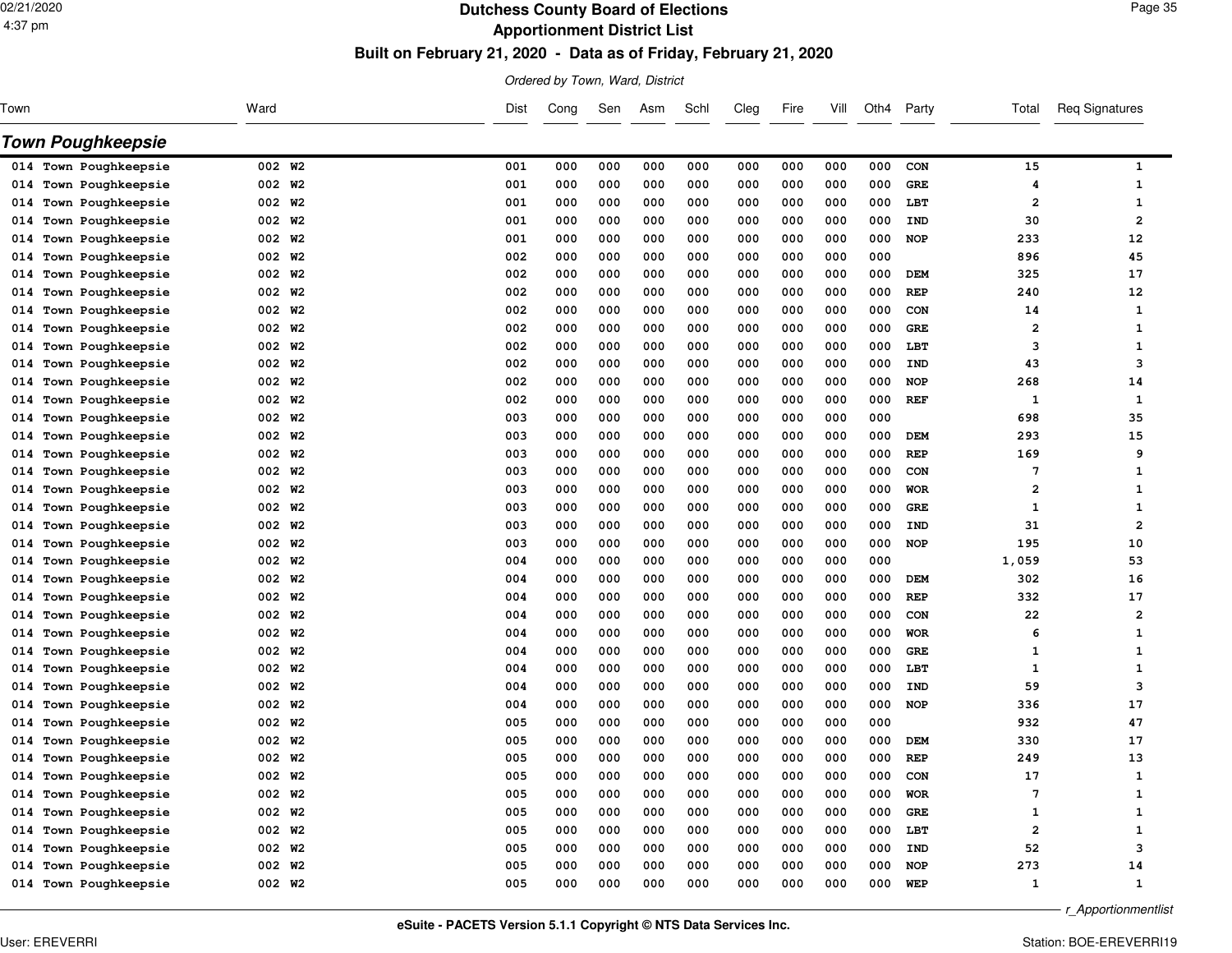#### **Dutchess County Board of Elections** $\mathbf S$ **Apportionment District List**

### **Built on February 21, 2020 - Data as of Friday, February 21, 2020**

Ordered by Town, Ward, District

| Town                     | Ward      | Dist | Cong | Sen | Asm | Schl | Cleg | Fire | Vill |     | Oth4 Party | Total          | <b>Req Signatures</b> |
|--------------------------|-----------|------|------|-----|-----|------|------|------|------|-----|------------|----------------|-----------------------|
| Town Poughkeepsie        |           |      |      |     |     |      |      |      |      |     |            |                |                       |
| 014 Town Poughkeepsie    | 003 W3    | 000  | 000  | 000 | 000 | 000  | 000  | 000  | 000  | 000 |            | 4,659          | 233                   |
| Town Poughkeepsie<br>014 | 003<br>WЗ | 000  | 000  | 000 | 000 | 000  | 000  | 000  | 000  | 000 | <b>DEM</b> | 1,925          | 97                    |
| Town Poughkeepsie<br>014 | 003<br>WЗ | 000  | 000  | 000 | 000 | 000  | 000  | 000  | 000  | 000 | <b>REP</b> | 1,109          | 56                    |
| Town Poughkeepsie<br>014 | WЗ<br>003 | 000  | 000  | 000 | 000 | 000  | 000  | 000  | 000  | 000 | CON        | 82             | 5                     |
| Town Poughkeepsie<br>014 | W3<br>003 | 000  | 000  | 000 | 000 | 000  | 000  | 000  | 000  | 000 | <b>WOR</b> | 24             | $\overline{2}$        |
| Town Poughkeepsie<br>014 | 003<br>WЗ | 000  | 000  | 000 | 000 | 000  | 000  | 000  | 000  | 000 | <b>GRE</b> | 10             | 1                     |
| Town Poughkeepsie<br>014 | 003<br>W3 | 000  | 000  | 000 | 000 | 000  | 000  | 000  | 000  | 000 | LBT        | $\overline{7}$ | $\mathbf{1}$          |
| Town Poughkeepsie<br>014 | 003<br>WЗ | 000  | 000  | 000 | 000 | 000  | 000  | 000  | 000  | 000 | IND        | 237            | 12                    |
| Town Poughkeepsie<br>014 | 003<br>WЗ | 000  | 000  | 000 | 000 | 000  | 000  | 000  | 000  | 000 | <b>NOP</b> | 1,263          | 64                    |
| Town Poughkeepsie<br>014 | 003<br>WЗ | 000  | 000  | 000 | 000 | 000  | 000  | 000  | 000  | 000 | <b>REF</b> | $\overline{2}$ | 1                     |
| Town Poughkeepsie<br>014 | 003<br>WЗ | 001  | 000  | 000 | 000 | 000  | 000  | 000  | 000  | 000 |            | 740            | 37                    |
| Town Poughkeepsie<br>014 | 003<br>WЗ | 001  | 000  | 000 | 000 | 000  | 000  | 000  | 000  | 000 | <b>DEM</b> | 307            | 16                    |
| Town Poughkeepsie<br>014 | 003<br>WЗ | 001  | 000  | 000 | 000 | 000  | 000  | 000  | 000  | 000 | <b>REP</b> | 165            | 9                     |
| Town Poughkeepsie<br>014 | 003<br>WЗ | 001  | 000  | 000 | 000 | 000  | 000  | 000  | 000  | 000 | CON        | 13             | $\mathbf{1}$          |
| Town Poughkeepsie<br>014 | 003<br>WЗ | 001  | 000  | 000 | 000 | 000  | 000  | 000  | 000  | 000 | <b>WOR</b> | $\overline{2}$ | $\mathbf{1}$          |
| Town Poughkeepsie<br>014 | WЗ<br>003 | 001  | 000  | 000 | 000 | 000  | 000  | 000  | 000  | 000 | <b>IND</b> | 38             | $\mathbf{2}$          |
| Town Poughkeepsie<br>014 | 003<br>WЗ | 001  | 000  | 000 | 000 | 000  | 000  | 000  | 000  | 000 | <b>NOP</b> | 215            | 11                    |
| Town Poughkeepsie<br>014 | WЗ<br>003 | 002  | 000  | 000 | 000 | 000  | 000  | 000  | 000  | 000 |            | 1,058          | 53                    |
| Town Poughkeepsie<br>014 | 003<br>WЗ | 002  | 000  | 000 | 000 | 000  | 000  | 000  | 000  | 000 | <b>DEM</b> | 430            | 22                    |
| Town Poughkeepsie<br>014 | 003<br>WЗ | 002  | 000  | 000 | 000 | 000  | 000  | 000  | 000  | 000 | <b>REP</b> | 263            | 14                    |
| Town Poughkeepsie<br>014 | 003<br>WЗ | 002  | 000  | 000 | 000 | 000  | 000  | 000  | 000  | 000 | CON        | 13             | $\mathbf{1}$          |
| Town Poughkeepsie<br>014 | W3<br>003 | 002  | 000  | 000 | 000 | 000  | 000  | 000  | 000  | 000 | <b>WOR</b> | 8              | $\mathbf{1}$          |
| Town Poughkeepsie<br>014 | 003<br>W3 | 002  | 000  | 000 | 000 | 000  | 000  | 000  | 000  | 000 | <b>GRE</b> | $\mathbf{1}$   | $\mathbf{1}$          |
| Town Poughkeepsie<br>014 | 003<br>WЗ | 002  | 000  | 000 | 000 | 000  | 000  | 000  | 000  | 000 | LBT        | $\overline{2}$ | $\mathbf{1}$          |
| Town Poughkeepsie<br>014 | WЗ<br>003 | 002  | 000  | 000 | 000 | 000  | 000  | 000  | 000  | 000 | IND        | 53             | 3                     |
| Town Poughkeepsie<br>014 | 003<br>WЗ | 002  | 000  | 000 | 000 | 000  | 000  | 000  | 000  | 000 | <b>NOP</b> | 287            | 15                    |
| Town Poughkeepsie<br>014 | 003<br>WЗ | 002  | 000  | 000 | 000 | 000  | 000  | 000  | 000  | 000 | <b>REF</b> | 1              | 1                     |
| Town Poughkeepsie<br>014 | 003<br>WЗ | 003  | 000  | 000 | 000 | 000  | 000  | 000  | 000  | 000 |            | 764            | 39                    |
| Town Poughkeepsie<br>014 | W3<br>003 | 003  | 000  | 000 | 000 | 000  | 000  | 000  | 000  | 000 | <b>DEM</b> | 271            | 14                    |
| Town Poughkeepsie<br>014 | W3<br>003 | 003  | 000  | 000 | 000 | 000  | 000  | 000  | 000  | 000 | <b>REP</b> | 225            | 12                    |
| Town Poughkeepsie<br>014 | 003<br>W3 | 003  | 000  | 000 | 000 | 000  | 000  | 000  | 000  | 000 | CON        | 14             | 1                     |
| Town Poughkeepsie<br>014 | 003<br>WЗ | 003  | 000  | 000 | 000 | 000  | 000  | 000  | 000  | 000 | <b>WOR</b> | $\overline{2}$ | $\mathbf{1}$          |
| Town Poughkeepsie<br>014 | 003<br>WЗ | 003  | 000  | 000 | 000 | 000  | 000  | 000  | 000  | 000 | <b>GRE</b> | $\mathbf{1}$   | $\mathbf{1}$          |
| Town Poughkeepsie<br>014 | 003<br>WЗ | 003  | 000  | 000 | 000 | 000  | 000  | 000  | 000  | 000 | IND        | 50             | 3                     |
| Town Poughkeepsie<br>014 | WЗ<br>003 | 003  | 000  | 000 | 000 | 000  | 000  | 000  | 000  | 000 | <b>NOP</b> | 200            | 10                    |
| Town Poughkeepsie<br>014 | W3<br>003 | 003  | 000  | 000 | 000 | 000  | 000  | 000  | 000  | 000 | <b>REF</b> | $\mathbf{1}$   | $\mathbf{1}$          |
| Town Poughkeepsie<br>014 | 003<br>W3 | 004  | 000  | 000 | 000 | 000  | 000  | 000  | 000  | 000 |            | 446            | 23                    |
| Town Poughkeepsie<br>014 | 003<br>W3 | 004  | 000  | 000 | 000 | 000  | 000  | 000  | 000  | 000 | <b>DEM</b> | 197            | 10                    |
| Town Poughkeepsie<br>014 | WЗ<br>003 | 004  | 000  | 000 | 000 | 000  | 000  | 000  | 000  | 000 | <b>REP</b> | 91             | 5                     |
| Town Poughkeepsie<br>014 | 003<br>WЗ | 004  | 000  | 000 | 000 | 000  | 000  | 000  | 000  | 000 | CON        | 7              | $\mathbf{1}$          |
| 014 Town Poughkeepsie    | 003<br>WЗ | 004  | 000  | 000 | 000 | 000  | 000  | 000  | 000  | 000 | <b>WOR</b> | $\overline{2}$ | 1                     |

**eSuite - PACETS Version 5.1.1 Copyright © NTS Data Services Inc.**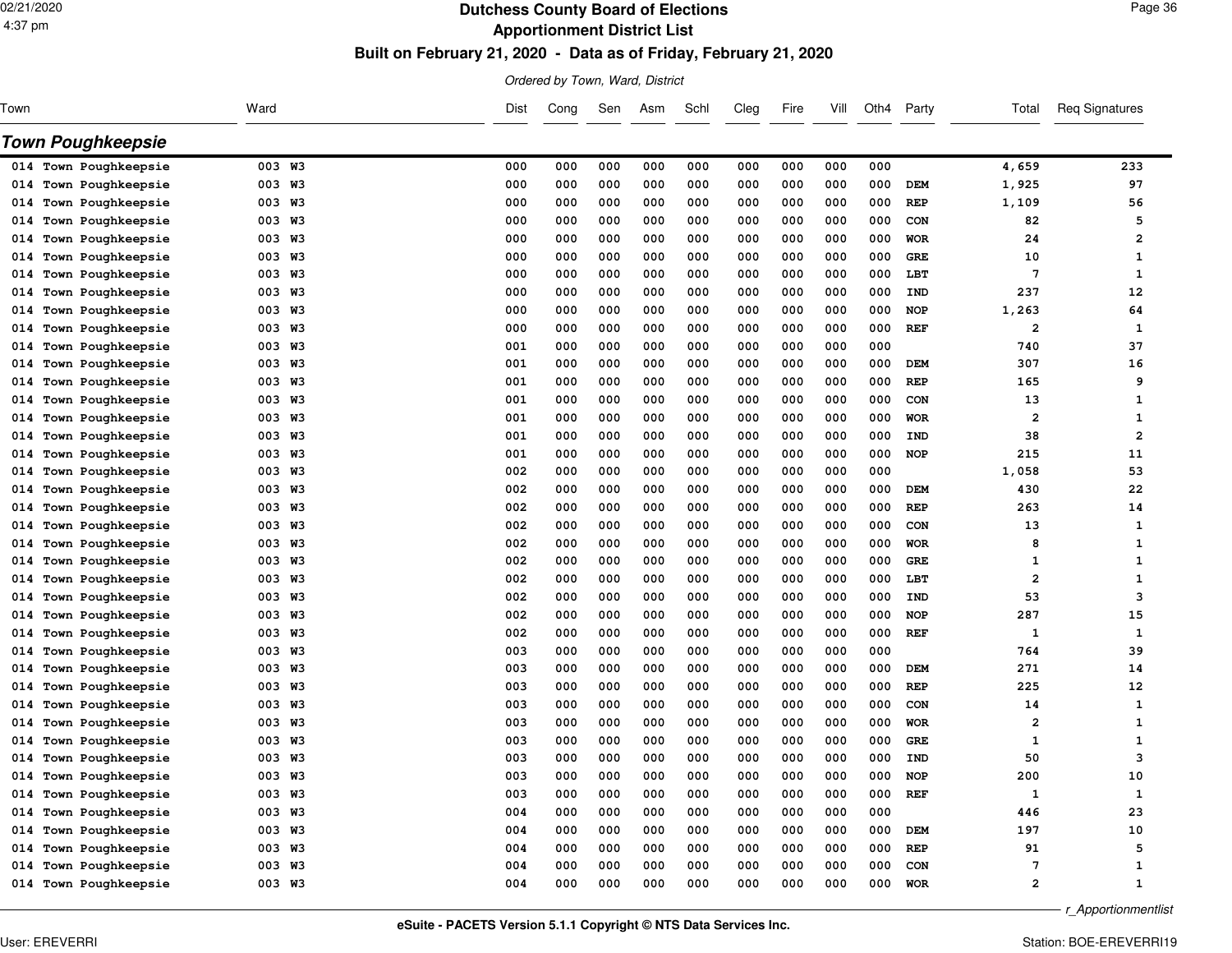#### **Dutchess County Board of Elections** $\mathbf S$ **Apportionment District List**

### **Built on February 21, 2020 - Data as of Friday, February 21, 2020**

Ordered by Town, Ward, District

| Town                     | Ward      | Dist | Cong | Sen | Asm | Schl | Cleg | Fire | Vill |     | Oth4 Party | Total          | <b>Req Signatures</b> |
|--------------------------|-----------|------|------|-----|-----|------|------|------|------|-----|------------|----------------|-----------------------|
| Town Poughkeepsie        |           |      |      |     |     |      |      |      |      |     |            |                |                       |
| Town Poughkeepsie<br>014 | 003 W3    | 004  | 000  | 000 | 000 | 000  | 000  | 000  | 000  | 000 | <b>GRE</b> | $\mathbf{2}$   | 1                     |
| Town Poughkeepsie<br>014 | 003<br>WЗ | 004  | 000  | 000 | 000 | 000  | 000  | 000  | 000  | 000 | LBT        | $\mathbf{1}$   | 1                     |
| Town Poughkeepsie<br>014 | 003<br>WЗ | 004  | 000  | 000 | 000 | 000  | 000  | 000  | 000  | 000 | <b>IND</b> | 19             | 1                     |
| Town Poughkeepsie<br>014 | WЗ<br>003 | 004  | 000  | 000 | 000 | 000  | 000  | 000  | 000  | 000 | <b>NOP</b> | 127            | $7\phantom{.0}$       |
| Town Poughkeepsie<br>014 | W3<br>003 | 005  | 000  | 000 | 000 | 000  | 000  | 000  | 000  | 000 |            | 884            | 45                    |
| Town Poughkeepsie<br>014 | 003<br>WЗ | 005  | 000  | 000 | 000 | 000  | 000  | 000  | 000  | 000 | <b>DEM</b> | 306            | 16                    |
| Town Poughkeepsie<br>014 | 003<br>WЗ | 005  | 000  | 000 | 000 | 000  | 000  | 000  | 000  | 000 | <b>REP</b> | 238            | 12                    |
| Town Poughkeepsie<br>014 | 003<br>WЗ | 005  | 000  | 000 | 000 | 000  | 000  | 000  | 000  | 000 | CON        | 26             | $\overline{2}$        |
| Town Poughkeepsie<br>014 | 003<br>WЗ | 005  | 000  | 000 | 000 | 000  | 000  | 000  | 000  | 000 | <b>WOR</b> | 6              | $\mathbf{1}$          |
| Town Poughkeepsie<br>014 | 003<br>WЗ | 005  | 000  | 000 | 000 | 000  | 000  | 000  | 000  | 000 | <b>GRE</b> | 4              | 1                     |
| Town Poughkeepsie<br>014 | 003<br>WЗ | 005  | 000  | 000 | 000 | 000  | 000  | 000  | 000  | 000 | LBT        | $\overline{a}$ | $\mathbf{1}$          |
| Town Poughkeepsie<br>014 | WЗ<br>003 | 005  | 000  | 000 | 000 | 000  | 000  | 000  | 000  | 000 | IND        | 48             | 3                     |
| Town Poughkeepsie<br>014 | W3<br>003 | 005  | 000  | 000 | 000 | 000  | 000  | 000  | 000  | 000 | <b>NOP</b> | 254            | 13                    |
| Town Poughkeepsie<br>014 | 003<br>WЗ | 006  | 000  | 000 | 000 | 000  | 000  | 000  | 000  | 000 |            | 767            | 39                    |
| Town Poughkeepsie<br>014 | 003<br>WЗ | 006  | 000  | 000 | 000 | 000  | 000  | 000  | 000  | 000 | <b>DEM</b> | 414            | 21                    |
| Town Poughkeepsie<br>014 | W3<br>003 | 006  | 000  | 000 | 000 | 000  | 000  | 000  | 000  | 000 | <b>REP</b> | 127            | $7\phantom{.0}$       |
| Town Poughkeepsie<br>014 | 003<br>WЗ | 006  | 000  | 000 | 000 | 000  | 000  | 000  | 000  | 000 | CON        | 9              | $\mathbf{1}$          |
| Town Poughkeepsie<br>014 | WЗ<br>003 | 006  | 000  | 000 | 000 | 000  | 000  | 000  | 000  | 000 | <b>WOR</b> | 4              | 1                     |
| Town Poughkeepsie<br>014 | 003<br>WЗ | 006  | 000  | 000 | 000 | 000  | 000  | 000  | 000  | 000 | <b>GRE</b> | $\overline{a}$ | $\mathbf{1}$          |
| Town Poughkeepsie<br>014 | 003<br>WЗ | 006  | 000  | 000 | 000 | 000  | 000  | 000  | 000  | 000 | LBT        | $\overline{a}$ | 1                     |
| Town Poughkeepsie<br>014 | 003<br>WЗ | 006  | 000  | 000 | 000 | 000  | 000  | 000  | 000  | 000 | <b>IND</b> | 29             | $\overline{2}$        |
| Town Poughkeepsie<br>014 | W3<br>003 | 006  | 000  | 000 | 000 | 000  | 000  | 000  | 000  | 000 | <b>NOP</b> | 180            | 9                     |
| Town Poughkeepsie<br>014 | 004<br>W4 | 000  | 000  | 000 | 000 | 000  | 000  | 000  | 000  | 000 |            | 4,430          | 222                   |
| Town Poughkeepsie<br>014 | 004<br>W4 | 000  | 000  | 000 | 000 | 000  | 000  | 000  | 000  | 000 | <b>DEM</b> | 1,830          | 92                    |
| Town Poughkeepsie<br>014 | 004<br>W4 | 000  | 000  | 000 | 000 | 000  | 000  | 000  | 000  | 000 | <b>REP</b> | 972            | 49                    |
| Town Poughkeepsie<br>014 | 004<br>W4 | 000  | 000  | 000 | 000 | 000  | 000  | 000  | 000  | 000 | CON        | 103            | 6                     |
| Town Poughkeepsie<br>014 | 004<br>W4 | 000  | 000  | 000 | 000 | 000  | 000  | 000  | 000  | 000 | <b>WOR</b> | 13             | 1                     |
| Town Poughkeepsie<br>014 | 004<br>W4 | 000  | 000  | 000 | 000 | 000  | 000  | 000  | 000  | 000 | <b>GRE</b> | 15             | 1                     |
| Town Poughkeepsie<br>014 | 004<br>W4 | 000  | 000  | 000 | 000 | 000  | 000  | 000  | 000  | 000 | LBT        | $\overline{7}$ | $\mathbf{1}$          |
| Town Poughkeepsie<br>014 | 004<br>W4 | 000  | 000  | 000 | 000 | 000  | 000  | 000  | 000  | 000 | IND        | 235            | 12                    |
| Town Poughkeepsie<br>014 | 004<br>W4 | 000  | 000  | 000 | 000 | 000  | 000  | 000  | 000  | 000 | <b>NOP</b> | 1,254          | 63                    |
| Town Poughkeepsie<br>014 | 004<br>W4 | 000  | 000  | 000 | 000 | 000  | 000  | 000  | 000  | 000 | <b>WEP</b> | 1              | $\mathbf{1}$          |
| Town Poughkeepsie<br>014 | 004<br>W4 | 001  | 000  | 000 | 000 | 000  | 000  | 000  | 000  | 000 |            | 1,109          | 56                    |
| Town Poughkeepsie<br>014 | 004<br>W4 | 001  | 000  | 000 | 000 | 000  | 000  | 000  | 000  | 000 | <b>DEM</b> | 485            | 25                    |
| Town Poughkeepsie<br>014 | 004<br>W4 | 001  | 000  | 000 | 000 | 000  | 000  | 000  | 000  | 000 | <b>REP</b> | 236            | 12                    |
| Town Poughkeepsie<br>014 | 004<br>W4 | 001  | 000  | 000 | 000 | 000  | 000  | 000  | 000  | 000 | CON        | 16             | 1                     |
| Town Poughkeepsie<br>014 | 004<br>W4 | 001  | 000  | 000 | 000 | 000  | 000  | 000  | 000  | 000 | <b>WOR</b> | 6              | $\mathbf{1}$          |
| Town Poughkeepsie<br>014 | 004<br>W4 | 001  | 000  | 000 | 000 | 000  | 000  | 000  | 000  | 000 | <b>GRE</b> | 3              | $\mathbf{1}$          |
| Town Poughkeepsie<br>014 | 004<br>W4 | 001  | 000  | 000 | 000 | 000  | 000  | 000  | 000  | 000 | LBT        | $\overline{a}$ | 1                     |
| Town Poughkeepsie<br>014 | 004<br>W4 | 001  | 000  | 000 | 000 | 000  | 000  | 000  | 000  | 000 | <b>IND</b> | 57             | 3                     |
| 014 Town Poughkeepsie    | 004<br>W4 | 001  | 000  | 000 | 000 | 000  | 000  | 000  | 000  | 000 | <b>NOP</b> | 304            | 16                    |
|                          |           |      |      |     |     |      |      |      |      |     |            |                |                       |

r\_Apportionmentlist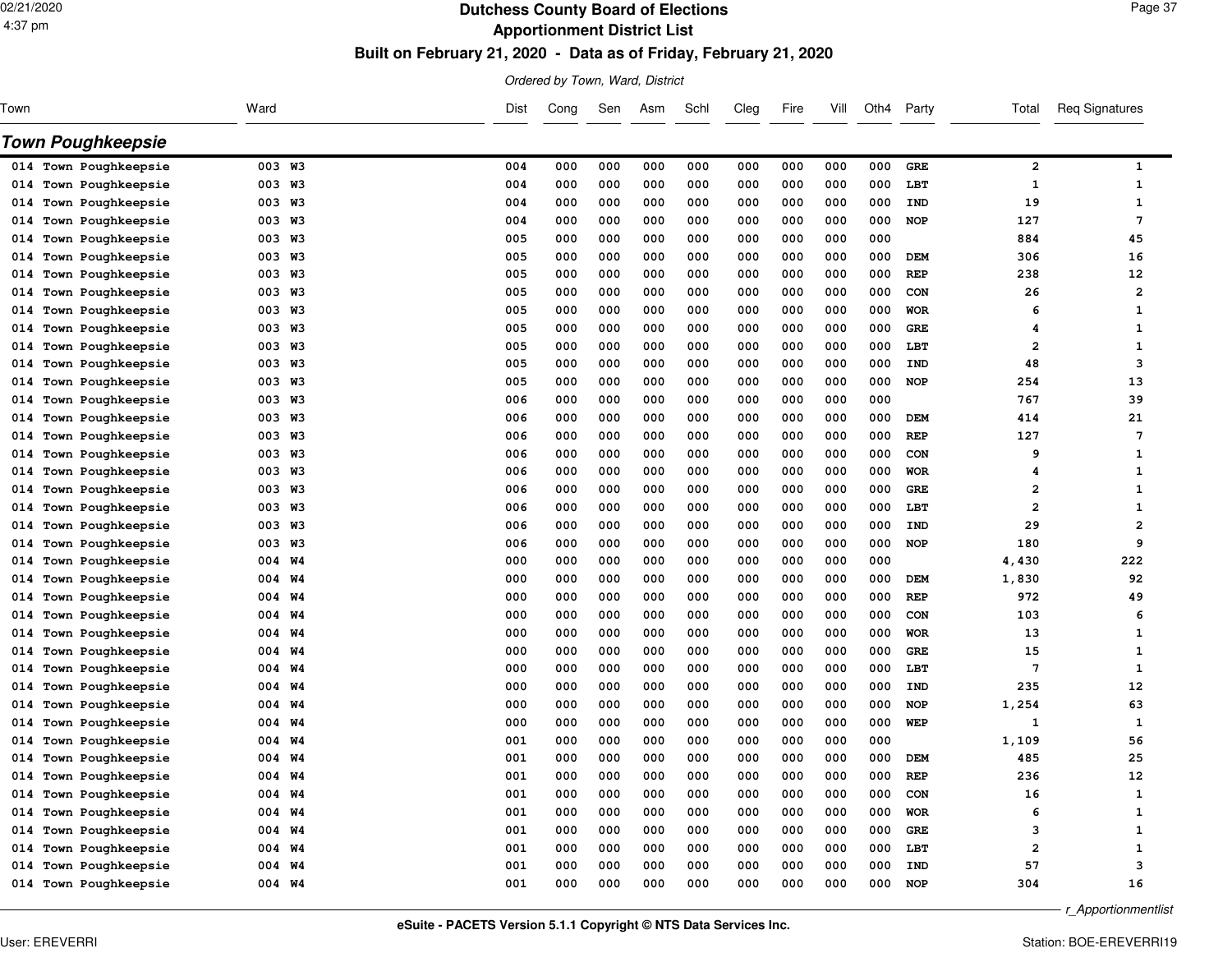# **Dutchess County Board of ElectionsApportionment District List**

### **Built on February 21, 2020 - Data as of Friday, February 21, 2020**

Ordered by Town, Ward, District

| Town                     | Ward                  | Dist | Cong | Sen | Asm | Schl | Cleg | Fire | Vill |     | Oth4 Party | Total          | <b>Req Signatures</b> |
|--------------------------|-----------------------|------|------|-----|-----|------|------|------|------|-----|------------|----------------|-----------------------|
| Town Poughkeepsie        |                       |      |      |     |     |      |      |      |      |     |            |                |                       |
| 014 Town Poughkeepsie    | 004 W4                | 002  | 000  | 000 | 000 | 000  | 000  | 000  | 000  | 000 |            | 102            | 6                     |
| Town Poughkeepsie<br>014 | W4<br>004             | 002  | 000  | 000 | 000 | 000  | 000  | 000  | 000  | 000 | <b>DEM</b> | 27             | $\overline{a}$        |
| Town Poughkeepsie<br>014 | 004<br>W4             | 002  | 000  | 000 | 000 | 000  | 000  | 000  | 000  | 000 | <b>REP</b> | 35             | 2                     |
| Town Poughkeepsie<br>014 | 004<br>W4             | 002  | 000  | 000 | 000 | 000  | 000  | 000  | 000  | 000 | CON        | 3              | $\mathbf{1}$          |
| Town Poughkeepsie<br>014 | 004<br>W4             | 002  | 000  | 000 | 000 | 000  | 000  | 000  | 000  | 000 | <b>WOR</b> | $\mathbf{1}$   | 1                     |
| Town Poughkeepsie<br>014 | 004<br>W4             | 002  | 000  | 000 | 000 | 000  | 000  | 000  | 000  | 000 | <b>IND</b> | 5              | $\mathbf{1}$          |
| Town Poughkeepsie<br>014 | 004<br>W4             | 002  | 000  | 000 | 000 | 000  | 000  | 000  | 000  | 000 | <b>NOP</b> | 30             | $\overline{2}$        |
| Town Poughkeepsie<br>014 | 004<br>W4             | 002  | 000  | 000 | 000 | 000  | 000  | 000  | 000  | 000 | <b>WEP</b> | $\mathbf{1}$   | $\mathbf{1}$          |
| Town Poughkeepsie<br>014 | 004<br>W4             | 003  | 000  | 000 | 000 | 000  | 000  | 000  | 000  | 000 |            | 1,043          | 53                    |
| Town Poughkeepsie<br>014 | 004<br>W4             | 003  | 000  | 000 | 000 | 000  | 000  | 000  | 000  | 000 | <b>DEM</b> | 429            | 22                    |
| Town Poughkeepsie<br>014 | 004<br>W4             | 003  | 000  | 000 | 000 | 000  | 000  | 000  | 000  | 000 | <b>REP</b> | 218            | 11                    |
| Town Poughkeepsie<br>014 | 004<br>W4             | 003  | 000  | 000 | 000 | 000  | 000  | 000  | 000  | 000 | CON        | 21             | $\overline{a}$        |
| Town Poughkeepsie<br>014 | 004<br>W4             | 003  | 000  | 000 | 000 | 000  | 000  | 000  | 000  | 000 | <b>WOR</b> | $\mathbf{1}$   | $\mathbf{1}$          |
| Town Poughkeepsie<br>014 | 004<br>W4             | 003  | 000  | 000 | 000 | 000  | 000  | 000  | 000  | 000 | <b>GRE</b> | 3              | $\mathbf{1}$          |
| Town Poughkeepsie<br>014 | 004<br>W4             | 003  | 000  | 000 | 000 | 000  | 000  | 000  | 000  | 000 | LBT        | $\mathbf{1}$   | 1                     |
| Town Poughkeepsie<br>014 | 004<br>W4             | 003  | 000  | 000 | 000 | 000  | 000  | 000  | 000  | 000 | <b>IND</b> | 60             | 3                     |
| Town Poughkeepsie<br>014 | 004<br>W4             | 003  | 000  | 000 | 000 | 000  | 000  | 000  | 000  | 000 | <b>NOP</b> | 310            | 16                    |
| Town Poughkeepsie<br>014 | 004<br>W4             | 004  | 000  | 000 | 000 | 000  | 000  | 000  | 000  | 000 |            | 1,168          | 59                    |
| Town Poughkeepsie<br>014 | 004<br>W4             | 004  | 000  | 000 | 000 | 000  | 000  | 000  | 000  | 000 | <b>DEM</b> | 447            | 23                    |
| Town Poughkeepsie<br>014 | 004<br>W4             | 004  | 000  | 000 | 000 | 000  | 000  | 000  | 000  | 000 | <b>REP</b> | 276            | 14                    |
| Town Poughkeepsie<br>014 | 004<br>W4             | 004  | 000  | 000 | 000 | 000  | 000  | 000  | 000  | 000 | CON        | 31             | $\overline{2}$        |
| Town Poughkeepsie<br>014 | 004<br>W4             | 004  | 000  | 000 | 000 | 000  | 000  | 000  | 000  | 000 | <b>WOR</b> | $\mathbf{1}$   | $\mathbf{1}$          |
| Town Poughkeepsie<br>014 | 004<br>W4             | 004  | 000  | 000 | 000 | 000  | 000  | 000  | 000  | 000 | <b>GRE</b> | 8              | 1                     |
| Town Poughkeepsie<br>014 | W4<br>004             | 004  | 000  | 000 | 000 | 000  | 000  | 000  | 000  | 000 | LBT        | $\overline{2}$ | 1                     |
| Town Poughkeepsie<br>014 | 004<br>W4             | 004  | 000  | 000 | 000 | 000  | 000  | 000  | 000  | 000 | <b>IND</b> | 68             | 4                     |
| Town Poughkeepsie<br>014 | 004<br>W4             | 004  | 000  | 000 | 000 | 000  | 000  | 000  | 000  | 000 | <b>NOP</b> | 335            | 17                    |
| Town Poughkeepsie<br>014 | W4<br>004             | 005  | 000  | 000 | 000 | 000  | 000  | 000  | 000  | 000 |            | 1,008          | 51                    |
| Town Poughkeepsie<br>014 | 004<br>W4             | 005  | 000  | 000 | 000 | 000  | 000  | 000  | 000  | 000 | <b>DEM</b> | 442            | 23                    |
| Town Poughkeepsie<br>014 | 004<br>W4             | 005  | 000  | 000 | 000 | 000  | 000  | 000  | 000  | 000 | <b>REP</b> | 207            | 11                    |
| Town Poughkeepsie<br>014 | 004<br>W4             | 005  | 000  | 000 | 000 | 000  | 000  | 000  | 000  | 000 | CON        | 32             | $\overline{2}$        |
| Town Poughkeepsie<br>014 | 004<br>W4             | 005  | 000  | 000 | 000 | 000  | 000  | 000  | 000  | 000 | <b>WOR</b> | 4              | 1                     |
| Town Poughkeepsie<br>014 | 004<br>W4             | 005  | 000  | 000 | 000 | 000  | 000  | 000  | 000  | 000 | <b>GRE</b> | $\mathbf{1}$   | 1                     |
| Town Poughkeepsie<br>014 | 004<br>W4             | 005  | 000  | 000 | 000 | 000  | 000  | 000  | 000  | 000 | LBT        | $\overline{a}$ | 1                     |
| Town Poughkeepsie<br>014 | 004<br>W4             | 005  | 000  | 000 | 000 | 000  | 000  | 000  | 000  | 000 | IND        | 45             | 3                     |
| Town Poughkeepsie<br>014 | 004<br>W4             | 005  | 000  | 000 | 000 | 000  | 000  | 000  | 000  | 000 | <b>NOP</b> | 275            | 14                    |
| Town Poughkeepsie<br>014 | W <sub>5</sub><br>005 | 000  | 000  | 000 | 000 | 000  | 000  | 000  | 000  | 000 |            | 4.416          | 221                   |
| Town Poughkeepsie<br>014 | 005<br><b>W5</b>      | 000  | 000  | 000 | 000 | 000  | 000  | 000  | 000  | 000 | <b>DEM</b> | 1,778          | 89                    |
| Town Poughkeepsie<br>014 | 005<br>W5             | 000  | 000  | 000 | 000 | 000  | 000  | 000  | 000  | 000 | <b>REP</b> | 1,039          | 52                    |
| Town Poughkeepsie<br>014 | W5<br>005             | 000  | 000  | 000 | 000 | 000  | 000  | 000  | 000  | 000 | CON        | 65             | 4                     |
| Town Poughkeepsie<br>014 | 005<br>W5             | 000  | 000  | 000 | 000 | 000  | 000  | 000  | 000  | 000 | <b>WOR</b> | 19             | 1                     |
| 014 Town Poughkeepsie    | 005<br>W5             | 000  | 000  | 000 | 000 | 000  | 000  | 000  | 000  | 000 | <b>GRE</b> | 8              | 1                     |

**eSuite - PACETS Version 5.1.1 Copyright © NTS Data Services Inc.**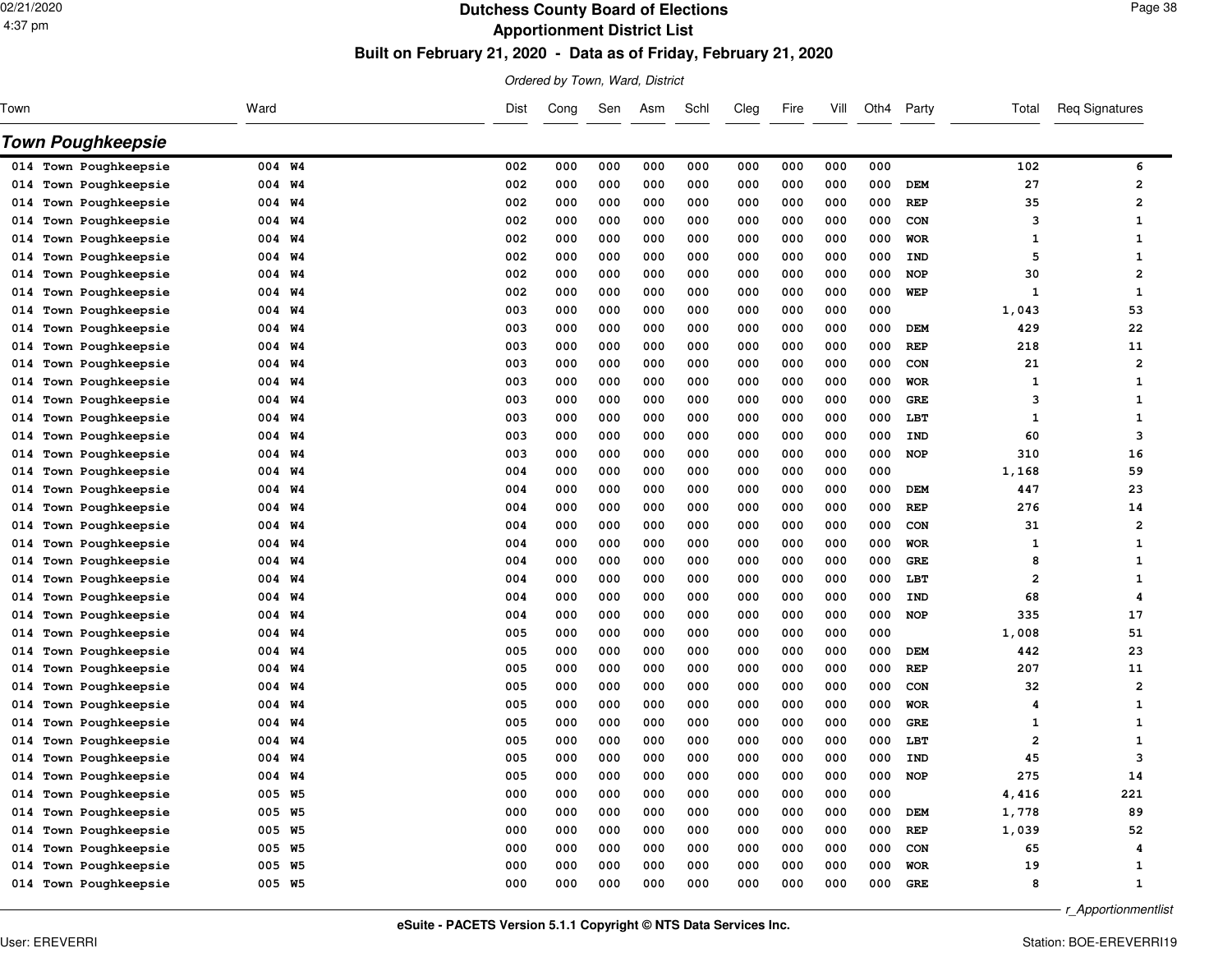#### **Dutchess County Board of Elections**S Page 39 **Apportionment District List**

### **Built on February 21, 2020 - Data as of Friday, February 21, 2020**

Ordered by Town, Ward, District

| Town                     | Ward                  | Dist | Cong | Sen | Asm | Schl | Cleg | Fire | Vill |     | Oth4 Party | Total          | <b>Req Signatures</b>   |
|--------------------------|-----------------------|------|------|-----|-----|------|------|------|------|-----|------------|----------------|-------------------------|
| Town Poughkeepsie        |                       |      |      |     |     |      |      |      |      |     |            |                |                         |
| Town Poughkeepsie<br>014 | 005 W5                | 000  | 000  | 000 | 000 | 000  | 000  | 000  | 000  | 000 | LBT        | 4              | 1                       |
| Town Poughkeepsie<br>014 | 005<br>W <sub>5</sub> | 000  | 000  | 000 | 000 | 000  | 000  | 000  | 000  | 000 | IND        | 198            | 10                      |
| Town Poughkeepsie<br>014 | 005<br>W5             | 000  | 000  | 000 | 000 | 000  | 000  | 000  | 000  | 000 | <b>NOP</b> | 1,302          | 66                      |
| Town Poughkeepsie<br>014 | 005<br>W5             | 000  | 000  | 000 | 000 | 000  | 000  | 000  | 000  | 000 | <b>WEP</b> | 1              | 1                       |
| Town Poughkeepsie<br>014 | W <sub>5</sub><br>005 | 000  | 000  | 000 | 000 | 000  | 000  | 000  | 000  | 000 | <b>REF</b> | $\overline{a}$ | $\mathbf{1}$            |
| Town Poughkeepsie<br>014 | 005<br>W <sub>5</sub> | 001  | 000  | 000 | 000 | 000  | 000  | 000  | 000  | 000 |            | 1,238          | 62                      |
| Town Poughkeepsie<br>014 | 005<br>W5             | 001  | 000  | 000 | 000 | 000  | 000  | 000  | 000  | 000 | <b>DEM</b> | 549            | 28                      |
| Town Poughkeepsie<br>014 | W <sub>5</sub><br>005 | 001  | 000  | 000 | 000 | 000  | 000  | 000  | 000  | 000 | <b>REP</b> | 246            | 13                      |
| Town Poughkeepsie<br>014 | 005<br>W <sub>5</sub> | 001  | 000  | 000 | 000 | 000  | 000  | 000  | 000  | 000 | CON        | 21             | $\overline{2}$          |
| Town Poughkeepsie<br>014 | 005<br>W <sub>5</sub> | 001  | 000  | 000 | 000 | 000  | 000  | 000  | 000  | 000 | <b>WOR</b> | 7              | 1                       |
| Town Poughkeepsie<br>014 | 005<br><b>W5</b>      | 001  | 000  | 000 | 000 | 000  | 000  | 000  | 000  | 000 | GRE        | $\mathbf{1}$   | $\mathbf{1}$            |
| Town Poughkeepsie<br>014 | W <sub>5</sub><br>005 | 001  | 000  | 000 | 000 | 000  | 000  | 000  | 000  | 000 | LBT        | 1              | 1                       |
| Town Poughkeepsie<br>014 | 005<br>W5             | 001  | 000  | 000 | 000 | 000  | 000  | 000  | 000  | 000 | <b>IND</b> | 70             | 4                       |
| Town Poughkeepsie<br>014 | 005<br><b>W5</b>      | 001  | 000  | 000 | 000 | 000  | 000  | 000  | 000  | 000 | <b>NOP</b> | 343            | 18                      |
| Town Poughkeepsie<br>014 | 005<br>W <sub>5</sub> | 002  | 000  | 000 | 000 | 000  | 000  | 000  | 000  | 000 |            | 1,181          | 60                      |
| Town Poughkeepsie<br>014 | W <sub>5</sub><br>005 | 002  | 000  | 000 | 000 | 000  | 000  | 000  | 000  | 000 | <b>DEM</b> | 470            | 24                      |
| Town Poughkeepsie<br>014 | 005<br>W <sub>5</sub> | 002  | 000  | 000 | 000 | 000  | 000  | 000  | 000  | 000 | <b>REP</b> | 289            | 15                      |
| Town Poughkeepsie<br>014 | <b>W5</b><br>005      | 002  | 000  | 000 | 000 | 000  | 000  | 000  | 000  | 000 | CON        | 14             | 1                       |
| Town Poughkeepsie<br>014 | 005<br>W <sub>5</sub> | 002  | 000  | 000 | 000 | 000  | 000  | 000  | 000  | 000 | <b>WOR</b> | 6              | $\mathbf{1}$            |
| Town Poughkeepsie<br>014 | 005<br>W5             | 002  | 000  | 000 | 000 | 000  | 000  | 000  | 000  | 000 | <b>GRE</b> | 3              | 1                       |
| Town Poughkeepsie<br>014 | 005<br><b>W5</b>      | 002  | 000  | 000 | 000 | 000  | 000  | 000  | 000  | 000 | IND        | 44             | 3                       |
| Town Poughkeepsie<br>014 | W <sub>5</sub><br>005 | 002  | 000  | 000 | 000 | 000  | 000  | 000  | 000  | 000 | <b>NOP</b> | 354            | 18                      |
| Town Poughkeepsie<br>014 | W <sub>5</sub><br>005 | 002  | 000  | 000 | 000 | 000  | 000  | 000  | 000  | 000 | <b>WEP</b> | 1              | $\mathbf{1}$            |
| Town Poughkeepsie<br>014 | 005<br>W <sub>5</sub> | 003  | 000  | 000 | 000 | 000  | 000  | 000  | 000  | 000 |            | 938            | 47                      |
| Town Poughkeepsie<br>014 | W <sub>5</sub><br>005 | 003  | 000  | 000 | 000 | 000  | 000  | 000  | 000  | 000 | <b>DEM</b> | 363            | 19                      |
| Town Poughkeepsie<br>014 | 005<br>W <sub>5</sub> | 003  | 000  | 000 | 000 | 000  | 000  | 000  | 000  | 000 | <b>REP</b> | 249            | 13                      |
| Town Poughkeepsie<br>014 | 005<br>W <sub>5</sub> | 003  | 000  | 000 | 000 | 000  | 000  | 000  | 000  | 000 | CON        | 18             | 1                       |
| Town Poughkeepsie<br>014 | 005<br>W5             | 003  | 000  | 000 | 000 | 000  | 000  | 000  | 000  | 000 | <b>WOR</b> | 3              | $\mathbf{1}$            |
| Town Poughkeepsie<br>014 | W <sub>5</sub><br>005 | 003  | 000  | 000 | 000 | 000  | 000  | 000  | 000  | 000 | <b>GRE</b> | 3              | $\mathbf{1}$            |
| Town Poughkeepsie<br>014 | W <sub>5</sub><br>005 | 003  | 000  | 000 | 000 | 000  | 000  | 000  | 000  | 000 | LBT        | $\mathbf{z}$   | $\mathbf{1}$            |
| Town Poughkeepsie<br>014 | 005<br>W <sub>5</sub> | 003  | 000  | 000 | 000 | 000  | 000  | 000  | 000  | 000 | IND        | 38             | $\overline{\mathbf{2}}$ |
| Town Poughkeepsie<br>014 | 005<br><b>W5</b>      | 003  | 000  | 000 | 000 | 000  | 000  | 000  | 000  | 000 | <b>NOP</b> | 261            | 14                      |
| Town Poughkeepsie<br>014 | 005<br>W <sub>5</sub> | 003  | 000  | 000 | 000 | 000  | 000  | 000  | 000  | 000 | <b>REF</b> | 1              | $\mathbf{1}$            |
| Town Poughkeepsie<br>014 | 005<br>W <sub>5</sub> | 004  | 000  | 000 | 000 | 000  | 000  | 000  | 000  | 000 |            | 1,059          | 53                      |
| Town Poughkeepsie<br>014 | 005<br>W5             | 004  | 000  | 000 | 000 | 000  | 000  | 000  | 000  | 000 | <b>DEM</b> | 396            | 20                      |
| Town Poughkeepsie<br>014 | W <sub>5</sub><br>005 | 004  | 000  | 000 | 000 | 000  | 000  | 000  | 000  | 000 | <b>REP</b> | 255            | 13                      |
| Town Poughkeepsie<br>014 | 005<br>W <sub>5</sub> | 004  | 000  | 000 | 000 | 000  | 000  | 000  | 000  | 000 | CON        | 12             | $\mathbf{1}$            |
| Town Poughkeepsie<br>014 | 005<br>W <sub>5</sub> | 004  | 000  | 000 | 000 | 000  | 000  | 000  | 000  | 000 | <b>WOR</b> | 3              | $\mathbf{1}$            |
| Town Poughkeepsie<br>014 | W <sub>5</sub><br>005 | 004  | 000  | 000 | 000 | 000  | 000  | 000  | 000  | 000 | <b>GRE</b> | $\mathbf{1}$   | 1                       |
| Town Poughkeepsie<br>014 | W <sub>5</sub><br>005 | 004  | 000  | 000 | 000 | 000  | 000  | 000  | 000  | 000 | LBT        | $\mathbf{1}$   | $\mathbf{1}$            |
| 014 Town Poughkeepsie    | 005<br>W5             | 004  | 000  | 000 | 000 | 000  | 000  | 000  | 000  | 000 | IND        | 46             | 3                       |
|                          |                       |      |      |     |     |      |      |      |      |     |            |                |                         |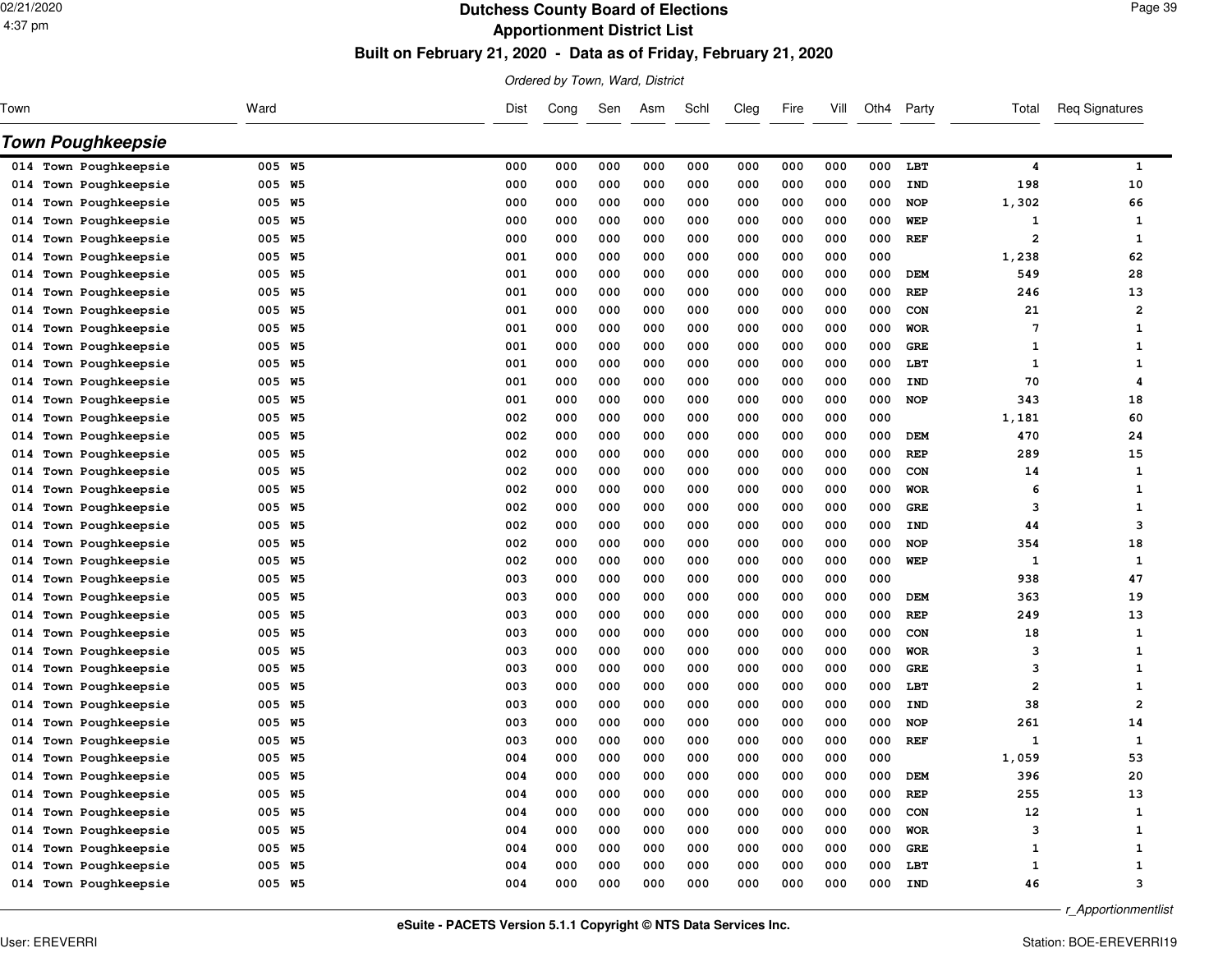#### **Dutchess County Board of Elections** $\mathbf S$ **Apportionment District List**

### **Built on February 21, 2020 - Data as of Friday, February 21, 2020**

Ordered by Town, Ward, District

| Town                     | Ward                  | Dist | Cong | Sen | Asm | Schl | Cleg | Fire | Vill |     | Oth4 Party | Total                   | <b>Req Signatures</b> |
|--------------------------|-----------------------|------|------|-----|-----|------|------|------|------|-----|------------|-------------------------|-----------------------|
| <b>Town Poughkeepsie</b> |                       |      |      |     |     |      |      |      |      |     |            |                         |                       |
| Town Poughkeepsie<br>014 | 005<br>W5             | 004  | 000  | 000 | 000 | 000  | 000  | 000  | 000  | 000 | <b>NOP</b> | 344                     | 18                    |
| Town Poughkeepsie<br>014 | 005<br>W <sub>5</sub> | 004  | 000  | 000 | 000 | 000  | 000  | 000  | 000  | 000 | <b>REF</b> | $\mathbf{1}$            | 1                     |
| Town Poughkeepsie<br>014 | 006<br>W6             | 000  | 000  | 000 | 000 | 000  | 000  | 000  | 000  | 000 |            | 5,040                   | 252                   |
| Town Poughkeepsie<br>014 | 006<br>W6             | 000  | 000  | 000 | 000 | 000  | 000  | 000  | 000  | 000 | <b>DEM</b> | 2,597                   | 130                   |
| Town Poughkeepsie<br>014 | 006<br>W6             | 000  | 000  | 000 | 000 | 000  | 000  | 000  | 000  | 000 | <b>REP</b> | 904                     | 46                    |
| Town Poughkeepsie<br>014 | 006<br>W6             | 000  | 000  | 000 | 000 | 000  | 000  | 000  | 000  | 000 | CON        | 61                      | 4                     |
| Town Poughkeepsie<br>014 | 006<br>W6             | 000  | 000  | 000 | 000 | 000  | 000  | 000  | 000  | 000 | <b>WOR</b> | 18                      | 1                     |
| Town Poughkeepsie<br>014 | 006<br>W6             | 000  | 000  | 000 | 000 | 000  | 000  | 000  | 000  | 000 | <b>GRE</b> | 18                      | 1                     |
| Town Poughkeepsie<br>014 | 006<br>W6             | 000  | 000  | 000 | 000 | 000  | 000  | 000  | 000  | 000 | LBT        | 8                       | 1                     |
| Town Poughkeepsie<br>014 | 006<br>W6             | 000  | 000  | 000 | 000 | 000  | 000  | 000  | 000  | 000 | <b>IND</b> | 191                     | 10                    |
| Town Poughkeepsie<br>014 | 006<br>W6             | 000  | 000  | 000 | 000 | 000  | 000  | 000  | 000  | 000 | <b>SAM</b> | $\mathbf{1}$            | 1                     |
| Town Poughkeepsie<br>014 | W6<br>006             | 000  | 000  | 000 | 000 | 000  | 000  | 000  | 000  | 000 | <b>NOP</b> | 1,240                   | 62                    |
| Town Poughkeepsie<br>014 | 006<br>W6             | 000  | 000  | 000 | 000 | 000  | 000  | 000  | 000  | 000 | <b>WEP</b> | $\overline{2}$          | 1                     |
| Town Poughkeepsie<br>014 | 006<br>W6             | 001  | 000  | 000 | 000 | 000  | 000  | 000  | 000  | 000 |            | 1,119                   | 56                    |
| Town Poughkeepsie<br>014 | 006<br>W6             | 001  | 000  | 000 | 000 | 000  | 000  | 000  | 000  | 000 | <b>DEM</b> | 436                     | 22                    |
| Town Poughkeepsie<br>014 | 006<br>W6             | 001  | 000  | 000 | 000 | 000  | 000  | 000  | 000  | 000 | <b>REP</b> | 324                     | 17                    |
| Town Poughkeepsie<br>014 | 006<br>W6             | 001  | 000  | 000 | 000 | 000  | 000  | 000  | 000  | 000 | CON        | 20                      | $\mathbf{1}$          |
| Town Poughkeepsie<br>014 | 006<br>W6             | 001  | 000  | 000 | 000 | 000  | 000  | 000  | 000  | 000 | <b>WOR</b> | 1                       | $\mathbf{1}$          |
| Town Poughkeepsie<br>014 | 006<br>W6             | 001  | 000  | 000 | 000 | 000  | 000  | 000  | 000  | 000 | <b>GRE</b> | 4                       | $\mathbf{1}$          |
| Town Poughkeepsie<br>014 | 006<br>W6             | 001  | 000  | 000 | 000 | 000  | 000  | 000  | 000  | 000 | LBT        | $\overline{2}$          | $\mathbf{1}$          |
| Town Poughkeepsie<br>014 | 006<br>W6             | 001  | 000  | 000 | 000 | 000  | 000  | 000  | 000  | 000 | <b>IND</b> | 47                      | 3                     |
| Town Poughkeepsie<br>014 | 006<br>W6             | 001  | 000  | 000 | 000 | 000  | 000  | 000  | 000  | 000 | <b>NOP</b> | 285                     | 15                    |
| Town Poughkeepsie<br>014 | 006<br>W6             | 002  | 000  | 000 | 000 | 000  | 000  | 000  | 000  | 000 |            | 1,448                   | 73                    |
| Town Poughkeepsie<br>014 | W6<br>006             | 002  | 000  | 000 | 000 | 000  | 000  | 000  | 000  | 000 | <b>DEM</b> | 731                     | 37                    |
| Town Poughkeepsie<br>014 | 006<br>W6             | 002  | 000  | 000 | 000 | 000  | 000  | 000  | 000  | 000 | <b>REP</b> | 240                     | 12                    |
| Town Poughkeepsie<br>014 | 006<br>W6             | 002  | 000  | 000 | 000 | 000  | 000  | 000  | 000  | 000 | <b>CON</b> | 18                      | $\mathbf{1}$          |
| Town Poughkeepsie<br>014 | 006<br>W6             | 002  | 000  | 000 | 000 | 000  | 000  | 000  | 000  | 000 | <b>WOR</b> | 10                      | 1                     |
| Town Poughkeepsie<br>014 | 006<br>W6             | 002  | 000  | 000 | 000 | 000  | 000  | 000  | 000  | 000 | <b>GRE</b> | 6                       | $\mathbf{1}$          |
| Town Poughkeepsie<br>014 | 006<br>W6             | 002  | 000  | 000 | 000 | 000  | 000  | 000  | 000  | 000 | LBT        | $\overline{2}$          | $\mathbf{1}$          |
| Town Poughkeepsie<br>014 | 006<br>W6             | 002  | 000  | 000 | 000 | 000  | 000  | 000  | 000  | 000 | <b>IND</b> | 60                      | 3                     |
| Town Poughkeepsie<br>014 | 006<br>W6             | 002  | 000  | 000 | 000 | 000  | 000  | 000  | 000  | 000 | <b>SAM</b> | 1                       | 1                     |
| Town Poughkeepsie<br>014 | 006<br>W6             | 002  | 000  | 000 | 000 | 000  | 000  | 000  | 000  | 000 | <b>NOP</b> | 378                     | 19                    |
| Town Poughkeepsie<br>014 | 006<br>W6             | 002  | 000  | 000 | 000 | 000  | 000  | 000  | 000  | 000 | <b>WEP</b> | $\overline{\mathbf{2}}$ | 1                     |
| Town Poughkeepsie<br>014 | 006<br>W6             | 003  | 000  | 000 | 000 | 000  | 000  | 000  | 000  | 000 |            | 342                     | 18                    |
| Town Poughkeepsie<br>014 | 006<br>W6             | 003  | 000  | 000 | 000 | 000  | 000  | 000  | 000  | 000 | <b>DEM</b> | 233                     | 12 <sup>2</sup>       |
| Town Poughkeepsie<br>014 | 006<br>W6             | 003  | 000  | 000 | 000 | 000  | 000  | 000  | 000  | 000 | <b>REP</b> | 25                      | $\overline{2}$        |
| Town Poughkeepsie<br>014 | 006<br>W6             | 003  | 000  | 000 | 000 | 000  | 000  | 000  | 000  | 000 | CON        | 6                       | 1                     |
| Town Poughkeepsie<br>014 | 006<br>W6             | 003  | 000  | 000 | 000 | 000  | 000  | 000  | 000  | 000 | <b>WOR</b> | $\overline{a}$          | 1                     |
| Town Poughkeepsie<br>014 | 006<br>W6             | 003  | 000  | 000 | 000 | 000  | 000  | 000  | 000  | 000 | <b>GRE</b> | 3                       | $\mathbf{1}$          |
| Town Poughkeepsie<br>014 | 006<br>W6             | 003  | 000  | 000 | 000 | 000  | 000  | 000  | 000  | 000 | <b>IND</b> | 13                      | 1                     |
| 014 Town Poughkeepsie    | 006 W6                | 003  | 000  | 000 | 000 | 000  | 000  | 000  | 000  | 000 | <b>NOP</b> | 60                      | 3                     |
|                          |                       |      |      |     |     |      |      |      |      |     |            |                         |                       |

**eSuite - PACETS Version 5.1.1 Copyright © NTS Data Services Inc.**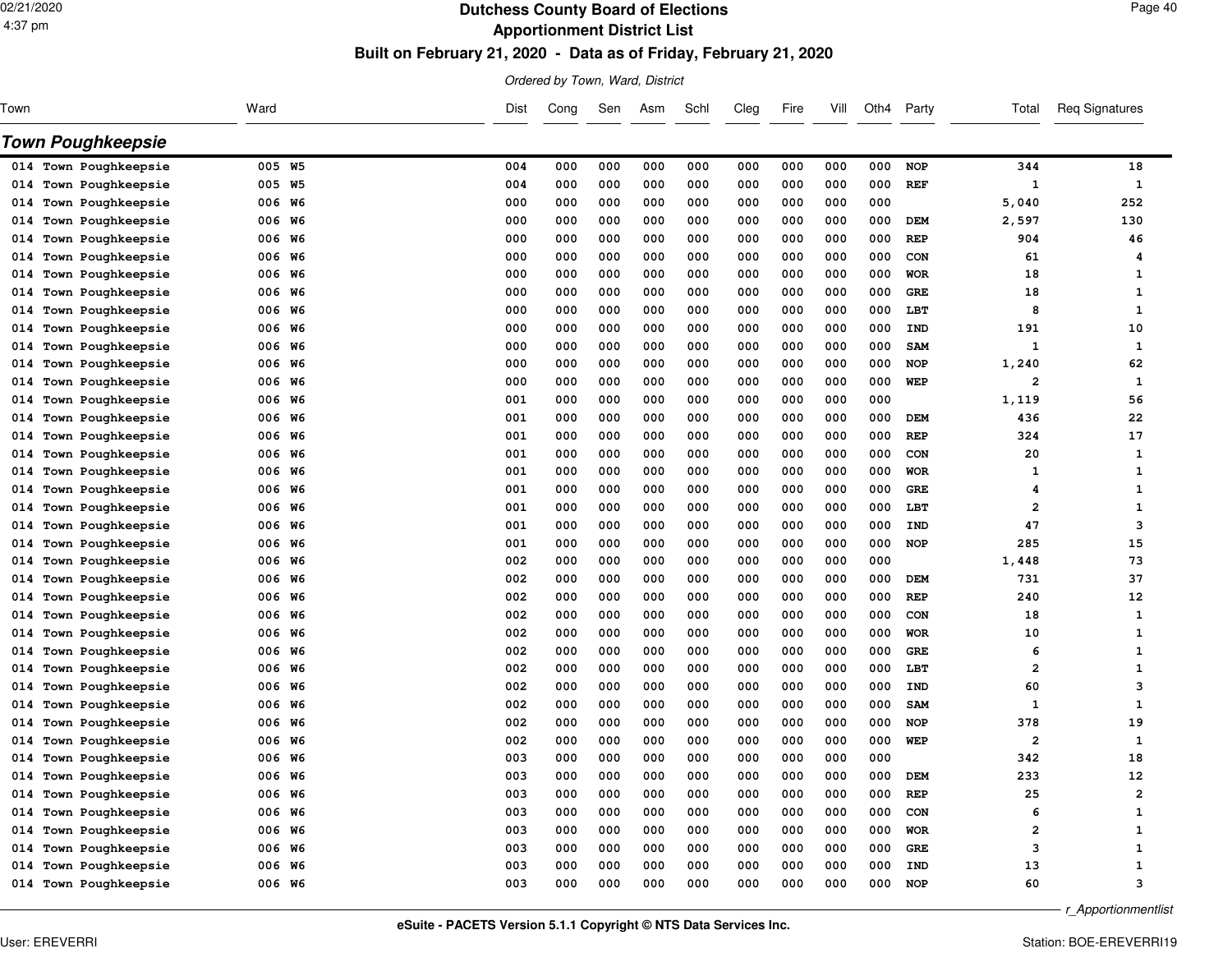#### **Dutchess County Board of Elections**S Page 41 **Apportionment District List**

### **Built on February 21, 2020 - Data as of Friday, February 21, 2020**

Ordered by Town, Ward, District

| Town |                       | Ward             | Dist | Cong | Sen | Asm | Schl | Cleg | Fire | Vill | Oth4 | Party      | Total          | <b>Reg Signatures</b> |
|------|-----------------------|------------------|------|------|-----|-----|------|------|------|------|------|------------|----------------|-----------------------|
|      | Town Poughkeepsie     |                  |      |      |     |     |      |      |      |      |      |            |                |                       |
|      | 014 Town Poughkeepsie | 006 W6           | 004  | 000  | 000 | 000 | 000  | 000  | 000  | 000  | 000  |            | 1,362          | 69                    |
| 014  | Town Poughkeepsie     | 006 W6           | 004  | 000  | 000 | 000 | 000  | 000  | 000  | 000  | 000  | <b>DEM</b> | 897            | 45                    |
| 014  | Town Poughkeepsie     | 006 W6           | 004  | 000  | 000 | 000 | 000  | 000  | 000  | 000  | 000  | <b>REP</b> | 111            | 6                     |
| 014  | Town Poughkeepsie     | 006<br>W6        | 004  | 000  | 000 | 000 | 000  | 000  | 000  | 000  | 000  | CON        | 5              |                       |
| 014  | Town Poughkeepsie     | 006<br>W6        | 004  | 000  | 000 | 000 | 000  | 000  | 000  | 000  | 000  | <b>WOR</b> | 2              |                       |
| 014  | Town Poughkeepsie     | W6<br>006        | 004  | 000  | 000 | 000 | 000  | 000  | 000  | 000  | 000  | <b>GRE</b> |                |                       |
| 014  | Town Poughkeepsie     | 006<br>W6        | 004  | 000  | 000 | 000 | 000  | 000  | 000  | 000  | 000  | LBT        | 2              |                       |
| 014  | Town Poughkeepsie     | 006<br>W6        | 004  | 000  | 000 | 000 | 000  | 000  | 000  | 000  | 000  | <b>IND</b> | 44             | 3                     |
| 014  | Town Poughkeepsie     | 006<br>W6        | 004  | 000  | 000 | 000 | 000  | 000  | 000  | 000  | 000  | <b>NOP</b> | 297            | 15                    |
| 014  | Town Poughkeepsie     | 006<br>W6        | 005  | 000  | 000 | 000 | 000  | 000  | 000  | 000  | 000  |            | 229            | 12                    |
| 014  | Town Poughkeepsie     | 006<br>W6        | 005  | 000  | 000 | 000 | 000  | 000  | 000  | 000  | 000  | <b>DEM</b> | 95             | 5                     |
| 014  | Town Poughkeepsie     | 006<br>W6        | 005  | 000  | 000 | 000 | 000  | 000  | 000  | 000  | 000  | <b>REP</b> | 57             | 3                     |
| 014  | Town Poughkeepsie     | 006 W6           | 005  | 000  | 000 | 000 | 000  | 000  | 000  | 000  | 000  | CON        |                |                       |
| 014  | Town Poughkeepsie     | 006<br>W6        | 005  | 000  | 000 | 000 | 000  | 000  | 000  | 000  | 000  | <b>WOR</b> | 3              |                       |
| 014  | Town Poughkeepsie     | 006<br>W6        | 005  | 000  | 000 | 000 | 000  | 000  | 000  | 000  | 000  | <b>IND</b> | 9              |                       |
| 014  | Town Poughkeepsie     | 006 W6           | 005  | 000  | 000 | 000 | 000  | 000  | 000  | 000  | 000  | <b>NOP</b> | 61             | 4                     |
| 014  | Town Poughkeepsie     | 006<br>W6        | 006  | 000  | 000 | 000 | 000  | 000  | 000  | 000  | 000  |            | 540            | 27                    |
| 014  | Town Poughkeepsie     | 006<br>W6        | 006  | 000  | 000 | 000 | 000  | 000  | 000  | 000  | 000  | <b>DEM</b> | 205            | 11                    |
| 014  | Town Poughkeepsie     | 006 W6           | 006  | 000  | 000 | 000 | 000  | 000  | 000  | 000  | 000  | <b>REP</b> | 147            | 8                     |
| 014  | Town Poughkeepsie     | 006<br>W6        | 006  | 000  | 000 | 000 | 000  | 000  | 000  | 000  | 000  | CON        | 8              |                       |
| 014  | Town Poughkeepsie     | 006<br>W6        | 006  | 000  | 000 | 000 | 000  | 000  | 000  | 000  | 000  | GRE        |                |                       |
| 014  | Town Poughkeepsie     | 006 W6           | 006  | 000  | 000 | 000 | 000  | 000  | 000  | 000  | 000  | LBT        | $\overline{2}$ |                       |
| 014  | Town Poughkeepsie     | 006<br>W6        | 006  | 000  | 000 | 000 | 000  | 000  | 000  | 000  | 000  | <b>IND</b> | 18             |                       |
|      | 014 Town Poughkeepsie | <b>W6</b><br>006 | 006  | 000  | 000 | 000 | 000  | 000  | 000  | 000  | 000  | <b>NOP</b> | 159            | 8                     |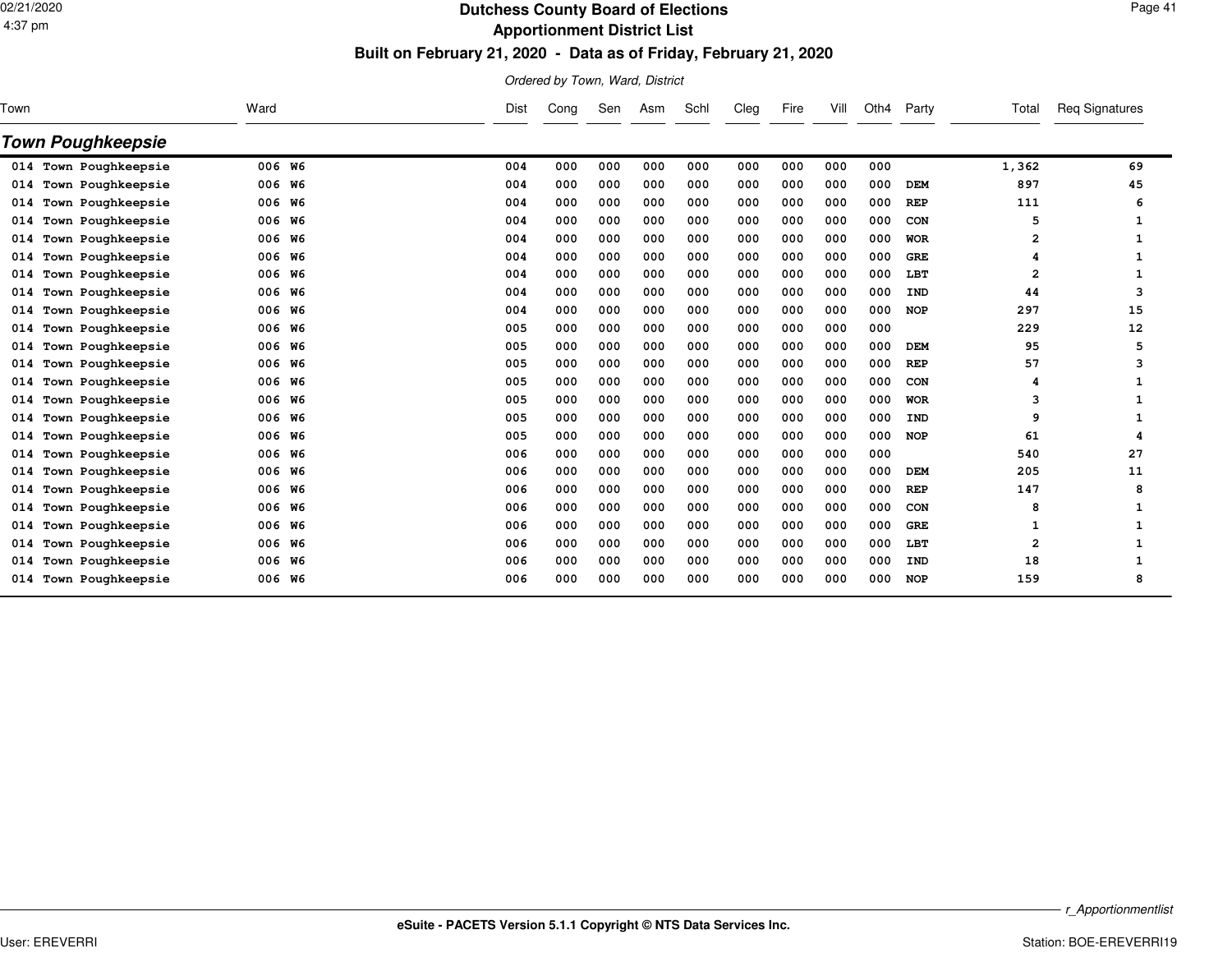#### **Dutchess County Board of Elections** $\mathbf S$ **Apportionment District List**

### **Built on February 21, 2020 - Data as of Friday, February 21, 2020**

Ordered by Town, Ward, District

| Town |              | Ward | Dist | Cong | Sen | Asm | Schl | Cleg | Fire | Vill |     | Oth4 Party | Total          | <b>Req Signatures</b>   |
|------|--------------|------|------|------|-----|-----|------|------|------|------|-----|------------|----------------|-------------------------|
|      | Red Hook     |      |      |      |     |     |      |      |      |      |     |            |                |                         |
|      | 015 Red Hook | 000  | 000  | 000  | 000 | 000 | 000  | 000  | 000  | 000  | 000 |            | 7,789          | 390                     |
|      | 015 Red Hook | 000  | 000  | 000  | 000 | 000 | 000  | 000  | 000  | 000  | 000 | <b>DEM</b> | 3,642          | 183                     |
|      | 015 Red Hook | 000  | 000  | 000  | 000 | 000 | 000  | 000  | 000  | 000  | 000 | <b>REP</b> | 1,790          | 90                      |
|      | 015 Red Hook | 000  | 000  | 000  | 000 | 000 | 000  | 000  | 000  | 000  | 000 | CON        | 102            | 6                       |
|      | 015 Red Hook | 000  | 000  | 000  | 000 | 000 | 000  | 000  | 000  | 000  | 000 | <b>WOR</b> | 30             | $\overline{\mathbf{2}}$ |
| 015  | Red Hook     | 000  | 000  | 000  | 000 | 000 | 000  | 000  | 000  | 000  | 000 | <b>GRE</b> | 31             | $\overline{\mathbf{2}}$ |
|      | 015 Red Hook | 000  | 000  | 000  | 000 | 000 | 000  | 000  | 000  | 000  | 000 | LBT        | 14             | 1                       |
|      | 015 Red Hook | 000  | 000  | 000  | 000 | 000 | 000  | 000  | 000  | 000  | 000 | <b>IND</b> | 399            | 20                      |
|      | 015 Red Hook | 000  | 000  | 000  | 000 | 000 | 000  | 000  | 000  | 000  | 000 | LIB        | 1              | 1                       |
|      | 015 Red Hook | 000  | 000  | 000  | 000 | 000 | 000  | 000  | 000  | 000  | 000 | <b>NOP</b> | 1,778          | 89                      |
|      | 015 Red Hook | 000  | 000  | 000  | 000 | 000 | 000  | 000  | 000  | 000  | 000 | <b>WEP</b> | $\mathbf{2}$   | 1                       |
|      | 015 Red Hook | 000  | 001  | 000  | 000 | 000 | 000  | 000  | 000  | 000  | 000 |            | 752            | 38                      |
|      | 015 Red Hook | 000  | 001  | 000  | 000 | 000 | 000  | 000  | 000  | 000  | 000 | DEM        | 429            | 22                      |
|      | 015 Red Hook | 000  | 001  | 000  | 000 | 000 | 000  | 000  | 000  | 000  | 000 | REP        | 125            | $7\phantom{.0}$         |
|      | 015 Red Hook | 000  | 001  | 000  | 000 | 000 | 000  | 000  | 000  | 000  | 000 | CON        | 10             | 1                       |
|      | 015 Red Hook | 000  | 001  | 000  | 000 | 000 | 000  | 000  | 000  | 000  | 000 | <b>WOR</b> | 3              | 1                       |
|      | 015 Red Hook | 000  | 001  | 000  | 000 | 000 | 000  | 000  | 000  | 000  | 000 | GRE        | 4              | 1                       |
|      | 015 Red Hook | 000  | 001  | 000  | 000 | 000 | 000  | 000  | 000  | 000  | 000 | LBT        | 3              | 1                       |
|      | 015 Red Hook | 000  | 001  | 000  | 000 | 000 | 000  | 000  | 000  | 000  | 000 | <b>IND</b> | 31             | $\overline{\mathbf{2}}$ |
|      | 015 Red Hook | 000  | 001  | 000  | 000 | 000 | 000  | 000  | 000  | 000  | 000 | LIB        | $\mathbf{1}$   | 1                       |
|      | 015 Red Hook | 000  | 001  | 000  | 000 | 000 | 000  | 000  | 000  | 000  | 000 | <b>NOP</b> | 146            | 8                       |
|      | 015 Red Hook | 000  | 002  | 000  | 000 | 000 | 000  | 000  | 000  | 000  | 000 |            | 1,173          | 59                      |
|      | 015 Red Hook | 000  | 002  | 000  | 000 | 000 | 000  | 000  | 000  | 000  | 000 | <b>DEM</b> | 436            | 22                      |
|      | 015 Red Hook | 000  | 002  | 000  | 000 | 000 | 000  | 000  | 000  | 000  | 000 | <b>REP</b> | 321            | 17                      |
| 015  | Red Hook     | 000  | 002  | 000  | 000 | 000 | 000  | 000  | 000  | 000  | 000 | CON        | 19             | 1                       |
|      | 015 Red Hook | 000  | 002  | 000  | 000 | 000 | 000  | 000  | 000  | 000  | 000 | <b>WOR</b> | $\mathbf{2}$   | 1                       |
|      | 015 Red Hook | 000  | 002  | 000  | 000 | 000 | 000  | 000  | 000  | 000  | 000 | <b>GRE</b> | 4              | 1                       |
|      | 015 Red Hook | 000  | 002  | 000  | 000 | 000 | 000  | 000  | 000  | 000  | 000 | LBT        | $\overline{2}$ | 1                       |
|      | 015 Red Hook | 000  | 002  | 000  | 000 | 000 | 000  | 000  | 000  | 000  | 000 | IND        | 65             | 4                       |
|      | 015 Red Hook | 000  | 002  | 000  | 000 | 000 | 000  | 000  | 000  | 000  | 000 | <b>NOP</b> | 324            | 17                      |
| 015  | Red Hook     | 000  | 003  | 000  | 000 | 000 | 000  | 000  | 000  | 000  | 000 |            | 1,132          | 57                      |
|      | 015 Red Hook | 000  | 003  | 000  | 000 | 000 | 000  | 000  | 000  | 000  | 000 | DEM        | 455            | 23                      |
|      | 015 Red Hook | 000  | 003  | 000  | 000 | 000 | 000  | 000  | 000  | 000  | 000 | <b>REP</b> | 314            | 16                      |
|      | 015 Red Hook | 000  | 003  | 000  | 000 | 000 | 000  | 000  | 000  | 000  | 000 | CON        | 10             | $\mathbf{1}$            |
|      | 015 Red Hook | 000  | 003  | 000  | 000 | 000 | 000  | 000  | 000  | 000  | 000 | <b>WOR</b> | 8              | 1                       |
|      | 015 Red Hook | 000  | 003  | 000  | 000 | 000 | 000  | 000  | 000  | 000  | 000 | <b>GRE</b> | 3              | 1                       |
|      | 015 Red Hook | 000  | 003  | 000  | 000 | 000 | 000  | 000  | 000  | 000  | 000 | LBT        | 3              | 1                       |
|      | 015 Red Hook | 000  | 003  | 000  | 000 | 000 | 000  | 000  | 000  | 000  | 000 | <b>IND</b> | 66             | 4                       |
|      | 015 Red Hook | 000  | 003  | 000  | 000 | 000 | 000  | 000  | 000  | 000  | 000 | <b>NOP</b> | 273            | 14                      |
|      | 015 Red Hook | 000  | 004  | 000  | 000 | 000 | 000  | 000  | 000  | 000  | 000 |            | 929            | 47                      |
|      | 015 Red Hook | 000  | 004  | 000  | 000 | 000 | 000  | 000  | 000  | 000  | 000 | <b>DEM</b> | 411            | 21                      |

r\_Apportionmentlist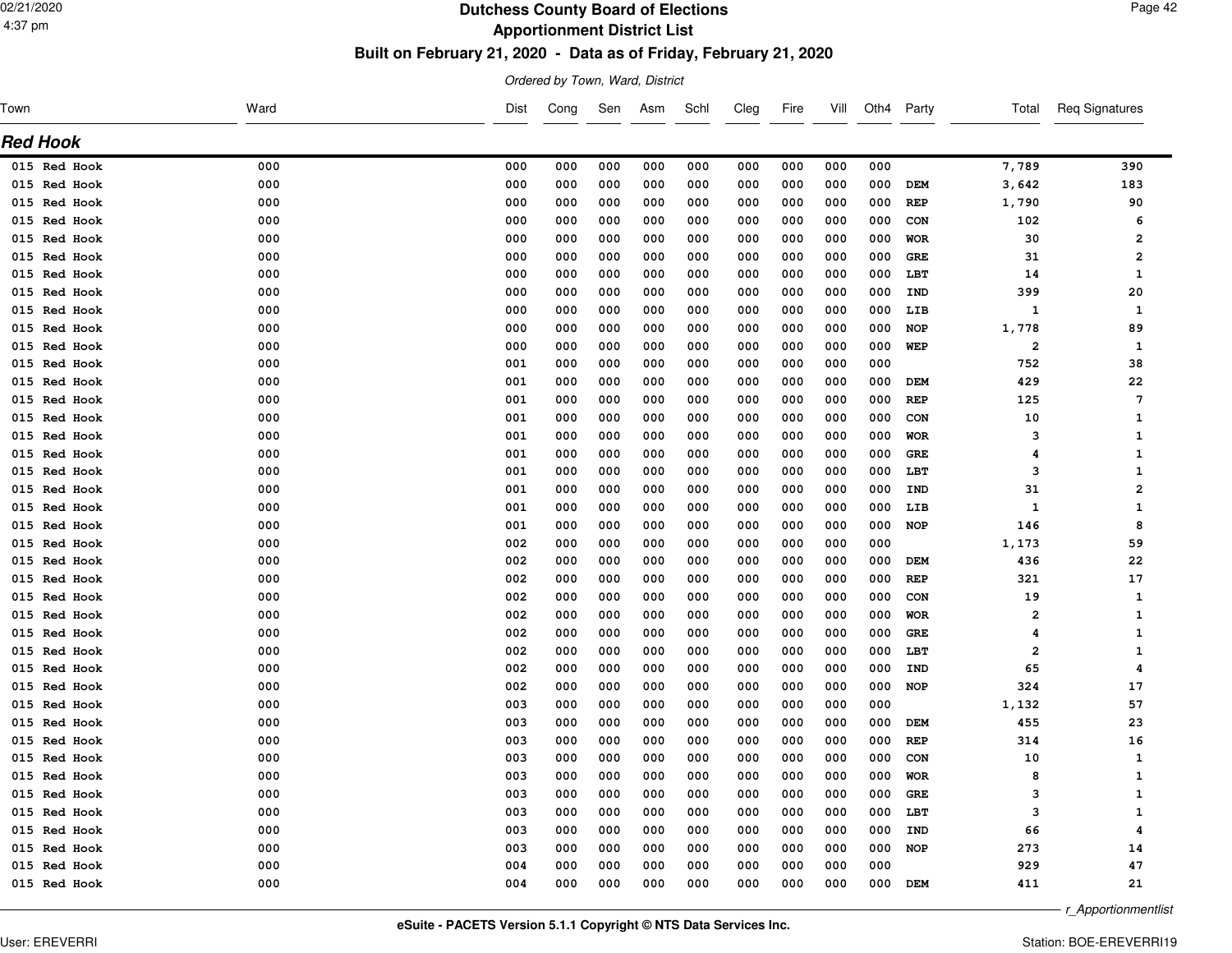# **Dutchess County Board of ElectionsApportionment District List**

### **Built on February 21, 2020 - Data as of Friday, February 21, 2020**

Ordered by Town, Ward, District

| -own            | Ward | Dist | Cong | Sen | Asm | Schl | Cleg | Fire | Vill | Oth4 | Party      | Total        | <b>Req Signatures</b>   |
|-----------------|------|------|------|-----|-----|------|------|------|------|------|------------|--------------|-------------------------|
| <b>Red Hook</b> |      |      |      |     |     |      |      |      |      |      |            |              |                         |
| 015 Red Hook    | 000  | 004  | 000  | 000 | 000 | 000  | 000  | 000  | 000  | 000  | <b>REP</b> | 224          | 12                      |
| 015 Red Hook    | 000  | 004  | 000  | 000 | 000 | 000  | 000  | 000  | 000  | 000  | CON        | 13           | 1                       |
| 015 Red Hook    | 000  | 004  | 000  | 000 | 000 | 000  | 000  | 000  | 000  | 000  | <b>WOR</b> | 4            | 1                       |
| 015 Red Hook    | 000  | 004  | 000  | 000 | 000 | 000  | 000  | 000  | 000  | 000  | <b>GRE</b> | 9            | 1                       |
| 015 Red Hook    | 000  | 004  | 000  | 000 | 000 | 000  | 000  | 000  | 000  | 000  | IND        | 53           | 3                       |
| 015<br>Red Hook | 000  | 004  | 000  | 000 | 000 | 000  | 000  | 000  | 000  | 000  | <b>NOP</b> | 215          | 11                      |
| 015<br>Red Hook | 000  | 005  | 000  | 000 | 000 | 000  | 000  | 000  | 000  | 000  |            | 1,185        | 60                      |
| 015 Red Hook    | 000  | 005  | 000  | 000 | 000 | 000  | 000  | 000  | 000  | 000  | DEM        | 915          | 46                      |
| 015 Red Hook    | 000  | 005  | 000  | 000 | 000 | 000  | 000  | 000  | 000  | 000  | <b>REP</b> | 61           | 4                       |
| 015 Red Hook    | 000  | 005  | 000  | 000 | 000 | 000  | 000  | 000  | 000  | 000  | CON        | $\mathbf{2}$ | 1                       |
| 015 Red Hook    | 000  | 005  | 000  | 000 | 000 | 000  | 000  | 000  | 000  | 000  | <b>WOR</b> | $\mathbf{2}$ | 1                       |
| 015 Red Hook    | 000  | 005  | 000  | 000 | 000 | 000  | 000  | 000  | 000  | 000  | <b>GRE</b> | 4            | 1                       |
| 015 Red Hook    | 000  | 005  | 000  | 000 | 000 | 000  | 000  | 000  | 000  | 000  | LBT        | 2            | 1                       |
| 015 Red Hook    | 000  | 005  | 000  | 000 | 000 | 000  | 000  | 000  | 000  | 000  | IND        | 25           | $\overline{\mathbf{2}}$ |
| Red Hook<br>015 | 000  | 005  | 000  | 000 | 000 | 000  | 000  | 000  | 000  | 000  | <b>NOP</b> | 174          | 9                       |
| Red Hook<br>015 | 000  | 006  | 000  | 000 | 000 | 000  | 000  | 000  | 000  | 000  |            | 1,071        | 54                      |
| 015 Red Hook    | 000  | 006  | 000  | 000 | 000 | 000  | 000  | 000  | 000  | 000  | DEM        | 406          | 21                      |
| 015<br>Red Hook | 000  | 006  | 000  | 000 | 000 | 000  | 000  | 000  | 000  | 000  | <b>REP</b> | 321          | 17                      |
| Red Hook<br>015 | 000  | 006  | 000  | 000 | 000 | 000  | 000  | 000  | 000  | 000  | CON        | 13           | 1                       |
| 015 Red Hook    | 000  | 006  | 000  | 000 | 000 | 000  | 000  | 000  | 000  | 000  | <b>WOR</b> | 3            | 1                       |
| 015 Red Hook    | 000  | 006  | 000  | 000 | 000 | 000  | 000  | 000  | 000  | 000  | GRE        | 4            | 1                       |
| 015<br>Red Hook | 000  | 006  | 000  | 000 | 000 | 000  | 000  | 000  | 000  | 000  | LBT        | 3            | 1                       |
| 015 Red Hook    | 000  | 006  | 000  | 000 | 000 | 000  | 000  | 000  | 000  | 000  | IND        | 64           | 4                       |
| 015 Red Hook    | 000  | 006  | 000  | 000 | 000 | 000  | 000  | 000  | 000  | 000  | <b>NOP</b> | 257          | 13                      |
| Red Hook<br>015 | 000  | 007  | 000  | 000 | 000 | 000  | 000  | 000  | 000  | 000  |            | 1,131        | 57                      |
| 015 Red Hook    | 000  | 007  | 000  | 000 | 000 | 000  | 000  | 000  | 000  | 000  | DEM        | 395          | 20                      |
| 015 Red Hook    | 000  | 007  | 000  | 000 | 000 | 000  | 000  | 000  | 000  | 000  | <b>REP</b> | 329          | 17                      |
| 015<br>Red Hook | 000  | 007  | 000  | 000 | 000 | 000  | 000  | 000  | 000  | 000  | <b>CON</b> | 29           | $\overline{2}$          |
| 015 Red Hook    | 000  | 007  | 000  | 000 | 000 | 000  | 000  | 000  | 000  | 000  | <b>WOR</b> | 5            | 1                       |
| 015 Red Hook    | 000  | 007  | 000  | 000 | 000 | 000  | 000  | 000  | 000  | 000  | <b>GRE</b> | 3            | 1                       |
| Red Hook<br>015 | 000  | 007  | 000  | 000 | 000 | 000  | 000  | 000  | 000  | 000  | LBT        | $\mathbf{1}$ | 1                       |
| 015 Red Hook    | 000  | 007  | 000  | 000 | 000 | 000  | 000  | 000  | 000  | 000  | IND        | 74           | 4                       |
| 015 Red Hook    | 000  | 007  | 000  | 000 | 000 | 000  | 000  | 000  | 000  | 000  | <b>NOP</b> | 294          | 15                      |
| 015 Red Hook    | 000  | 007  | 000  | 000 | 000 | 000  | 000  | 000  | 000  | 000  | <b>WEP</b> | 1            | 1                       |
| 015 Red Hook    | 000  | 008  | 000  | 000 | 000 | 000  | 000  | 000  | 000  | 000  |            | 416          | 21                      |
| 015 Red Hook    | 000  | 008  | 000  | 000 | 000 | 000  | 000  | 000  | 000  | 000  | <b>DEM</b> | 195          | 10                      |
| 015 Red Hook    | 000  | 008  | 000  | 000 | 000 | 000  | 000  | 000  | 000  | 000  | <b>REP</b> | 95           | 5                       |
| 015 Red Hook    | 000  | 008  | 000  | 000 | 000 | 000  | 000  | 000  | 000  | 000  | CON        | 6            | 1                       |
| 015 Red Hook    | 000  | 008  | 000  | 000 | 000 | 000  | 000  | 000  | 000  | 000  | <b>WOR</b> | 3            | 1                       |
| 015 Red Hook    | 000  | 008  | 000  | 000 | 000 | 000  | 000  | 000  | 000  | 000  | IND        | 21           | $\overline{\mathbf{2}}$ |
| 015 Red Hook    | 000  | 008  | 000  | 000 | 000 | 000  | 000  | 000  | 000  | 000  | <b>NOP</b> | 95           | 5                       |

**eSuite - PACETS Version 5.1.1 Copyright © NTS Data Services Inc.**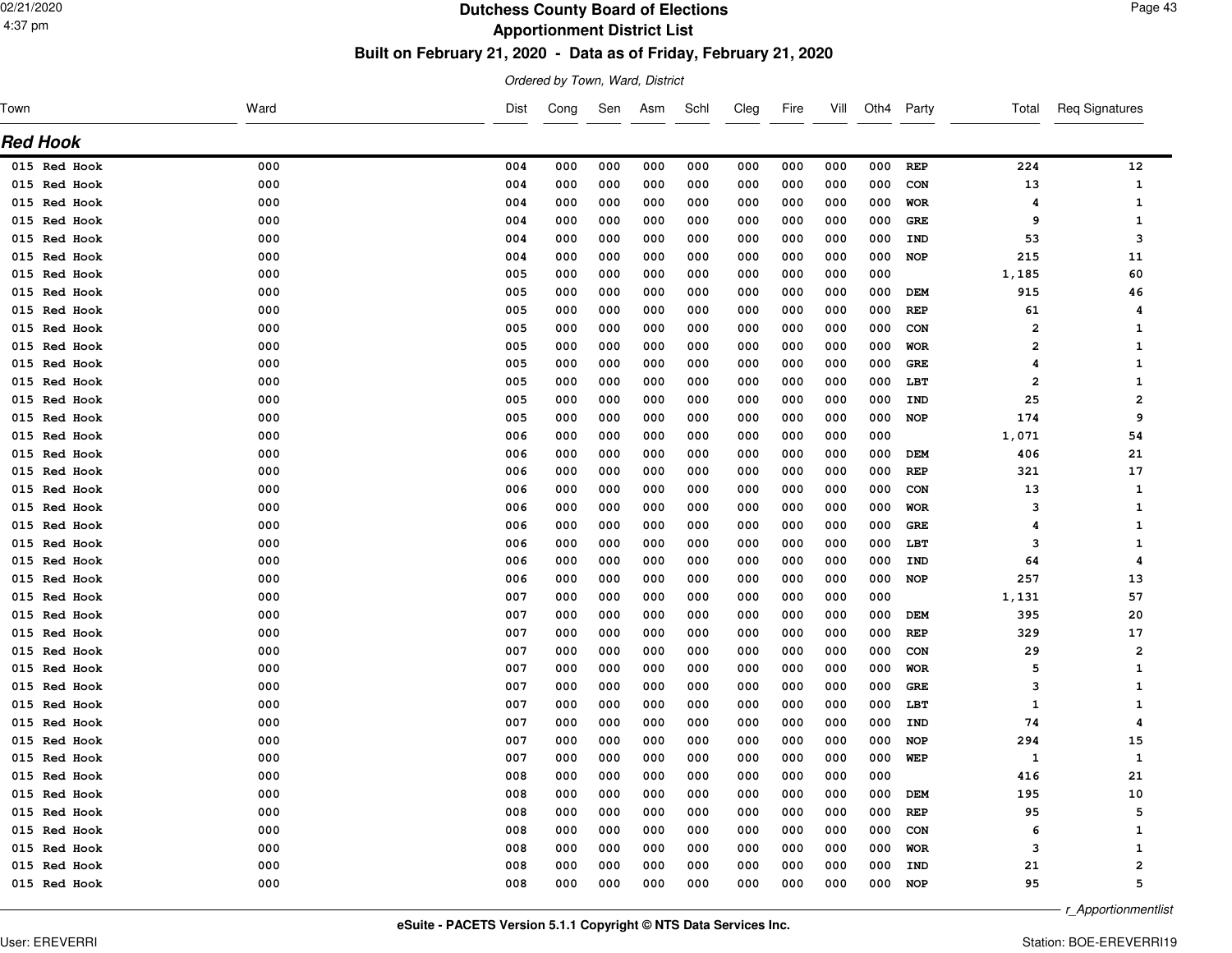| 02/21/2020<br>4:37 pm |      | <b>Dutchess County Board of Elections</b><br><b>Apportionment District List</b><br>Built on February 21, 2020 - Data as of Friday, February 21, 2020 |                                 |     |     |      |      |      |      |            |     |       | Page 44        |
|-----------------------|------|------------------------------------------------------------------------------------------------------------------------------------------------------|---------------------------------|-----|-----|------|------|------|------|------------|-----|-------|----------------|
|                       |      |                                                                                                                                                      | Ordered by Town, Ward, District |     |     |      |      |      |      |            |     |       |                |
| Town                  | Ward | Dist                                                                                                                                                 | Cong                            | Sen | Asm | Schl | Cleg | Fire | Vill | Oth4 Party |     | Total | Req Signatures |
| <b>Red Hook</b>       |      |                                                                                                                                                      |                                 |     |     |      |      |      |      |            |     |       |                |
| 015 Red Hook          | 000  | 008                                                                                                                                                  | 000                             | 000 | 000 | 000  | 000  | 000  | 000  | 000        | WEP |       |                |
|                       |      |                                                                                                                                                      |                                 |     |     |      |      |      |      |            |     |       |                |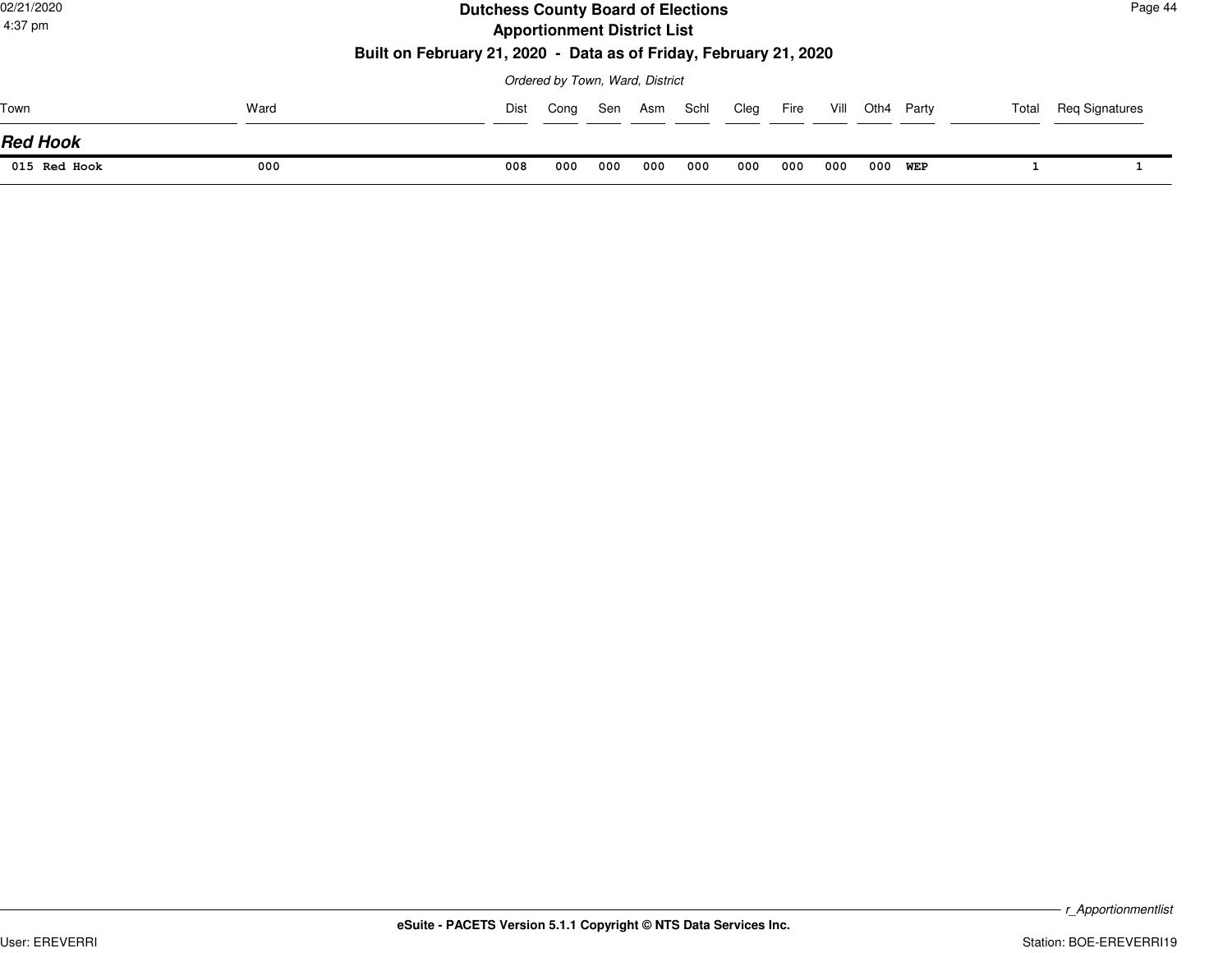# **Dutchess County Board of ElectionsApportionment District List**

### **Built on February 21, 2020 - Data as of Friday, February 21, 2020**

Ordered by Town, Ward, District

| -own |               | Ward | Dist | Cong | Sen | Asm | Schl | Cleg | Fire | Vill | Oth4 | Party      | Total                   | <b>Req Signatures</b> |
|------|---------------|------|------|------|-----|-----|------|------|------|------|------|------------|-------------------------|-----------------------|
|      | Rhinebeck     |      |      |      |     |     |      |      |      |      |      |            |                         |                       |
|      | 016 Rhinebeck | 000  | 000  | 000  | 000 | 000 | 000  | 000  | 000  | 000  | 000  |            | 5,454                   | 273                   |
|      | 016 Rhinebeck | 000  | 000  | 000  | 000 | 000 | 000  | 000  | 000  | 000  | 000  | <b>DEM</b> | 2,592                   | 130                   |
| 016  | Rhinebeck     | 000  | 000  | 000  | 000 | 000 | 000  | 000  | 000  | 000  | 000  | <b>REP</b> | 1,175                   | 59                    |
|      | 016 Rhinebeck | 000  | 000  | 000  | 000 | 000 | 000  | 000  | 000  | 000  | 000  | CON        | 79                      | 4                     |
| 016  | Rhinebeck     | 000  | 000  | 000  | 000 | 000 | 000  | 000  | 000  | 000  | 000  | <b>WOR</b> | 11                      | 1                     |
| 016  | Rhinebeck     | 000  | 000  | 000  | 000 | 000 | 000  | 000  | 000  | 000  | 000  | GRE        | 15                      | 1                     |
| 016  | Rhinebeck     | 000  | 000  | 000  | 000 | 000 | 000  | 000  | 000  | 000  | 000  | LBT        | 10                      | $\mathbf{1}$          |
|      | 016 Rhinebeck | 000  | 000  | 000  | 000 | 000 | 000  | 000  | 000  | 000  | 000  | <b>IND</b> | 286                     | 15                    |
| 016  | Rhinebeck     | 000  | 000  | 000  | 000 | 000 | 000  | 000  | 000  | 000  | 000  | <b>NOP</b> | 1,285                   | 65                    |
| 016  | Rhinebeck     | 000  | 000  | 000  | 000 | 000 | 000  | 000  | 000  | 000  | 000  | <b>WEP</b> | $\mathbf{1}$            | 1                     |
| 016  | Rhinebeck     | 000  | 001  | 000  | 000 | 000 | 000  | 000  | 000  | 000  | 000  |            | 817                     | 41                    |
| 016  | Rhinebeck     | 000  | 001  | 000  | 000 | 000 | 000  | 000  | 000  | 000  | 000  | <b>DEM</b> | 341                     | 18                    |
| 016  | Rhinebeck     | 000  | 001  | 000  | 000 | 000 | 000  | 000  | 000  | 000  | 000  | <b>REP</b> | 203                     | 11                    |
| 016  | Rhinebeck     | 000  | 001  | 000  | 000 | 000 | 000  | 000  | 000  | 000  | 000  | CON        | 10                      | 1                     |
| 016  | Rhinebeck     | 000  | 001  | 000  | 000 | 000 | 000  | 000  | 000  | 000  | 000  | <b>WOR</b> | $\mathbf{1}$            | 1                     |
| 016  | Rhinebeck     | 000  | 001  | 000  | 000 | 000 | 000  | 000  | 000  | 000  | 000  | <b>IND</b> | 36                      | $\mathbf{2}$          |
| 016  | Rhinebeck     | 000  | 001  | 000  | 000 | 000 | 000  | 000  | 000  | 000  | 000  | <b>NOP</b> | 226                     | 12                    |
| 016  | Rhinebeck     | 000  | 002  | 000  | 000 | 000 | 000  | 000  | 000  | 000  | 000  |            | 604                     | 31                    |
| 016  | Rhinebeck     | 000  | 002  | 000  | 000 | 000 | 000  | 000  | 000  | 000  | 000  | <b>DEM</b> | 252                     | 13                    |
| 016  | Rhinebeck     | 000  | 002  | 000  | 000 | 000 | 000  | 000  | 000  | 000  | 000  | <b>REP</b> | 145                     | 8                     |
| 016  | Rhinebeck     | 000  | 002  | 000  | 000 | 000 | 000  | 000  | 000  | 000  | 000  | CON        | 14                      | 1                     |
| 016  | Rhinebeck     | 000  | 002  | 000  | 000 | 000 | 000  | 000  | 000  | 000  | 000  | <b>WOR</b> | $\mathbf 1$             | 1                     |
| 016  | Rhinebeck     | 000  | 002  | 000  | 000 | 000 | 000  | 000  | 000  | 000  | 000  | <b>GRE</b> | $\overline{\mathbf{2}}$ | $\mathbf{1}$          |
| 016  | Rhinebeck     | 000  | 002  | 000  | 000 | 000 | 000  | 000  | 000  | 000  | 000  | <b>IND</b> | 35                      | $\overline{2}$        |
| 016  | Rhinebeck     | 000  | 002  | 000  | 000 | 000 | 000  | 000  | 000  | 000  | 000  | <b>NOP</b> | 154                     | 8                     |
| 016  | Rhinebeck     | 000  | 002  | 000  | 000 | 000 | 000  | 000  | 000  | 000  | 000  | <b>WEP</b> | $\mathbf{1}$            | 1                     |
|      | 016 Rhinebeck | 000  | 003  | 000  | 000 | 000 | 000  | 000  | 000  | 000  | 000  |            | 771                     | 39                    |
| 016  | Rhinebeck     | 000  | 003  | 000  | 000 | 000 | 000  | 000  | 000  | 000  | 000  | DEM        | 417                     | 21                    |
| 016  | Rhinebeck     | 000  | 003  | 000  | 000 | 000 | 000  | 000  | 000  | 000  | 000  | <b>REP</b> | 147                     | 8                     |
|      | 016 Rhinebeck | 000  | 003  | 000  | 000 | 000 | 000  | 000  | 000  | 000  | 000  | CON        | 10                      | 1                     |
| 016  | Rhinebeck     | 000  | 003  | 000  | 000 | 000 | 000  | 000  | 000  | 000  | 000  | <b>WOR</b> | $\overline{\mathbf{2}}$ | 1                     |
| 016  | Rhinebeck     | 000  | 003  | 000  | 000 | 000 | 000  | 000  | 000  | 000  | 000  | GRE        | 3                       | 1                     |
|      | 016 Rhinebeck | 000  | 003  | 000  | 000 | 000 | 000  | 000  | 000  | 000  | 000  | LBT        | $\mathbf{1}$            | 1                     |
| 016  | Rhinebeck     | 000  | 003  | 000  | 000 | 000 | 000  | 000  | 000  | 000  | 000  | <b>IND</b> | 34                      | $\overline{2}$        |
| 016  | Rhinebeck     | 000  | 003  | 000  | 000 | 000 | 000  | 000  | 000  | 000  | 000  | <b>NOP</b> | 157                     | 8                     |
|      | 016 Rhinebeck | 000  | 004  | 000  | 000 | 000 | 000  | 000  | 000  | 000  | 000  |            | 934                     | 47                    |
| 016  | Rhinebeck     | 000  | 004  | 000  | 000 | 000 | 000  | 000  | 000  | 000  | 000  | <b>DEM</b> | 475                     | 24                    |
| 016  | Rhinebeck     | 000  | 004  | 000  | 000 | 000 | 000  | 000  | 000  | 000  | 000  | <b>REP</b> | 177                     | 9                     |
|      | 016 Rhinebeck | 000  | 004  | 000  | 000 | 000 | 000  | 000  | 000  | 000  | 000  | CON        | 10                      | 1                     |
|      | 016 Rhinebeck | 000  | 004  | 000  | 000 | 000 | 000  | 000  | 000  | 000  | 000  | <b>WOR</b> | 3                       | $\mathbf{1}$          |
|      | 016 Rhinebeck | 000  | 004  | 000  | 000 | 000 | 000  | 000  | 000  | 000  | 000  | <b>GRE</b> | 1                       | 1                     |

**eSuite - PACETS Version 5.1.1 Copyright © NTS Data Services Inc.**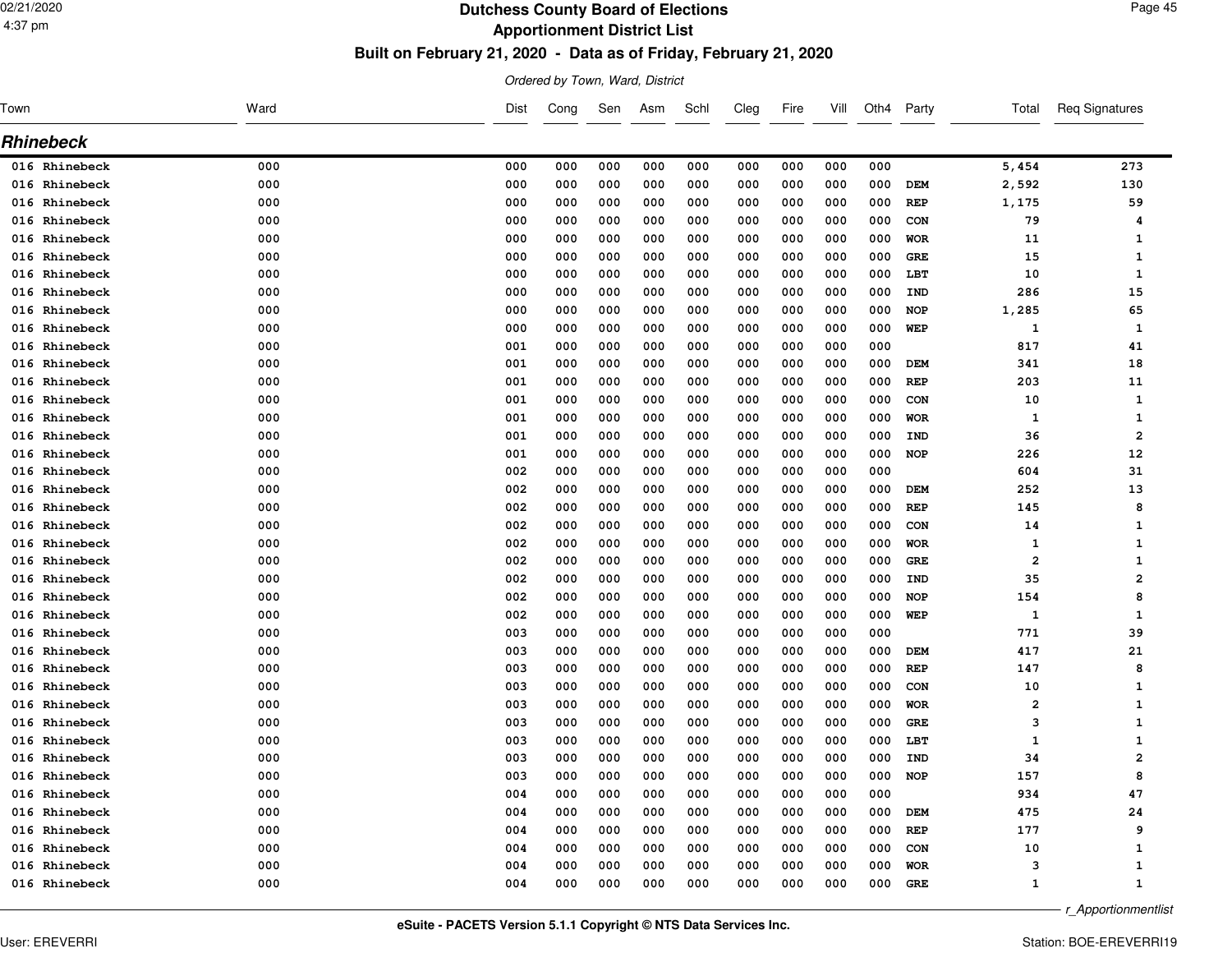#### **Dutchess County Board of Elections** $\mathbf S$ **Apportionment District List**

## **Built on February 21, 2020 - Data as of Friday, February 21, 2020**

Ordered by Town, Ward, District

| Town             | Ward | Dist | Cong | Sen | Asm | Schl | Cleg | Fire | Vill | Oth4 | Party      | Total | <b>Req Signatures</b> |
|------------------|------|------|------|-----|-----|------|------|------|------|------|------------|-------|-----------------------|
| <b>Rhinebeck</b> |      |      |      |     |     |      |      |      |      |      |            |       |                       |
| 016 Rhinebeck    | 000  | 004  | 000  | 000 | 000 | 000  | 000  | 000  | 000  | 000  | LBT        | 2     | 1                     |
| Rhinebeck<br>016 | 000  | 004  | 000  | 000 | 000 | 000  | 000  | 000  | 000  | 000  | <b>IND</b> | 48    | 3                     |
| 016<br>Rhinebeck | 000  | 004  | 000  | 000 | 000 | 000  | 000  | 000  | 000  | 000  | <b>NOP</b> | 218   | 11                    |
| Rhinebeck<br>016 | 000  | 005  | 000  | 000 | 000 | 000  | 000  | 000  | 000  | 000  |            | 1,008 | 51                    |
| 016<br>Rhinebeck | 000  | 005  | 000  | 000 | 000 | 000  | 000  | 000  | 000  | 000  | <b>DEM</b> | 542   | 28                    |
| Rhinebeck<br>016 | 000  | 005  | 000  | 000 | 000 | 000  | 000  | 000  | 000  | 000  | <b>REP</b> | 186   | 10                    |
| 016<br>Rhinebeck | 000  | 005  | 000  | 000 | 000 | 000  | 000  | 000  | 000  | 000  | CON        | 16    |                       |
| Rhinebeck<br>016 | 000  | 005  | 000  | 000 | 000 | 000  | 000  | 000  | 000  | 000  | <b>WOR</b> | 2     |                       |
| 016<br>Rhinebeck | 000  | 005  | 000  | 000 | 000 | 000  | 000  | 000  | 000  | 000  | LBT        | 7     |                       |
| 016<br>Rhinebeck | 000  | 005  | 000  | 000 | 000 | 000  | 000  | 000  | 000  | 000  | IND        | 61    | 4                     |
| 016<br>Rhinebeck | 000  | 005  | 000  | 000 | 000 | 000  | 000  | 000  | 000  | 000  | <b>NOP</b> | 194   | 10                    |
| Rhinebeck<br>016 | 000  | 006  | 000  | 000 | 000 | 000  | 000  | 000  | 000  | 000  |            | 559   | 28                    |
| Rhinebeck<br>016 | 000  | 006  | 000  | 000 | 000 | 000  | 000  | 000  | 000  | 000  | <b>DEM</b> | 265   | 14                    |
| Rhinebeck<br>016 | 000  | 006  | 000  | 000 | 000 | 000  | 000  | 000  | 000  | 000  | <b>REP</b> | 123   | 7                     |
| Rhinebeck<br>016 | 000  | 006  | 000  | 000 | 000 | 000  | 000  | 000  | 000  | 000  | CON        | 8     |                       |
| Rhinebeck<br>016 | 000  | 006  | 000  | 000 | 000 | 000  | 000  | 000  | 000  | 000  | <b>WOR</b> | 2     |                       |
| Rhinebeck<br>016 | 000  | 006  | 000  | 000 | 000 | 000  | 000  | 000  | 000  | 000  | <b>GRE</b> | 2     |                       |
| 016<br>Rhinebeck | 000  | 006  | 000  | 000 | 000 | 000  | 000  | 000  | 000  | 000  | <b>IND</b> | 27    | 2                     |
| 016<br>Rhinebeck | 000  | 006  | 000  | 000 | 000 | 000  | 000  | 000  | 000  | 000  | <b>NOP</b> | 132   |                       |
| Rhinebeck<br>016 | 000  | 007  | 000  | 000 | 000 | 000  | 000  | 000  | 000  | 000  |            | 761   | 39                    |
| 016<br>Rhinebeck | 000  | 007  | 000  | 000 | 000 | 000  | 000  | 000  | 000  | 000  | <b>DEM</b> | 300   | 15                    |
| Rhinebeck<br>016 | 000  | 007  | 000  | 000 | 000 | 000  | 000  | 000  | 000  | 000  | <b>REP</b> | 194   | 10                    |
| Rhinebeck<br>016 | 000  | 007  | 000  | 000 | 000 | 000  | 000  | 000  | 000  | 000  | <b>CON</b> | 11    | 1                     |
| 016<br>Rhinebeck | 000  | 007  | 000  | 000 | 000 | 000  | 000  | 000  | 000  | 000  | GRE        | 7     |                       |
| Rhinebeck<br>016 | 000  | 007  | 000  | 000 | 000 | 000  | 000  | 000  | 000  | 000  | IND        | 45    | 3                     |
| 016 Rhinebeck    | 000  | 007  | 000  | 000 | 000 | 000  | 000  | 000  | 000  | 000  | <b>NOP</b> | 204   | 11                    |

Station: BOE-EREVERRI19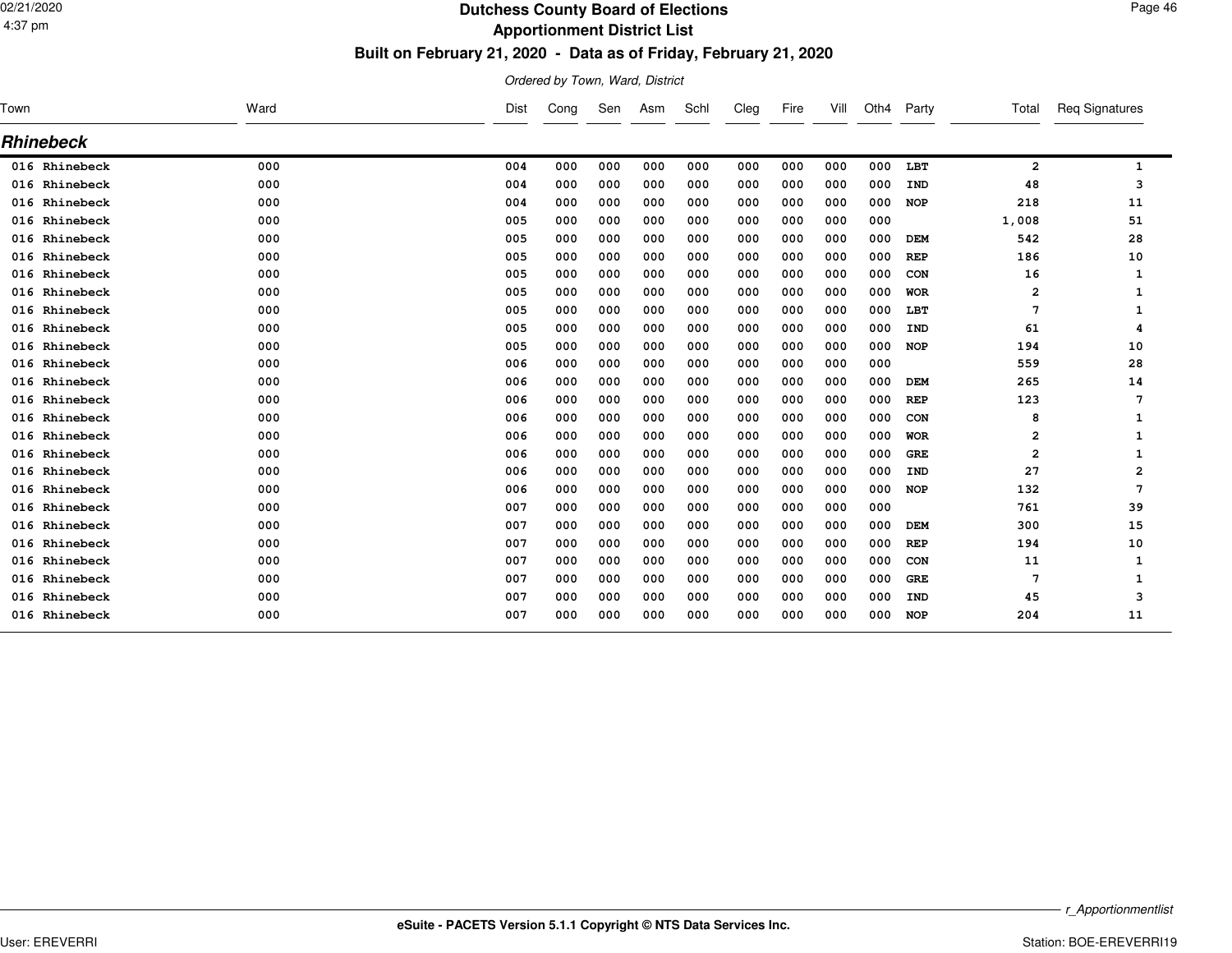# **Dutchess County Board of ElectionsApportionment District List**

## **Built on February 21, 2020 - Data as of Friday, February 21, 2020**

Ordered by Town, Ward, District

| Гоwn            |              | Ward | Dist | Cong | Sen | Asm | Schl | Cleg | Fire | Vill | Oth4 | Party      | Total          | <b>Req Signatures</b>   |
|-----------------|--------------|------|------|------|-----|-----|------|------|------|------|------|------------|----------------|-------------------------|
| <b>Stanford</b> |              |      |      |      |     |     |      |      |      |      |      |            |                |                         |
|                 | 017 Stanford | 000  | 000  | 000  | 000 | 000 | 000  | 000  | 000  | 000  | 000  |            | 2,459          | 123                     |
| 017             | Stanford     | 000  | 000  | 000  | 000 | 000 | 000  | 000  | 000  | 000  | 000  | <b>DEM</b> | 732            | 37                      |
| 017             | Stanford     | 000  | 000  | 000  | 000 | 000 | 000  | 000  | 000  | 000  | 000  | <b>REP</b> | 869            | 44                      |
| 017             | Stanford     | 000  | 000  | 000  | 000 | 000 | 000  | 000  | 000  | 000  | 000  | CON        | 52             | 3                       |
| 017             | Stanford     | 000  | 000  | 000  | 000 | 000 | 000  | 000  | 000  | 000  | 000  | <b>WOR</b> | 6              | 1                       |
| 017             | Stanford     | 000  | 000  | 000  | 000 | 000 | 000  | 000  | 000  | 000  | 000  | <b>GRE</b> | 6              | 1                       |
| 017             | Stanford     | 000  | 000  | 000  | 000 | 000 | 000  | 000  | 000  | 000  | 000  | LBT        | 4              | 1                       |
| 017             | Stanford     | 000  | 000  | 000  | 000 | 000 | 000  | 000  | 000  | 000  | 000  | <b>IND</b> | 142            | 8                       |
| 017             | Stanford     | 000  | 000  | 000  | 000 | 000 | 000  | 000  | 000  | 000  | 000  | <b>NOP</b> | 647            | 33                      |
| 017             | Stanford     | 000  | 000  | 000  | 000 | 000 | 000  | 000  | 000  | 000  | 000  | WEP        | 1              | 1                       |
| 017             | Stanford     | 000  | 001  | 000  | 000 | 000 | 000  | 000  | 000  | 000  | 000  |            | 818            | 41                      |
| 017             | Stanford     | 000  | 001  | 000  | 000 | 000 | 000  | 000  | 000  | 000  | 000  | <b>DEM</b> | 275            | 14                      |
| 017             | Stanford     | 000  | 001  | 000  | 000 | 000 | 000  | 000  | 000  | 000  | 000  | <b>REP</b> | 260            | 13                      |
| 017             | Stanford     | 000  | 001  | 000  | 000 | 000 | 000  | 000  | 000  | 000  | 000  | CON        | 19             | 1                       |
| 017             | Stanford     | 000  | 001  | 000  | 000 | 000 | 000  | 000  | 000  | 000  | 000  | <b>WOR</b> | 2              | 1                       |
| 017             | Stanford     | 000  | 001  | 000  | 000 | 000 | 000  | 000  | 000  | 000  | 000  | GRE        | $\overline{a}$ | 1                       |
| 017             | Stanford     | 000  | 001  | 000  | 000 | 000 | 000  | 000  | 000  | 000  | 000  | LBT        | 3              | 1                       |
| 017             | Stanford     | 000  | 001  | 000  | 000 | 000 | 000  | 000  | 000  | 000  | 000  | IND        | 49             | 3                       |
| 017             | Stanford     | 000  | 001  | 000  | 000 | 000 | 000  | 000  | 000  | 000  | 000  | <b>NOP</b> | 208            | 11                      |
| 017             | Stanford     | 000  | 002  | 000  | 000 | 000 | 000  | 000  | 000  | 000  | 000  |            | 1,014          | 51                      |
| 017             | Stanford     | 000  | 002  | 000  | 000 | 000 | 000  | 000  | 000  | 000  | 000  | <b>DEM</b> | 268            | 14                      |
| 017             | Stanford     | 000  | 002  | 000  | 000 | 000 | 000  | 000  | 000  | 000  | 000  | <b>REP</b> | 380            | 19                      |
| 017             | Stanford     | 000  | 002  | 000  | 000 | 000 | 000  | 000  | 000  | 000  | 000  | CON        | 23             | 2                       |
| 017             | Stanford     | 000  | 002  | 000  | 000 | 000 | 000  | 000  | 000  | 000  | 000  | <b>WOR</b> | 2              | 1                       |
| 017             | Stanford     | 000  | 002  | 000  | 000 | 000 | 000  | 000  | 000  | 000  | 000  | <b>GRE</b> | 1              | 1                       |
| 017             | Stanford     | 000  | 002  | 000  | 000 | 000 | 000  | 000  | 000  | 000  | 000  | LBT        | 1              | 1                       |
| 017             | Stanford     | 000  | 002  | 000  | 000 | 000 | 000  | 000  | 000  | 000  | 000  | IND        | 65             | 4                       |
| 017             | Stanford     | 000  | 002  | 000  | 000 | 000 | 000  | 000  | 000  | 000  | 000  | <b>NOP</b> | 273            | 14                      |
| 017             | Stanford     | 000  | 002  | 000  | 000 | 000 | 000  | 000  | 000  | 000  | 000  | WEP        | 1              | 1                       |
| 017             | Stanford     | 000  | 003  | 000  | 000 | 000 | 000  | 000  | 000  | 000  | 000  |            | 627            | 32                      |
| 017             | Stanford     | 000  | 003  | 000  | 000 | 000 | 000  | 000  | 000  | 000  | 000  | <b>DEM</b> | 189            | 10                      |
| 017             | Stanford     | 000  | 003  | 000  | 000 | 000 | 000  | 000  | 000  | 000  | 000  | <b>REP</b> | 229            | 12                      |
| 017             | Stanford     | 000  | 003  | 000  | 000 | 000 | 000  | 000  | 000  | 000  | 000  | CON        | 10             | 1                       |
| 017             | Stanford     | 000  | 003  | 000  | 000 | 000 | 000  | 000  | 000  | 000  | 000  | <b>WOR</b> | $\overline{2}$ | 1                       |
| 017             | Stanford     | 000  | 003  | 000  | 000 | 000 | 000  | 000  | 000  | 000  | 000  | GRE        | 3              | 1                       |
| 017             | Stanford     | 000  | 003  | 000  | 000 | 000 | 000  | 000  | 000  | 000  | 000  | <b>IND</b> | 28             | $\overline{\mathbf{2}}$ |
|                 | 017 Stanford | 000  | 003  | 000  | 000 | 000 | 000  | 000  | 000  | 000  | 000  | <b>NOP</b> | 166            | 9                       |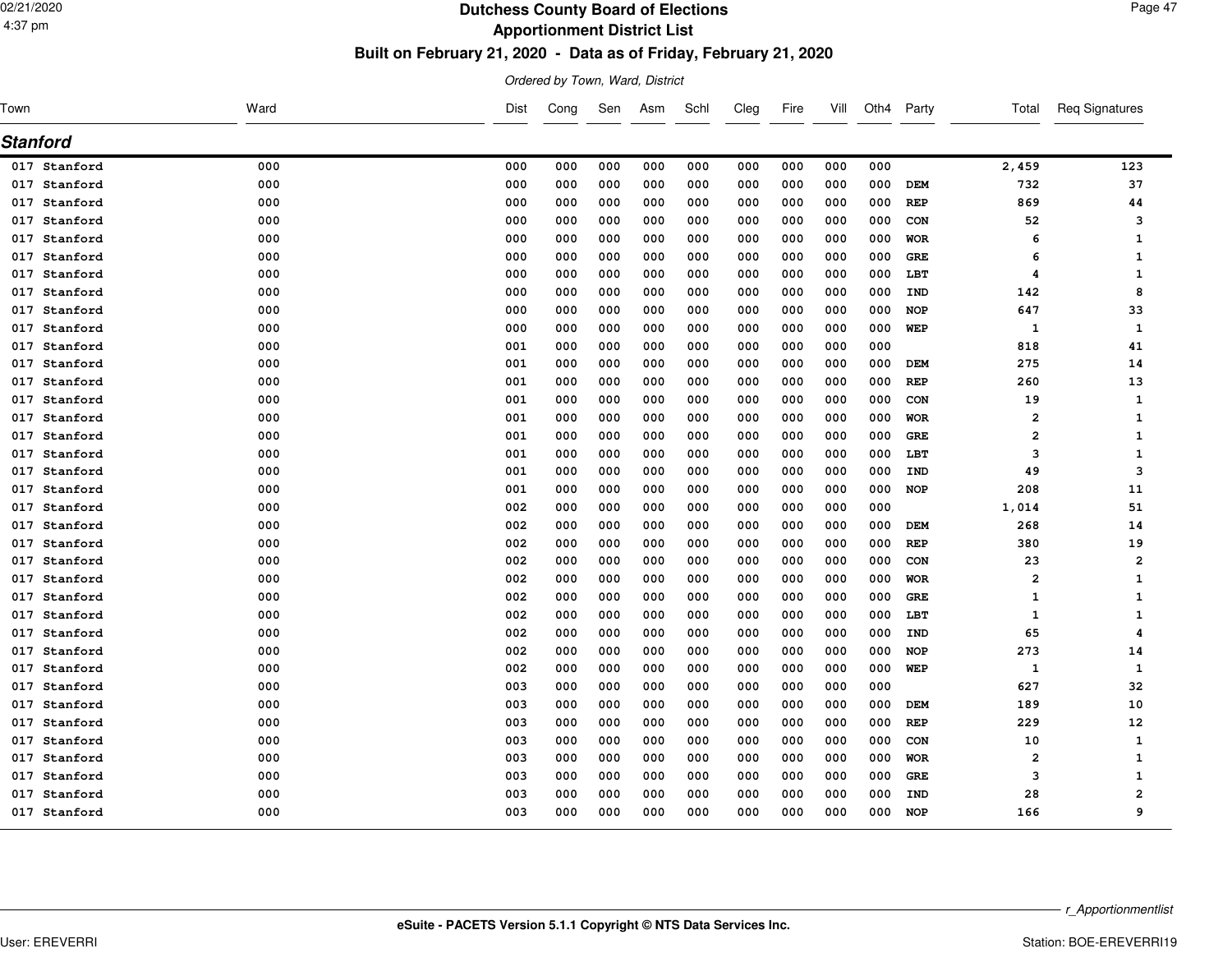#### **Dutchess County Board of Elections** $\mathbf S$ **Apportionment District List**

### **Built on February 21, 2020 - Data as of Friday, February 21, 2020**

Ordered by Town, Ward, District

| Гоwn              | Ward | Dist | Cong | Sen | Asm | Schl | Cleg | Fire | Vill | Oth4 | Party      | Total                   | <b>Req Signatures</b> |
|-------------------|------|------|------|-----|-----|------|------|------|------|------|------------|-------------------------|-----------------------|
| <b>Union Vale</b> |      |      |      |     |     |      |      |      |      |      |            |                         |                       |
| 018 Union Vale    | 000  | 000  | 000  | 000 | 000 | 000  | 000  | 000  | 000  | 000  |            | 3,274                   | 164                   |
| 018 Union Vale    | 000  | 000  | 000  | 000 | 000 | 000  | 000  | 000  | 000  | 000  | <b>DEM</b> | 800                     | 40                    |
| Union Vale<br>018 | 000  | 000  | 000  | 000 | 000 | 000  | 000  | 000  | 000  | 000  | <b>REP</b> | 1,300                   | 65                    |
| Union Vale<br>018 | 000  | 000  | 000  | 000 | 000 | 000  | 000  | 000  | 000  | 000  | CON        | 83                      | 5                     |
| 018 Union Vale    | 000  | 000  | 000  | 000 | 000 | 000  | 000  | 000  | 000  | 000  | <b>WOR</b> | 9                       | 1                     |
| 018<br>Union Vale | 000  | 000  | 000  | 000 | 000 | 000  | 000  | 000  | 000  | 000  | GRE        | 3                       | 1                     |
| Union Vale<br>018 | 000  | 000  | 000  | 000 | 000 | 000  | 000  | 000  | 000  | 000  | LBT        | 5                       | 1                     |
| 018 Union Vale    | 000  | 000  | 000  | 000 | 000 | 000  | 000  | 000  | 000  | 000  | <b>IND</b> | 206                     | 11                    |
| 018 Union Vale    | 000  | 000  | 000  | 000 | 000 | 000  | 000  | 000  | 000  | 000  | <b>NOP</b> | 868                     | 44                    |
| 018<br>Union Vale | 000  | 001  | 000  | 000 | 000 | 000  | 000  | 000  | 000  | 000  |            | 872                     | 44                    |
| 018<br>Union Vale | 000  | 001  | 000  | 000 | 000 | 000  | 000  | 000  | 000  | 000  | <b>DEM</b> | 186                     | 10                    |
| 018 Union Vale    | 000  | 001  | 000  | 000 | 000 | 000  | 000  | 000  | 000  | 000  | <b>REP</b> | 378                     | 19                    |
| Union Vale<br>018 | 000  | 001  | 000  | 000 | 000 | 000  | 000  | 000  | 000  | 000  | CON        | 17                      | $\mathbf{1}$          |
| 018 Union Vale    | 000  | 001  | 000  | 000 | 000 | 000  | 000  | 000  | 000  | 000  | <b>WOR</b> | 3                       | $\mathbf{1}$          |
| Union Vale<br>018 | 000  | 001  | 000  | 000 | 000 | 000  | 000  | 000  | 000  | 000  | <b>GRE</b> | $\mathbf{1}$            | 1                     |
| Union Vale<br>018 | 000  | 001  | 000  | 000 | 000 | 000  | 000  | 000  | 000  | 000  | LBT        | $\mathbf 1$             | 1                     |
| 018 Union Vale    | 000  | 001  | 000  | 000 | 000 | 000  | 000  | 000  | 000  | 000  | <b>IND</b> | 59                      | 3                     |
| Union Vale<br>018 | 000  | 001  | 000  | 000 | 000 | 000  | 000  | 000  | 000  | 000  | <b>NOP</b> | 227                     | 12                    |
| Union Vale<br>018 | 000  | 002  | 000  | 000 | 000 | 000  | 000  | 000  | 000  | 000  |            | 772                     | 39                    |
| 018 Union Vale    | 000  | 002  | 000  | 000 | 000 | 000  | 000  | 000  | 000  | 000  | <b>DEM</b> | 195                     | 10                    |
| 018<br>Union Vale | 000  | 002  | 000  | 000 | 000 | 000  | 000  | 000  | 000  | 000  | <b>REP</b> | 291                     | 15                    |
| 018<br>Union Vale | 000  | 002  | 000  | 000 | 000 | 000  | 000  | 000  | 000  | 000  | CON        | 22                      | $\mathbf{2}$          |
| 018 Union Vale    | 000  | 002  | 000  | 000 | 000 | 000  | 000  | 000  | 000  | 000  | <b>WOR</b> | 4                       | $\mathbf{1}$          |
| 018<br>Union Vale | 000  | 002  | 000  | 000 | 000 | 000  | 000  | 000  | 000  | 000  | GRE        | $\overline{\mathbf{c}}$ | 1                     |
| Union Vale<br>018 | 000  | 002  | 000  | 000 | 000 | 000  | 000  | 000  | 000  | 000  | LBT        | $\overline{2}$          | 1                     |
| 018 Union Vale    | 000  | 002  | 000  | 000 | 000 | 000  | 000  | 000  | 000  | 000  | <b>IND</b> | 41                      | 3                     |
| 018 Union Vale    | 000  | 002  | 000  | 000 | 000 | 000  | 000  | 000  | 000  | 000  | <b>NOP</b> | 215                     | 11                    |
| 018<br>Union Vale | 000  | 003  | 000  | 000 | 000 | 000  | 000  | 000  | 000  | 000  |            | 934                     | 47                    |
| 018<br>Union Vale | 000  | 003  | 000  | 000 | 000 | 000  | 000  | 000  | 000  | 000  | <b>DEM</b> | 213                     | 11                    |
| 018 Union Vale    | 000  | 003  | 000  | 000 | 000 | 000  | 000  | 000  | 000  | 000  | <b>REP</b> | 386                     | 20                    |
| Union Vale<br>018 | 000  | 003  | 000  | 000 | 000 | 000  | 000  | 000  | 000  | 000  | CON        | 24                      | $\overline{2}$        |
| Union Vale<br>018 | 000  | 003  | 000  | 000 | 000 | 000  | 000  | 000  | 000  | 000  | LBT        | $\overline{\mathbf{2}}$ | 1                     |
| 018 Union Vale    | 000  | 003  | 000  | 000 | 000 | 000  | 000  | 000  | 000  | 000  | <b>IND</b> | 60                      | 3                     |
| 018 Union Vale    | 000  | 003  | 000  | 000 | 000 | 000  | 000  | 000  | 000  | 000  | <b>NOP</b> | 249                     | 13                    |
| 018<br>Union Vale | 000  | 004  | 000  | 000 | 000 | 000  | 000  | 000  | 000  | 000  |            | 696                     | 35                    |
| Union Vale<br>018 | 000  | 004  | 000  | 000 | 000 | 000  | 000  | 000  | 000  | 000  | <b>DEM</b> | 206                     | 11                    |
| Union Vale<br>018 | 000  | 004  | 000  | 000 | 000 | 000  | 000  | 000  | 000  | 000  | <b>REP</b> | 245                     | 13                    |
| Union Vale<br>018 | 000  | 004  | 000  | 000 | 000 | 000  | 000  | 000  | 000  | 000  | CON        | 20                      | $\mathbf{1}$          |
| 018 Union Vale    | 000  | 004  | 000  | 000 | 000 | 000  | 000  | 000  | 000  | 000  | <b>WOR</b> | $\overline{\mathbf{2}}$ | 1                     |
| 018 Union Vale    | 000  | 004  | 000  | 000 | 000 | 000  | 000  | 000  | 000  | 000  | <b>IND</b> | 46                      | 3                     |
| 018 Union Vale    | 000  | 004  | 000  | 000 | 000 | 000  | 000  | 000  | 000  | 000  | <b>NOP</b> | 177                     | 9                     |

**eSuite - PACETS Version 5.1.1 Copyright © NTS Data Services Inc.**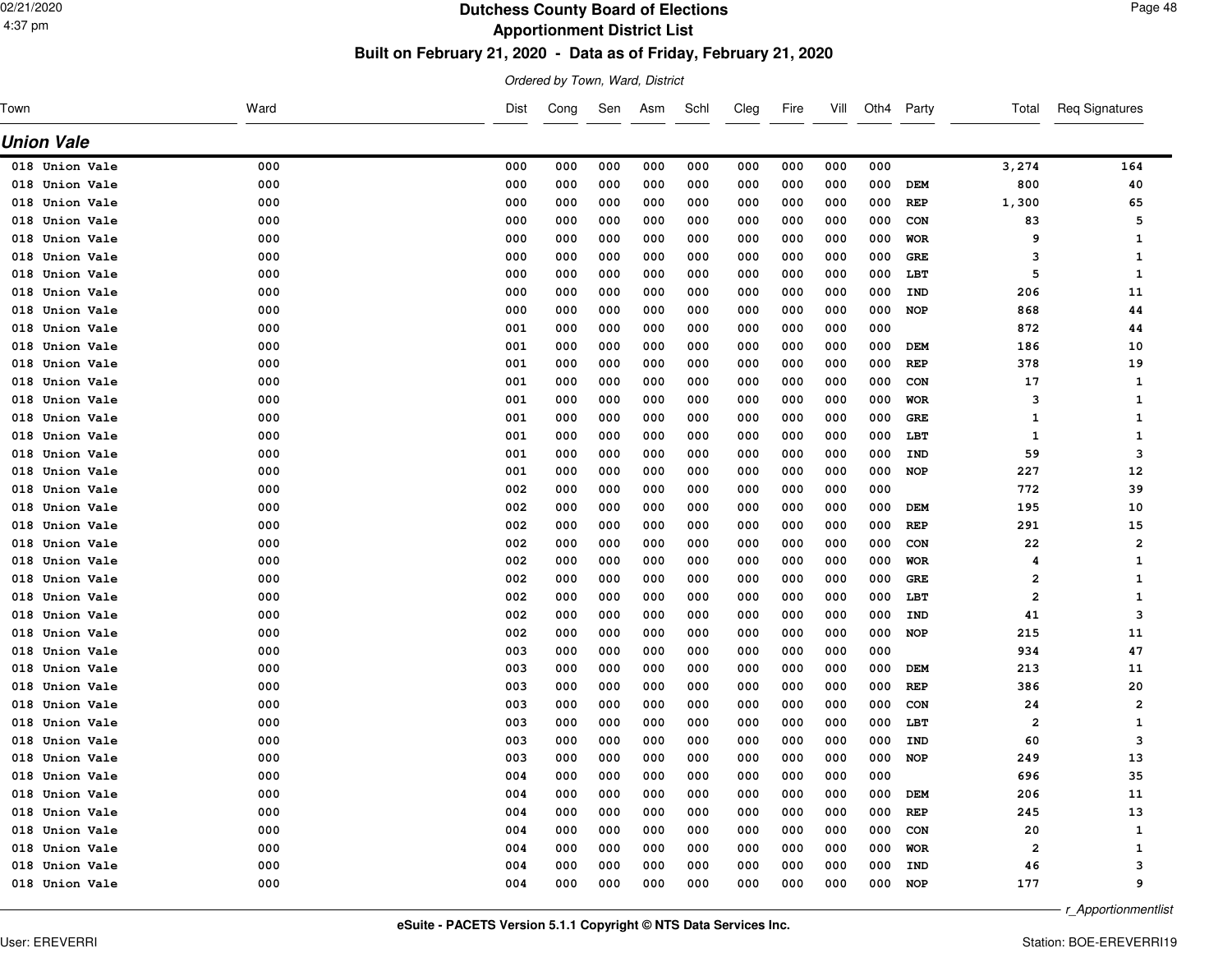| 02/21/2020<br>4:37 pm |      | <b>Dutchess County Board of Elections</b>                         |                                    |                                             |  |  |  |       | Page 49        |  |
|-----------------------|------|-------------------------------------------------------------------|------------------------------------|---------------------------------------------|--|--|--|-------|----------------|--|
|                       |      | Built on February 21, 2020 - Data as of Friday, February 21, 2020 | <b>Apportionment District List</b> |                                             |  |  |  |       |                |  |
|                       |      |                                                                   | Ordered by Town, Ward, District    |                                             |  |  |  |       |                |  |
| Town                  | Ward | Dist                                                              |                                    | Cong Sen Asm Schl Cleg Fire Vill Oth4 Party |  |  |  | Total | Reg Signatures |  |
|                       |      |                                                                   |                                    |                                             |  |  |  |       |                |  |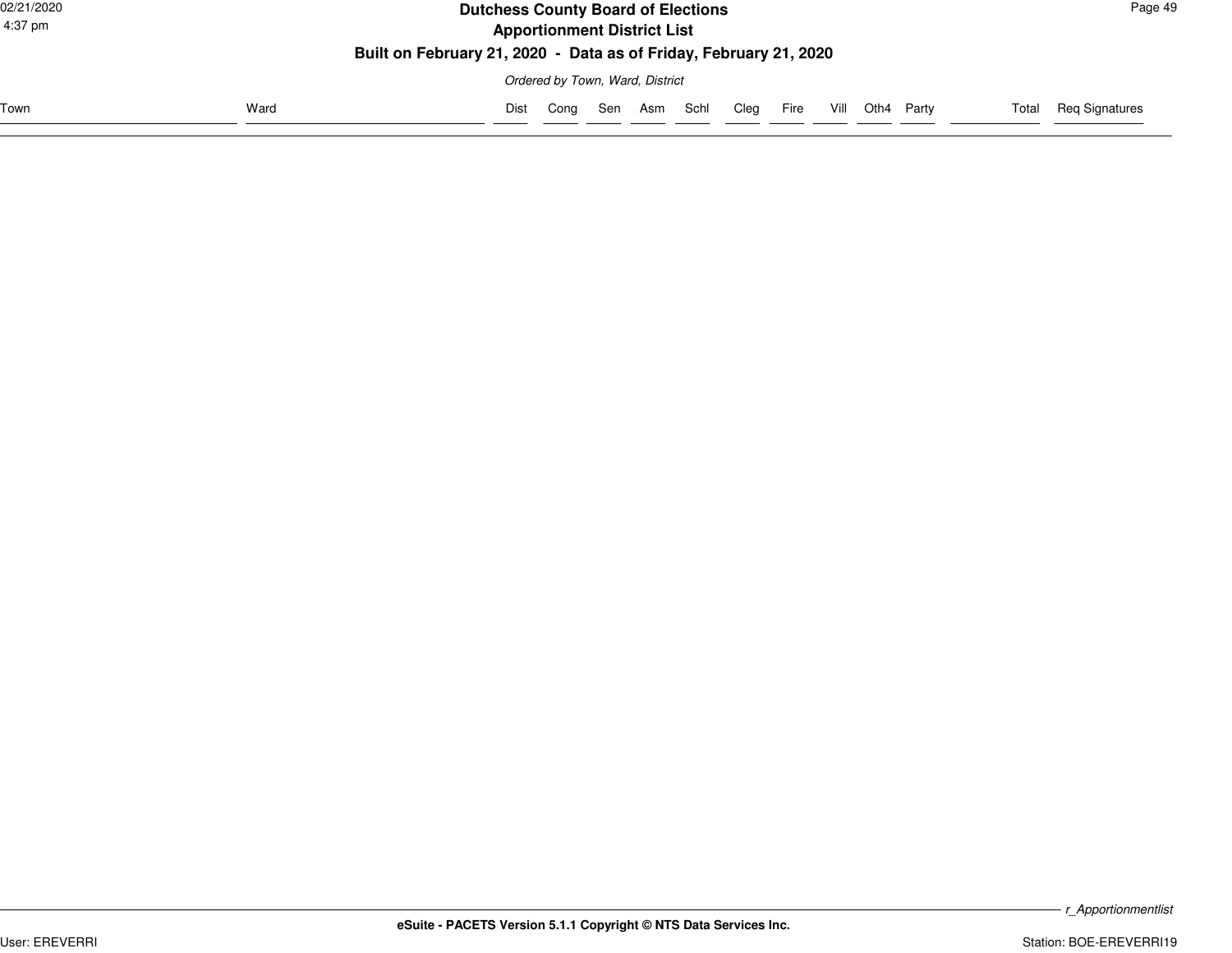#### **Dutchess County Board of Elections** $\mathbf S$ **Apportionment District List**

### **Built on February 21, 2020 - Data as of Friday, February 21, 2020**

Ordered by Town, Ward, District

| -own |               | Ward   |    | Dist | Cong | Sen | Asm | Schl | Cleg | Fire | Vill | Oth4 | Party      | Total                   | <b>Req Signatures</b> |
|------|---------------|--------|----|------|------|-----|-----|------|------|------|------|------|------------|-------------------------|-----------------------|
|      | Wappinger     |        |    |      |      |     |     |      |      |      |      |      |            |                         |                       |
|      | 019 Wappinger | 000    |    | 000  | 000  | 000 | 000 | 000  | 000  | 000  | 000  | 000  |            | 17,897                  | 895                   |
| 019  | Wappinger     | 000    |    | 000  | 000  | 000 | 000 | 000  | 000  | 000  | 000  | 000  | <b>DEM</b> | 6,050                   | 303                   |
| 019  | Wappinger     | 000    |    | 000  | 000  | 000 | 000 | 000  | 000  | 000  | 000  | 000  | <b>REP</b> | 5,261                   | 264                   |
| 019  | Wappinger     | 000    |    | 000  | 000  | 000 | 000 | 000  | 000  | 000  | 000  | 000  | CON        | 403                     | 21                    |
| 019  | Wappinger     | 000    |    | 000  | 000  | 000 | 000 | 000  | 000  | 000  | 000  | 000  | <b>WOR</b> | 63                      | 4                     |
| 019  | Wappinger     | 000    |    | 000  | 000  | 000 | 000 | 000  | 000  | 000  | 000  | 000  | <b>GRE</b> | 39                      | $\overline{2}$        |
| 019  | Wappinger     | 000    |    | 000  | 000  | 000 | 000 | 000  | 000  | 000  | 000  | 000  | LBT        | 27                      | $\overline{2}$        |
| 019  | Wappinger     | 000    |    | 000  | 000  | 000 | 000 | 000  | 000  | 000  | 000  | 000  | IND        | 1,064                   | 54                    |
| 019  | Wappinger     | 000    |    | 000  | 000  | 000 | 000 | 000  | 000  | 000  | 000  | 000  | LIB        | 1                       | 1                     |
| 019  | Wappinger     | 000    |    | 000  | 000  | 000 | 000 | 000  | 000  | 000  | 000  | 000  | <b>NOP</b> | 4,976                   | 249                   |
| 019  | Wappinger     | 000    |    | 000  | 000  | 000 | 000 | 000  | 000  | 000  | 000  | 000  | <b>WEP</b> | 11                      | $\mathbf{1}$          |
| 019  | Wappinger     | 000    |    | 000  | 000  | 000 | 000 | 000  | 000  | 000  | 000  | 000  | <b>REF</b> | $\overline{2}$          | $\mathbf{1}$          |
| 019  | Wappinger     | 001    | W1 | 000  | 000  | 000 | 000 | 000  | 000  | 000  | 000  | 000  |            | 3,684                   | 185                   |
| 019  | Wappinger     | 001    | W1 | 000  | 000  | 000 | 000 | 000  | 000  | 000  | 000  | 000  | <b>DEM</b> | 1,305                   | 66                    |
| 019  | Wappinger     | 001    | W1 | 000  | 000  | 000 | 000 | 000  | 000  | 000  | 000  | 000  | <b>REP</b> | 944                     | 48                    |
| 019  | Wappinger     | 001    | W1 | 000  | 000  | 000 | 000 | 000  | 000  | 000  | 000  | 000  | CON        | 77                      | 4                     |
| 019  | Wappinger     | 001    | W1 | 000  | 000  | 000 | 000 | 000  | 000  | 000  | 000  | 000  | <b>WOR</b> | 12                      | $\mathbf{1}$          |
| 019  | Wappinger     | 001    | W1 | 000  | 000  | 000 | 000 | 000  | 000  | 000  | 000  | 000  | <b>GRE</b> | 16                      | $\mathbf{1}$          |
| 019  | Wappinger     | 001    | W1 | 000  | 000  | 000 | 000 | 000  | 000  | 000  | 000  | 000  | LBT        | 11                      | 1                     |
| 019  | Wappinger     | 001    | W1 | 000  | 000  | 000 | 000 | 000  | 000  | 000  | 000  | 000  | <b>IND</b> | 248                     | 13                    |
| 019  | Wappinger     | 001    | W1 | 000  | 000  | 000 | 000 | 000  | 000  | 000  | 000  | 000  | <b>NOP</b> | 1,067                   | 54                    |
| 019  | Wappinger     | 001    | W1 | 000  | 000  | 000 | 000 | 000  | 000  | 000  | 000  | 000  | <b>WEP</b> | 3                       | $\mathbf{1}$          |
| 019  | Wappinger     | 001    | W1 | 000  | 000  | 000 | 000 | 000  | 000  | 000  | 000  | 000  | <b>REF</b> | 1                       | 1                     |
| 019  | Wappinger     | 001    | W1 | 001  | 000  | 000 | 000 | 000  | 000  | 000  | 000  | 000  |            | 688                     | 35                    |
| 019  | Wappinger     | 001    | W1 | 001  | 000  | 000 | 000 | 000  | 000  | 000  | 000  | 000  | <b>DEM</b> | 283                     | 15                    |
| 019  | Wappinger     | 001    | W1 | 001  | 000  | 000 | 000 | 000  | 000  | 000  | 000  | 000  | <b>REP</b> | 143                     | 8                     |
| 019  | Wappinger     | 001    | W1 | 001  | 000  | 000 | 000 | 000  | 000  | 000  | 000  | 000  | CON        | 12                      | 1                     |
| 019  | Wappinger     | 001    | W1 | 001  | 000  | 000 | 000 | 000  | 000  | 000  | 000  | 000  | <b>WOR</b> | $\overline{\mathbf{2}}$ | 1                     |
| 019  | Wappinger     | 001    | W1 | 001  | 000  | 000 | 000 | 000  | 000  | 000  | 000  | 000  | <b>GRE</b> | 3                       | $\mathbf{1}$          |
| 019  | Wappinger     | 001    | W1 | 001  | 000  | 000 | 000 | 000  | 000  | 000  | 000  | 000  | <b>IND</b> | 51                      | 3                     |
| 019  | Wappinger     | 001    | W1 | 001  | 000  | 000 | 000 | 000  | 000  | 000  | 000  | 000  | <b>NOP</b> | 194                     | 10                    |
| 019  | Wappinger     | 001    | W1 | 002  | 000  | 000 | 000 | 000  | 000  | 000  | 000  | 000  |            | 1,204                   | 61                    |
| 019  | Wappinger     | 001    | W1 | 002  | 000  | 000 | 000 | 000  | 000  | 000  | 000  | 000  | <b>DEM</b> | 431                     | 22                    |
| 019  | Wappinger     | 001    | W1 | 002  | 000  | 000 | 000 | 000  | 000  | 000  | 000  | 000  | <b>REP</b> | 287                     | 15                    |
| 019  | Wappinger     | 001    | W1 | 002  | 000  | 000 | 000 | 000  | 000  | 000  | 000  | 000  | CON        | 15                      | $\mathbf{1}$          |
| 019  | Wappinger     | 001    | W1 | 002  | 000  | 000 | 000 | 000  | 000  | 000  | 000  | 000  | <b>WOR</b> | 4                       | $\mathbf{1}$          |
| 019  | Wappinger     | 001    | W1 | 002  | 000  | 000 | 000 | 000  | 000  | 000  | 000  | 000  | <b>GRE</b> | 9                       | 1                     |
| 019  | Wappinger     | 001    | W1 | 002  | 000  | 000 | 000 | 000  | 000  | 000  | 000  | 000  | LBT        | 4                       | 1                     |
| 019  | Wappinger     | 001    | W1 | 002  | 000  | 000 | 000 | 000  | 000  | 000  | 000  | 000  | <b>IND</b> | 92                      | 5                     |
| 019  | Wappinger     | 001    | W1 | 002  | 000  | 000 | 000 | 000  | 000  | 000  | 000  | 000  | <b>NOP</b> | 360                     | 18                    |
|      | 019 Wappinger | 001 W1 |    | 002  | 000  | 000 | 000 | 000  | 000  | 000  | 000  | 000  | <b>WEP</b> | $\mathbf{1}$            | $\mathbf{1}$          |

r\_Apportionmentlist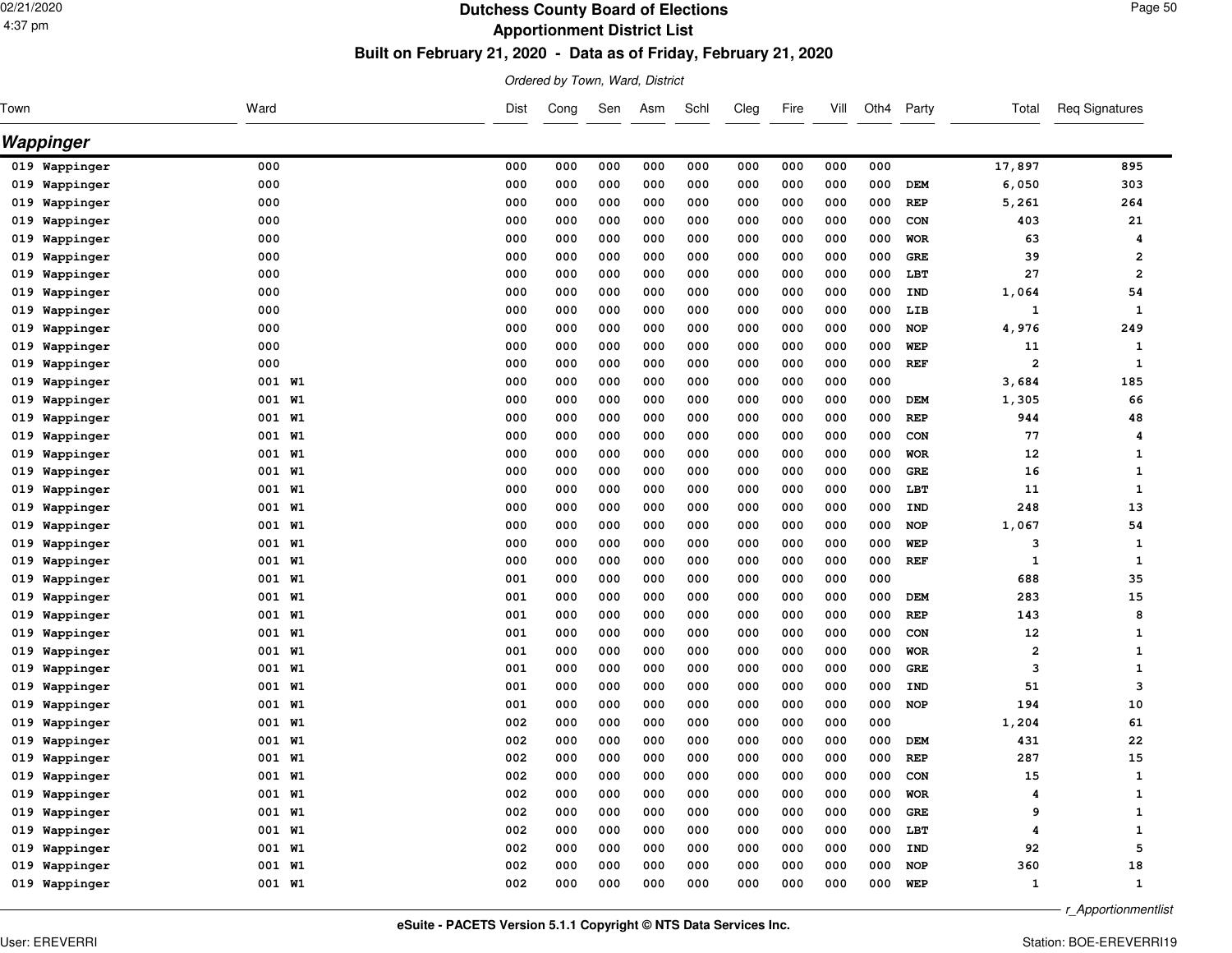## **Dutchess County Board of ElectionsApportionment District List**

### **Built on February 21, 2020 - Data as of Friday, February 21, 2020**

Ordered by Town, Ward, District

| ⊺own             | Ward                  | Dist | Cong | Sen | Asm | Schl | Cleg | Fire | Vill | Oth4 | Party      | Total                   | <b>Req Signatures</b> |
|------------------|-----------------------|------|------|-----|-----|------|------|------|------|------|------------|-------------------------|-----------------------|
| Wappinger        |                       |      |      |     |     |      |      |      |      |      |            |                         |                       |
| 019 Wappinger    | 001 W1                | 002  | 000  | 000 | 000 | 000  | 000  | 000  | 000  | 000  | <b>REF</b> | $\mathbf 1$             | $\mathbf{1}$          |
| 019<br>Wappinger | 001<br>W1             | 003  | 000  | 000 | 000 | 000  | 000  | 000  | 000  | 000  |            | 892                     | 45                    |
| Wappinger<br>019 | W1<br>001             | 003  | 000  | 000 | 000 | 000  | 000  | 000  | 000  | 000  | <b>DEM</b> | 264                     | 14                    |
| Wappinger<br>019 | 001<br>W1             | 003  | 000  | 000 | 000 | 000  | 000  | 000  | 000  | 000  | <b>REP</b> | 259                     | 13                    |
| 019<br>Wappinger | W1<br>001             | 003  | 000  | 000 | 000 | 000  | 000  | 000  | 000  | 000  | CON        | 27                      | $\mathbf{2}$          |
| 019<br>Wappinger | 001<br>W1             | 003  | 000  | 000 | 000 | 000  | 000  | 000  | 000  | 000  | GRE        | $\mathbf{1}$            | $\mathbf{1}$          |
| 019<br>Wappinger | 001<br>W1             | 003  | 000  | 000 | 000 | 000  | 000  | 000  | 000  | 000  | LBT        | 3                       | 1                     |
| 019<br>Wappinger | 001<br>W1             | 003  | 000  | 000 | 000 | 000  | 000  | 000  | 000  | 000  | <b>IND</b> | 52                      | 3                     |
| 019<br>Wappinger | W1<br>001             | 003  | 000  | 000 | 000 | 000  | 000  | 000  | 000  | 000  | <b>NOP</b> | 286                     | 15                    |
| Wappinger<br>019 | 001<br>W1             | 004  | 000  | 000 | 000 | 000  | 000  | 000  | 000  | 000  |            | 780                     | 39                    |
| 019<br>Wappinger | 001<br>W1             | 004  | 000  | 000 | 000 | 000  | 000  | 000  | 000  | 000  | <b>DEM</b> | 288                     | 15                    |
| 019<br>Wappinger | 001<br>W1             | 004  | 000  | 000 | 000 | 000  | 000  | 000  | 000  | 000  | <b>REP</b> | 218                     | 11                    |
| Wappinger<br>019 | W1<br>001             | 004  | 000  | 000 | 000 | 000  | 000  | 000  | 000  | 000  | CON        | 21                      | $\overline{2}$        |
| Wappinger<br>019 | W1<br>001             | 004  | 000  | 000 | 000 | 000  | 000  | 000  | 000  | 000  | <b>WOR</b> | 6                       | 1                     |
| 019<br>Wappinger | 001<br>W1             | 004  | 000  | 000 | 000 | 000  | 000  | 000  | 000  | 000  | <b>GRE</b> | $\overline{2}$          | $\mathbf{1}$          |
| Wappinger<br>019 | W1<br>001             | 004  | 000  | 000 | 000 | 000  | 000  | 000  | 000  | 000  | LBT        | 4                       | 1                     |
| 019<br>Wappinger | 001<br>W1             | 004  | 000  | 000 | 000 | 000  | 000  | 000  | 000  | 000  | IND        | 40                      | $\mathbf{2}$          |
| 019<br>Wappinger | 001<br>W1             | 004  | 000  | 000 | 000 | 000  | 000  | 000  | 000  | 000  | <b>NOP</b> | 199                     | 10                    |
| 019<br>Wappinger | 001<br>W1             | 004  | 000  | 000 | 000 | 000  | 000  | 000  | 000  | 000  | <b>WEP</b> | $\mathbf 2$             | 1                     |
| Wappinger<br>019 | 001<br>W1             | 005  | 000  | 000 | 000 | 000  | 000  | 000  | 000  | 000  |            | 120                     | 6                     |
| Wappinger<br>019 | W1<br>001             | 005  | 000  | 000 | 000 | 000  | 000  | 000  | 000  | 000  | <b>DEM</b> | 39                      | $\overline{2}$        |
| 019<br>Wappinger | W1<br>001             | 005  | 000  | 000 | 000 | 000  | 000  | 000  | 000  | 000  | <b>REP</b> | 37                      | $\overline{2}$        |
| Wappinger<br>019 | 001<br>W1             | 005  | 000  | 000 | 000 | 000  | 000  | 000  | 000  | 000  | CON        | $\overline{\mathbf{2}}$ | 1                     |
| 019<br>Wappinger | 001<br>W1             | 005  | 000  | 000 | 000 | 000  | 000  | 000  | 000  | 000  | <b>GRE</b> | $\mathbf{1}$            | 1                     |
| Wappinger<br>019 | W1<br>001             | 005  | 000  | 000 | 000 | 000  | 000  | 000  | 000  | 000  | IND        | 13                      | $\mathbf{1}$          |
| 019<br>Wappinger | 001<br>W1             | 005  | 000  | 000 | 000 | 000  | 000  | 000  | 000  | 000  | <b>NOP</b> | 28                      | $\overline{2}$        |
| 019<br>Wappinger | W <sub>2</sub><br>002 | 000  | 000  | 000 | 000 | 000  | 000  | 000  | 000  | 000  |            | 4,008                   | 201                   |
| 019<br>Wappinger | W <sub>2</sub><br>002 | 000  | 000  | 000 | 000 | 000  | 000  | 000  | 000  | 000  | <b>DEM</b> | 1,411                   | 71                    |
| Wappinger<br>019 | 002<br>W <sub>2</sub> | 000  | 000  | 000 | 000 | 000  | 000  | 000  | 000  | 000  | <b>REP</b> | 1,112                   | 56                    |
| 019<br>Wappinger | 002<br>W <sub>2</sub> | 000  | 000  | 000 | 000 | 000  | 000  | 000  | 000  | 000  | CON        | 84                      | 5                     |
| 019<br>Wappinger | W <sub>2</sub><br>002 | 000  | 000  | 000 | 000 | 000  | 000  | 000  | 000  | 000  | <b>WOR</b> | 17                      | $\mathbf{1}$          |
| Wappinger<br>019 | 002<br>W <sub>2</sub> | 000  | 000  | 000 | 000 | 000  | 000  | 000  | 000  | 000  | <b>GRE</b> | $7\phantom{.0}$         | 1                     |
| Wappinger<br>019 | W <sub>2</sub><br>002 | 000  | 000  | 000 | 000 | 000  | 000  | 000  | 000  | 000  | LBT        | 5                       | 1                     |
| Wappinger<br>019 | 002<br>W <sub>2</sub> | 000  | 000  | 000 | 000 | 000  | 000  | 000  | 000  | 000  | <b>IND</b> | 229                     | $12 \overline{ }$     |
| 019<br>Wappinger | W <sub>2</sub><br>002 | 000  | 000  | 000 | 000 | 000  | 000  | 000  | 000  | 000  | <b>NOP</b> | 1,142                   | 58                    |
| 019<br>Wappinger | W <sub>2</sub><br>002 | 000  | 000  | 000 | 000 | 000  | 000  | 000  | 000  | 000  | <b>WEP</b> | $\mathbf{1}$            | 1                     |
| 019<br>Wappinger | 002<br>W2             | 001  | 000  | 000 | 000 | 000  | 000  | 000  | 000  | 000  |            | 847                     | 43                    |
| Wappinger<br>019 | W <sub>2</sub><br>002 | 001  | 000  | 000 | 000 | 000  | 000  | 000  | 000  | 000  | <b>DEM</b> | 259                     | 13                    |
| Wappinger<br>019 | W <sub>2</sub><br>002 | 001  | 000  | 000 | 000 | 000  | 000  | 000  | 000  | 000  | <b>REP</b> | 232                     | 12                    |
| Wappinger<br>019 | W <sub>2</sub><br>002 | 001  | 000  | 000 | 000 | 000  | 000  | 000  | 000  | 000  | CON        | 19                      | $\mathbf{1}$          |
| 019 Wappinger    | 002 W2                | 001  | 000  | 000 | 000 | 000  | 000  | 000  | 000  | 000  | <b>WOR</b> | $\overline{a}$          | 1                     |

**eSuite - PACETS Version 5.1.1 Copyright © NTS Data Services Inc.**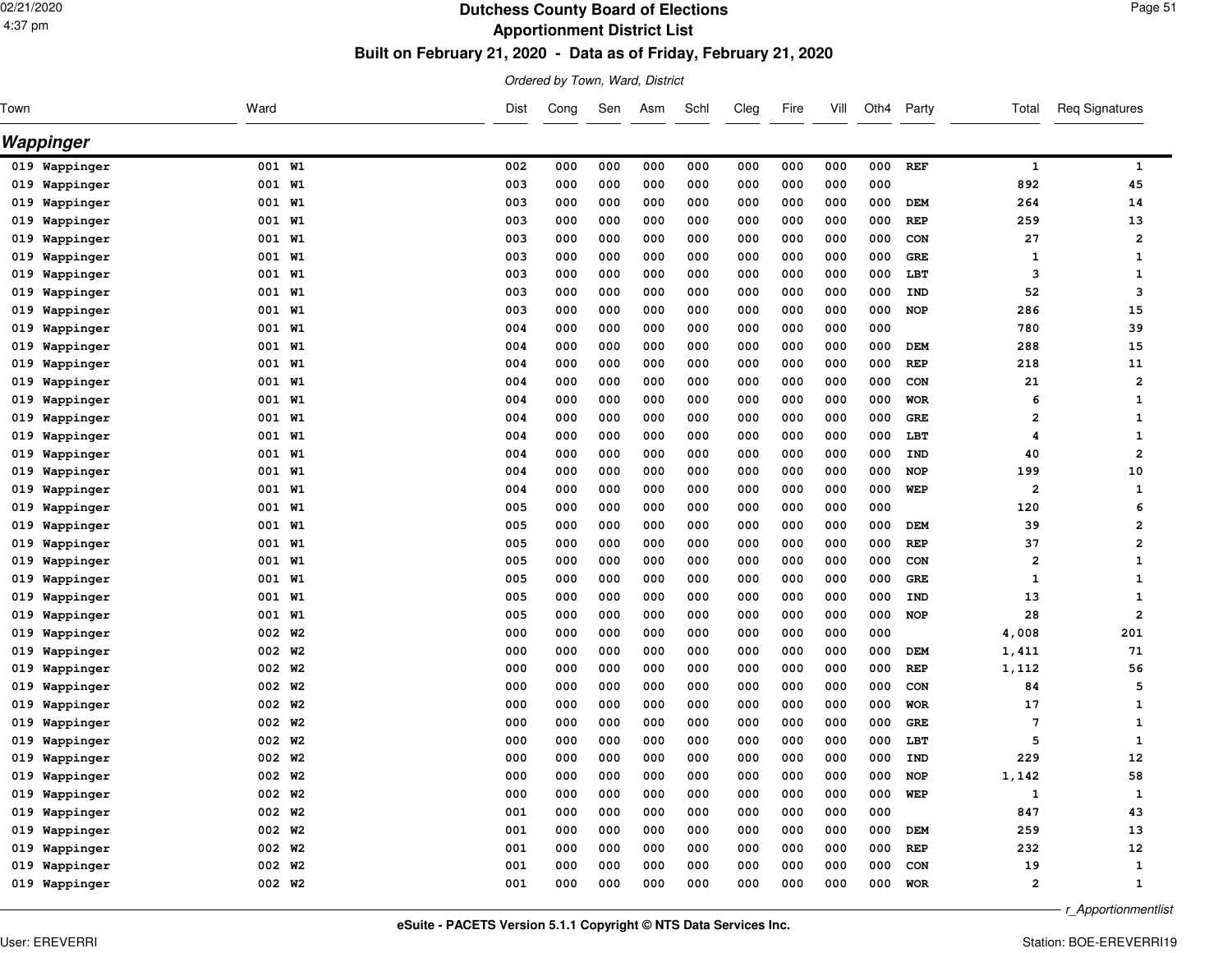#### **Dutchess County Board of Elections** $\mathbf S$  Page 52 **Apportionment District List**

### **Built on February 21, 2020 - Data as of Friday, February 21, 2020**

Ordered by Town, Ward, District

| own              | Ward                  | Dist | Cong | Sen | Asm | Schl | Cleg | Fire | Vill | Oth4 | Party      | Total                   | <b>Req Signatures</b>   |
|------------------|-----------------------|------|------|-----|-----|------|------|------|------|------|------------|-------------------------|-------------------------|
| Wappinger        |                       |      |      |     |     |      |      |      |      |      |            |                         |                         |
| 019 Wappinger    | 002 W2                | 001  | 000  | 000 | 000 | 000  | 000  | 000  | 000  | 000  | <b>GRE</b> | 4                       | $\mathbf{1}$            |
| 019<br>Wappinger | 002<br>W <sub>2</sub> | 001  | 000  | 000 | 000 | 000  | 000  | 000  | 000  | 000  | LBT        | $\overline{a}$          | 1                       |
| 019<br>Wappinger | 002<br>W2             | 001  | 000  | 000 | 000 | 000  | 000  | 000  | 000  | 000  | IND        | 56                      | 3                       |
| 019<br>Wappinger | 002 W2                | 001  | 000  | 000 | 000 | 000  | 000  | 000  | 000  | 000  | <b>NOP</b> | 272                     | 14                      |
| Wappinger<br>019 | W <sub>2</sub><br>002 | 001  | 000  | 000 | 000 | 000  | 000  | 000  | 000  | 000  | <b>WEP</b> | $\mathbf{1}$            | 1                       |
| 019<br>Wappinger | 002<br>W <sub>2</sub> | 002  | 000  | 000 | 000 | 000  | 000  | 000  | 000  | 000  |            | 789                     | 40                      |
| Wappinger<br>019 | 002 W2                | 002  | 000  | 000 | 000 | 000  | 000  | 000  | 000  | 000  | <b>DEM</b> | 319                     | 16                      |
| Wappinger<br>019 | 002<br>W2             | 002  | 000  | 000 | 000 | 000  | 000  | 000  | 000  | 000  | <b>REP</b> | 196                     | 10                      |
| 019<br>Wappinger | W2<br>002             | 002  | 000  | 000 | 000 | 000  | 000  | 000  | 000  | 000  | CON        | 17                      | 1                       |
| 019<br>Wappinger | 002 W2                | 002  | 000  | 000 | 000 | 000  | 000  | 000  | 000  | 000  | <b>WOR</b> | 4                       | $\mathbf{1}$            |
| Wappinger<br>019 | 002<br>W2             | 002  | 000  | 000 | 000 | 000  | 000  | 000  | 000  | 000  | <b>GRE</b> | $\mathbf{2}$            | 1                       |
| Wappinger<br>019 | 002 W2                | 002  | 000  | 000 | 000 | 000  | 000  | 000  | 000  | 000  | IND        | 40                      | $\overline{\mathbf{2}}$ |
| 019<br>Wappinger | 002<br>W2             | 002  | 000  | 000 | 000 | 000  | 000  | 000  | 000  | 000  | <b>NOP</b> | 211                     | 11                      |
| Wappinger<br>019 | 002<br>W2             | 003  | 000  | 000 | 000 | 000  | 000  | 000  | 000  | 000  |            | 896                     | 45                      |
| 019<br>Wappinger | 002 W2                | 003  | 000  | 000 | 000 | 000  | 000  | 000  | 000  | 000  | <b>DEM</b> | 339                     | 17                      |
| Wappinger<br>019 | 002<br>W2             | 003  | 000  | 000 | 000 | 000  | 000  | 000  | 000  | 000  | <b>REP</b> | 237                     | 12                      |
| Wappinger<br>019 | 002<br>W2             | 003  | 000  | 000 | 000 | 000  | 000  | 000  | 000  | 000  | CON        | 16                      | $\mathbf{1}$            |
| 019<br>Wappinger | 002 W2                | 003  | 000  | 000 | 000 | 000  | 000  | 000  | 000  | 000  | <b>WOR</b> | 4                       | 1                       |
| 019<br>Wappinger | 002<br>W <sub>2</sub> | 003  | 000  | 000 | 000 | 000  | 000  | 000  | 000  | 000  | LBT        | 2                       | 1                       |
| Wappinger<br>019 | 002<br>W <sub>2</sub> | 003  | 000  | 000 | 000 | 000  | 000  | 000  | 000  | 000  | IND        | 47                      | 3                       |
| Wappinger<br>019 | 002<br>W <sub>2</sub> | 003  | 000  | 000 | 000 | 000  | 000  | 000  | 000  | 000  | <b>NOP</b> | 251                     | 13                      |
| 019<br>Wappinger | 002<br>W2             | 004  | 000  | 000 | 000 | 000  | 000  | 000  | 000  | 000  |            | 419                     | 21                      |
| Wappinger<br>019 | 002 W2                | 004  | 000  | 000 | 000 | 000  | 000  | 000  | 000  | 000  | <b>DEM</b> | 182                     | 10                      |
| Wappinger<br>019 | W <sub>2</sub><br>002 | 004  | 000  | 000 | 000 | 000  | 000  | 000  | 000  | 000  | <b>REP</b> | 90                      | 5                       |
| 019<br>Wappinger | 002<br>W <sub>2</sub> | 004  | 000  | 000 | 000 | 000  | 000  | 000  | 000  | 000  | CON        | 10                      | $\mathbf{1}$            |
| Wappinger<br>019 | 002 W2                | 004  | 000  | 000 | 000 | 000  | 000  | 000  | 000  | 000  | <b>WOR</b> | 3                       | 1                       |
| Wappinger<br>019 | 002<br>W2             | 004  | 000  | 000 | 000 | 000  | 000  | 000  | 000  | 000  | IND        | 20                      | 1                       |
| Wappinger<br>019 | W2<br>002             | 004  | 000  | 000 | 000 | 000  | 000  | 000  | 000  | 000  | <b>NOP</b> | 114                     | 6                       |
| 019<br>Wappinger | 002 W2                | 005  | 000  | 000 | 000 | 000  | 000  | 000  | 000  | 000  |            | 1,055                   | 53                      |
| Wappinger<br>019 | 002<br>W2             | 005  | 000  | 000 | 000 | 000  | 000  | 000  | 000  | 000  | <b>DEM</b> | 312                     | 16                      |
| 019<br>Wappinger | 002<br>W2             | 005  | 000  | 000 | 000 | 000  | 000  | 000  | 000  | 000  | <b>REP</b> | 356                     | 18                      |
| 019<br>Wappinger | 002<br>W2             | 005  | 000  | 000 | 000 | 000  | 000  | 000  | 000  | 000  | CON        | 22                      | $\overline{\mathbf{2}}$ |
| 019<br>Wappinger | 002<br>W2             | 005  | 000  | 000 | 000 | 000  | 000  | 000  | 000  | 000  | <b>WOR</b> | 4                       | 1                       |
| 019<br>Wappinger | 002<br>W2             | 005  | 000  | 000 | 000 | 000  | 000  | 000  | 000  | 000  | <b>GRE</b> | $\mathbf{1}$            | 1                       |
| Wappinger<br>019 | 002<br>W <sub>2</sub> | 005  | 000  | 000 | 000 | 000  | 000  | 000  | 000  | 000  | LBT        | $\mathbf{1}$            | $\mathbf{1}$            |
| Wappinger<br>019 | 002<br>W2             | 005  | 000  | 000 | 000 | 000  | 000  | 000  | 000  | 000  | IND        | 66                      | 4                       |
| 019<br>Wappinger | 002 W2                | 005  | 000  | 000 | 000 | 000  | 000  | 000  | 000  | 000  | <b>NOP</b> | 293                     | 15                      |
| Wappinger<br>019 | 002<br>W2             | 006  | 000  | 000 | 000 | 000  | 000  | 000  | 000  | 000  |            | $\overline{\mathbf{2}}$ | 1                       |
| Wappinger<br>019 | 002<br>W2             | 006  | 000  | 000 | 000 | 000  | 000  | 000  | 000  | 000  | <b>REP</b> | $\mathbf{1}$            | $\mathbf{1}$            |
| Wappinger<br>019 | 002<br>W <sub>2</sub> | 006  | 000  | 000 | 000 | 000  | 000  | 000  | 000  | 000  | <b>NOP</b> | $\mathbf{1}$            | 1                       |
| 019 Wappinger    | 003 W3                | 000  | 000  | 000 | 000 | 000  | 000  | 000  | 000  | 000  |            | 5,613                   | 281                     |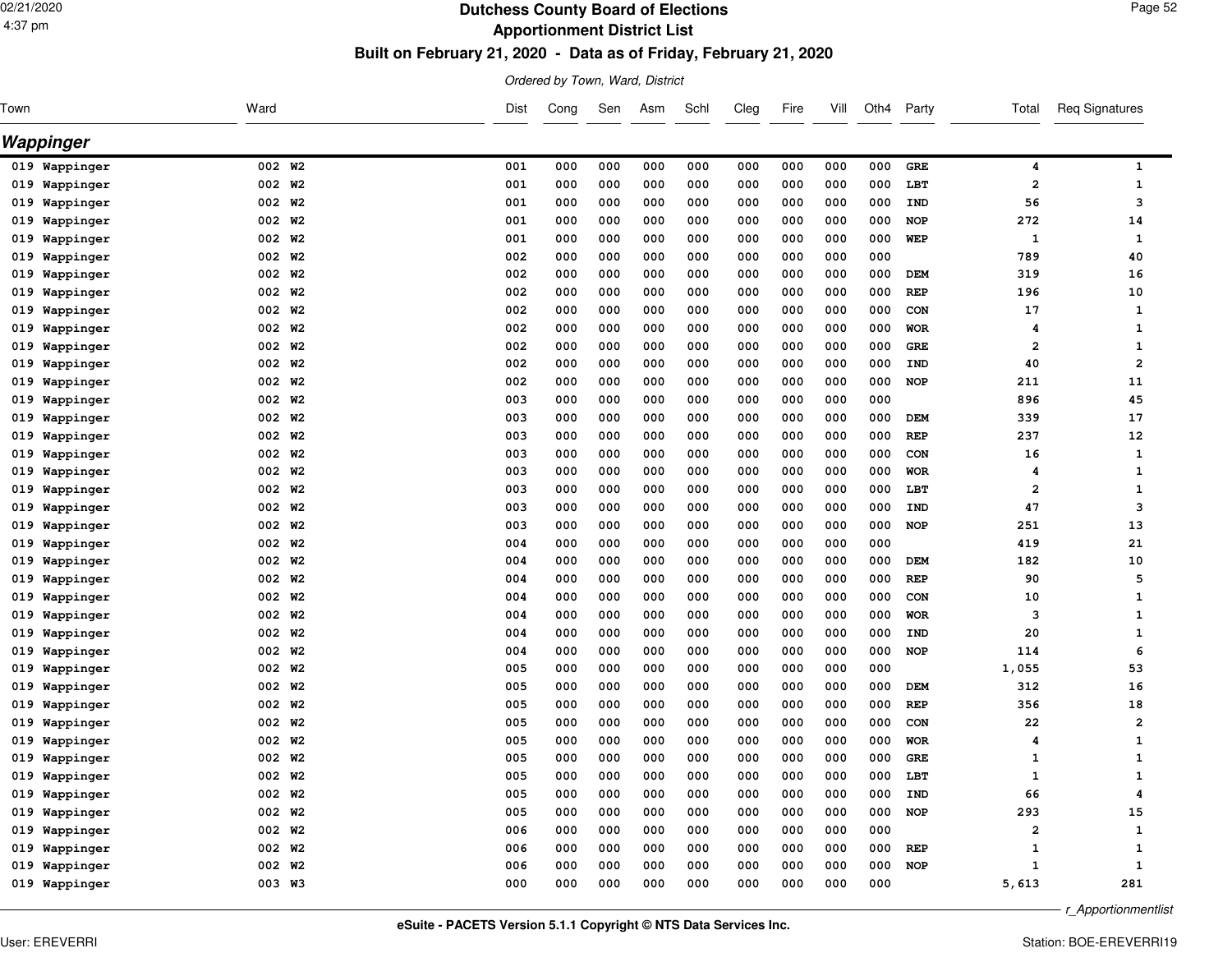## **Dutchess County Board of ElectionsApportionment District List**

### **Built on February 21, 2020 - Data as of Friday, February 21, 2020**

Ordered by Town, Ward, District

| ⊺own |               | Ward                  | Dist | Cong | Sen | Asm | Schl | Cleg | Fire | Vill |     | Oth4 Party | Total                   | <b>Req Signatures</b> |
|------|---------------|-----------------------|------|------|-----|-----|------|------|------|------|-----|------------|-------------------------|-----------------------|
|      | Wappinger     |                       |      |      |     |     |      |      |      |      |     |            |                         |                       |
|      | 019 Wappinger | 003 W3                | 000  | 000  | 000 | 000 | 000  | 000  | 000  | 000  | 000 | DEM        | 1,909                   | 96                    |
| 019  | Wappinger     | W3<br>003             | 000  | 000  | 000 | 000 | 000  | 000  | 000  | 000  | 000 | <b>REP</b> | 1,722                   | 87                    |
| 019  | Wappinger     | W3<br>003             | 000  | 000  | 000 | 000 | 000  | 000  | 000  | 000  | 000 | CON        | 139                     | $\overline{7}$        |
| 019  | Wappinger     | 003<br>WЗ             | 000  | 000  | 000 | 000 | 000  | 000  | 000  | 000  | 000 | <b>WOR</b> | 16                      | $\mathbf{1}$          |
| 019  | Wappinger     | 003<br>WЗ             | 000  | 000  | 000 | 000 | 000  | 000  | 000  | 000  | 000 | <b>GRE</b> | 6                       | 1                     |
| 019  | Wappinger     | 003<br>WЗ             | 000  | 000  | 000 | 000 | 000  | 000  | 000  | 000  | 000 | LBT        | 5                       | $\mathbf{1}$          |
| 019  | Wappinger     | 003<br>W3             | 000  | 000  | 000 | 000 | 000  | 000  | 000  | 000  | 000 | <b>IND</b> | 326                     | 17                    |
| 019  | Wappinger     | 003<br>W3             | 000  | 000  | 000 | 000 | 000  | 000  | 000  | 000  | 000 | LIB        | $\mathbf{1}$            | $\mathbf{1}$          |
| 019  | Wappinger     | 003<br>WЗ             | 000  | 000  | 000 | 000 | 000  | 000  | 000  | 000  | 000 | <b>NOP</b> | 1,483                   | 75                    |
| 019  | Wappinger     | 003<br>W3             | 000  | 000  | 000 | 000 | 000  | 000  | 000  | 000  | 000 | <b>WEP</b> | 6                       | 1                     |
| 019  | Wappinger     | 003<br>W <sub>3</sub> | 001  | 000  | 000 | 000 | 000  | 000  | 000  | 000  | 000 |            | 646                     | 33                    |
| 019  | Wappinger     | 003<br>W3             | 001  | 000  | 000 | 000 | 000  | 000  | 000  | 000  | 000 | <b>DEM</b> | 293                     | 15                    |
| 019  | Wappinger     | 003<br>WЗ             | 001  | 000  | 000 | 000 | 000  | 000  | 000  | 000  | 000 | <b>REP</b> | 150                     | 8                     |
| 019  | Wappinger     | 003<br>W3             | 001  | 000  | 000 | 000 | 000  | 000  | 000  | 000  | 000 | CON        | 19                      | 1                     |
| 019  | Wappinger     | 003<br>WЗ             | 001  | 000  | 000 | 000 | 000  | 000  | 000  | 000  | 000 | LBT        | 1                       | 1                     |
| 019  | Wappinger     | 003<br>WЗ             | 001  | 000  | 000 | 000 | 000  | 000  | 000  | 000  | 000 | IND        | 35                      | $\overline{2}$        |
| 019  | Wappinger     | 003<br>W3             | 001  | 000  | 000 | 000 | 000  | 000  | 000  | 000  | 000 | <b>NOP</b> | 146                     | 8                     |
| 019  | Wappinger     | W3<br>003             | 001  | 000  | 000 | 000 | 000  | 000  | 000  | 000  | 000 | <b>WEP</b> | $\overline{2}$          | $\mathbf{1}$          |
| 019  | Wappinger     | 003<br>WЗ             | 002  | 000  | 000 | 000 | 000  | 000  | 000  | 000  | 000 |            | 1,059                   | 53                    |
| 019  | Wappinger     | 003<br>WЗ             | 002  | 000  | 000 | 000 | 000  | 000  | 000  | 000  | 000 | <b>DEM</b> | 367                     | 19                    |
| 019  | Wappinger     | W3<br>003             | 002  | 000  | 000 | 000 | 000  | 000  | 000  | 000  | 000 | <b>REP</b> | 291                     | 15                    |
| 019  | Wappinger     | 003<br>W3             | 002  | 000  | 000 | 000 | 000  | 000  | 000  | 000  | 000 | CON        | 16                      | $\mathbf{1}$          |
| 019  | Wappinger     | 003<br>W3             | 002  | 000  | 000 | 000 | 000  | 000  | 000  | 000  | 000 | <b>WOR</b> | 4                       | $\mathbf{1}$          |
| 019  | Wappinger     | 003<br>W3             | 002  | 000  | 000 | 000 | 000  | 000  | 000  | 000  | 000 | <b>GRE</b> | $\mathbf{1}$            | $\mathbf{1}$          |
| 019  | Wappinger     | 003<br>W3             | 002  | 000  | 000 | 000 | 000  | 000  | 000  | 000  | 000 | LBT        | $\mathbf{1}$            | $\mathbf{1}$          |
| 019  | Wappinger     | 003<br>WЗ             | 002  | 000  | 000 | 000 | 000  | 000  | 000  | 000  | 000 | IND        | 64                      | 4                     |
| 019  | Wappinger     | W3<br>003             | 002  | 000  | 000 | 000 | 000  | 000  | 000  | 000  | 000 | LIB        | $\mathbf{1}$            | 1                     |
| 019  | Wappinger     | 003<br>W3             | 002  | 000  | 000 | 000 | 000  | 000  | 000  | 000  | 000 | <b>NOP</b> | 311                     | 16                    |
| 019  | Wappinger     | 003<br>W3             | 002  | 000  | 000 | 000 | 000  | 000  | 000  | 000  | 000 | <b>WEP</b> | 3                       | $\mathbf{1}$          |
| 019  | Wappinger     | 003<br>WЗ             | 003  | 000  | 000 | 000 | 000  | 000  | 000  | 000  | 000 |            | 970                     | 49                    |
| 019  | Wappinger     | 003<br>WЗ             | 003  | 000  | 000 | 000 | 000  | 000  | 000  | 000  | 000 | <b>DEM</b> | 329                     | 17                    |
| 019  | Wappinger     | 003<br>W3             | 003  | 000  | 000 | 000 | 000  | 000  | 000  | 000  | 000 | <b>REP</b> | 300                     | 15                    |
| 019  | Wappinger     | W3<br>003             | 003  | 000  | 000 | 000 | 000  | 000  | 000  | 000  | 000 | CON        | 15                      | $\mathbf{1}$          |
| 019  | Wappinger     | 003<br>WЗ             | 003  | 000  | 000 | 000 | 000  | 000  | 000  | 000  | 000 | <b>WOR</b> | 4                       | 1                     |
| 019  | Wappinger     | 003<br>WЗ             | 003  | 000  | 000 | 000 | 000  | 000  | 000  | 000  | 000 | <b>GRE</b> | $\overline{\mathbf{2}}$ | 1                     |
| 019  | Wappinger     | 003<br>W3             | 003  | 000  | 000 | 000 | 000  | 000  | 000  | 000  | 000 | LBT        | $\overline{2}$          | 1                     |
| 019  | Wappinger     | 003<br>WЗ             | 003  | 000  | 000 | 000 | 000  | 000  | 000  | 000  | 000 | IND        | 57                      | 3                     |
| 019  | Wappinger     | 003<br>WЗ             | 003  | 000  | 000 | 000 | 000  | 000  | 000  | 000  | 000 | <b>NOP</b> | 261                     | 14                    |
| 019  | Wappinger     | 003<br>W3             | 004  | 000  | 000 | 000 | 000  | 000  | 000  | 000  | 000 |            | 840                     | 42                    |
| 019  | Wappinger     | W3<br>003             | 004  | 000  | 000 | 000 | 000  | 000  | 000  | 000  | 000 | <b>DEM</b> | 273                     | 14                    |
|      | 019 Wappinger | 003 W3                | 004  | 000  | 000 | 000 | 000  | 000  | 000  | 000  | 000 | <b>REP</b> | 267                     | 14                    |

**eSuite - PACETS Version 5.1.1 Copyright © NTS Data Services Inc.**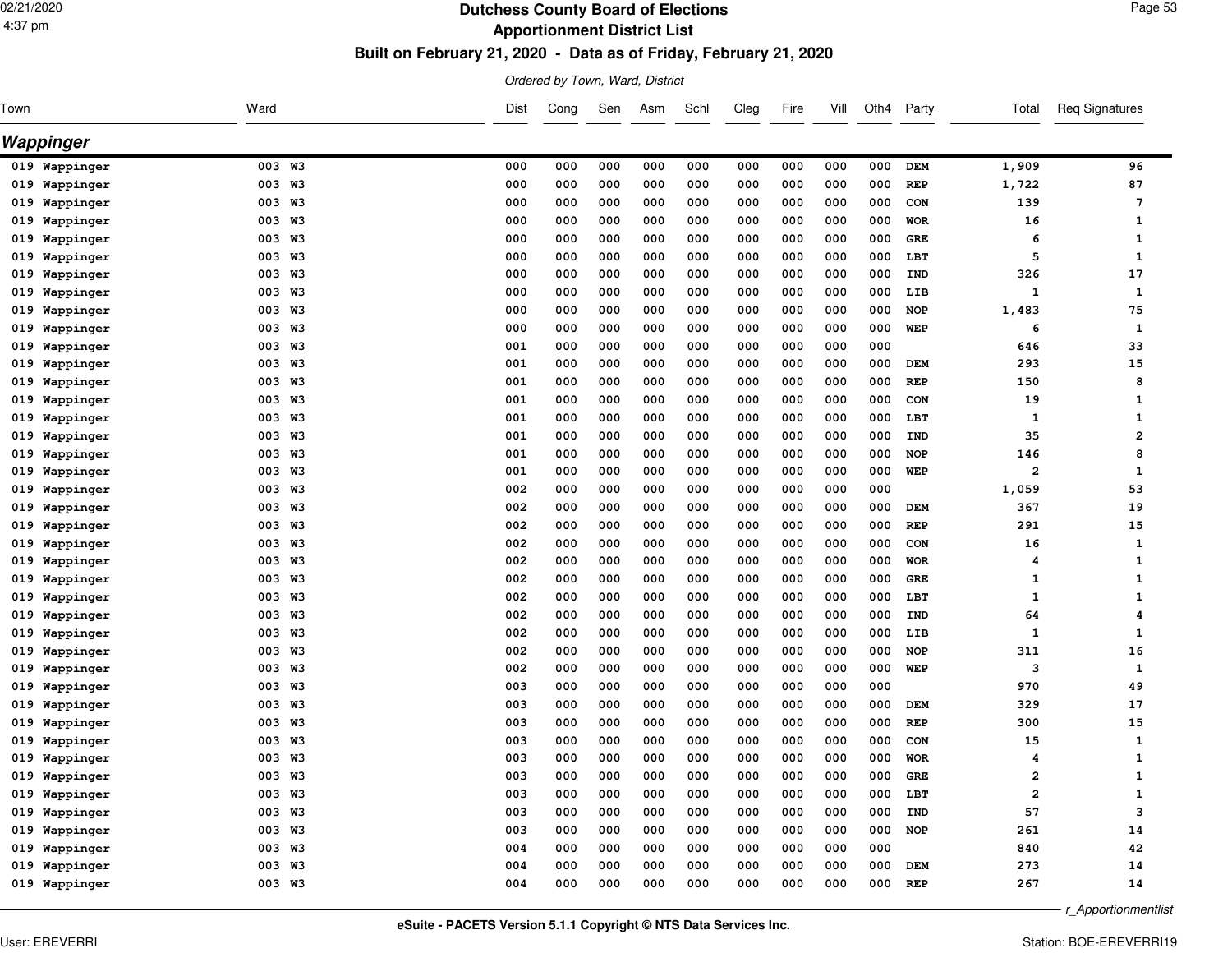#### **Dutchess County Board of Elections** $\mathbf S$ **Apportionment District List**

### **Built on February 21, 2020 - Data as of Friday, February 21, 2020**

Ordered by Town, Ward, District

| own              | Ward   |                | Dist | Cong | Sen | Asm | Schl | Cleg | Fire | Vill | Oth4 | Party      | Total          | <b>Req Signatures</b>   |
|------------------|--------|----------------|------|------|-----|-----|------|------|------|------|------|------------|----------------|-------------------------|
| Wappinger        |        |                |      |      |     |     |      |      |      |      |      |            |                |                         |
| 019 Wappinger    | 003 W3 |                | 004  | 000  | 000 | 000 | 000  | 000  | 000  | 000  | 000  | CON        | 29             | $\mathbf{2}$            |
| 019<br>Wappinger | 003    | WЗ             | 004  | 000  | 000 | 000 | 000  | 000  | 000  | 000  | 000  | <b>WOR</b> | $\overline{2}$ | 1                       |
| 019<br>Wappinger | 003    | WЗ             | 004  | 000  | 000 | 000 | 000  | 000  | 000  | 000  | 000  | <b>GRE</b> | $\mathbf{2}$   | 1                       |
| 019<br>Wappinger | 003    | WЗ             | 004  | 000  | 000 | 000 | 000  | 000  | 000  | 000  | 000  | IND        | 55             | 3                       |
| Wappinger<br>019 | 003    | W3             | 004  | 000  | 000 | 000 | 000  | 000  | 000  | 000  | 000  | <b>NOP</b> | 212            | 11                      |
| 019<br>Wappinger | 003    | W3             | 005  | 000  | 000 | 000 | 000  | 000  | 000  | 000  | 000  |            | 1,162          | 59                      |
| Wappinger<br>019 | 003    | WЗ             | 005  | 000  | 000 | 000 | 000  | 000  | 000  | 000  | 000  | <b>DEM</b> | 357            | 18                      |
| Wappinger<br>019 | 003    | WЗ             | 005  | 000  | 000 | 000 | 000  | 000  | 000  | 000  | 000  | <b>REP</b> | 419            | 21                      |
| 019<br>Wappinger | 003    | WЗ             | 005  | 000  | 000 | 000 | 000  | 000  | 000  | 000  | 000  | CON        | 30             | $\overline{\mathbf{2}}$ |
| 019<br>Wappinger | 003    | WЗ             | 005  | 000  | 000 | 000 | 000  | 000  | 000  | 000  | 000  | <b>WOR</b> | 3              | $\mathbf{1}$            |
| Wappinger<br>019 | 003    | WЗ             | 005  | 000  | 000 | 000 | 000  | 000  | 000  | 000  | 000  | <b>GRE</b> | $\mathbf 1$    | 1                       |
| Wappinger<br>019 | 003    | WЗ             | 005  | 000  | 000 | 000 | 000  | 000  | 000  | 000  | 000  | LBT        | $\mathbf{1}$   | $\mathbf{1}$            |
| 019<br>Wappinger | 003    | WЗ             | 005  | 000  | 000 | 000 | 000  | 000  | 000  | 000  | 000  | IND        | 65             | 4                       |
| Wappinger<br>019 | 003    | W3             | 005  | 000  | 000 | 000 | 000  | 000  | 000  | 000  | 000  | <b>NOP</b> | 285            | 15                      |
| 019<br>Wappinger | 003    | WЗ             | 005  | 000  | 000 | 000 | 000  | 000  | 000  | 000  | 000  | <b>WEP</b> | $\mathbf{1}$   | $\mathbf{1}$            |
| Wappinger<br>019 | 003    | WЗ             | 006  | 000  | 000 | 000 | 000  | 000  | 000  | 000  | 000  |            | 936            | 47                      |
| Wappinger<br>019 | 003    | WЗ             | 006  | 000  | 000 | 000 | 000  | 000  | 000  | 000  | 000  | <b>DEM</b> | 290            | 15                      |
| 019<br>Wappinger | 003    | WЗ             | 006  | 000  | 000 | 000 | 000  | 000  | 000  | 000  | 000  | <b>REP</b> | 295            | 15                      |
| 019<br>Wappinger | 003    | W3             | 006  | 000  | 000 | 000 | 000  | 000  | 000  | 000  | 000  | CON        | 30             | $\overline{2}$          |
| Wappinger<br>019 | 003    | WЗ             | 006  | 000  | 000 | 000 | 000  | 000  | 000  | 000  | 000  | <b>WOR</b> | 3              | $\mathbf{1}$            |
| Wappinger<br>019 | 003    | W3             | 006  | 000  | 000 | 000 | 000  | 000  | 000  | 000  | 000  | IND        | 50             | 3                       |
| 019<br>Wappinger | 003    | WЗ             | 006  | 000  | 000 | 000 | 000  | 000  | 000  | 000  | 000  | <b>NOP</b> | 268            | 14                      |
| Wappinger<br>019 | 004    | W4             | 000  | 000  | 000 | 000 | 000  | 000  | 000  | 000  | 000  |            | 4,592          | 230                     |
| Wappinger<br>019 | 004    | W4             | 000  | 000  | 000 | 000 | 000  | 000  | 000  | 000  | 000  | <b>DEM</b> | 1,425          | 72                      |
| 019<br>Wappinger | 004    | W4             | 000  | 000  | 000 | 000 | 000  | 000  | 000  | 000  | 000  | <b>REP</b> | 1,483          | 75                      |
| Wappinger<br>019 | 004    | W4             | 000  | 000  | 000 | 000 | 000  | 000  | 000  | 000  | 000  | CON        | 103            | 6                       |
| Wappinger<br>019 | 004    | W4             | 000  | 000  | 000 | 000 | 000  | 000  | 000  | 000  | 000  | <b>WOR</b> | 18             | 1                       |
| Wappinger<br>019 | 004    | W4             | 000  | 000  | 000 | 000 | 000  | 000  | 000  | 000  | 000  | <b>GRE</b> | 10             | 1                       |
| 019<br>Wappinger | 004    | W <sub>4</sub> | 000  | 000  | 000 | 000 | 000  | 000  | 000  | 000  | 000  | LBT        | 6              | $\mathbf{1}$            |
| Wappinger<br>019 | 004    | W4             | 000  | 000  | 000 | 000 | 000  | 000  | 000  | 000  | 000  | IND        | 261            | 14                      |
| 019<br>Wappinger | 004    | W4             | 000  | 000  | 000 | 000 | 000  | 000  | 000  | 000  | 000  | <b>NOP</b> | 1,284          | 65                      |
| 019<br>Wappinger | 004    | W4             | 000  | 000  | 000 | 000 | 000  | 000  | 000  | 000  | 000  | <b>WEP</b> | $\mathbf{1}$   | 1                       |
| 019<br>Wappinger | 004    | W4             | 000  | 000  | 000 | 000 | 000  | 000  | 000  | 000  | 000  | <b>REF</b> | $\mathbf{1}$   | 1                       |
| 019<br>Wappinger | 004    | W4             | 001  | 000  | 000 | 000 | 000  | 000  | 000  | 000  | 000  |            | 1,119          | 56                      |
| Wappinger<br>019 | 004    | W4             | 001  | 000  | 000 | 000 | 000  | 000  | 000  | 000  | 000  | <b>DEM</b> | 323            | 17                      |
| Wappinger<br>019 | 004    | W4             | 001  | 000  | 000 | 000 | 000  | 000  | 000  | 000  | 000  | <b>REP</b> | 386            | 20                      |
| 019<br>Wappinger | 004    | W4             | 001  | 000  | 000 | 000 | 000  | 000  | 000  | 000  | 000  | CON        | 32             | $\overline{\mathbf{2}}$ |
| Wappinger<br>019 | 004    | W4             | 001  | 000  | 000 | 000 | 000  | 000  | 000  | 000  | 000  | <b>WOR</b> | 4              | 1                       |
| Wappinger<br>019 | 004    | W4             | 001  | 000  | 000 | 000 | 000  | 000  | 000  | 000  | 000  | <b>GRE</b> | $\mathbf{1}$   | $\mathbf{1}$            |
| Wappinger<br>019 | 004    | W4             | 001  | 000  | 000 | 000 | 000  | 000  | 000  | 000  | 000  | LBT        | $\mathbf{1}$   | 1                       |
| 019 Wappinger    | 004 W4 |                | 001  | 000  | 000 | 000 | 000  | 000  | 000  | 000  | 000  | IND        | 60             | 3                       |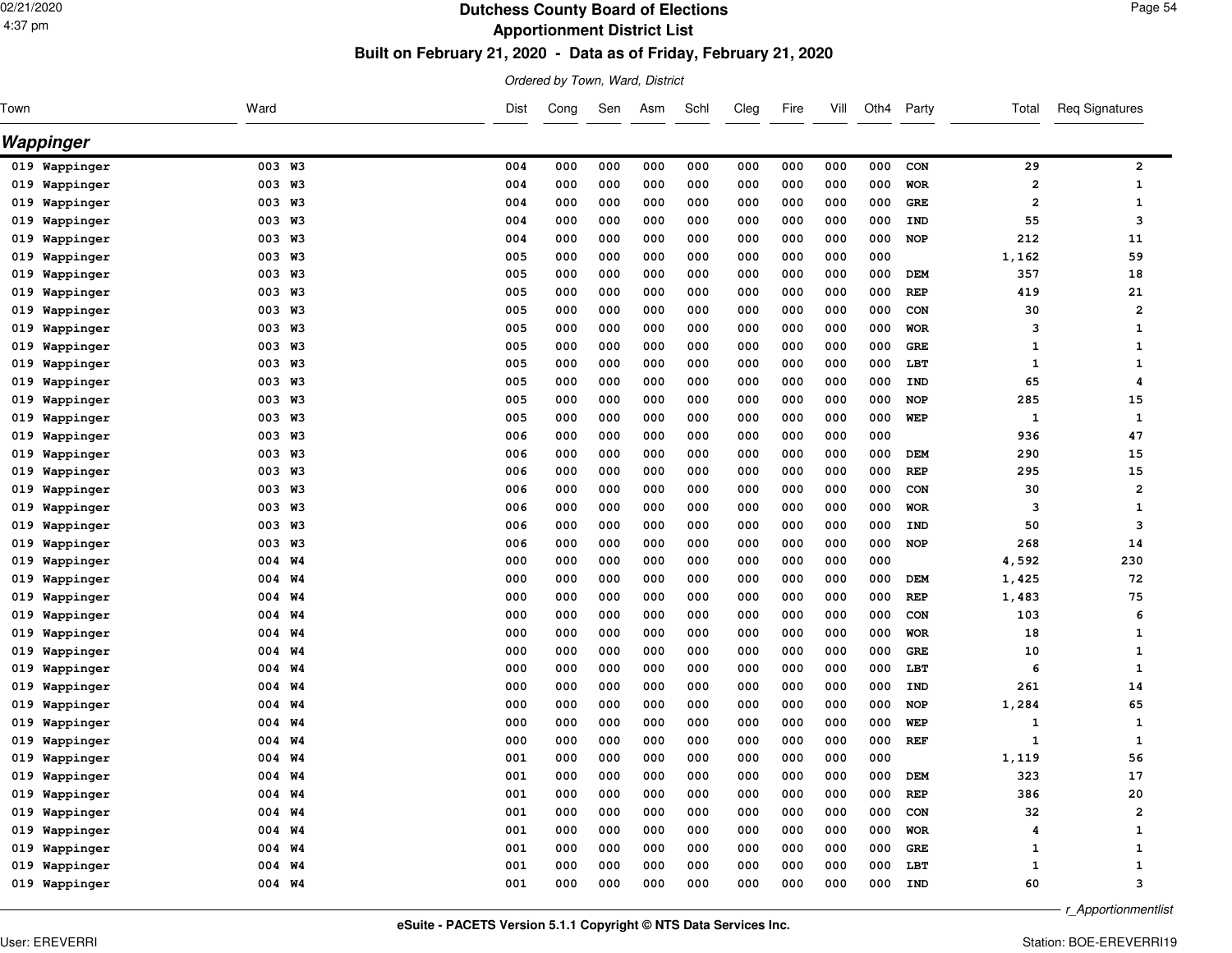#### **Dutchess County Board of Elections** $\mathbf{s}$  Page 55 **Apportionment District List**

### **Built on February 21, 2020 - Data as of Friday, February 21, 2020**

Ordered by Town, Ward, District

| -<br>own         | Ward                  | Dist | Cong | Sen | Asm | Schl | Cleg | Fire | Vill |     | Oth4 Party | Total                   | <b>Req Signatures</b> |
|------------------|-----------------------|------|------|-----|-----|------|------|------|------|-----|------------|-------------------------|-----------------------|
| Wappinger        |                       |      |      |     |     |      |      |      |      |     |            |                         |                       |
| 019 Wappinger    | 004<br>W <sub>4</sub> | 001  | 000  | 000 | 000 | 000  | 000  | 000  | 000  | 000 | <b>NOP</b> | 312                     | 16                    |
| 019<br>Wappinger | W <sub>4</sub><br>004 | 002  | 000  | 000 | 000 | 000  | 000  | 000  | 000  | 000 |            | 932                     | 47                    |
| Wappinger<br>019 | 004<br>W4             | 002  | 000  | 000 | 000 | 000  | 000  | 000  | 000  | 000 | <b>DEM</b> | 333                     | 17                    |
| 019<br>Wappinger | W4<br>004             | 002  | 000  | 000 | 000 | 000  | 000  | 000  | 000  | 000 | <b>REP</b> | 251                     | 13                    |
| 019<br>Wappinger | 004<br>W4             | 002  | 000  | 000 | 000 | 000  | 000  | 000  | 000  | 000 | CON        | 29                      | $\mathbf{2}$          |
| 019<br>Wappinger | 004<br>W4             | 002  | 000  | 000 | 000 | 000  | 000  | 000  | 000  | 000 | <b>WOR</b> | 3                       | $\mathbf{1}$          |
| Wappinger<br>019 | 004<br>W4             | 002  | 000  | 000 | 000 | 000  | 000  | 000  | 000  | 000 | <b>GRE</b> | 3                       | $\mathbf{1}$          |
| Wappinger<br>019 | 004<br>W4             | 002  | 000  | 000 | 000 | 000  | 000  | 000  | 000  | 000 | LBT        | $\overline{\mathbf{2}}$ | 1                     |
| 019<br>Wappinger | 004<br>W <sub>4</sub> | 002  | 000  | 000 | 000 | 000  | 000  | 000  | 000  | 000 | <b>IND</b> | 59                      | 3                     |
| 019<br>Wappinger | 004<br>W4             | 002  | 000  | 000 | 000 | 000  | 000  | 000  | 000  | 000 | <b>NOP</b> | 252                     | 13                    |
| 019<br>Wappinger | 004<br>W4             | 003  | 000  | 000 | 000 | 000  | 000  | 000  | 000  | 000 |            | 726                     | 37                    |
| Wappinger<br>019 | 004<br>W4             | 003  | 000  | 000 | 000 | 000  | 000  | 000  | 000  | 000 | <b>DEM</b> | 227                     | 12                    |
| Wappinger<br>019 | 004<br>W4             | 003  | 000  | 000 | 000 | 000  | 000  | 000  | 000  | 000 | <b>REP</b> | 215                     | 11                    |
| 019<br>Wappinger | 004<br>W4             | 003  | 000  | 000 | 000 | 000  | 000  | 000  | 000  | 000 | CON        | 16                      | 1                     |
| 019<br>Wappinger | 004<br>W4             | 003  | 000  | 000 | 000 | 000  | 000  | 000  | 000  | 000 | <b>WOR</b> | $\overline{\mathbf{2}}$ | $\mathbf{1}$          |
| 019<br>Wappinger | 004<br>W4             | 003  | 000  | 000 | 000 | 000  | 000  | 000  | 000  | 000 | <b>GRE</b> | $\overline{2}$          | $\mathbf{1}$          |
| Wappinger<br>019 | 004<br>W4             | 003  | 000  | 000 | 000 | 000  | 000  | 000  | 000  | 000 | LBT        | $\mathbf{1}$            | $\mathbf{1}$          |
| Wappinger<br>019 | 004<br>W4             | 003  | 000  | 000 | 000 | 000  | 000  | 000  | 000  | 000 | IND        | 38                      | $\mathbf{2}$          |
| 019<br>Wappinger | 004<br>W4             | 003  | 000  | 000 | 000 | 000  | 000  | 000  | 000  | 000 | <b>NOP</b> | 225                     | 12                    |
| 019<br>Wappinger | 004<br>W4             | 004  | 000  | 000 | 000 | 000  | 000  | 000  | 000  | 000 |            | 858                     | 43                    |
| Wappinger<br>019 | 004<br>W4             | 004  | 000  | 000 | 000 | 000  | 000  | 000  | 000  | 000 | <b>DEM</b> | 264                     | 14                    |
| 019<br>Wappinger | 004<br>W4             | 004  | 000  | 000 | 000 | 000  | 000  | 000  | 000  | 000 | <b>REP</b> | 284                     | 15                    |
| Wappinger<br>019 | 004<br>W4             | 004  | 000  | 000 | 000 | 000  | 000  | 000  | 000  | 000 | CON        | 12                      | 1                     |
| 019<br>Wappinger | W4<br>004             | 004  | 000  | 000 | 000 | 000  | 000  | 000  | 000  | 000 | <b>WOR</b> | 7                       | $\mathbf{1}$          |
| 019<br>Wappinger | 004<br>W4             | 004  | 000  | 000 | 000 | 000  | 000  | 000  | 000  | 000 | GRE        | $\overline{\mathbf{2}}$ | 1                     |
| Wappinger<br>019 | 004<br>W4             | 004  | 000  | 000 | 000 | 000  | 000  | 000  | 000  | 000 | IND        | 50                      | 3                     |
| 019<br>Wappinger | 004<br>W4             | 004  | 000  | 000 | 000 | 000  | 000  | 000  | 000  | 000 | <b>NOP</b> | 238                     | 12                    |
| Wappinger<br>019 | 004<br>W4             | 004  | 000  | 000 | 000 | 000  | 000  | 000  | 000  | 000 | <b>WEP</b> | 1                       | 1                     |
| 019<br>Wappinger | W4<br>004             | 005  | 000  | 000 | 000 | 000  | 000  | 000  | 000  | 000 |            | 957                     | 48                    |
| 019<br>Wappinger | 004<br>W4             | 005  | 000  | 000 | 000 | 000  | 000  | 000  | 000  | 000 | <b>DEM</b> | 278                     | 14                    |
| 019<br>Wappinger | W4<br>004             | 005  | 000  | 000 | 000 | 000  | 000  | 000  | 000  | 000 | <b>REP</b> | 347                     | 18                    |
| Wappinger<br>019 | 004<br>W4             | 005  | 000  | 000 | 000 | 000  | 000  | 000  | 000  | 000 | CON        | 14                      | 1                     |
| Wappinger<br>019 | W4<br>004             | 005  | 000  | 000 | 000 | 000  | 000  | 000  | 000  | 000 | <b>WOR</b> | $\overline{\mathbf{2}}$ | 1                     |
| Wappinger<br>019 | 004<br>W4             | 005  | 000  | 000 | 000 | 000  | 000  | 000  | 000  | 000 | <b>GRE</b> | $\overline{2}$          | $\mathbf{1}$          |
| Wappinger<br>019 | 004<br>W4             | 005  | 000  | 000 | 000 | 000  | 000  | 000  | 000  | 000 | LBT        | $\overline{2}$          | $\mathbf{1}$          |
| Wappinger<br>019 | 004<br>W4             | 005  | 000  | 000 | 000 | 000  | 000  | 000  | 000  | 000 | IND        | 54                      | 3                     |
| Wappinger<br>019 | 004<br>W4             | 005  | 000  | 000 | 000 | 000  | 000  | 000  | 000  | 000 | <b>NOP</b> | 257                     | 13                    |
| 019 Wappinger    | 004 W4                | 005  | 000  | 000 | 000 | 000  | 000  | 000  | 000  | 000 | <b>REF</b> | 1                       | $\mathbf{1}$          |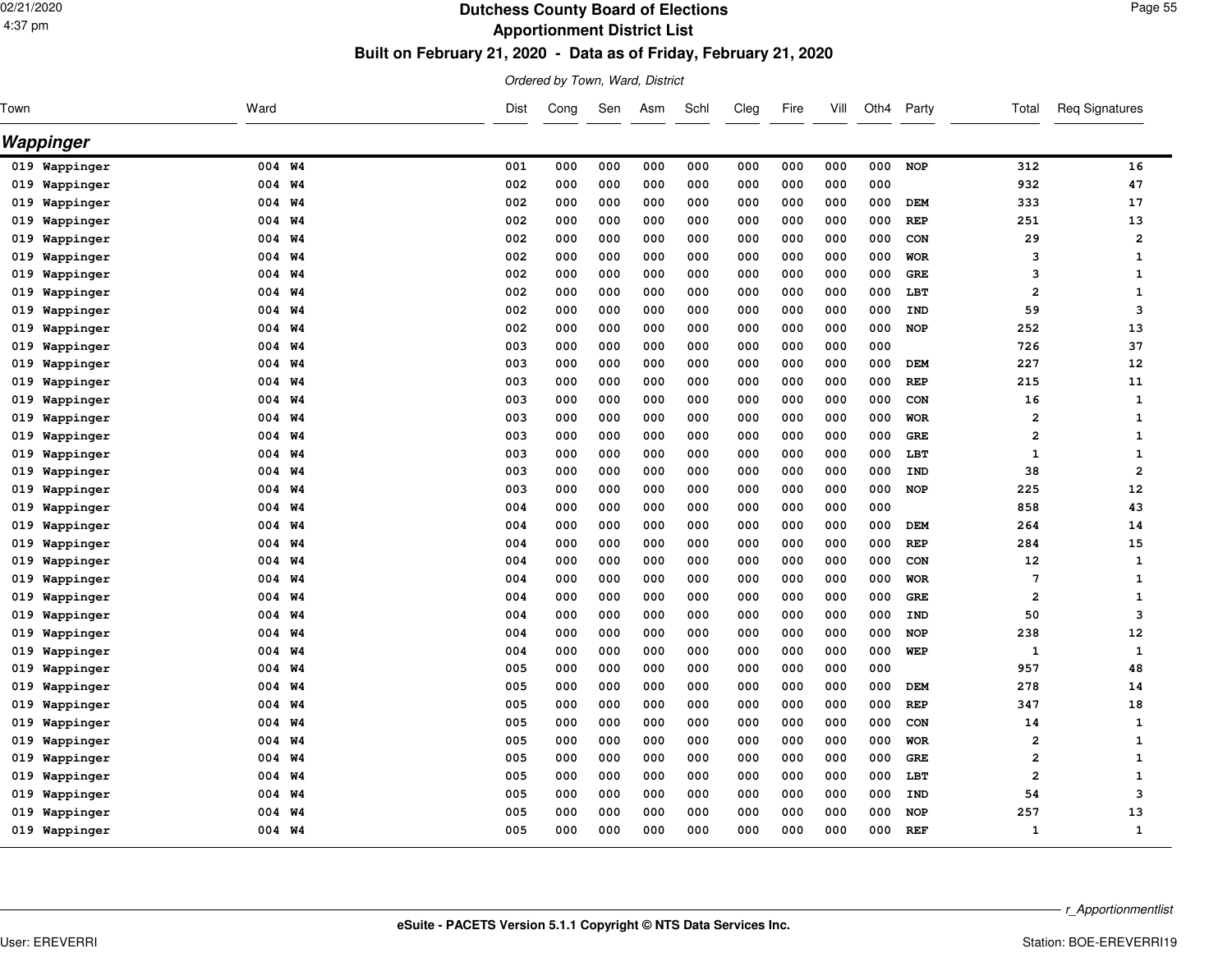# **Dutchess County Board of ElectionsApportionment District List**

### **Built on February 21, 2020 - Data as of Friday, February 21, 2020**

Ordered by Town, Ward, District

| -own |                | Ward | Dist | Cong | Sen | Asm | Schl | Cleg | Fire | Vill | Oth4 | Party      | Total            | Req Signatures |
|------|----------------|------|------|------|-----|-----|------|------|------|------|------|------------|------------------|----------------|
|      | Washington     |      |      |      |     |     |      |      |      |      |      |            |                  |                |
|      | 020 Washington | 000  | 000  | 000  | 000 | 000 | 000  | 000  | 000  | 000  | 000  |            | 3,092            | 155            |
| 020  | Washington     | 000  | 000  | 000  | 000 | 000 | 000  | 000  | 000  | 000  | 000  | <b>DEM</b> | 1,068            | 54             |
| 020  | Washington     | 000  | 000  | 000  | 000 | 000 | 000  | 000  | 000  | 000  | 000  | <b>REP</b> | 954              | 48             |
| 020  | Washington     | 000  | 000  | 000  | 000 | 000 | 000  | 000  | 000  | 000  | 000  | CON        | 55               | 3              |
| 020  | Washington     | 000  | 000  | 000  | 000 | 000 | 000  | 000  | 000  | 000  | 000  | <b>WOR</b> | 10               | 1              |
| 020  | Washington     | 000  | 000  | 000  | 000 | 000 | 000  | 000  | 000  | 000  | 000  | <b>GRE</b> | 8                | $\mathbf{1}$   |
| 020  | Washington     | 000  | 000  | 000  | 000 | 000 | 000  | 000  | 000  | 000  | 000  | LBT        | 5                | $\mathbf{1}$   |
| 020  | Washington     | 000  | 000  | 000  | 000 | 000 | 000  | 000  | 000  | 000  | 000  | <b>IND</b> | 180              | 9              |
| 020  | Washington     | 000  | 000  | 000  | 000 | 000 | 000  | 000  | 000  | 000  | 000  | <b>NOP</b> | 811              | 41             |
| 020  | Washington     | 000  | 000  | 000  | 000 | 000 | 000  | 000  | 000  | 000  | 000  | <b>REF</b> | $\mathbf{1}$     | $\mathbf{1}$   |
| 020  | Washington     | 000  | 001  | 000  | 000 | 000 | 000  | 000  | 000  | 000  | 000  |            | 813              | 41             |
| 020  | Washington     | 000  | 001  | 000  | 000 | 000 | 000  | 000  | 000  | 000  | 000  | <b>DEM</b> | 233              | 12             |
| 020  | Washington     | 000  | 001  | 000  | 000 | 000 | 000  | 000  | 000  | 000  | 000  | <b>REP</b> | 287              | 15             |
| 020  | Washington     | 000  | 001  | 000  | 000 | 000 | 000  | 000  | 000  | 000  | 000  | CON        | 11               | $\mathbf{1}$   |
| 020  | Washington     | 000  | 001  | 000  | 000 | 000 | 000  | 000  | 000  | 000  | 000  | <b>WOR</b> | 1                | $\mathbf{1}$   |
| 020  | Washington     | 000  | 001  | 000  | 000 | 000 | 000  | 000  | 000  | 000  | 000  | <b>GRE</b> | $\mathbf{1}$     | $\mathbf{1}$   |
| 020  | Washington     | 000  | 001  | 000  | 000 | 000 | 000  | 000  | 000  | 000  | 000  | LBT        | $\mathbf{1}$     | $\mathbf{1}$   |
| 020  | Washington     | 000  | 001  | 000  | 000 | 000 | 000  | 000  | 000  | 000  | 000  | <b>IND</b> | 42               | 3              |
| 020  | Washington     | 000  | 001  | 000  | 000 | 000 | 000  | 000  | 000  | 000  | 000  | <b>NOP</b> | 236              | 12             |
| 020  | Washington     | 000  | 001  | 000  | 000 | 000 | 000  | 000  | 000  | 000  | 000  | <b>REF</b> | $\mathbf{1}$     | $\mathbf{1}$   |
| 020  | Washington     | 000  | 002  | 000  | 000 | 000 | 000  | 000  | 000  | 000  | 000  |            | 651              | 33             |
| 020  | Washington     | 000  | 002  | 000  | 000 | 000 | 000  | 000  | 000  | 000  | 000  | <b>DEM</b> | 249              | 13             |
| 020  | Washington     | 000  | 002  | 000  | 000 | 000 | 000  | 000  | 000  | 000  | 000  | <b>REP</b> | 192              | 10             |
| 020  | Washington     | 000  | 002  | 000  | 000 | 000 | 000  | 000  | 000  | 000  | 000  | CON        | 11               | $\mathbf{1}$   |
| 020  | Washington     | 000  | 002  | 000  | 000 | 000 | 000  | 000  | 000  | 000  | 000  | <b>WOR</b> | 3                | $\mathbf{1}$   |
| 020  | Washington     | 000  | 002  | 000  | 000 | 000 | 000  | 000  | 000  | 000  | 000  | <b>GRE</b> | $\boldsymbol{A}$ | $\mathbf{1}$   |
| 020  | Washington     | 000  | 002  | 000  | 000 | 000 | 000  | 000  | 000  | 000  | 000  | LBT        | 1                | 1              |
| 020  | Washington     | 000  | 002  | 000  | 000 | 000 | 000  | 000  | 000  | 000  | 000  | <b>IND</b> | 36               | $\overline{2}$ |
| 020  | Washington     | 000  | 002  | 000  | 000 | 000 | 000  | 000  | 000  | 000  | 000  | <b>NOP</b> | 155              | 8              |
| 020  | Washington     | 000  | 003  | 000  | 000 | 000 | 000  | 000  | 000  | 000  | 000  |            | 620              | 31             |
| 020  | Washington     | 000  | 003  | 000  | 000 | 000 | 000  | 000  | 000  | 000  | 000  | <b>DEM</b> | 204              | 11             |
| 020  | Washington     | 000  | 003  | 000  | 000 | 000 | 000  | 000  | 000  | 000  | 000  | <b>REP</b> | 196              | 10             |
| 020  | Washington     | 000  | 003  | 000  | 000 | 000 | 000  | 000  | 000  | 000  | 000  | CON        | 16               | 1              |
| 020  | Washington     | 000  | 003  | 000  | 000 | 000 | 000  | 000  | 000  | 000  | 000  | <b>WOR</b> | 5                | 1              |
| 020  | Washington     | 000  | 003  | 000  | 000 | 000 | 000  | 000  | 000  | 000  | 000  | <b>GRE</b> | $\mathbf{1}$     | $\mathbf{1}$   |
| 020  | Washington     | 000  | 003  | 000  | 000 | 000 | 000  | 000  | 000  | 000  | 000  | <b>IND</b> | 40               | $\overline{2}$ |
| 020  | Washington     | 000  | 003  | 000  | 000 | 000 | 000  | 000  | 000  | 000  | 000  | <b>NOP</b> | 158              | 8              |
| 020  | Washington     | 000  | 004  | 000  | 000 | 000 | 000  | 000  | 000  | 000  | 000  |            | 1,008            | 51             |
| 020  | Washington     | 000  | 004  | 000  | 000 | 000 | 000  | 000  | 000  | 000  | 000  | <b>DEM</b> | 382              | 20             |
| 020  | Washington     | 000  | 004  | 000  | 000 | 000 | 000  | 000  | 000  | 000  | 000  | <b>REP</b> | 279              | 14             |
|      | 020 Washington | 000  | 004  | 000  | 000 | 000 | 000  | 000  | 000  | 000  | 000  | CON        | 17               | $\mathbf{1}$   |

**eSuite - PACETS Version 5.1.1 Copyright © NTS Data Services Inc.**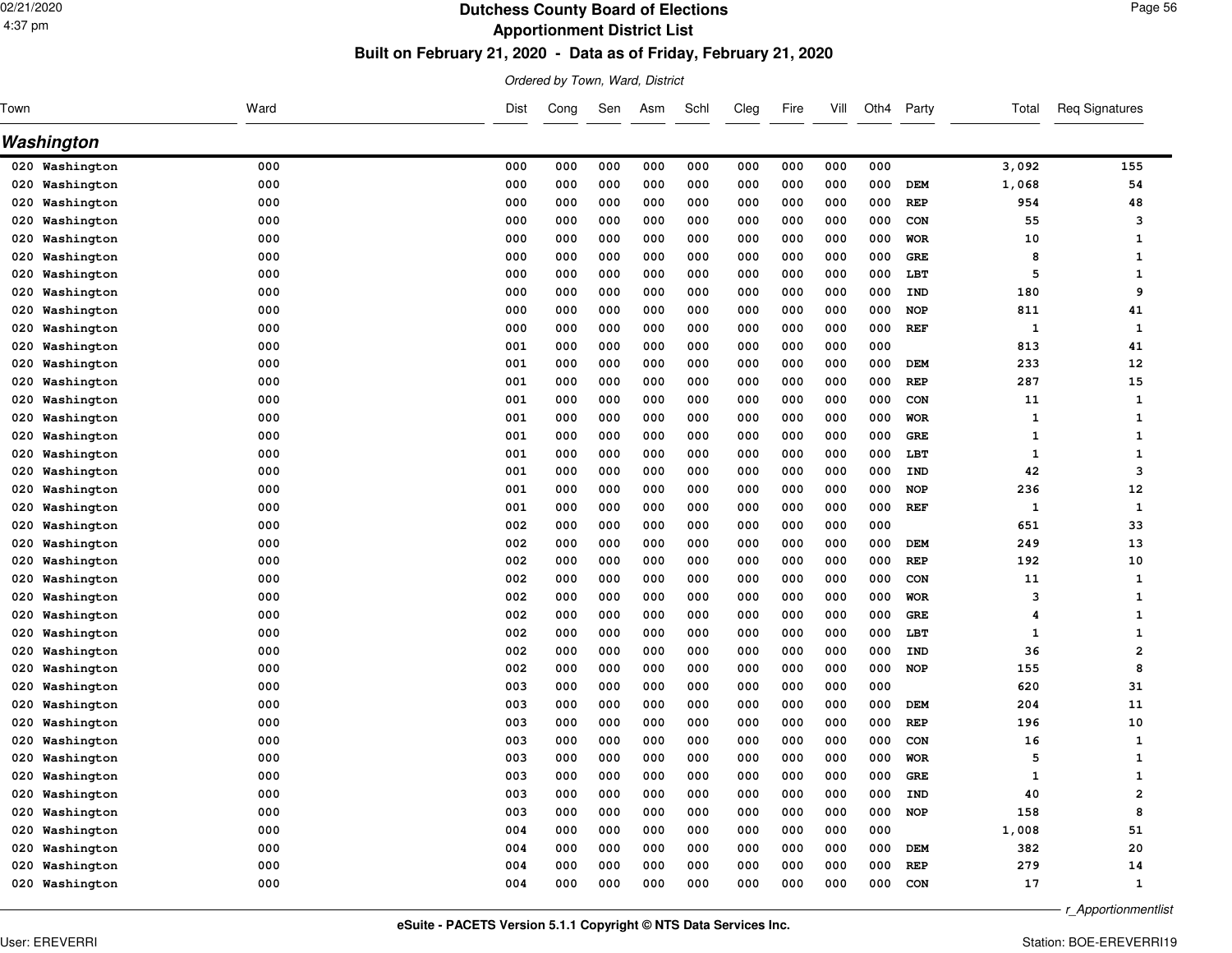#### **Dutchess County Board of Elections** $\mathbf S$ **Apportionment District List**

### **Built on February 21, 2020 - Data as of Friday, February 21, 2020**

Ordered by Town, Ward, District

| Town |                | Ward | Dist | Cong | Sen | Asm | Schl | Cleg | Fire | Vill | Oth4 | Party      | Total | <b>Reg Signatures</b> |
|------|----------------|------|------|------|-----|-----|------|------|------|------|------|------------|-------|-----------------------|
|      | Washington     |      |      |      |     |     |      |      |      |      |      |            |       |                       |
|      | 020 Washington | 000  | 004  | 000  | 000 | 000 | 000  | 000  | 000  | 000  | 000  | WOR        |       |                       |
|      | 020 Washington | 000  | 004  | 000  | 000 | 000 | 000  | 000  | 000  | 000  | 000  | GRE        | 2     |                       |
|      | 020 Washington | 000  | 004  | 000  | 000 | 000 | 000  | 000  | 000  | 000  | 000  | LBT        | د     |                       |
|      | 020 Washington | 000  | 004  | 000  | 000 | 000 | 000  | 000  | 000  | 000  | 000  | IND        | 62    |                       |
|      | 020 Washington | 000  | 004  | 000  | 000 | 000 | 000  | 000  | 000  | 000  | 000  | <b>NOP</b> | 262   | 14                    |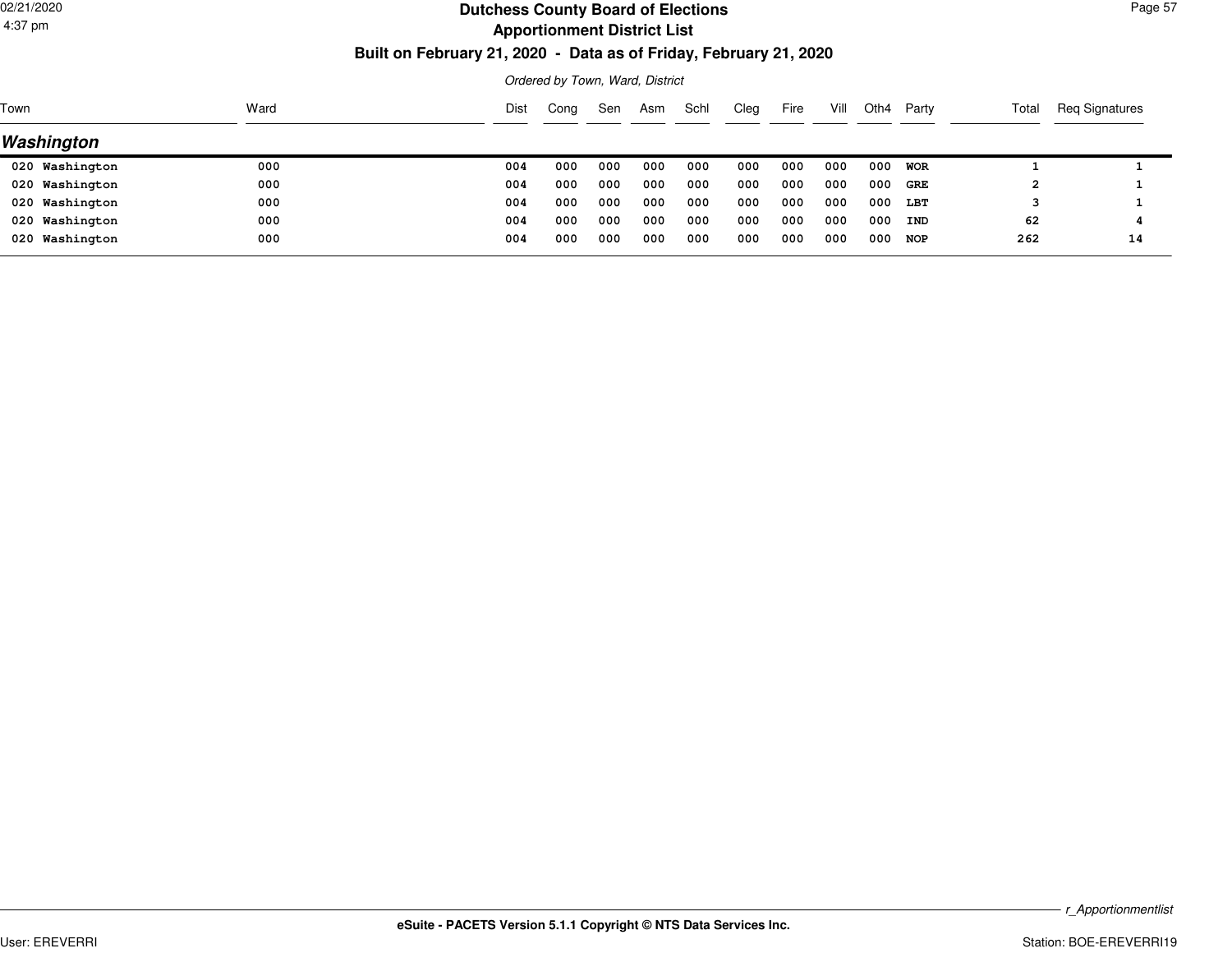#### **Dutchess County Board of Elections** $\mathbf S$ **Apportionment District List**

### **Built on February 21, 2020 - Data as of Friday, February 21, 2020**

Ordered by Town, Ward, District

| Town               | Ward      | Dist | Cong | Sen | Asm | Schl | Cleg | Fire | Vill |     | Oth4 Party | Total           | <b>Req Signatures</b> |
|--------------------|-----------|------|------|-----|-----|------|------|------|------|-----|------------|-----------------|-----------------------|
| <b>City Beacon</b> |           |      |      |     |     |      |      |      |      |     |            |                 |                       |
| 030 City Beacon    | 000       | 000  | 000  | 000 | 000 | 000  | 000  | 000  | 000  | 000 |            | 8,769           | 439                   |
| City Beacon<br>030 | 000       | 000  | 000  | 000 | 000 | 000  | 000  | 000  | 000  | 000 | <b>DEM</b> | 4,841           | 243                   |
| City Beacon<br>030 | 000       | 000  | 000  | 000 | 000 | 000  | 000  | 000  | 000  | 000 | <b>REP</b> | 1,223           | 62                    |
| City Beacon<br>030 | 000       | 000  | 000  | 000 | 000 | 000  | 000  | 000  | 000  | 000 | CON        | 94              | 5                     |
| City Beacon<br>030 | 000       | 000  | 000  | 000 | 000 | 000  | 000  | 000  | 000  | 000 | <b>WOR</b> | 44              | 3                     |
| 030<br>City Beacon | 000       | 000  | 000  | 000 | 000 | 000  | 000  | 000  | 000  | 000 | <b>GRE</b> | 32              | $\overline{2}$        |
| City Beacon<br>030 | 000       | 000  | 000  | 000 | 000 | 000  | 000  | 000  | 000  | 000 | LBT        | 11              | 1                     |
| 030<br>City Beacon | 000       | 000  | 000  | 000 | 000 | 000  | 000  | 000  | 000  | 000 | IND        | 425             | 22                    |
| 030<br>City Beacon | 000       | 000  | 000  | 000 | 000 | 000  | 000  | 000  | 000  | 000 | <b>NOP</b> | 2,090           | 105                   |
| City Beacon<br>030 | 000       | 000  | 000  | 000 | 000 | 000  | 000  | 000  | 000  | 000 | <b>WEP</b> | $7\phantom{.0}$ | 1                     |
| 030<br>City Beacon | 000       | 000  | 000  | 000 | 000 | 000  | 000  | 000  | 000  | 000 | <b>REF</b> | $\overline{2}$  | 1                     |
| City Beacon<br>030 | 001 W1    | 000  | 000  | 000 | 000 | 000  | 000  | 000  | 000  | 000 |            | 2,134           | 107                   |
| City Beacon<br>030 | 001<br>W1 | 000  | 000  | 000 | 000 | 000  | 000  | 000  | 000  | 000 | <b>DEM</b> | 1,210           | 61                    |
| City Beacon<br>030 | 001<br>W1 | 000  | 000  | 000 | 000 | 000  | 000  | 000  | 000  | 000 | <b>REP</b> | 301             | 16                    |
| 030<br>City Beacon | 001 W1    | 000  | 000  | 000 | 000 | 000  | 000  | 000  | 000  | 000 | CON        | 18              | 1                     |
| 030<br>City Beacon | W1<br>001 | 000  | 000  | 000 | 000 | 000  | 000  | 000  | 000  | 000 | <b>WOR</b> | 12              | $\mathbf{1}$          |
| City Beacon<br>030 | 001<br>W1 | 000  | 000  | 000 | 000 | 000  | 000  | 000  | 000  | 000 | <b>GRE</b> | 11              | $\mathbf{1}$          |
| City Beacon<br>030 | 001 W1    | 000  | 000  | 000 | 000 | 000  | 000  | 000  | 000  | 000 | LBT        | $\overline{2}$  | 1                     |
| 030<br>City Beacon | 001<br>W1 | 000  | 000  | 000 | 000 | 000  | 000  | 000  | 000  | 000 | <b>IND</b> | 99              | 5                     |
| City Beacon<br>030 | W1<br>001 | 000  | 000  | 000 | 000 | 000  | 000  | 000  | 000  | 000 | <b>NOP</b> | 479             | 24                    |
| City Beacon<br>030 | W1<br>001 | 000  | 000  | 000 | 000 | 000  | 000  | 000  | 000  | 000 | <b>WEP</b> | 1               | 1                     |
| City Beacon<br>030 | 001<br>W1 | 000  | 000  | 000 | 000 | 000  | 000  | 000  | 000  | 000 | <b>REF</b> | $\mathbf 1$     | 1                     |
| City Beacon<br>030 | 001 W1    | 001  | 000  | 000 | 000 | 000  | 000  | 000  | 000  | 000 |            | 1,070           | 54                    |
| City Beacon<br>030 | W1<br>001 | 001  | 000  | 000 | 000 | 000  | 000  | 000  | 000  | 000 | <b>DEM</b> | 638             | 32                    |
| 030<br>City Beacon | W1<br>001 | 001  | 000  | 000 | 000 | 000  | 000  | 000  | 000  | 000 | <b>REP</b> | 146             | 8                     |
| City Beacon<br>030 | 001 W1    | 001  | 000  | 000 | 000 | 000  | 000  | 000  | 000  | 000 | CON        | 7               | $\mathbf{1}$          |
| 030<br>City Beacon | 001<br>W1 | 001  | 000  | 000 | 000 | 000  | 000  | 000  | 000  | 000 | <b>WOR</b> | 7               | 1                     |
| City Beacon<br>030 | W1<br>001 | 001  | 000  | 000 | 000 | 000  | 000  | 000  | 000  | 000 | <b>GRE</b> | $\overline{7}$  | 1                     |
| City Beacon<br>030 | 001 W1    | 001  | 000  | 000 | 000 | 000  | 000  | 000  | 000  | 000 | LBT        | $\mathbf{1}$    | $\mathbf{1}$          |
| City Beacon<br>030 | W1<br>001 | 001  | 000  | 000 | 000 | 000  | 000  | 000  | 000  | 000 | <b>IND</b> | 42              | 3                     |
| 030<br>City Beacon | 001<br>W1 | 001  | 000  | 000 | 000 | 000  | 000  | 000  | 000  | 000 | <b>NOP</b> | 220             | 11                    |
| 030<br>City Beacon | 001 W1    | 001  | 000  | 000 | 000 | 000  | 000  | 000  | 000  | 000 | <b>WEP</b> | $\mathbf 1$     | 1                     |
| 030<br>City Beacon | 001 W1    | 001  | 000  | 000 | 000 | 000  | 000  | 000  | 000  | 000 | <b>REF</b> | $\mathbf 1$     | 1                     |
| City Beacon<br>030 | 001<br>W1 | 002  | 000  | 000 | 000 | 000  | 000  | 000  | 000  | 000 |            | 1,064           | 54                    |
| City Beacon<br>030 | W1<br>001 | 002  | 000  | 000 | 000 | 000  | 000  | 000  | 000  | 000 | <b>DEM</b> | 572             | 29                    |
| 030<br>City Beacon | 001 W1    | 002  | 000  | 000 | 000 | 000  | 000  | 000  | 000  | 000 | <b>REP</b> | 155             | 8                     |
| City Beacon<br>030 | 001 W1    | 002  | 000  | 000 | 000 | 000  | 000  | 000  | 000  | 000 | CON        | 11              | $\mathbf{1}$          |
| City Beacon<br>030 | 001<br>W1 | 002  | 000  | 000 | 000 | 000  | 000  | 000  | 000  | 000 | <b>WOR</b> | 5               | $\mathbf{1}$          |
| City Beacon<br>030 | 001<br>W1 | 002  | 000  | 000 | 000 | 000  | 000  | 000  | 000  | 000 | <b>GRE</b> | 4               | $\mathbf{1}$          |
| City Beacon<br>030 | 001<br>W1 | 002  | 000  | 000 | 000 | 000  | 000  | 000  | 000  | 000 | LBT        | 1               | 1                     |
| 030 City Beacon    | 001 W1    | 002  | 000  | 000 | 000 | 000  | 000  | 000  | 000  | 000 | <b>IND</b> | 57              | 3                     |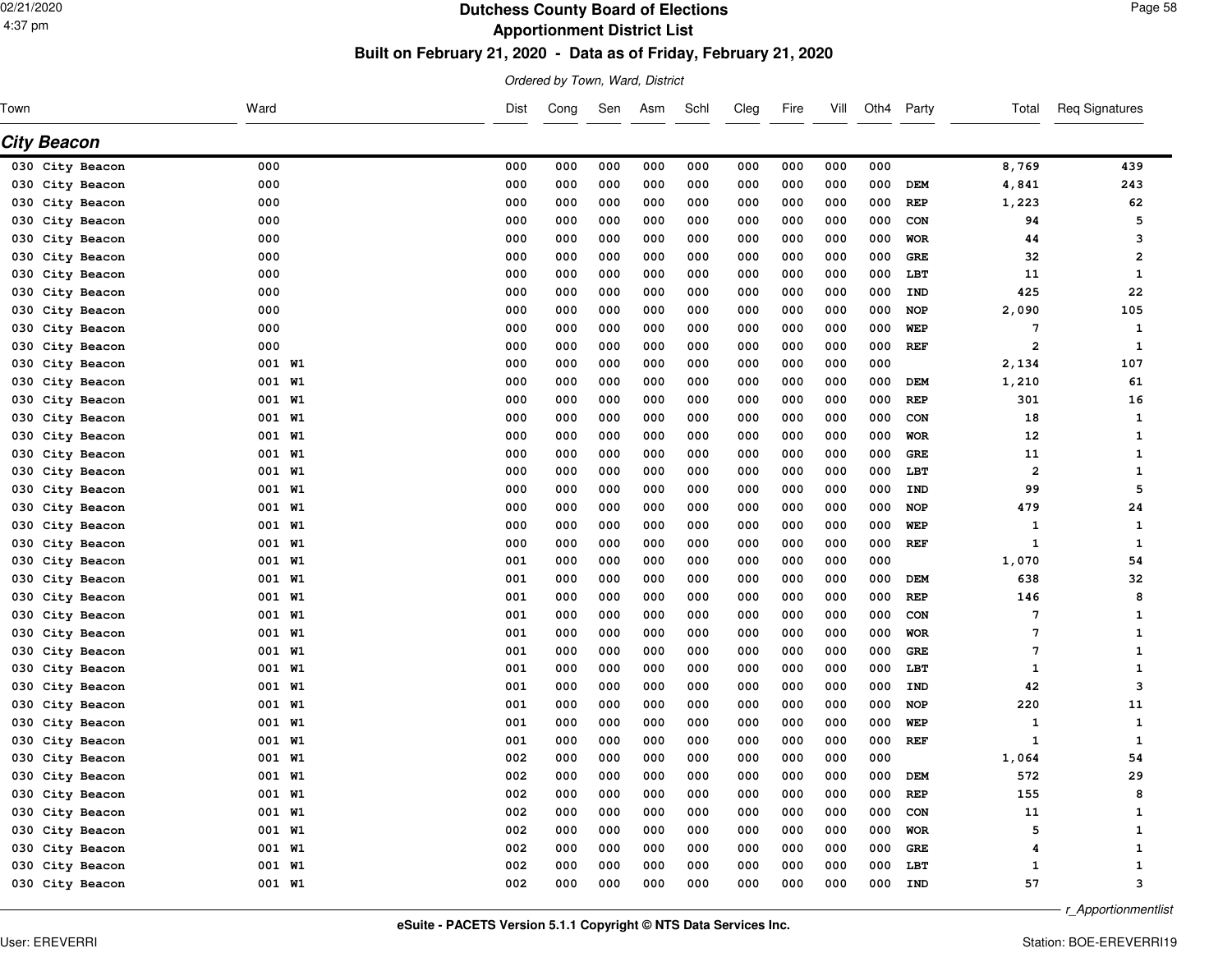# **Dutchess County Board of ElectionsApportionment District List**

### **Built on February 21, 2020 - Data as of Friday, February 21, 2020**

Ordered by Town, Ward, District

| Гоwn               | Ward                  | Dist | Cong | Sen | Asm | Schl | Cleg | Fire | Vill | Oth4 | Party      | Total                   | <b>Req Signatures</b> |
|--------------------|-----------------------|------|------|-----|-----|------|------|------|------|------|------------|-------------------------|-----------------------|
| City Beacon        |                       |      |      |     |     |      |      |      |      |      |            |                         |                       |
| 030 City Beacon    | 001 W1                | 002  | 000  | 000 | 000 | 000  | 000  | 000  | 000  | 000  | <b>NOP</b> | 259                     | 13                    |
| 030 City Beacon    | 002<br>W <sub>2</sub> | 000  | 000  | 000 | 000 | 000  | 000  | 000  | 000  | 000  |            | 2,222                   | 112                   |
| 030<br>City Beacon | 002<br>W <sub>2</sub> | 000  | 000  | 000 | 000 | 000  | 000  | 000  | 000  | 000  | <b>DEM</b> | 1,322                   | 67                    |
| 030<br>City Beacon | 002 W2                | 000  | 000  | 000 | 000 | 000  | 000  | 000  | 000  | 000  | <b>REP</b> | 238                     | 12                    |
| 030<br>City Beacon | 002<br>W2             | 000  | 000  | 000 | 000 | 000  | 000  | 000  | 000  | 000  | CON        | 16                      | 1                     |
| City Beacon<br>030 | 002<br>W2             | 000  | 000  | 000 | 000 | 000  | 000  | 000  | 000  | 000  | <b>WOR</b> | 14                      | 1                     |
| City Beacon<br>030 | 002<br>W2             | 000  | 000  | 000 | 000 | 000  | 000  | 000  | 000  | 000  | <b>GRE</b> | 5                       | $\mathbf{1}$          |
| 030<br>City Beacon | W <sub>2</sub><br>002 | 000  | 000  | 000 | 000 | 000  | 000  | 000  | 000  | 000  | LBT        | 3                       | 1                     |
| City Beacon<br>030 | 002<br>W2             | 000  | 000  | 000 | 000 | 000  | 000  | 000  | 000  | 000  | <b>IND</b> | 93                      | 5                     |
| City Beacon<br>030 | 002<br>W2             | 000  | 000  | 000 | 000 | 000  | 000  | 000  | 000  | 000  | <b>NOP</b> | 530                     | 27                    |
| City Beacon<br>030 | 002<br>W2             | 000  | 000  | 000 | 000 | 000  | 000  | 000  | 000  | 000  | <b>WEP</b> | $\mathbf{1}$            | 1                     |
| 030<br>City Beacon | W2<br>002             | 001  | 000  | 000 | 000 | 000  | 000  | 000  | 000  | 000  |            | 542                     | 28                    |
| 030<br>City Beacon | W2<br>002             | 001  | 000  | 000 | 000 | 000  | 000  | 000  | 000  | 000  | <b>DEM</b> | 333                     | 17                    |
| 030<br>City Beacon | W <sub>2</sub><br>002 | 001  | 000  | 000 | 000 | 000  | 000  | 000  | 000  | 000  | <b>REP</b> | 54                      | 3                     |
| City Beacon<br>030 | 002<br>W2             | 001  | 000  | 000 | 000 | 000  | 000  | 000  | 000  | 000  | CON        | $\overline{\mathbf{2}}$ | 1                     |
| 030<br>City Beacon | 002<br>W2             | 001  | 000  | 000 | 000 | 000  | 000  | 000  | 000  | 000  | <b>WOR</b> | $\overline{a}$          | 1                     |
| City Beacon<br>030 | W <sub>2</sub><br>002 | 001  | 000  | 000 | 000 | 000  | 000  | 000  | 000  | 000  | <b>GRE</b> | $\overline{2}$          | $\mathbf{1}$          |
| City Beacon<br>030 | 002<br>W2             | 001  | 000  | 000 | 000 | 000  | 000  | 000  | 000  | 000  | LBT        | $\mathbf{1}$            | $\mathbf{1}$          |
| City Beacon<br>030 | W <sub>2</sub><br>002 | 001  | 000  | 000 | 000 | 000  | 000  | 000  | 000  | 000  | <b>IND</b> | 14                      | 1                     |
| 030 City Beacon    | W2<br>002             | 001  | 000  | 000 | 000 | 000  | 000  | 000  | 000  | 000  | <b>NOP</b> | 133                     | $\overline{7}$        |
| City Beacon<br>030 | 002<br>W2             | 001  | 000  | 000 | 000 | 000  | 000  | 000  | 000  | 000  | <b>WEP</b> | 1                       | 1                     |
| 030<br>City Beacon | 002<br>W2             | 002  | 000  | 000 | 000 | 000  | 000  | 000  | 000  | 000  |            | 726                     | 37                    |
| 030 City Beacon    | 002<br>W2             | 002  | 000  | 000 | 000 | 000  | 000  | 000  | 000  | 000  | <b>DEM</b> | 428                     | 22                    |
| 030<br>City Beacon | 002<br>W2             | 002  | 000  | 000 | 000 | 000  | 000  | 000  | 000  | 000  | <b>REP</b> | 82                      | 5                     |
| 030<br>City Beacon | W2<br>002             | 002  | 000  | 000 | 000 | 000  | 000  | 000  | 000  | 000  | CON        | 6                       | $\mathbf{1}$          |
| 030<br>City Beacon | 002<br>W2             | 002  | 000  | 000 | 000 | 000  | 000  | 000  | 000  | 000  | <b>WOR</b> | 3                       | 1                     |
| 030 City Beacon    | W <sub>2</sub><br>002 | 002  | 000  | 000 | 000 | 000  | 000  | 000  | 000  | 000  | <b>GRE</b> | $\overline{\mathbf{2}}$ | 1                     |
| City Beacon<br>030 | W <sub>2</sub><br>002 | 002  | 000  | 000 | 000 | 000  | 000  | 000  | 000  | 000  | <b>IND</b> | 25                      | $\overline{2}$        |
| City Beacon<br>030 | 002<br>W2             | 002  | 000  | 000 | 000 | 000  | 000  | 000  | 000  | 000  | <b>NOP</b> | 180                     | 9                     |
| City Beacon<br>030 | 002<br>W2             | 003  | 000  | 000 | 000 | 000  | 000  | 000  | 000  | 000  |            | 954                     | 48                    |
| 030<br>City Beacon | 002<br>W2             | 003  | 000  | 000 | 000 | 000  | 000  | 000  | 000  | 000  | <b>DEM</b> | 561                     | 29                    |
| City Beacon<br>030 | 002<br>W2             | 003  | 000  | 000 | 000 | 000  | 000  | 000  | 000  | 000  | <b>REP</b> | 102                     | 6                     |
| City Beacon<br>030 | W2<br>002             | 003  | 000  | 000 | 000 | 000  | 000  | 000  | 000  | 000  | CON        | 8                       | 1                     |
| 030<br>City Beacon | W2<br>002             | 003  | 000  | 000 | 000 | 000  | 000  | 000  | 000  | 000  | <b>WOR</b> | 9                       | $\mathbf{1}$          |
| 030<br>City Beacon | 002<br>พ2             | 003  | 000  | 000 | 000 | 000  | 000  | 000  | 000  | 000  | <b>GRE</b> | $\mathbf{1}$            | 1                     |
| 030<br>City Beacon | 002<br>W <sub>2</sub> | 003  | 000  | 000 | 000 | 000  | 000  | 000  | 000  | 000  | LBT        | $\overline{\mathbf{2}}$ | 1                     |
| 030<br>City Beacon | 002 W2                | 003  | 000  | 000 | 000 | 000  | 000  | 000  | 000  | 000  | <b>IND</b> | 54                      | 3                     |
| 030 City Beacon    | W2<br>002             | 003  | 000  | 000 | 000 | 000  | 000  | 000  | 000  | 000  | <b>NOP</b> | 217                     | 11                    |
| 030 City Beacon    | 003<br>WЗ             | 000  | 000  | 000 | 000 | 000  | 000  | 000  | 000  | 000  |            | 2,174                   | 109                   |
| 030 City Beacon    | 003<br>WЗ             | 000  | 000  | 000 | 000 | 000  | 000  | 000  | 000  | 000  | <b>DEM</b> | 1,106                   | 56                    |
| 030 City Beacon    | 003 W3                | 000  | 000  | 000 | 000 | 000  | 000  | 000  | 000  | 000  | <b>REP</b> | 368                     | 19                    |

**eSuite - PACETS Version 5.1.1 Copyright © NTS Data Services Inc.**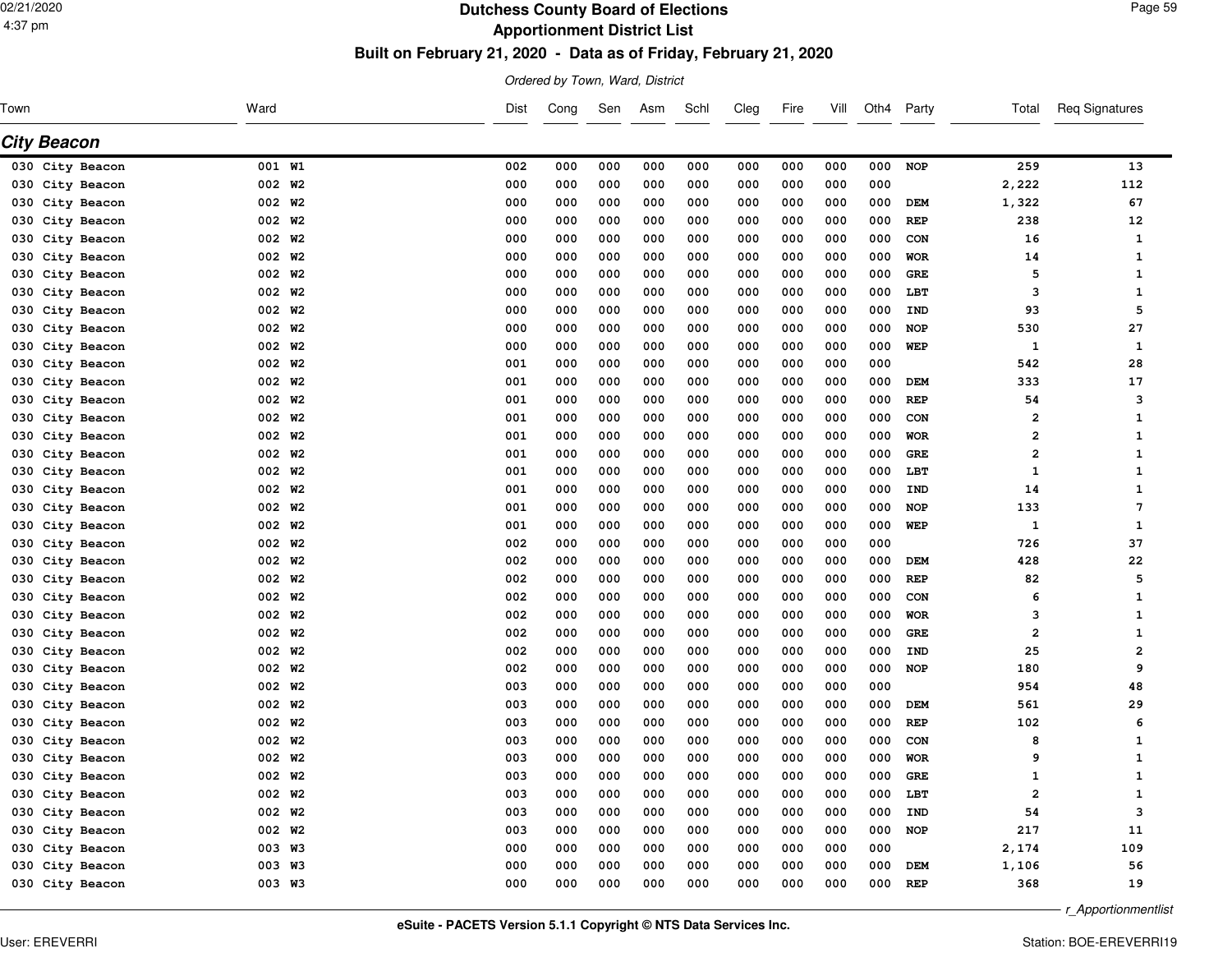#### **Dutchess County Board of Elections** $\mathbf S$ **Apportionment District List**

### **Built on February 21, 2020 - Data as of Friday, February 21, 2020**

Ordered by Town, Ward, District

| Гоwn               | Ward                  | Dist | Cong | Sen | Asm | Schl | Cleg | Fire | Vill |     | Oth4 Party | Total          | <b>Req Signatures</b> |
|--------------------|-----------------------|------|------|-----|-----|------|------|------|------|-----|------------|----------------|-----------------------|
| City Beacon        |                       |      |      |     |     |      |      |      |      |     |            |                |                       |
| 030 City Beacon    | 003 W3                | 000  | 000  | 000 | 000 | 000  | 000  | 000  | 000  | 000 | CON        | 33             | $\overline{2}$        |
| City Beacon<br>030 | WЗ<br>003             | 000  | 000  | 000 | 000 | 000  | 000  | 000  | 000  | 000 | <b>WOR</b> | 9              | 1                     |
| 030<br>City Beacon | WЗ<br>003             | 000  | 000  | 000 | 000 | 000  | 000  | 000  | 000  | 000 | <b>GRE</b> | 5              | 1                     |
| 030 City Beacon    | 003<br>WЗ             | 000  | 000  | 000 | 000 | 000  | 000  | 000  | 000  | 000 | LBT        | $\overline{a}$ | 1                     |
| City Beacon<br>030 | WЗ<br>003             | 000  | 000  | 000 | 000 | 000  | 000  | 000  | 000  | 000 | IND        | 132            | $7\phantom{.0}$       |
| 030<br>City Beacon | 003<br>WЗ             | 000  | 000  | 000 | 000 | 000  | 000  | 000  | 000  | 000 | <b>NOP</b> | 518            | 26                    |
| City Beacon<br>030 | 003 W3                | 000  | 000  | 000 | 000 | 000  | 000  | 000  | 000  | 000 | <b>WEP</b> | $\mathbf{1}$   | 1                     |
| City Beacon<br>030 | 003<br>WЗ             | 001  | 000  | 000 | 000 | 000  | 000  | 000  | 000  | 000 |            | 998            | 50                    |
| 030<br>City Beacon | 003<br>WЗ             | 001  | 000  | 000 | 000 | 000  | 000  | 000  | 000  | 000 | <b>DEM</b> | 549            | 28                    |
| City Beacon<br>030 | 003<br>WЗ             | 001  | 000  | 000 | 000 | 000  | 000  | 000  | 000  | 000 | <b>REP</b> | 147            | 8                     |
| City Beacon<br>030 | WЗ<br>003             | 001  | 000  | 000 | 000 | 000  | 000  | 000  | 000  | 000 | CON        | 17             | 1                     |
| City Beacon<br>030 | 003<br>WЗ             | 001  | 000  | 000 | 000 | 000  | 000  | 000  | 000  | 000 | <b>WOR</b> | 4              | 1                     |
| 030<br>City Beacon | 003<br>WЗ             | 001  | 000  | 000 | 000 | 000  | 000  | 000  | 000  | 000 | <b>GRE</b> | $\mathbf{2}$   | $\mathbf{1}$          |
| 030<br>City Beacon | 003<br>WЗ             | 001  | 000  | 000 | 000 | 000  | 000  | 000  | 000  | 000 | <b>IND</b> | 62             | 4                     |
| 030<br>City Beacon | 003<br>WЗ             | 001  | 000  | 000 | 000 | 000  | 000  | 000  | 000  | 000 | <b>NOP</b> | 217            | 11                    |
| City Beacon<br>030 | 003 W3                | 002  | 000  | 000 | 000 | 000  | 000  | 000  | 000  | 000 |            | 1,173          | 59                    |
| 030<br>City Beacon | WЗ<br>003             | 002  | 000  | 000 | 000 | 000  | 000  | 000  | 000  | 000 | <b>DEM</b> | 555            | 28                    |
| City Beacon<br>030 | 003<br>WЗ             | 002  | 000  | 000 | 000 | 000  | 000  | 000  | 000  | 000 | <b>REP</b> | 221            | 12                    |
| City Beacon<br>030 | 003<br>WЗ             | 002  | 000  | 000 | 000 | 000  | 000  | 000  | 000  | 000 | CON        | 16             | 1                     |
| City Beacon<br>030 | WЗ<br>003             | 002  | 000  | 000 | 000 | 000  | 000  | 000  | 000  | 000 | <b>WOR</b> | 5              | 1                     |
| 030<br>City Beacon | 003<br>WЗ             | 002  | 000  | 000 | 000 | 000  | 000  | 000  | 000  | 000 | <b>GRE</b> | 3              | 1                     |
| 030<br>City Beacon | WЗ<br>003             | 002  | 000  | 000 | 000 | 000  | 000  | 000  | 000  | 000 | LBT        | $\overline{a}$ | $\mathbf{1}$          |
| 030 City Beacon    | 003<br>WЗ             | 002  | 000  | 000 | 000 | 000  | 000  | 000  | 000  | 000 | IND        | 70             | 4                     |
| 030<br>City Beacon | 003<br>WЗ             | 002  | 000  | 000 | 000 | 000  | 000  | 000  | 000  | 000 | <b>NOP</b> | 300            | 15                    |
| 030<br>City Beacon | 003<br>WЗ             | 002  | 000  | 000 | 000 | 000  | 000  | 000  | 000  | 000 | <b>WEP</b> | 1              | 1                     |
| 030 City Beacon    | 003<br>WЗ             | 003  | 000  | 000 | 000 | 000  | 000  | 000  | 000  | 000 |            | 3              | 1                     |
| 030 City Beacon    | WЗ<br>003             | 003  | 000  | 000 | 000 | 000  | 000  | 000  | 000  | 000 | <b>DEM</b> | $\overline{a}$ | 1                     |
| 030<br>City Beacon | WЗ<br>003             | 003  | 000  | 000 | 000 | 000  | 000  | 000  | 000  | 000 | <b>NOP</b> | $\mathbf{1}$   | $\mathbf{1}$          |
| City Beacon<br>030 | 004<br>W4             | 000  | 000  | 000 | 000 | 000  | 000  | 000  | 000  | 000 |            | 2,239          | 112                   |
| 030<br>City Beacon | W4<br>004             | 000  | 000  | 000 | 000 | 000  | 000  | 000  | 000  | 000 | <b>DEM</b> | 1,203          | 61                    |
| City Beacon<br>030 | W4<br>004             | 000  | 000  | 000 | 000 | 000  | 000  | 000  | 000  | 000 | <b>REP</b> | 316            | 16                    |
| City Beacon<br>030 | W <sub>4</sub><br>004 | 000  | 000  | 000 | 000 | 000  | 000  | 000  | 000  | 000 | CON        | 27             | $\overline{2}$        |
| 030<br>City Beacon | W <sub>4</sub><br>004 | 000  | 000  | 000 | 000 | 000  | 000  | 000  | 000  | 000 | <b>WOR</b> | 9              | $\mathbf{1}$          |
| City Beacon<br>030 | 004<br>W4             | 000  | 000  | 000 | 000 | 000  | 000  | 000  | 000  | 000 | <b>GRE</b> | 11             | 1                     |
| 030<br>City Beacon | 004<br>W4             | 000  | 000  | 000 | 000 | 000  | 000  | 000  | 000  | 000 | LBT        | 4              | $\mathbf{1}$          |
| 030<br>City Beacon | W4<br>004             | 000  | 000  | 000 | 000 | 000  | 000  | 000  | 000  | 000 | <b>IND</b> | 101            | 6                     |
| 030<br>City Beacon | W4<br>004             | 000  | 000  | 000 | 000 | 000  | 000  | 000  | 000  | 000 | <b>NOP</b> | 563            | 29                    |
| City Beacon<br>030 | 004<br>W4             | 000  | 000  | 000 | 000 | 000  | 000  | 000  | 000  | 000 | <b>WEP</b> | 4              | 1                     |
| 030<br>City Beacon | W4<br>004             | 000  | 000  | 000 | 000 | 000  | 000  | 000  | 000  | 000 | <b>REF</b> | $\mathbf{1}$   | $\mathbf{1}$          |
| City Beacon<br>030 | 004<br>W4             | 001  | 000  | 000 | 000 | 000  | 000  | 000  | 000  | 000 |            | 1,220          | 61                    |
| 030 City Beacon    | 004 W4                | 001  | 000  | 000 | 000 | 000  | 000  | 000  | 000  | 000 | <b>DEM</b> | 675            | 34                    |
|                    |                       |      |      |     |     |      |      |      |      |     |            |                |                       |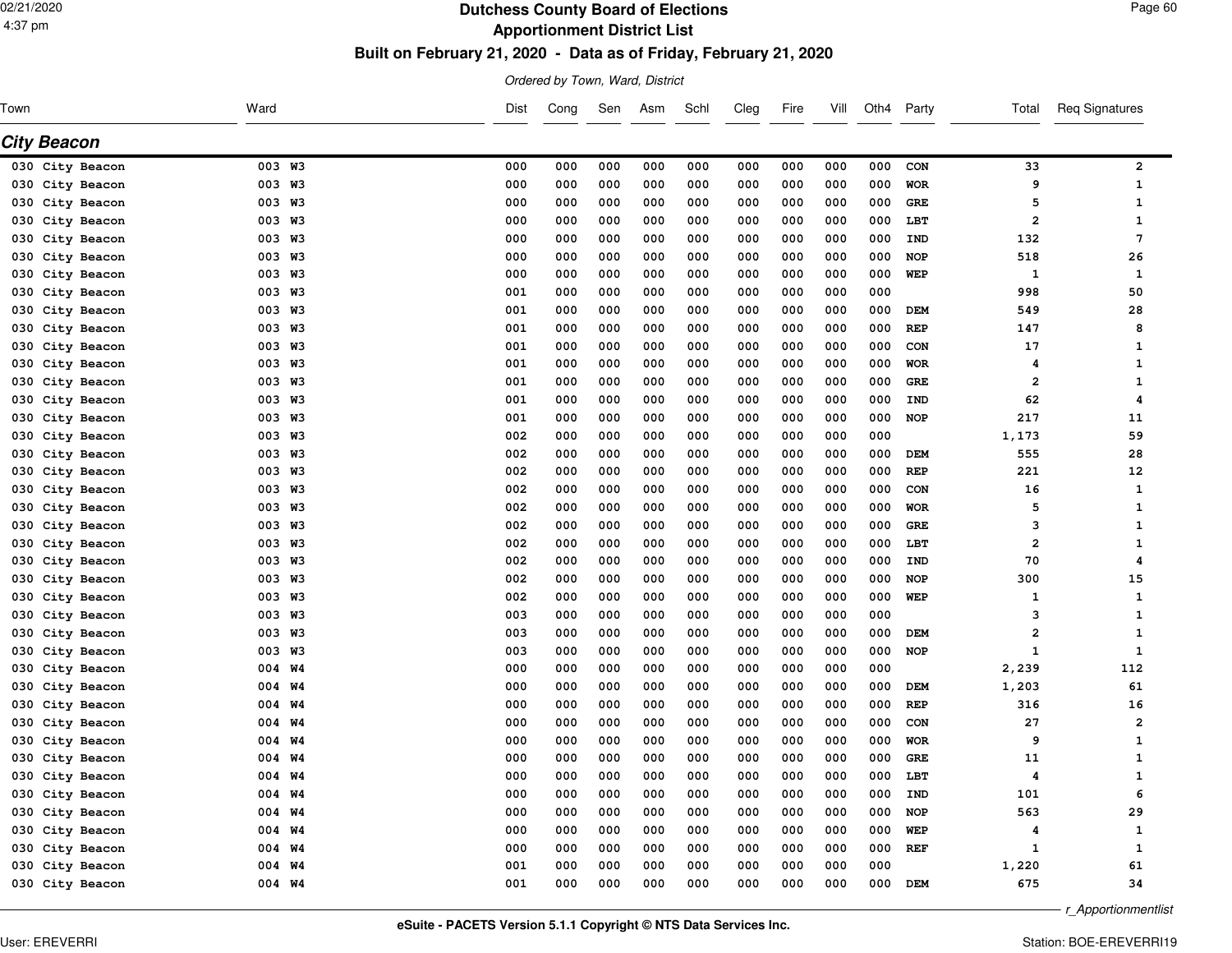#### **Dutchess County Board of Elections**S Page 61 **Apportionment District List**

## **Built on February 21, 2020 - Data as of Friday, February 21, 2020**

Ordered by Town, Ward, District

| Town |                    | Ward |        | Dist | Cong | Sen | Asm | Schl | Cleg | Fire | Vill |     | Oth4 Party | Total | <b>Req Signatures</b> |
|------|--------------------|------|--------|------|------|-----|-----|------|------|------|------|-----|------------|-------|-----------------------|
|      | <b>City Beacon</b> |      |        |      |      |     |     |      |      |      |      |     |            |       |                       |
|      | 030 City Beacon    |      | 004 W4 | 001  | 000  | 000 | 000 | 000  | 000  | 000  | 000  | 000 | <b>REP</b> | 165   |                       |
|      | 030 City Beacon    |      | 004 W4 | 001  | 000  | 000 | 000 | 000  | 000  | 000  | 000  | 000 | CON        | 15    |                       |
|      | 030 City Beacon    |      | 004 W4 | 001  | 000  | 000 | 000 | 000  | 000  | 000  | 000  | 000 | <b>WOR</b> | 5     |                       |
|      | 030 City Beacon    |      | 004 W4 | 001  | 000  | 000 | 000 | 000  | 000  | 000  | 000  | 000 | <b>GRE</b> |       |                       |
|      | 030 City Beacon    |      | 004 W4 | 001  | 000  | 000 | 000 | 000  | 000  | 000  | 000  | 000 | LBT        |       |                       |
|      | 030 City Beacon    |      | 004 W4 | 001  | 000  | 000 | 000 | 000  | 000  | 000  | 000  | 000 | <b>IND</b> | 54    |                       |
|      | 030 City Beacon    |      | 004 W4 | 001  | 000  | 000 | 000 | 000  | 000  | 000  | 000  | 000 | <b>NOP</b> | 293   | 15                    |
|      | 030 City Beacon    |      | 004 W4 | 001  | 000  | 000 | 000 | 000  | 000  | 000  | 000  | 000 | <b>WEP</b> |       |                       |
|      | 030 City Beacon    |      | 004 W4 | 001  | 000  | 000 | 000 | 000  | 000  | 000  | 000  | 000 | <b>REF</b> |       |                       |
|      | 030 City Beacon    |      | 004 W4 | 002  | 000  | 000 | 000 | 000  | 000  | 000  | 000  | 000 |            | 1,019 | 51                    |
|      | 030 City Beacon    |      | 004 W4 | 002  | 000  | 000 | 000 | 000  | 000  | 000  | 000  | 000 | <b>DEM</b> | 528   | 27                    |
|      | 030 City Beacon    |      | 004 W4 | 002  | 000  | 000 | 000 | 000  | 000  | 000  | 000  | 000 | <b>REP</b> | 151   |                       |
|      | 030 City Beacon    |      | 004 W4 | 002  | 000  | 000 | 000 | 000  | 000  | 000  | 000  | 000 | CON        | 12    |                       |
|      | 030 City Beacon    |      | 004 W4 | 002  | 000  | 000 | 000 | 000  | 000  | 000  | 000  | 000 | <b>WOR</b> |       |                       |
|      | 030 City Beacon    |      | 004 W4 | 002  | 000  | 000 | 000 | 000  | 000  | 000  | 000  | 000 | <b>GRE</b> |       |                       |
|      | 030 City Beacon    |      | 004 W4 | 002  | 000  | 000 | 000 | 000  | 000  | 000  | 000  | 000 | <b>IND</b> | 47    |                       |
|      | 030 City Beacon    |      | 004 W4 | 002  | 000  | 000 | 000 | 000  | 000  | 000  | 000  | 000 | <b>NOP</b> | 270   | 14                    |
|      | 030 City Beacon    |      | 004 W4 | 002  | 000  | 000 | 000 | 000  | 000  | 000  | 000  | 000 | <b>WEP</b> | 3     |                       |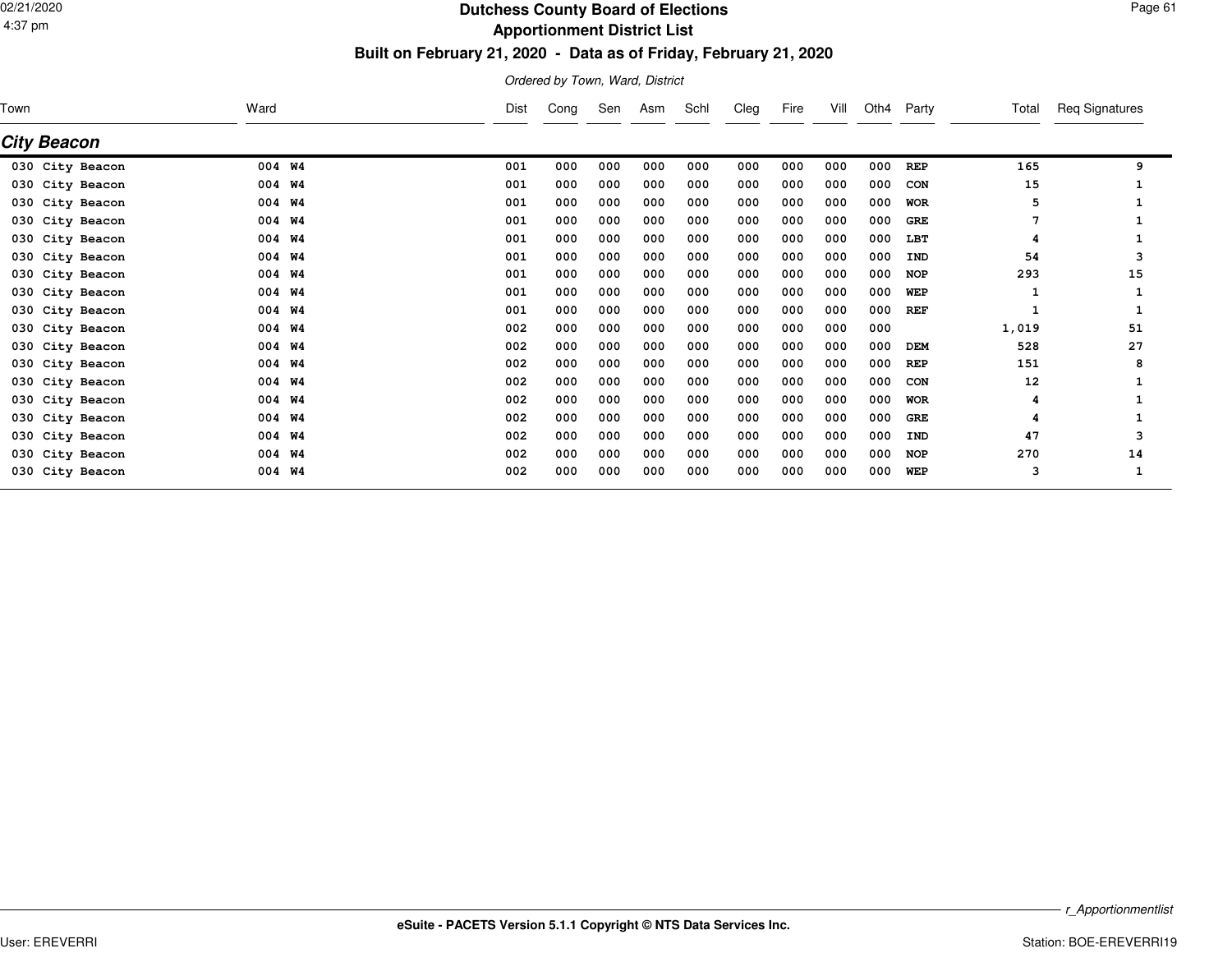#### **Dutchess County Board of Elections** $\mathbf S$  **Apportionment District ListBuilt on February 21, 2020 - Data as of Friday, February 21, 2020**

Ordered by Town, Ward, District

| Town                     | Ward      | Dist | Cong | Sen | Asm | Schl | Cleg | Fire |     | Vill Oth4 | Party      | Total          | <b>Req Signatures</b>   |
|--------------------------|-----------|------|------|-----|-----|------|------|------|-----|-----------|------------|----------------|-------------------------|
| <b>City Poughkeepsie</b> |           |      |      |     |     |      |      |      |     |           |            |                |                         |
| City Poughkeepsie<br>031 | 000       | 000  | 000  | 000 | 000 | 000  | 000  | 000  | 000 | 000       |            | 14,877         | 744                     |
| City Poughkeepsie<br>031 | 000       | 000  | 000  | 000 | 000 | 000  | 000  | 000  | 000 | 000       | <b>DEM</b> | 8,389          | 420                     |
| City Poughkeepsie<br>031 | 000       | 000  | 000  | 000 | 000 | 000  | 000  | 000  | 000 | 000       | <b>REP</b> | 2,169          | 109                     |
| 031<br>City Poughkeepsie | 000       | 000  | 000  | 000 | 000 | 000  | 000  | 000  | 000 | 000       | CON        | 144            | 8                       |
| City Poughkeepsie<br>031 | 000       | 000  | 000  | 000 | 000 | 000  | 000  | 000  | 000 | 000       | <b>WOR</b> | 90             | 5                       |
| 031<br>City Poughkeepsie | 000       | 000  | 000  | 000 | 000 | 000  | 000  | 000  | 000 | 000       | <b>GRE</b> | 43             | 3                       |
| City Poughkeepsie<br>031 | 000       | 000  | 000  | 000 | 000 | 000  | 000  | 000  | 000 | 000       | LBT        | 15             | $\mathbf{1}$            |
| City Poughkeepsie<br>031 | 000       | 000  | 000  | 000 | 000 | 000  | 000  | 000  | 000 | 000       | <b>IND</b> | 618            | 31                      |
| City Poughkeepsie<br>031 | 000       | 000  | 000  | 000 | 000 | 000  | 000  | 000  | 000 | 000       | <b>SAM</b> | $\mathbf{1}$   | $\mathbf{1}$            |
| 031<br>City Poughkeepsie | 000       | 000  | 000  | 000 | 000 | 000  | 000  | 000  | 000 | 000       | <b>NOP</b> | 3,386          | 170                     |
| City Poughkeepsie<br>031 | 000       | 000  | 000  | 000 | 000 | 000  | 000  | 000  | 000 | 000       | <b>WEP</b> | 22             | $\overline{\mathbf{2}}$ |
| City Poughkeepsie<br>031 | 001<br>W1 | 000  | 000  | 000 | 000 | 000  | 000  | 000  | 000 | 000       |            | 1,690          | 85                      |
| City Poughkeepsie<br>031 | 001<br>W1 | 000  | 000  | 000 | 000 | 000  | 000  | 000  | 000 | 000       | <b>DEM</b> | 923            | 47                      |
| City Poughkeepsie<br>031 | W1<br>001 | 000  | 000  | 000 | 000 | 000  | 000  | 000  | 000 | 000       | <b>REP</b> | 217            | 11                      |
| City Poughkeepsie<br>031 | W1<br>001 | 000  | 000  | 000 | 000 | 000  | 000  | 000  | 000 | 000       | CON        | 26             | $\overline{2}$          |
| City Poughkeepsie<br>031 | W1<br>001 | 000  | 000  | 000 | 000 | 000  | 000  | 000  | 000 | 000       | <b>WOR</b> | 19             | $\mathbf{1}$            |
| City Poughkeepsie<br>031 | W1<br>001 | 000  | 000  | 000 | 000 | 000  | 000  | 000  | 000 | 000       | <b>GRE</b> | 4              | $\mathbf{1}$            |
| City Poughkeepsie<br>031 | 001<br>W1 | 000  | 000  | 000 | 000 | 000  | 000  | 000  | 000 | 000       | LBT        | 3              | 1                       |
| City Poughkeepsie<br>031 | 001<br>W1 | 000  | 000  | 000 | 000 | 000  | 000  | 000  | 000 | 000       | <b>IND</b> | 70             | 4                       |
| 031<br>City Poughkeepsie | 001<br>W1 | 000  | 000  | 000 | 000 | 000  | 000  | 000  | 000 | 000       | <b>NOP</b> | 424            | 22                      |
| 031<br>City Poughkeepsie | W1<br>001 | 000  | 000  | 000 | 000 | 000  | 000  | 000  | 000 | 000       | <b>WEP</b> | 4              | $\mathbf{1}$            |
| City Poughkeepsie<br>031 | W1<br>001 | 001  | 000  | 000 | 000 | 000  | 000  | 000  | 000 | 000       |            | 961            | 49                      |
| City Poughkeepsie<br>031 | W1<br>001 | 001  | 000  | 000 | 000 | 000  | 000  | 000  | 000 | 000       | <b>DEM</b> | 548            | 28                      |
| City Poughkeepsie<br>031 | W1<br>001 | 001  | 000  | 000 | 000 | 000  | 000  | 000  | 000 | 000       | <b>REP</b> | 111            | 6                       |
| City Poughkeepsie<br>031 | 001<br>W1 | 001  | 000  | 000 | 000 | 000  | 000  | 000  | 000 | 000       | CON        | 13             | $\mathbf{1}$            |
| 031<br>City Poughkeepsie | 001<br>W1 | 001  | 000  | 000 | 000 | 000  | 000  | 000  | 000 | 000       | <b>WOR</b> | 6              | $\mathbf{1}$            |
| City Poughkeepsie<br>031 | 001<br>W1 | 001  | 000  | 000 | 000 | 000  | 000  | 000  | 000 | 000       | <b>GRE</b> | 4              | $\mathbf{1}$            |
| 031<br>City Poughkeepsie | 001<br>W1 | 001  | 000  | 000 | 000 | 000  | 000  | 000  | 000 | 000       | LBT        | $\mathbf{1}$   | $\mathbf{1}$            |
| City Poughkeepsie<br>031 | W1<br>001 | 001  | 000  | 000 | 000 | 000  | 000  | 000  | 000 | 000       | <b>IND</b> | 41             | 3                       |
| City Poughkeepsie<br>031 | W1<br>001 | 001  | 000  | 000 | 000 | 000  | 000  | 000  | 000 | 000       | <b>NOP</b> | 234            | 12                      |
| City Poughkeepsie<br>031 | 001<br>W1 | 001  | 000  | 000 | 000 | 000  | 000  | 000  | 000 | 000       | <b>WEP</b> | 3              | $\mathbf{1}$            |
| City Poughkeepsie<br>031 | 001<br>W1 | 002  | 000  | 000 | 000 | 000  | 000  | 000  | 000 | 000       |            | 714            | 36                      |
| City Poughkeepsie<br>031 | 001<br>W1 | 002  | 000  | 000 | 000 | 000  | 000  | 000  | 000 | 000       | <b>DEM</b> | 367            | 19                      |
| City Poughkeepsie<br>031 | W1<br>001 | 002  | 000  | 000 | 000 | 000  | 000  | 000  | 000 | 000       | <b>REP</b> | 105            | 6                       |
| 031<br>City Poughkeepsie | 001<br>W1 | 002  | 000  | 000 | 000 | 000  | 000  | 000  | 000 | 000       | CON        | 12             | 1                       |
| City Poughkeepsie<br>031 | W1<br>001 | 002  | 000  | 000 | 000 | 000  | 000  | 000  | 000 | 000       | <b>WOR</b> | 12             | $\mathbf{1}$            |
| City Poughkeepsie<br>031 | W1<br>001 | 002  | 000  | 000 | 000 | 000  | 000  | 000  | 000 | 000       | LBT        | $\overline{2}$ | $\mathbf{1}$            |
| City Poughkeepsie<br>031 | 001<br>W1 | 002  | 000  | 000 | 000 | 000  | 000  | 000  | 000 | 000       | <b>IND</b> | 29             | $\overline{a}$          |
| City Poughkeepsie<br>031 | 001<br>W1 | 002  | 000  | 000 | 000 | 000  | 000  | 000  | 000 | 000       | <b>NOP</b> | 186            | 10                      |
| City Poughkeepsie<br>031 | 001<br>W1 | 002  | 000  | 000 | 000 | 000  | 000  | 000  | 000 | 000       | <b>WEP</b> | $\mathbf{1}$   | 1                       |
| 031<br>City Poughkeepsie | 001<br>W1 | 003  | 000  | 000 | 000 | 000  | 000  | 000  | 000 | 000       |            | 15             | $\mathbf{1}$            |

**eSuite - PACETS Version 5.1.1 Copyright © NTS Data Services Inc.**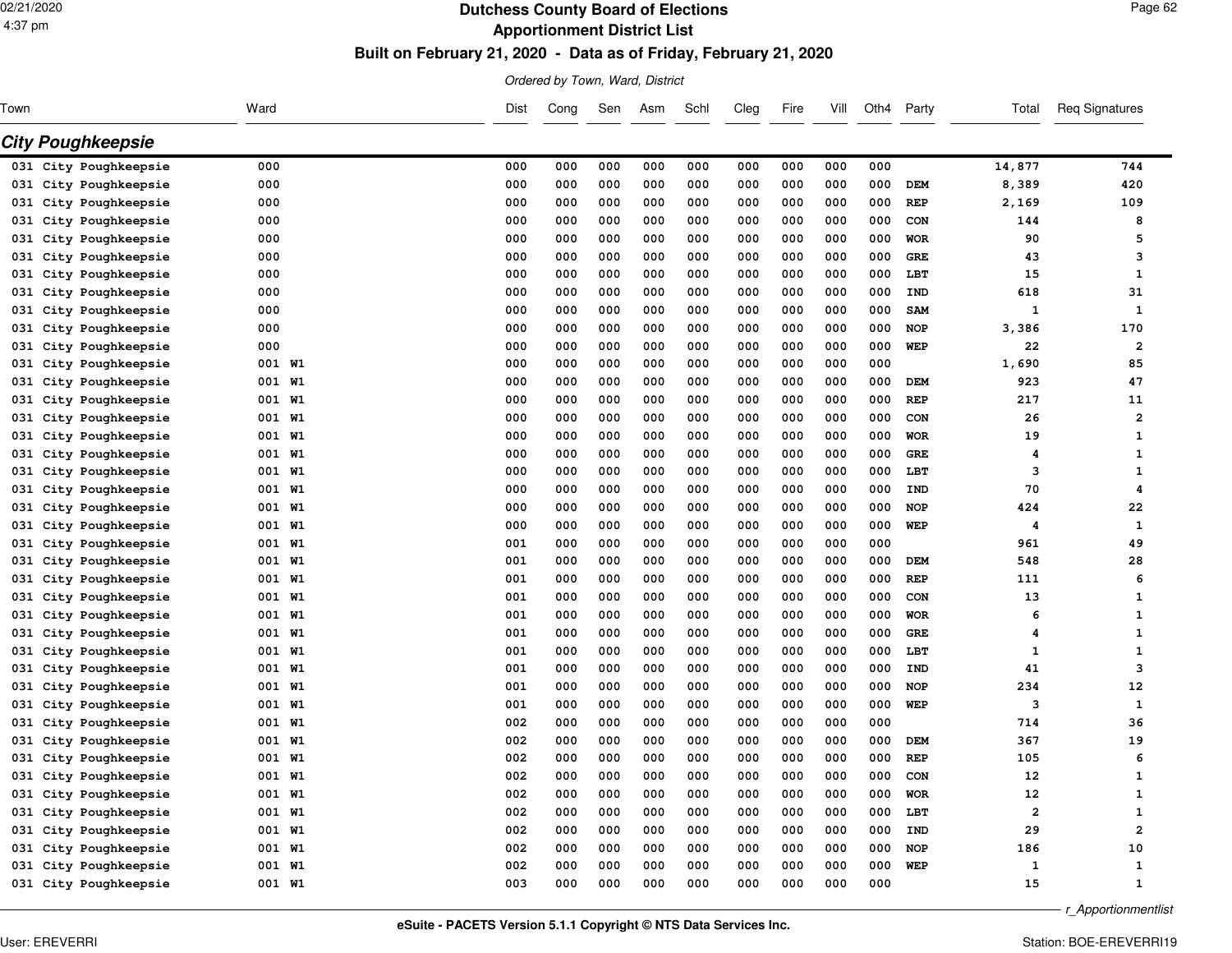#### **Dutchess County Board of Elections** $\mathbf S$ **Apportionment District List**

### **Built on February 21, 2020 - Data as of Friday, February 21, 2020**

Ordered by Town, Ward, District

| Town                     | Ward                  | Dist | Cong | Sen | Asm | Schl | Cleg | Fire | Vill | Oth4 | Party      | Total          | <b>Req Signatures</b> |
|--------------------------|-----------------------|------|------|-----|-----|------|------|------|------|------|------------|----------------|-----------------------|
| <b>City Poughkeepsie</b> |                       |      |      |     |     |      |      |      |      |      |            |                |                       |
| City Poughkeepsie<br>031 | 001 W1                | 003  | 000  | 000 | 000 | 000  | 000  | 000  | 000  | 000  | <b>DEM</b> | 8              | 1                     |
| 031 City Poughkeepsie    | 001<br>W1             | 003  | 000  | 000 | 000 | 000  | 000  | 000  | 000  | 000  | <b>REP</b> | $\mathbf{1}$   | 1                     |
| City Poughkeepsie<br>031 | 001<br>W1             | 003  | 000  | 000 | 000 | 000  | 000  | 000  | 000  | 000  | CON        | $\mathbf{1}$   | 1                     |
| City Poughkeepsie<br>031 | W1<br>001             | 003  | 000  | 000 | 000 | 000  | 000  | 000  | 000  | 000  | <b>WOR</b> | 1              | 1                     |
| City Poughkeepsie<br>031 | W1<br>001             | 003  | 000  | 000 | 000 | 000  | 000  | 000  | 000  | 000  | <b>NOP</b> | 4              | $\mathbf{1}$          |
| 031<br>City Poughkeepsie | 002<br>W2             | 000  | 000  | 000 | 000 | 000  | 000  | 000  | 000  | 000  |            | 1,846          | 93                    |
| City Poughkeepsie<br>031 | 002<br>W2             | 000  | 000  | 000 | 000 | 000  | 000  | 000  | 000  | 000  | <b>DEM</b> | 1,158          | 58                    |
| City Poughkeepsie<br>031 | W <sub>2</sub><br>002 | 000  | 000  | 000 | 000 | 000  | 000  | 000  | 000  | 000  | <b>REP</b> | 184            | 10                    |
| City Poughkeepsie<br>031 | 002<br>W2             | 000  | 000  | 000 | 000 | 000  | 000  | 000  | 000  | 000  | CON        | 16             | 1                     |
| City Poughkeepsie<br>031 | 002<br>W2             | 000  | 000  | 000 | 000 | 000  | 000  | 000  | 000  | 000  | <b>WOR</b> | 9              | 1                     |
| 031 City Poughkeepsie    | W2<br>002             | 000  | 000  | 000 | 000 | 000  | 000  | 000  | 000  | 000  | <b>GRE</b> | 9              | $\mathbf{1}$          |
| City Poughkeepsie<br>031 | W <sub>2</sub><br>002 | 000  | 000  | 000 | 000 | 000  | 000  | 000  | 000  | 000  | LBT        | $\overline{2}$ | $\mathbf{1}$          |
| 031<br>City Poughkeepsie | 002<br>W2             | 000  | 000  | 000 | 000 | 000  | 000  | 000  | 000  | 000  | <b>IND</b> | 79             | 4                     |
| City Poughkeepsie<br>031 | 002<br>W2             | 000  | 000  | 000 | 000 | 000  | 000  | 000  | 000  | 000  | <b>NOP</b> | 388            | 20                    |
| City Poughkeepsie<br>031 | W <sub>2</sub><br>002 | 000  | 000  | 000 | 000 | 000  | 000  | 000  | 000  | 000  | <b>WEP</b> | $\mathbf{1}$   | $\mathbf{1}$          |
| City Poughkeepsie<br>031 | 002<br>W <sub>2</sub> | 001  | 000  | 000 | 000 | 000  | 000  | 000  | 000  | 000  |            | 649            | 33                    |
| City Poughkeepsie<br>031 | 002<br>W2             | 001  | 000  | 000 | 000 | 000  | 000  | 000  | 000  | 000  | <b>DEM</b> | 377            | 19                    |
| City Poughkeepsie<br>031 | 002<br>W2             | 001  | 000  | 000 | 000 | 000  | 000  | 000  | 000  | 000  | <b>REP</b> | 90             | 5                     |
| 031<br>City Poughkeepsie | W <sub>2</sub><br>002 | 001  | 000  | 000 | 000 | 000  | 000  | 000  | 000  | 000  | CON        | 6              | $\mathbf{1}$          |
| 031<br>City Poughkeepsie | 002<br>W2             | 001  | 000  | 000 | 000 | 000  | 000  | 000  | 000  | 000  | <b>WOR</b> | 5              | 1                     |
| City Poughkeepsie<br>031 | 002<br>W2             | 001  | 000  | 000 | 000 | 000  | 000  | 000  | 000  | 000  | <b>GRE</b> | 4              | $\mathbf{1}$          |
| City Poughkeepsie<br>031 | W <sub>2</sub><br>002 | 001  | 000  | 000 | 000 | 000  | 000  | 000  | 000  | 000  | LBT        | $\mathbf{1}$   | $\mathbf{1}$          |
| City Poughkeepsie<br>031 | 002<br><b>W2</b>      | 001  | 000  | 000 | 000 | 000  | 000  | 000  | 000  | 000  | <b>IND</b> | 32             | $\overline{2}$        |
| City Poughkeepsie<br>031 | 002<br>W2             | 001  | 000  | 000 | 000 | 000  | 000  | 000  | 000  | 000  | <b>NOP</b> | 133            | $7\phantom{.0}$       |
| City Poughkeepsie<br>031 | 002<br>W2             | 001  | 000  | 000 | 000 | 000  | 000  | 000  | 000  | 000  | <b>WEP</b> | $\mathbf{1}$   | 1                     |
| City Poughkeepsie<br>031 | 002<br>W2             | 002  | 000  | 000 | 000 | 000  | 000  | 000  | 000  | 000  |            | 1,179          | 59                    |
| City Poughkeepsie<br>031 | 002<br>W2             | 002  | 000  | 000 | 000 | 000  | 000  | 000  | 000  | 000  | <b>DEM</b> | 770            | 39                    |
| City Poughkeepsie<br>031 | W <sub>2</sub><br>002 | 002  | 000  | 000 | 000 | 000  | 000  | 000  | 000  | 000  | <b>REP</b> | 91             | 5                     |
| City Poughkeepsie<br>031 | 002<br><b>W2</b>      | 002  | 000  | 000 | 000 | 000  | 000  | 000  | 000  | 000  | CON        | 10             | $\mathbf{1}$          |
| City Poughkeepsie<br>031 | 002<br>W2             | 002  | 000  | 000 | 000 | 000  | 000  | 000  | 000  | 000  | <b>WOR</b> | 4              | $\mathbf{1}$          |
| City Poughkeepsie<br>031 | 002<br>W2             | 002  | 000  | 000 | 000 | 000  | 000  | 000  | 000  | 000  | <b>GRE</b> | 5              | $\mathbf{1}$          |
| City Poughkeepsie<br>031 | W2<br>002             | 002  | 000  | 000 | 000 | 000  | 000  | 000  | 000  | 000  | LBT        | $\mathbf{1}$   | $\mathbf{1}$          |
| City Poughkeepsie<br>031 | W <sub>2</sub><br>002 | 002  | 000  | 000 | 000 | 000  | 000  | 000  | 000  | 000  | IND        | 47             | 3                     |
| City Poughkeepsie<br>031 | 002<br>W2             | 002  | 000  | 000 | 000 | 000  | 000  | 000  | 000  | 000  | <b>NOP</b> | 251            | 13                    |
| City Poughkeepsie<br>031 | 002<br>W2             | 003  | 000  | 000 | 000 | 000  | 000  | 000  | 000  | 000  |            | 18             | 1                     |
| City Poughkeepsie<br>031 | W <sub>2</sub><br>002 | 003  | 000  | 000 | 000 | 000  | 000  | 000  | 000  | 000  | <b>DEM</b> | 11             | $\mathbf{1}$          |
| 031<br>City Poughkeepsie | 002<br><b>W2</b>      | 003  | 000  | 000 | 000 | 000  | 000  | 000  | 000  | 000  | <b>REP</b> | 3              | $\mathbf{1}$          |
| City Poughkeepsie<br>031 | 002<br>W2             | 003  | 000  | 000 | 000 | 000  | 000  | 000  | 000  | 000  | <b>NOP</b> | 4              | 1                     |
| 031 City Poughkeepsie    | WЗ<br>003             | 000  | 000  | 000 | 000 | 000  | 000  | 000  | 000  | 000  |            | 1,315          | 66                    |
| City Poughkeepsie<br>031 | 003<br>WЗ             | 000  | 000  | 000 | 000 | 000  | 000  | 000  | 000  | 000  | <b>DEM</b> | 840            | 42                    |
| 031 City Poughkeepsie    | 003<br>WЗ             | 000  | 000  | 000 | 000 | 000  | 000  | 000  | 000  | 000  | <b>REP</b> | 110            | 6                     |
|                          |                       |      |      |     |     |      |      |      |      |      |            |                |                       |

**eSuite - PACETS Version 5.1.1 Copyright © NTS Data Services Inc.**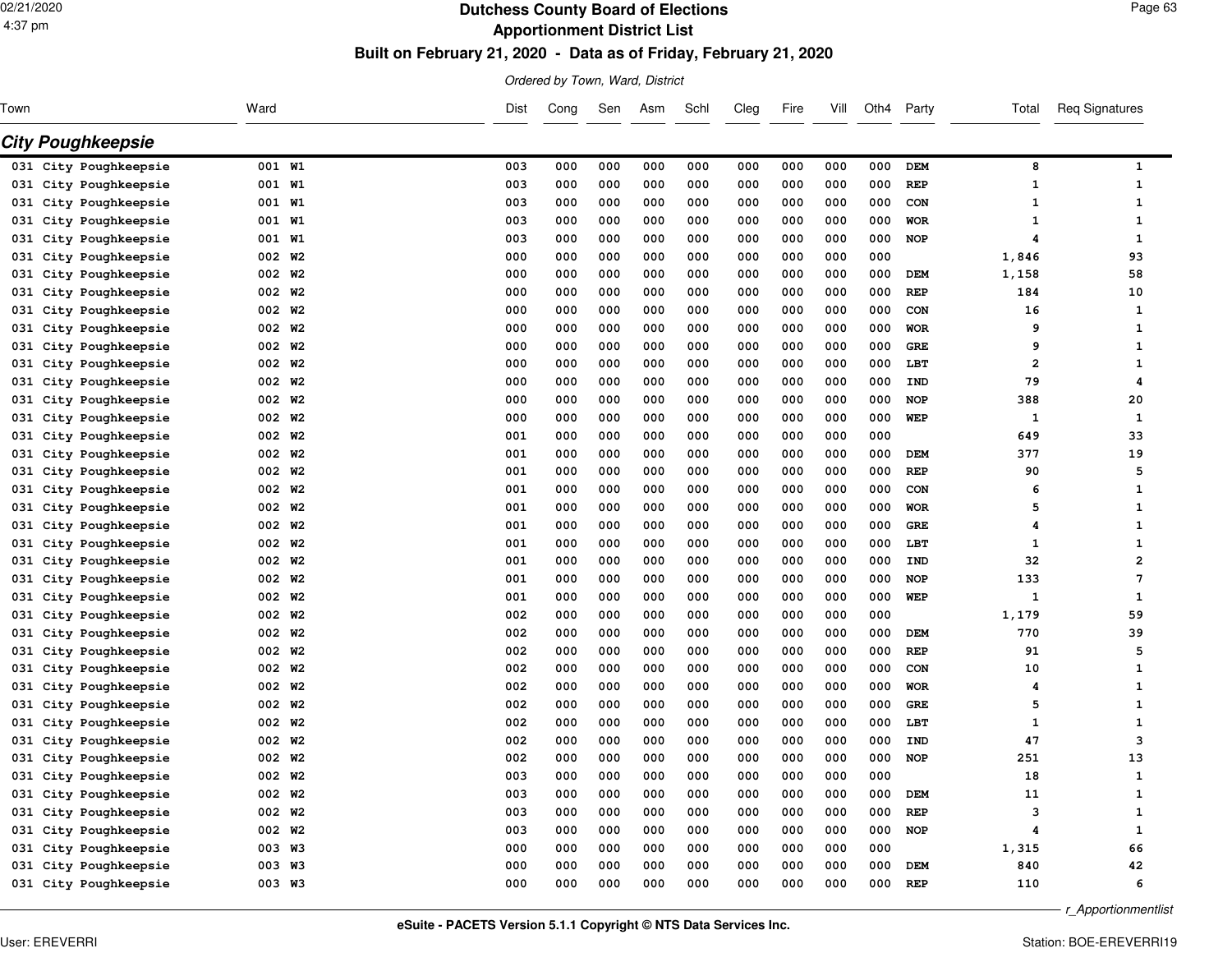#### **Dutchess County Board of Elections** $\mathbf S$ **Apportionment District List**

### **Built on February 21, 2020 - Data as of Friday, February 21, 2020**

Ordered by Town, Ward, District

| Town                     | Ward                  | Dist | Cong | Sen | Asm | Schl | Cleg | Fire | Vill | Oth4 | Party      | Total                   | Req Signatures |
|--------------------------|-----------------------|------|------|-----|-----|------|------|------|------|------|------------|-------------------------|----------------|
| <b>City Poughkeepsie</b> |                       |      |      |     |     |      |      |      |      |      |            |                         |                |
| City Poughkeepsie<br>031 | 003 W3                | 000  | 000  | 000 | 000 | 000  | 000  | 000  | 000  | 000  | CON        | 9                       | $\mathbf{1}$   |
| City Poughkeepsie<br>031 | 003<br>W3             | 000  | 000  | 000 | 000 | 000  | 000  | 000  | 000  | 000  | <b>WOR</b> | 15                      | $\mathbf{1}$   |
| City Poughkeepsie<br>031 | 003<br>WЗ             | 000  | 000  | 000 | 000 | 000  | 000  | 000  | 000  | 000  | <b>GRE</b> | 8                       | $\mathbf{1}$   |
| City Poughkeepsie<br>031 | 003<br>WЗ             | 000  | 000  | 000 | 000 | 000  | 000  | 000  | 000  | 000  | LBT        | 1                       | $\mathbf{1}$   |
| City Poughkeepsie<br>031 | 003<br>WЗ             | 000  | 000  | 000 | 000 | 000  | 000  | 000  | 000  | 000  | IND        | 33                      | $\overline{2}$ |
| 031<br>City Poughkeepsie | 003<br>WЗ             | 000  | 000  | 000 | 000 | 000  | 000  | 000  | 000  | 000  | <b>SAM</b> | $\mathbf{1}$            | $\mathbf{1}$   |
| City Poughkeepsie<br>031 | WЗ<br>003             | 000  | 000  | 000 | 000 | 000  | 000  | 000  | 000  | 000  | <b>NOP</b> | 292                     | 15             |
| City Poughkeepsie<br>031 | W3<br>003             | 000  | 000  | 000 | 000 | 000  | 000  | 000  | 000  | 000  | <b>WEP</b> | 6                       | $\mathbf{1}$   |
| City Poughkeepsie<br>031 | 003<br>W3             | 001  | 000  | 000 | 000 | 000  | 000  | 000  | 000  | 000  |            | 574                     | 29             |
| 031<br>City Poughkeepsie | 003<br>WЗ             | 001  | 000  | 000 | 000 | 000  | 000  | 000  | 000  | 000  | <b>DEM</b> | 398                     | 20             |
| City Poughkeepsie<br>031 | 003<br>WЗ             | 001  | 000  | 000 | 000 | 000  | 000  | 000  | 000  | 000  | <b>REP</b> | 32                      | $\overline{2}$ |
| City Poughkeepsie<br>031 | 003<br>WЗ             | 001  | 000  | 000 | 000 | 000  | 000  | 000  | 000  | 000  | CON        | 4                       | $\mathbf{1}$   |
| 031<br>City Poughkeepsie | 003<br>WЗ             | 001  | 000  | 000 | 000 | 000  | 000  | 000  | 000  | 000  | <b>WOR</b> | 8                       | $\mathbf{1}$   |
| City Poughkeepsie<br>031 | WЗ<br>003             | 001  | 000  | 000 | 000 | 000  | 000  | 000  | 000  | 000  | <b>GRE</b> | $\mathbf{1}$            | $\mathbf{1}$   |
| 031<br>City Poughkeepsie | 003<br>WЗ             | 001  | 000  | 000 | 000 | 000  | 000  | 000  | 000  | 000  | IND        | 8                       | $\mathbf{1}$   |
| 031<br>City Poughkeepsie | 003<br>W3             | 001  | 000  | 000 | 000 | 000  | 000  | 000  | 000  | 000  | <b>SAM</b> | $\mathbf{1}$            | $\mathbf{1}$   |
| City Poughkeepsie<br>031 | 003<br>WЗ             | 001  | 000  | 000 | 000 | 000  | 000  | 000  | 000  | 000  | <b>NOP</b> | 118                     | 6              |
| City Poughkeepsie<br>031 | W3<br>003             | 001  | 000  | 000 | 000 | 000  | 000  | 000  | 000  | 000  | <b>WEP</b> | 4                       | $\mathbf{1}$   |
| City Poughkeepsie<br>031 | 003<br>WЗ             | 002  | 000  | 000 | 000 | 000  | 000  | 000  | 000  | 000  |            | 741                     | 38             |
| City Poughkeepsie<br>031 | 003<br>WЗ             | 002  | 000  | 000 | 000 | 000  | 000  | 000  | 000  | 000  | <b>DEM</b> | 442                     | 23             |
| 031<br>City Poughkeepsie | WЗ<br>003             | 002  | 000  | 000 | 000 | 000  | 000  | 000  | 000  | 000  | <b>REP</b> | 78                      | 4              |
| 031<br>City Poughkeepsie | W3<br>003             | 002  | 000  | 000 | 000 | 000  | 000  | 000  | 000  | 000  | CON        | 5                       | $\mathbf{1}$   |
| City Poughkeepsie<br>031 | 003<br>WЗ             | 002  | 000  | 000 | 000 | 000  | 000  | 000  | 000  | 000  | <b>WOR</b> | 7                       | $\mathbf{1}$   |
| City Poughkeepsie<br>031 | WЗ<br>003             | 002  | 000  | 000 | 000 | 000  | 000  | 000  | 000  | 000  | <b>GRE</b> | 7                       | $\mathbf{1}$   |
| City Poughkeepsie<br>031 | W3<br>003             | 002  | 000  | 000 | 000 | 000  | 000  | 000  | 000  | 000  | LBT        | $\mathbf{1}$            | $\mathbf{1}$   |
| City Poughkeepsie<br>031 | 003<br>WЗ             | 002  | 000  | 000 | 000 | 000  | 000  | 000  | 000  | 000  | IND        | 25                      | $\overline{2}$ |
| City Poughkeepsie<br>031 | W3<br>003             | 002  | 000  | 000 | 000 | 000  | 000  | 000  | 000  | 000  | <b>NOP</b> | 174                     | 9              |
| City Poughkeepsie<br>031 | W3<br>003             | 002  | 000  | 000 | 000 | 000  | 000  | 000  | 000  | 000  | <b>WEP</b> | $\overline{a}$          | $\mathbf{1}$   |
| City Poughkeepsie<br>031 | 004<br>W4             | 000  | 000  | 000 | 000 | 000  | 000  | 000  | 000  | 000  |            | 2,327                   | 117            |
| 031<br>City Poughkeepsie | 004<br>W4             | 000  | 000  | 000 | 000 | 000  | 000  | 000  | 000  | 000  | <b>DEM</b> | 1,128                   | 57             |
| City Poughkeepsie<br>031 | W4<br>004             | 000  | 000  | 000 | 000 | 000  | 000  | 000  | 000  | 000  | <b>REP</b> | 543                     | 28             |
| City Poughkeepsie<br>031 | 004<br>W4             | 000  | 000  | 000 | 000 | 000  | 000  | 000  | 000  | 000  | CON        | 26                      | $\overline{2}$ |
| 031<br>City Poughkeepsie | 004<br>W4             | 000  | 000  | 000 | 000 | 000  | 000  | 000  | 000  | 000  | <b>WOR</b> | 4                       | $\mathbf{1}$   |
| 031<br>City Poughkeepsie | 004<br>W4             | 000  | 000  | 000 | 000 | 000  | 000  | 000  | 000  | 000  | <b>GRE</b> | 7                       | $\mathbf{1}$   |
| City Poughkeepsie<br>031 | 004<br>W4             | 000  | 000  | 000 | 000 | 000  | 000  | 000  | 000  | 000  | LBT        | 3                       | $\mathbf{1}$   |
| 031<br>City Poughkeepsie | W <sub>4</sub><br>004 | 000  | 000  | 000 | 000 | 000  | 000  | 000  | 000  | 000  | <b>IND</b> | 107                     | 6              |
| City Poughkeepsie<br>031 | 004<br>W4             | 000  | 000  | 000 | 000 | 000  | 000  | 000  | 000  | 000  | <b>NOP</b> | 507                     | 26             |
| 031<br>City Poughkeepsie | 004<br>W4             | 000  | 000  | 000 | 000 | 000  | 000  | 000  | 000  | 000  | <b>WEP</b> | $\overline{\mathbf{2}}$ | 1              |
| City Poughkeepsie<br>031 | W4<br>004             | 001  | 000  | 000 | 000 | 000  | 000  | 000  | 000  | 000  |            | 870                     | 44             |
| City Poughkeepsie<br>031 | 004<br>W4             | 001  | 000  | 000 | 000 | 000  | 000  | 000  | 000  | 000  | <b>DEM</b> | 479                     | 24             |
| 031 City Poughkeepsie    | 004<br>W4             | 001  | 000  | 000 | 000 | 000  | 000  | 000  | 000  | 000  | <b>REP</b> | 146                     | 8              |
|                          |                       |      |      |     |     |      |      |      |      |      |            |                         |                |

**eSuite - PACETS Version 5.1.1 Copyright © NTS Data Services Inc.**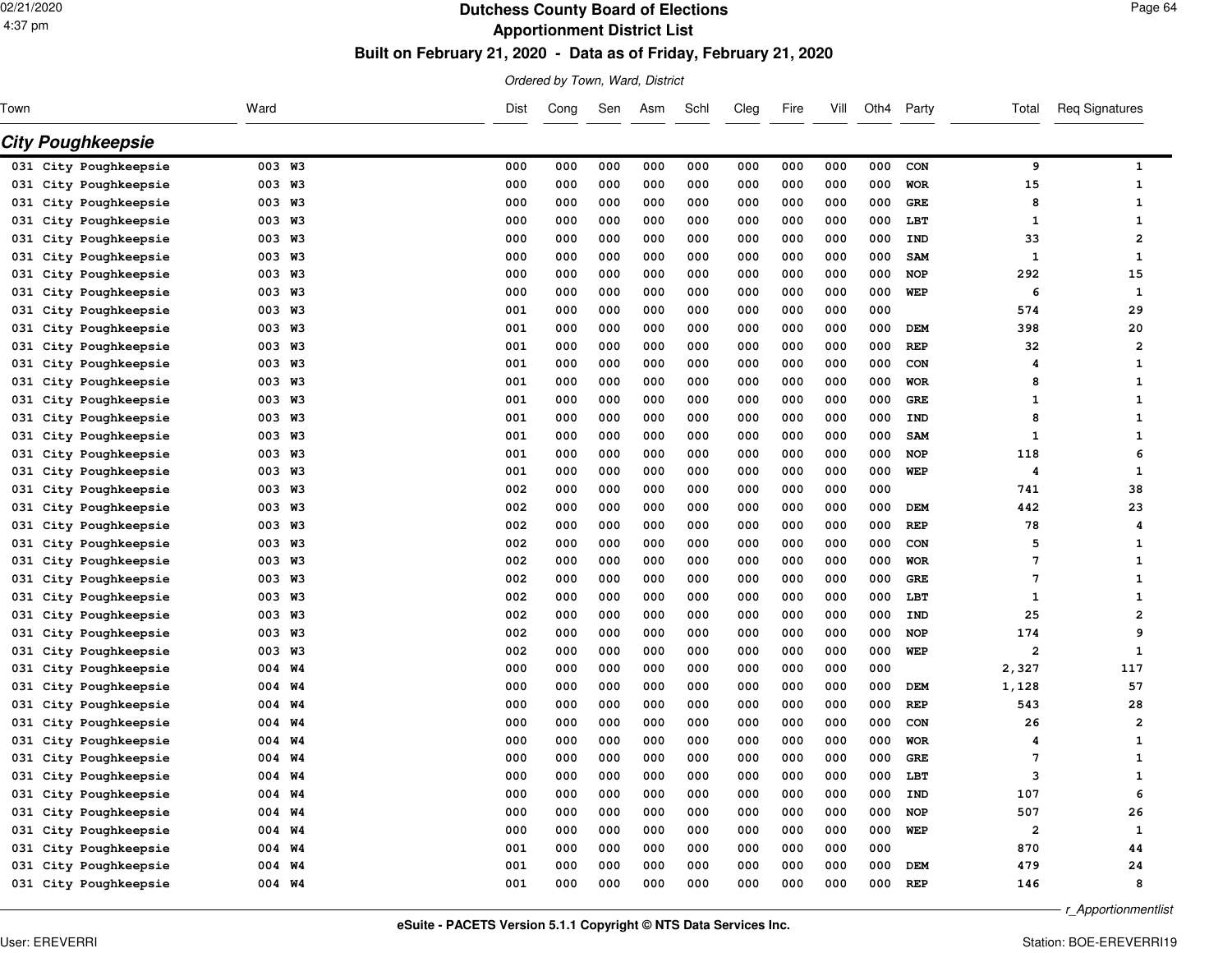#### **Dutchess County Board of Elections** $\mathbf S$ **Apportionment District List**

### **Built on February 21, 2020 - Data as of Friday, February 21, 2020**

Ordered by Town, Ward, District

| <b>City Poughkeepsie</b><br>004 W4<br>001<br>000<br>000<br>000<br>031 City Poughkeepsie<br>000<br>000<br>000<br>000<br>000<br>CON<br>004<br>W4<br>001<br>000<br>000<br>000<br>000<br>000<br>000<br>031 City Poughkeepsie<br>000<br>000<br><b>WOR</b><br>City Poughkeepsie<br>004<br>W4<br>001<br>000<br>000<br>000<br>000<br>000<br>000<br>000<br>000<br><b>GRE</b><br>031<br>W4<br>001<br>000<br>000<br>000<br>000<br>000<br>000<br>City Poughkeepsie<br>004<br>000<br>000<br>LBT<br>031 | 11<br>$\mathbf{1}$<br>4<br>3<br>42<br>182 | 1<br>1<br>1     |
|-------------------------------------------------------------------------------------------------------------------------------------------------------------------------------------------------------------------------------------------------------------------------------------------------------------------------------------------------------------------------------------------------------------------------------------------------------------------------------------------|-------------------------------------------|-----------------|
|                                                                                                                                                                                                                                                                                                                                                                                                                                                                                           |                                           |                 |
|                                                                                                                                                                                                                                                                                                                                                                                                                                                                                           |                                           |                 |
|                                                                                                                                                                                                                                                                                                                                                                                                                                                                                           |                                           |                 |
|                                                                                                                                                                                                                                                                                                                                                                                                                                                                                           |                                           |                 |
|                                                                                                                                                                                                                                                                                                                                                                                                                                                                                           |                                           | 1               |
| 001<br>000<br>000<br>000<br>000<br><b>IND</b><br>City Poughkeepsie<br>004<br>W4<br>000<br>000<br>000<br>000<br>031                                                                                                                                                                                                                                                                                                                                                                        |                                           | $\overline{3}$  |
| W4<br>000<br>000<br>000<br>000<br>000<br>000<br>000<br><b>NOP</b><br>031<br>City Poughkeepsie<br>004<br>001<br>000                                                                                                                                                                                                                                                                                                                                                                        |                                           | 10              |
| 000<br>City Poughkeepsie<br>004<br>W4<br>001<br>000<br>000<br>000<br>000<br>000<br>000<br>000<br><b>WEP</b><br>031                                                                                                                                                                                                                                                                                                                                                                        | 2                                         | 1               |
| 000<br>031 City Poughkeepsie<br>004<br>W4<br>002<br>000<br>000<br>000<br>000<br>000<br>000<br>000                                                                                                                                                                                                                                                                                                                                                                                         | 589                                       | 30              |
| 002<br>000<br>000<br>000<br>000<br>000<br>000<br>City Poughkeepsie<br>004<br>W4<br>000<br>000<br><b>DEM</b><br>031                                                                                                                                                                                                                                                                                                                                                                        | 233                                       | 12              |
| City Poughkeepsie<br>004<br>W4<br>002<br>000<br>000<br>000<br>000<br>000<br>000<br>000<br>000<br><b>REP</b><br>031                                                                                                                                                                                                                                                                                                                                                                        | 181                                       | 10              |
| 031 City Poughkeepsie<br>000<br>000<br>000<br>004<br>W4<br>002<br>000<br>000<br>000<br>000<br>000<br>CON                                                                                                                                                                                                                                                                                                                                                                                  | 10                                        | 1               |
| 000<br>000<br>000<br>000<br>000<br>City Poughkeepsie<br>004<br>W4<br>002<br>000<br>000<br>000<br><b>GRE</b><br>031                                                                                                                                                                                                                                                                                                                                                                        | 1                                         | 1               |
| W4<br>002<br>000<br>000<br>000<br>000<br>000<br>000<br><b>IND</b><br>City Poughkeepsie<br>004<br>000<br>000<br>031                                                                                                                                                                                                                                                                                                                                                                        | 31                                        | $\overline{2}$  |
| City Poughkeepsie<br>004<br>W4<br>002<br>000<br>000<br>000<br>000<br>000<br>000<br>000<br>000<br><b>NOP</b><br>031                                                                                                                                                                                                                                                                                                                                                                        | 133                                       | $7\phantom{.0}$ |
| 000<br>000<br>000<br>000<br>000<br>City Poughkeepsie<br>004<br>W4<br>003<br>000<br>000<br>000<br>031                                                                                                                                                                                                                                                                                                                                                                                      | 780                                       | 39              |
| 003<br>000<br>000<br>000<br>000<br>000<br>000<br><b>DEM</b><br>City Poughkeepsie<br>004<br>W4<br>000<br>000<br>031                                                                                                                                                                                                                                                                                                                                                                        | 358                                       | 18              |
| 031 City Poughkeepsie<br>004<br>W4<br>003<br>000<br>000<br>000<br>000<br>000<br>000<br>000<br>000<br><b>REP</b>                                                                                                                                                                                                                                                                                                                                                                           | 205                                       | 11              |
| City Poughkeepsie<br>004<br>W4<br>003<br>000<br>000<br>000<br>000<br>000<br>000<br>000<br>CON<br>031<br>000                                                                                                                                                                                                                                                                                                                                                                               | 5                                         | 1               |
| 000<br>000<br>004<br>W4<br>003<br>000<br>000<br>000<br>000<br>000<br><b>WOR</b><br>031<br>City Poughkeepsie<br>000                                                                                                                                                                                                                                                                                                                                                                        | 3                                         | $\mathbf{1}$    |
| W <sub>4</sub><br>003<br>000<br>000<br>000<br>000<br>000<br>000<br>000<br><b>GRE</b><br>031<br>City Poughkeepsie<br>004<br>000                                                                                                                                                                                                                                                                                                                                                            | $\overline{2}$                            | $\mathbf{1}$    |
| 000<br>000<br>000<br>City Poughkeepsie<br>004<br>W4<br>003<br>000<br>000<br>000<br>000<br>000<br>IND<br>031                                                                                                                                                                                                                                                                                                                                                                               | 33                                        | $\overline{2}$  |
| 003<br>000<br>000<br>000<br>000<br>City Poughkeepsie<br>004<br>W4<br>000<br>000<br>000<br>000<br><b>NOP</b><br>031                                                                                                                                                                                                                                                                                                                                                                        | 174                                       | 9               |
| 004<br>000<br>000<br>000<br>000<br>000<br>000<br>000<br>City Poughkeepsie<br>004<br>W4<br>000<br>031                                                                                                                                                                                                                                                                                                                                                                                      | 88                                        | 5               |
| City Poughkeepsie<br>004<br>W4<br>004<br>000<br>000<br>000<br>000<br>000<br>000<br>000<br>000<br><b>DEM</b><br>031                                                                                                                                                                                                                                                                                                                                                                        | 58                                        | 3               |
| 000<br>City Poughkeepsie<br>004<br>W4<br>004<br>000<br>000<br>000<br>000<br>000<br>000<br><b>REP</b><br>031<br>000                                                                                                                                                                                                                                                                                                                                                                        | 11                                        | $\mathbf{1}$    |
| 000<br>000<br>000<br>000<br>000<br>City Poughkeepsie<br>004<br>W4<br>004<br>000<br>000<br>000<br>IND<br>031                                                                                                                                                                                                                                                                                                                                                                               | 1                                         | $\mathbf{1}$    |
| 031 City Poughkeepsie<br>004<br>W4<br>004<br>000<br>000<br>000<br>000<br>000<br>000<br>000<br>000<br><b>NOP</b>                                                                                                                                                                                                                                                                                                                                                                           | 18                                        | 1               |
| W <sub>5</sub><br>000<br>000<br>000<br>000<br>City Poughkeepsie<br>005<br>000<br>000<br>000<br>000<br>000<br>031                                                                                                                                                                                                                                                                                                                                                                          | 1,491                                     | 75              |
| W <sub>5</sub><br>000<br>000<br>000<br>000<br>000<br>000<br>City Poughkeepsie<br>005<br>000<br>000<br>000<br><b>DEM</b><br>031                                                                                                                                                                                                                                                                                                                                                            | 986                                       | 50              |
| W <sub>5</sub><br>000<br>000<br>000<br>000<br>000<br>000<br>000<br><b>REP</b><br>City Poughkeepsie<br>005<br>000<br>000<br>031                                                                                                                                                                                                                                                                                                                                                            | 117                                       | 6               |
| 000<br>City Poughkeepsie<br>005<br>W5<br>000<br>000<br>000<br>000<br>000<br>000<br>000<br>000<br>CON<br>031                                                                                                                                                                                                                                                                                                                                                                               | 12                                        | $\mathbf{1}$    |
| W <sub>5</sub><br>City Poughkeepsie<br>005<br>000<br>000<br>000<br>000<br>000<br>000<br>000<br>000<br><b>WOR</b><br>031<br>000                                                                                                                                                                                                                                                                                                                                                            | 19                                        | $\mathbf{1}$    |
| 000<br>City Poughkeepsie<br>005<br>W5<br>000<br>000<br>000<br>000<br>000<br>000<br>000<br>000<br><b>GRE</b><br>031                                                                                                                                                                                                                                                                                                                                                                        | $\overline{a}$                            | 1               |
| 000<br>000<br>000<br>City Poughkeepsie<br>005<br>W5<br>000<br>000<br>000<br>000<br>000<br>000<br>LBT<br>031                                                                                                                                                                                                                                                                                                                                                                               | $\mathbf{1}$                              | 1               |
| W5<br>000<br>000<br>000<br>000<br>000<br>IND<br>City Poughkeepsie<br>005<br>000<br>000<br>000<br>000<br>031                                                                                                                                                                                                                                                                                                                                                                               | 44                                        | 3               |
| W <sub>5</sub><br>000<br>000<br>000<br>000<br>000<br>000<br>City Poughkeepsie<br>005<br>000<br>000<br>000<br><b>NOP</b><br>031                                                                                                                                                                                                                                                                                                                                                            | 309                                       | 16              |
| 005<br>W <sub>5</sub><br>000<br>000<br>000<br>000<br>000<br>000<br>000<br>000<br>000<br><b>WEP</b><br>031<br>City Poughkeepsie                                                                                                                                                                                                                                                                                                                                                            | $\mathbf{1}$                              | $\mathbf{1}$    |
| 000<br>City Poughkeepsie<br>005<br>W5<br>001<br>000<br>000<br>000<br>000<br>000<br>000<br>000<br>031                                                                                                                                                                                                                                                                                                                                                                                      | 638                                       | 32              |
| 031 City Poughkeepsie<br>W5<br>001<br>000<br>000<br>000<br>000<br>000<br>000<br>000<br>005<br>000<br><b>DEM</b>                                                                                                                                                                                                                                                                                                                                                                           | 405                                       | 21              |
| W <sub>5</sub><br>001<br>000<br>000<br>000<br>000<br>000<br>031 City Poughkeepsie<br>005<br>000<br>000<br>000<br><b>REP</b>                                                                                                                                                                                                                                                                                                                                                               | 56                                        | 3               |
| 001<br>000<br>000<br>000<br>031 City Poughkeepsie<br>005<br>W5<br>000<br>000<br>000<br>000<br>000<br>CON                                                                                                                                                                                                                                                                                                                                                                                  | 5                                         | $\mathbf{1}$    |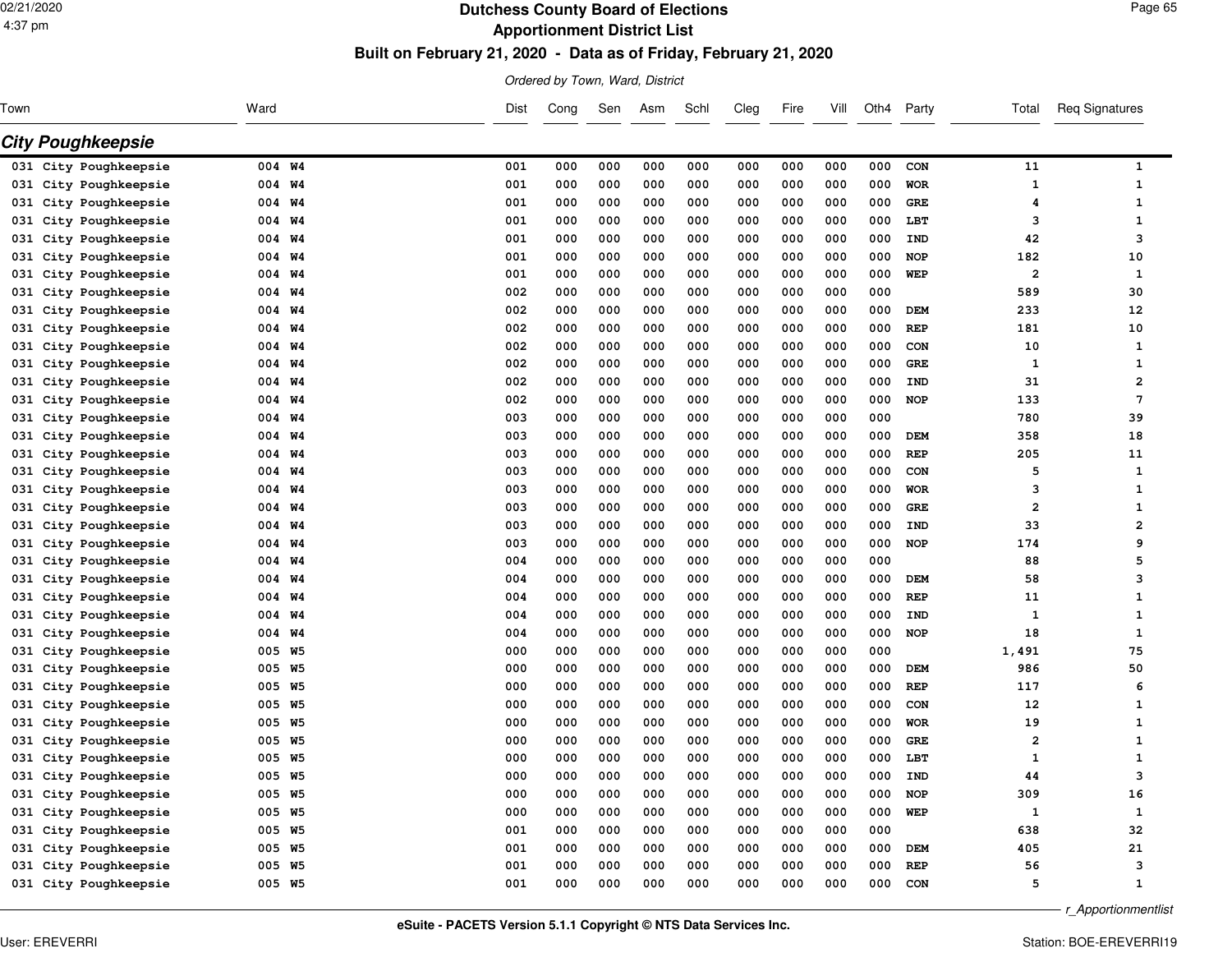#### **Dutchess County Board of Elections** $\mathbf S$ **Apportionment District List**

### **Built on February 21, 2020 - Data as of Friday, February 21, 2020**

Ordered by Town, Ward, District

| Town                     | Ward                  | Dist | Cong | Sen | Asm | Schl | Cleg | Fire | Vill |     | Oth4 Party | Total          | <b>Req Signatures</b> |
|--------------------------|-----------------------|------|------|-----|-----|------|------|------|------|-----|------------|----------------|-----------------------|
| <b>City Poughkeepsie</b> |                       |      |      |     |     |      |      |      |      |     |            |                |                       |
| 031 City Poughkeepsie    | 005 W5                | 001  | 000  | 000 | 000 | 000  | 000  | 000  | 000  | 000 | <b>WOR</b> | 10             | $\mathbf{1}$          |
| 031 City Poughkeepsie    | 005<br>W5             | 001  | 000  | 000 | 000 | 000  | 000  | 000  | 000  | 000 | <b>GRE</b> | $\mathbf{1}$   | $\mathbf{1}$          |
| City Poughkeepsie<br>031 | 005<br>W5             | 001  | 000  | 000 | 000 | 000  | 000  | 000  | 000  | 000 | IND        | 18             | $\mathbf{1}$          |
| City Poughkeepsie<br>031 | 005<br>W5             | 001  | 000  | 000 | 000 | 000  | 000  | 000  | 000  | 000 | <b>NOP</b> | 143            | 8                     |
| City Poughkeepsie<br>031 | W <sub>5</sub><br>005 | 002  | 000  | 000 | 000 | 000  | 000  | 000  | 000  | 000 |            | 806            | 41                    |
| City Poughkeepsie<br>031 | 005<br>W5             | 002  | 000  | 000 | 000 | 000  | 000  | 000  | 000  | 000 | <b>DEM</b> | 557            | 28                    |
| City Poughkeepsie<br>031 | 005<br>W5             | 002  | 000  | 000 | 000 | 000  | 000  | 000  | 000  | 000 | <b>REP</b> | 49             | 3                     |
| City Poughkeepsie<br>031 | W5<br>005             | 002  | 000  | 000 | 000 | 000  | 000  | 000  | 000  | 000 | CON        | 6              | $\mathbf{1}$          |
| City Poughkeepsie<br>031 | 005<br>W <sub>5</sub> | 002  | 000  | 000 | 000 | 000  | 000  | 000  | 000  | 000 | <b>WOR</b> | 9              | $\mathbf{1}$          |
| City Poughkeepsie<br>031 | W5<br>005             | 002  | 000  | 000 | 000 | 000  | 000  | 000  | 000  | 000 | <b>GRE</b> | $\mathbf{1}$   | $\mathbf{1}$          |
| City Poughkeepsie<br>031 | W <sub>5</sub><br>005 | 002  | 000  | 000 | 000 | 000  | 000  | 000  | 000  | 000 | LBT        | $\mathbf{1}$   | $\mathbf{1}$          |
| 031<br>City Poughkeepsie | 005<br>W <sub>5</sub> | 002  | 000  | 000 | 000 | 000  | 000  | 000  | 000  | 000 | <b>IND</b> | 24             | $\overline{2}$        |
| City Poughkeepsie<br>031 | 005<br>W5             | 002  | 000  | 000 | 000 | 000  | 000  | 000  | 000  | 000 | <b>NOP</b> | 158            | 8                     |
| 031 City Poughkeepsie    | 005<br>W5             | 002  | 000  | 000 | 000 | 000  | 000  | 000  | 000  | 000 | <b>WEP</b> | $\mathbf{1}$   | $\mathbf{1}$          |
| City Poughkeepsie<br>031 | W <sub>5</sub><br>005 | 003  | 000  | 000 | 000 | 000  | 000  | 000  | 000  | 000 |            | 47             | 3                     |
| City Poughkeepsie<br>031 | 005<br>W5             | 003  | 000  | 000 | 000 | 000  | 000  | 000  | 000  | 000 | <b>DEM</b> | 24             | $\overline{2}$        |
| City Poughkeepsie<br>031 | W5<br>005             | 003  | 000  | 000 | 000 | 000  | 000  | 000  | 000  | 000 | <b>REP</b> | 12             | $\mathbf{1}$          |
| City Poughkeepsie<br>031 | 005<br>W5             | 003  | 000  | 000 | 000 | 000  | 000  | 000  | 000  | 000 | CON        | 1              | $\mathbf{1}$          |
| City Poughkeepsie<br>031 | 005<br>W5             | 003  | 000  | 000 | 000 | 000  | 000  | 000  | 000  | 000 | <b>IND</b> | $\overline{a}$ | $\mathbf{1}$          |
| City Poughkeepsie<br>031 | 005<br>W5             | 003  | 000  | 000 | 000 | 000  | 000  | 000  | 000  | 000 | <b>NOP</b> | 8              | $\mathbf{1}$          |
| City Poughkeepsie<br>031 | 006<br>W6             | 000  | 000  | 000 | 000 | 000  | 000  | 000  | 000  | 000 |            | 1,708          | 86                    |
| City Poughkeepsie<br>031 | 006<br>W6             | 000  | 000  | 000 | 000 | 000  | 000  | 000  | 000  | 000 | <b>DEM</b> | 1,082          | 55                    |
| City Poughkeepsie<br>031 | 006<br>W6             | 000  | 000  | 000 | 000 | 000  | 000  | 000  | 000  | 000 | <b>REP</b> | 169            | 9                     |
| City Poughkeepsie<br>031 | 006<br>W6             | 000  | 000  | 000 | 000 | 000  | 000  | 000  | 000  | 000 | CON        | 10             | $\mathbf{1}$          |
| City Poughkeepsie<br>031 | 006<br>W6             | 000  | 000  | 000 | 000 | 000  | 000  | 000  | 000  | 000 | <b>WOR</b> | 8              | $\mathbf{1}$          |
| City Poughkeepsie<br>031 | 006<br>W6             | 000  | 000  | 000 | 000 | 000  | 000  | 000  | 000  | 000 | <b>GRE</b> | $\overline{a}$ | $\mathbf{1}$          |
| City Poughkeepsie<br>031 | 006<br>W6             | 000  | 000  | 000 | 000 | 000  | 000  | 000  | 000  | 000 | LBT        | 2              | 1                     |
| 031<br>City Poughkeepsie | 006<br>W6             | 000  | 000  | 000 | 000 | 000  | 000  | 000  | 000  | 000 | <b>IND</b> | 62             | 4                     |
| City Poughkeepsie<br>031 | 006<br>W6             | 000  | 000  | 000 | 000 | 000  | 000  | 000  | 000  | 000 | <b>NOP</b> | 372            | 19                    |
| 031<br>City Poughkeepsie | W6<br>006             | 000  | 000  | 000 | 000 | 000  | 000  | 000  | 000  | 000 | <b>WEP</b> | 1              | 1                     |
| City Poughkeepsie<br>031 | 006<br>W6             | 001  | 000  | 000 | 000 | 000  | 000  | 000  | 000  | 000 |            | 645            | 33                    |
| City Poughkeepsie<br>031 | 006<br>W6             | 001  | 000  | 000 | 000 | 000  | 000  | 000  | 000  | 000 | <b>DEM</b> | 418            | 21                    |
| 031<br>City Poughkeepsie | W6<br>006             | 001  | 000  | 000 | 000 | 000  | 000  | 000  | 000  | 000 | <b>REP</b> | 58             | 3                     |
| City Poughkeepsie<br>031 | 006<br>W6             | 001  | 000  | 000 | 000 | 000  | 000  | 000  | 000  | 000 | CON        | $\overline{2}$ | $\mathbf{1}$          |
| City Poughkeepsie<br>031 | 006<br>W6             | 001  | 000  | 000 | 000 | 000  | 000  | 000  | 000  | 000 | <b>WOR</b> | 3              | $\mathbf{1}$          |
| City Poughkeepsie<br>031 | 006<br>W6             | 001  | 000  | 000 | 000 | 000  | 000  | 000  | 000  | 000 | <b>GRE</b> | 1              | $\mathbf{1}$          |
| City Poughkeepsie<br>031 | 006<br>W6             | 001  | 000  | 000 | 000 | 000  | 000  | 000  | 000  | 000 | LBT        | $\overline{a}$ | $\mathbf{1}$          |
| City Poughkeepsie<br>031 | 006<br>W6             | 001  | 000  | 000 | 000 | 000  | 000  | 000  | 000  | 000 | IND        | 27             | $\overline{2}$        |
| 031 City Poughkeepsie    | 006<br>W6             | 001  | 000  | 000 | 000 | 000  | 000  | 000  | 000  | 000 | <b>NOP</b> | 134            | 7                     |
| 031 City Poughkeepsie    | 006<br>W6             | 002  | 000  | 000 | 000 | 000  | 000  | 000  | 000  | 000 |            | 878            | 44                    |
| 031 City Poughkeepsie    | 006 W6                | 002  | 000  | 000 | 000 | 000  | 000  | 000  | 000  | 000 | <b>DEM</b> | 547            | 28                    |

**eSuite - PACETS Version 5.1.1 Copyright © NTS Data Services Inc.**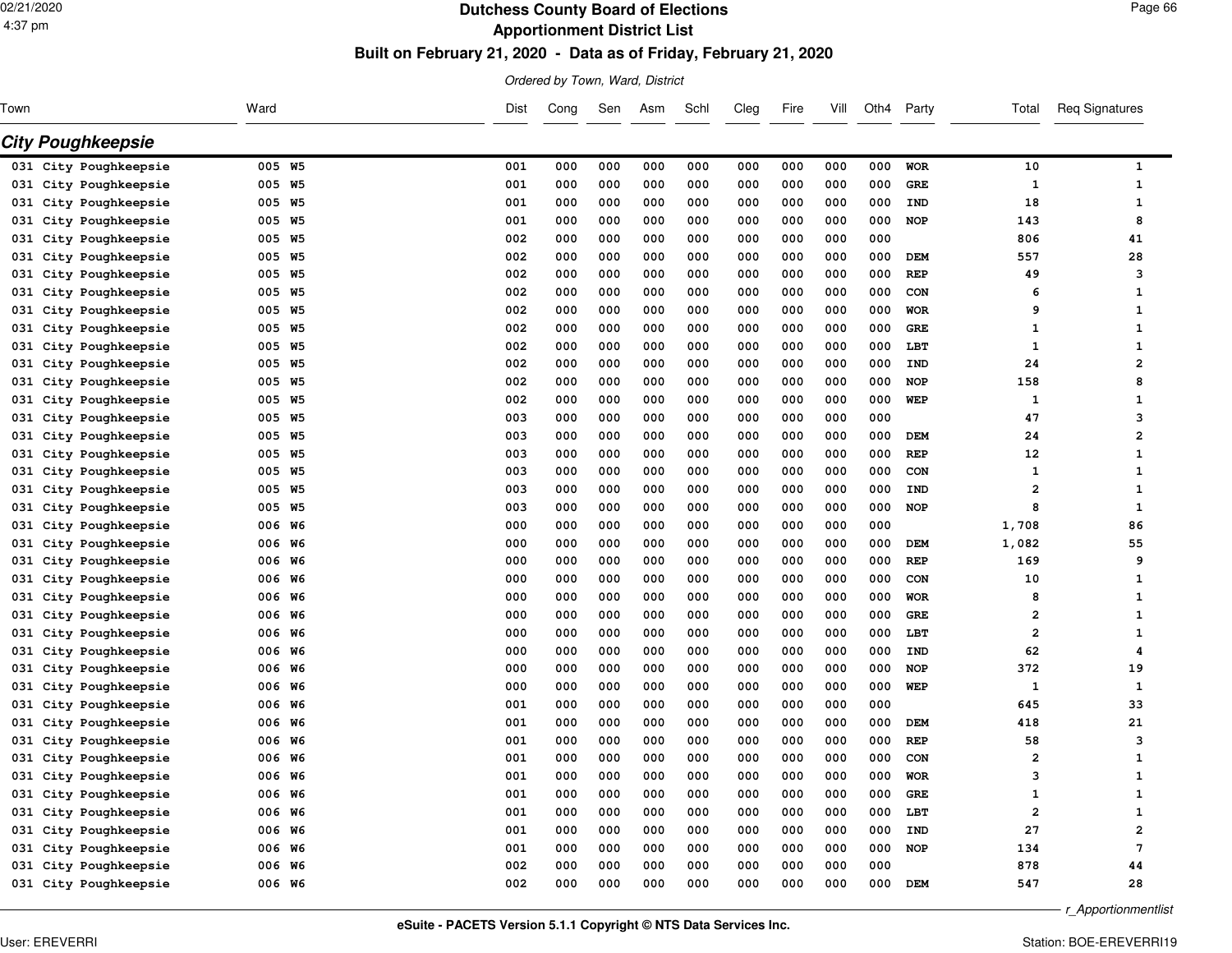#### **Dutchess County Board of Elections** $\mathbf S$ **Apportionment District List**

### **Built on February 21, 2020 - Data as of Friday, February 21, 2020**

Ordered by Town, Ward, District

| Town                     | Ward                  | Dist | Cong | Sen | Asm | Schl | Cleg | Fire | Vill | Oth4 | Party      | Total          | <b>Req Signatures</b> |
|--------------------------|-----------------------|------|------|-----|-----|------|------|------|------|------|------------|----------------|-----------------------|
| City Poughkeepsie        |                       |      |      |     |     |      |      |      |      |      |            |                |                       |
| City Poughkeepsie<br>031 | 006 W6                | 002  | 000  | 000 | 000 | 000  | 000  | 000  | 000  | 000  | <b>REP</b> | 98             | 5                     |
| City Poughkeepsie<br>031 | 006<br>W6             | 002  | 000  | 000 | 000 | 000  | 000  | 000  | 000  | 000  | CON        | 8              | 1                     |
| 031<br>City Poughkeepsie | 006<br>W6             | 002  | 000  | 000 | 000 | 000  | 000  | 000  | 000  | 000  | <b>WOR</b> | 3              | 1                     |
| City Poughkeepsie<br>031 | W6<br>006             | 002  | 000  | 000 | 000 | 000  | 000  | 000  | 000  | 000  | <b>GRE</b> | 1              | 1                     |
| City Poughkeepsie<br>031 | 006<br>W6             | 002  | 000  | 000 | 000 | 000  | 000  | 000  | 000  | 000  | IND        | 28             | $\overline{2}$        |
| 031<br>City Poughkeepsie | 006<br>W6             | 002  | 000  | 000 | 000 | 000  | 000  | 000  | 000  | 000  | <b>NOP</b> | 192            | 10                    |
| 031<br>City Poughkeepsie | 006<br>W6             | 002  | 000  | 000 | 000 | 000  | 000  | 000  | 000  | 000  | <b>WEP</b> | $\mathbf{1}$   | 1                     |
| 031<br>City Poughkeepsie | W6<br>006             | 003  | 000  | 000 | 000 | 000  | 000  | 000  | 000  | 000  |            | 185            | 10                    |
| 031<br>City Poughkeepsie | 006<br>W6             | 003  | 000  | 000 | 000 | 000  | 000  | 000  | 000  | 000  | <b>DEM</b> | 117            | 6                     |
| 031<br>City Poughkeepsie | 006<br>W6             | 003  | 000  | 000 | 000 | 000  | 000  | 000  | 000  | 000  | <b>REP</b> | 13             | 1                     |
| City Poughkeepsie<br>031 | 006<br>W6             | 003  | 000  | 000 | 000 | 000  | 000  | 000  | 000  | 000  | <b>WOR</b> | $\overline{a}$ | $\mathbf{1}$          |
| 031<br>City Poughkeepsie | 006<br>W6             | 003  | 000  | 000 | 000 | 000  | 000  | 000  | 000  | 000  | <b>IND</b> | $\overline{7}$ | $\mathbf{1}$          |
| 031<br>City Poughkeepsie | 006<br>W6             | 003  | 000  | 000 | 000 | 000  | 000  | 000  | 000  | 000  | <b>NOP</b> | 46             | 3                     |
| City Poughkeepsie<br>031 | 007<br><b>W7</b>      | 000  | 000  | 000 | 000 | 000  | 000  | 000  | 000  | 000  |            | 1,629          | 82                    |
| 031<br>City Poughkeepsie | W <sub>7</sub><br>007 | 000  | 000  | 000 | 000 | 000  | 000  | 000  | 000  | 000  | <b>DEM</b> | 1,007          | 51                    |
| 031<br>City Poughkeepsie | W7<br>007             | 000  | 000  | 000 | 000 | 000  | 000  | 000  | 000  | 000  | <b>REP</b> | 157            | 8                     |
| 031<br>City Poughkeepsie | 007<br>W7             | 000  | 000  | 000 | 000 | 000  | 000  | 000  | 000  | 000  | CON        | 12             | $\mathbf{1}$          |
| 031<br>City Poughkeepsie | W7<br>007             | 000  | 000  | 000 | 000 | 000  | 000  | 000  | 000  | 000  | <b>WOR</b> | 7              | 1                     |
| 031<br>City Poughkeepsie | 007<br>W7             | 000  | 000  | 000 | 000 | 000  | 000  | 000  | 000  | 000  | <b>GRE</b> | $\overline{a}$ | $\mathbf{1}$          |
| 031<br>City Poughkeepsie | W7<br>007             | 000  | 000  | 000 | 000 | 000  | 000  | 000  | 000  | 000  | <b>IND</b> | 72             | 4                     |
| City Poughkeepsie<br>031 | 007<br><b>W7</b>      | 000  | 000  | 000 | 000 | 000  | 000  | 000  | 000  | 000  | <b>NOP</b> | 366            | 19                    |
| 031<br>City Poughkeepsie | W7<br>007             | 000  | 000  | 000 | 000 | 000  | 000  | 000  | 000  | 000  | <b>WEP</b> | 6              | $\mathbf{1}$          |
| City Poughkeepsie<br>031 | 007<br>W7             | 001  | 000  | 000 | 000 | 000  | 000  | 000  | 000  | 000  |            | 762            | 39                    |
| 031<br>City Poughkeepsie | 007<br>W7             | 001  | 000  | 000 | 000 | 000  | 000  | 000  | 000  | 000  | <b>DEM</b> | 448            | 23                    |
| 031<br>City Poughkeepsie | W7<br>007             | 001  | 000  | 000 | 000 | 000  | 000  | 000  | 000  | 000  | <b>REP</b> | 87             | 5                     |
| 031<br>City Poughkeepsie | 007<br>W7             | 001  | 000  | 000 | 000 | 000  | 000  | 000  | 000  | 000  | CON        | 9              | $\mathbf{1}$          |
| 031<br>City Poughkeepsie | 007<br>W7             | 001  | 000  | 000 | 000 | 000  | 000  | 000  | 000  | 000  | <b>WOR</b> | 4              | 1                     |
| City Poughkeepsie<br>031 | 007<br>W7             | 001  | 000  | 000 | 000 | 000  | 000  | 000  | 000  | 000  | <b>GRE</b> | 1              | $\mathbf{1}$          |
| 031<br>City Poughkeepsie | W <sub>7</sub><br>007 | 001  | 000  | 000 | 000 | 000  | 000  | 000  | 000  | 000  | <b>IND</b> | 39             | $\overline{2}$        |
| City Poughkeepsie<br>031 | W7<br>007             | 001  | 000  | 000 | 000 | 000  | 000  | 000  | 000  | 000  | <b>NOP</b> | 170            | 9                     |
| 031<br>City Poughkeepsie | 007<br>W7             | 001  | 000  | 000 | 000 | 000  | 000  | 000  | 000  | 000  | <b>WEP</b> | 4              | 1                     |
| 031<br>City Poughkeepsie | 007<br>W7             | 002  | 000  | 000 | 000 | 000  | 000  | 000  | 000  | 000  |            | 776            | 39                    |
| 031<br>City Poughkeepsie | 007<br>W7             | 002  | 000  | 000 | 000 | 000  | 000  | 000  | 000  | 000  | <b>DEM</b> | 500            | 25                    |
| 031<br>City Poughkeepsie | 007<br>W7             | 002  | 000  | 000 | 000 | 000  | 000  | 000  | 000  | 000  | <b>REP</b> | 64             | 4                     |
| City Poughkeepsie<br>031 | W7<br>007             | 002  | 000  | 000 | 000 | 000  | 000  | 000  | 000  | 000  | CON        | $\overline{2}$ | 1                     |
| City Poughkeepsie<br>031 | W <sub>7</sub><br>007 | 002  | 000  | 000 | 000 | 000  | 000  | 000  | 000  | 000  | <b>WOR</b> | 3              | $\mathbf{1}$          |
| 031<br>City Poughkeepsie | 007<br>W7             | 002  | 000  | 000 | 000 | 000  | 000  | 000  | 000  | 000  | <b>GRE</b> | $\mathbf{1}$   | $\mathbf{1}$          |
| 031<br>City Poughkeepsie | 007<br>W7             | 002  | 000  | 000 | 000 | 000  | 000  | 000  | 000  | 000  | <b>IND</b> | 30             | $\overline{2}$        |
| 031<br>City Poughkeepsie | พ7<br>007             | 002  | 000  | 000 | 000 | 000  | 000  | 000  | 000  | 000  | <b>NOP</b> | 174            | 9                     |
| 031<br>City Poughkeepsie | 007<br>พ7             | 002  | 000  | 000 | 000 | 000  | 000  | 000  | 000  | 000  | <b>WEP</b> | $\overline{2}$ | $\mathbf{1}$          |
| 031 City Poughkeepsie    | 007<br>W7             | 003  | 000  | 000 | 000 | 000  | 000  | 000  | 000  | 000  |            | 91             | 5                     |

**eSuite - PACETS Version 5.1.1 Copyright © NTS Data Services Inc.**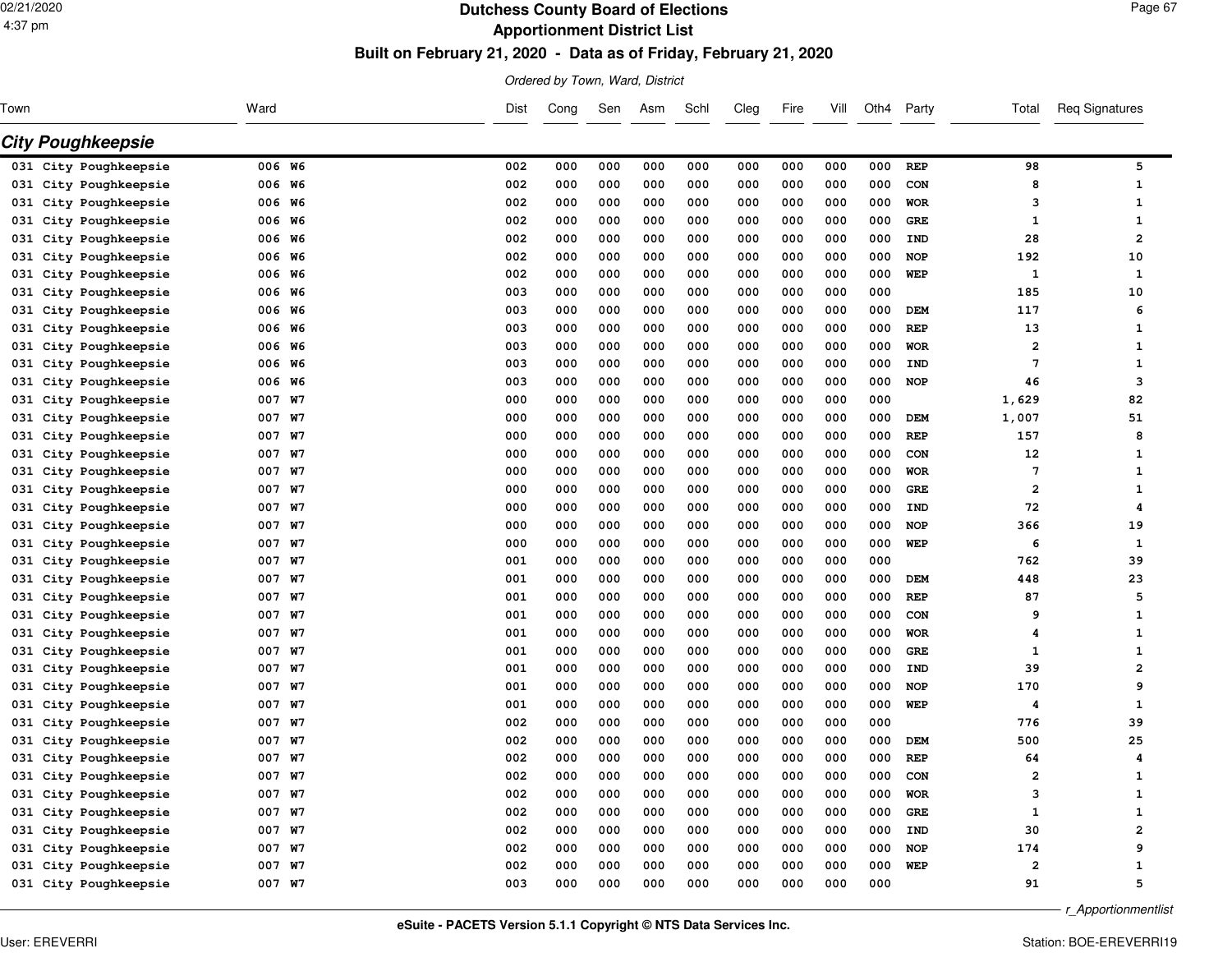#### **Dutchess County Board of Elections** $\mathbf S$ **Apportionment District List**

### **Built on February 21, 2020 - Data as of Friday, February 21, 2020**

Ordered by Town, Ward, District

| Town                     | Ward             | Dist | Cong | Sen | Asm | Schl | Cleg | Fire | Vill | Oth4 | Party      | Total          | <b>Req Signatures</b>   |
|--------------------------|------------------|------|------|-----|-----|------|------|------|------|------|------------|----------------|-------------------------|
| City Poughkeepsie        |                  |      |      |     |     |      |      |      |      |      |            |                |                         |
| City Poughkeepsie<br>031 | 007<br>W7        | 003  | 000  | 000 | 000 | 000  | 000  | 000  | 000  | 000  | <b>DEM</b> | 59             | 3                       |
| City Poughkeepsie<br>031 | 007<br>W7        | 003  | 000  | 000 | 000 | 000  | 000  | 000  | 000  | 000  | <b>REP</b> | 6              | 1                       |
| 031<br>City Poughkeepsie | 007<br>W7        | 003  | 000  | 000 | 000 | 000  | 000  | 000  | 000  | 000  | CON        | $\mathbf{1}$   | 1                       |
| City Poughkeepsie<br>031 | W7<br>007        | 003  | 000  | 000 | 000 | 000  | 000  | 000  | 000  | 000  | <b>IND</b> | 3              | $\mathbf{1}$            |
| City Poughkeepsie<br>031 | W7<br>007        | 003  | 000  | 000 | 000 | 000  | 000  | 000  | 000  | 000  | <b>NOP</b> | 22             | $\overline{2}$          |
| 031<br>City Poughkeepsie | W8<br>008        | 000  | 000  | 000 | 000 | 000  | 000  | 000  | 000  | 000  |            | 2,871          | 144                     |
| 031<br>City Poughkeepsie | 008<br><b>W8</b> | 000  | 000  | 000 | 000 | 000  | 000  | 000  | 000  | 000  | <b>DEM</b> | 1,265          | 64                      |
| 031<br>City Poughkeepsie | W8<br>008        | 000  | 000  | 000 | 000 | 000  | 000  | 000  | 000  | 000  | <b>REP</b> | 672            | 34                      |
| 031<br>City Poughkeepsie | W8<br>008        | 000  | 000  | 000 | 000 | 000  | 000  | 000  | 000  | 000  | CON        | 33             | $\overline{\mathbf{2}}$ |
| 031<br>City Poughkeepsie | 008<br>W8        | 000  | 000  | 000 | 000 | 000  | 000  | 000  | 000  | 000  | <b>WOR</b> | 9              | 1                       |
| City Poughkeepsie<br>031 | W8<br>008        | 000  | 000  | 000 | 000 | 000  | 000  | 000  | 000  | 000  | <b>GRE</b> | 9              | $\mathbf{1}$            |
| 031<br>City Poughkeepsie | 008<br>W8        | 000  | 000  | 000 | 000 | 000  | 000  | 000  | 000  | 000  | LBT        | 3              | $\mathbf{1}$            |
| 031<br>City Poughkeepsie | W8<br>008        | 000  | 000  | 000 | 000 | 000  | 000  | 000  | 000  | 000  | <b>IND</b> | 151            | 8                       |
| City Poughkeepsie<br>031 | 008<br><b>W8</b> | 000  | 000  | 000 | 000 | 000  | 000  | 000  | 000  | 000  | <b>NOP</b> | 728            | 37                      |
| 031<br>City Poughkeepsie | W8<br>008        | 000  | 000  | 000 | 000 | 000  | 000  | 000  | 000  | 000  | <b>WEP</b> | 1              | $\mathbf{1}$            |
| 031<br>City Poughkeepsie | W8<br>008        | 001  | 000  | 000 | 000 | 000  | 000  | 000  | 000  | 000  |            | 999            | 50                      |
| 031<br>City Poughkeepsie | 008<br>W8        | 001  | 000  | 000 | 000 | 000  | 000  | 000  | 000  | 000  | <b>DEM</b> | 479            | 24                      |
| 031<br>City Poughkeepsie | W8<br>008        | 001  | 000  | 000 | 000 | 000  | 000  | 000  | 000  | 000  | <b>REP</b> | 199            | 10                      |
| 031<br>City Poughkeepsie | W8<br>008        | 001  | 000  | 000 | 000 | 000  | 000  | 000  | 000  | 000  | CON        | 12             | $\mathbf{1}$            |
| 031<br>City Poughkeepsie | W8<br>008        | 001  | 000  | 000 | 000 | 000  | 000  | 000  | 000  | 000  | <b>WOR</b> | 5              | 1                       |
| City Poughkeepsie<br>031 | 008<br><b>W8</b> | 001  | 000  | 000 | 000 | 000  | 000  | 000  | 000  | 000  | <b>GRE</b> | 5              | $\mathbf{1}$            |
| 031<br>City Poughkeepsie | W8<br>008        | 001  | 000  | 000 | 000 | 000  | 000  | 000  | 000  | 000  | LBT        | $\mathbf{1}$   | $\mathbf{1}$            |
| City Poughkeepsie<br>031 | 008<br>W8        | 001  | 000  | 000 | 000 | 000  | 000  | 000  | 000  | 000  | <b>IND</b> | 53             | 3                       |
| 031<br>City Poughkeepsie | 008<br>W8        | 001  | 000  | 000 | 000 | 000  | 000  | 000  | 000  | 000  | <b>NOP</b> | 244            | 13                      |
| 031<br>City Poughkeepsie | W8<br>008        | 001  | 000  | 000 | 000 | 000  | 000  | 000  | 000  | 000  | <b>WEP</b> | 1              | $\mathbf{1}$            |
| 031<br>City Poughkeepsie | 008<br>W8        | 002  | 000  | 000 | 000 | 000  | 000  | 000  | 000  | 000  |            | 790            | 40                      |
| 031<br>City Poughkeepsie | 008<br>W8        | 002  | 000  | 000 | 000 | 000  | 000  | 000  | 000  | 000  | <b>DEM</b> | 321            | 17                      |
| City Poughkeepsie<br>031 | W8<br>008        | 002  | 000  | 000 | 000 | 000  | 000  | 000  | 000  | 000  | <b>REP</b> | 206            | 11                      |
| 031<br>City Poughkeepsie | W8<br>008        | 002  | 000  | 000 | 000 | 000  | 000  | 000  | 000  | 000  | CON        | 13             | $\mathbf{1}$            |
| City Poughkeepsie<br>031 | W8<br>008        | 002  | 000  | 000 | 000 | 000  | 000  | 000  | 000  | 000  | <b>WOR</b> | 3              | $\mathbf{1}$            |
| 031<br>City Poughkeepsie | 008<br><b>W8</b> | 002  | 000  | 000 | 000 | 000  | 000  | 000  | 000  | 000  | <b>GRE</b> | $\overline{a}$ | $\mathbf{1}$            |
| 031<br>City Poughkeepsie | W8<br>008        | 002  | 000  | 000 | 000 | 000  | 000  | 000  | 000  | 000  | LBT        | $\overline{2}$ | $\mathbf{1}$            |
| 031<br>City Poughkeepsie | 008<br>W8        | 002  | 000  | 000 | 000 | 000  | 000  | 000  | 000  | 000  | <b>IND</b> | 32             | $\overline{2}$          |
| City Poughkeepsie<br>031 | 008<br>W8        | 002  | 000  | 000 | 000 | 000  | 000  | 000  | 000  | 000  | <b>NOP</b> | 211            | 11                      |
| City Poughkeepsie<br>031 | W8<br>008        | 003  | 000  | 000 | 000 | 000  | 000  | 000  | 000  | 000  |            | 1,052          | 53                      |
| City Poughkeepsie<br>031 | W8<br>008        | 003  | 000  | 000 | 000 | 000  | 000  | 000  | 000  | 000  | <b>DEM</b> | 452            | 23                      |
| 031<br>City Poughkeepsie | 008<br>W8        | 003  | 000  | 000 | 000 | 000  | 000  | 000  | 000  | 000  | <b>REP</b> | 258            | 13                      |
| 031<br>City Poughkeepsie | 008<br>W8        | 003  | 000  | 000 | 000 | 000  | 000  | 000  | 000  | 000  | CON        | 8              | $\mathbf{1}$            |
| 031<br>City Poughkeepsie | W8<br>008        | 003  | 000  | 000 | 000 | 000  | 000  | 000  | 000  | 000  | <b>WOR</b> | $\mathbf{1}$   | $\mathbf{1}$            |
| 031<br>City Poughkeepsie | 008<br>W8        | 003  | 000  | 000 | 000 | 000  | 000  | 000  | 000  | 000  | <b>GRE</b> | $\overline{2}$ | 1                       |
| 031 City Poughkeepsie    | 008<br>W8        | 003  | 000  | 000 | 000 | 000  | 000  | 000  | 000  | 000  | <b>IND</b> | 65             | 4                       |

**eSuite - PACETS Version 5.1.1 Copyright © NTS Data Services Inc.**